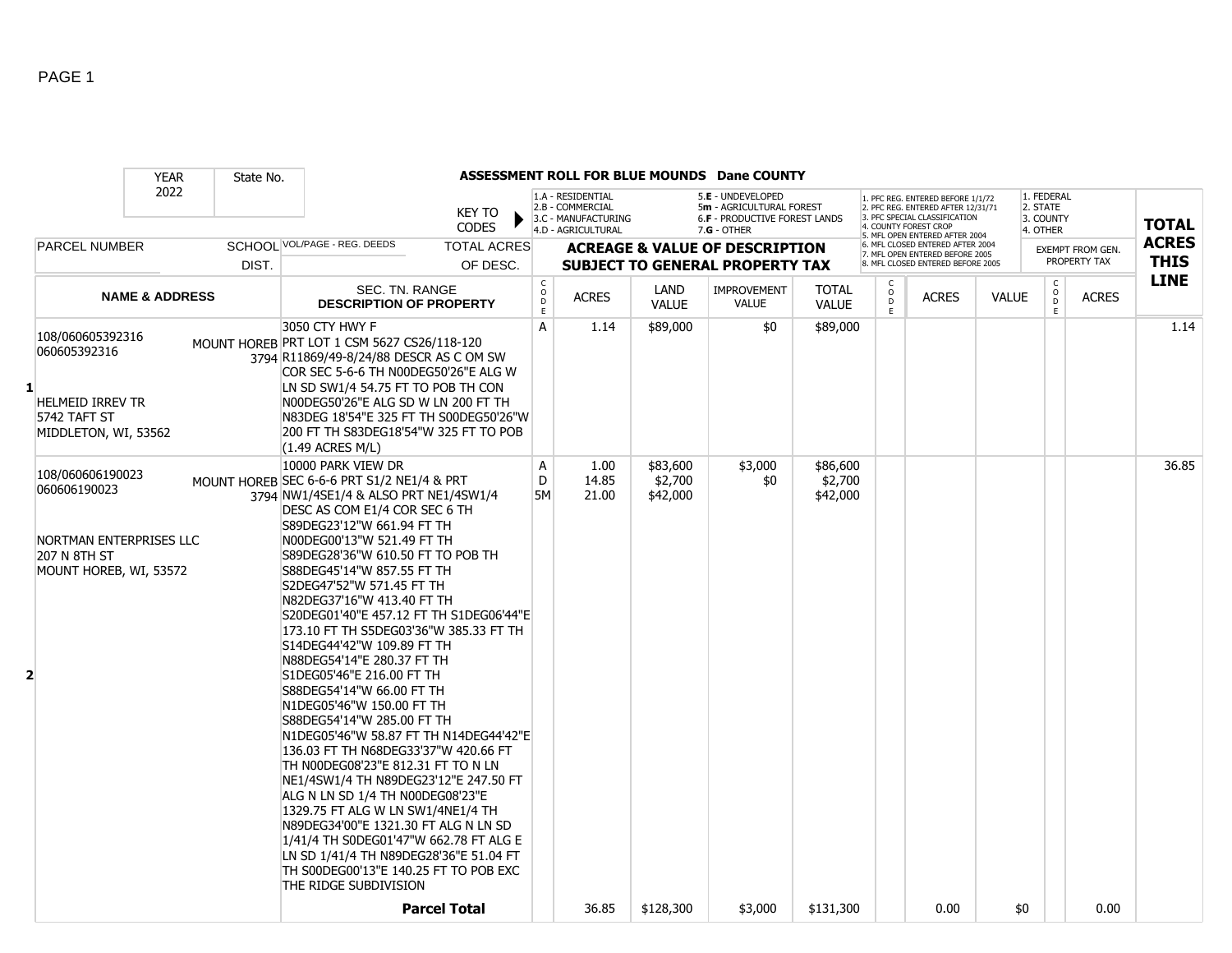|--|--|

|                                                                                                                                            | <b>YEAR</b>               | State No.                  |                                                  | ASSESSMENT ROLL FOR BLUE MOUNDS Dane COUNTY |                                            |                                                                                    |                      |                                                                                                      |                              |                     |                                                                                                                                                                     |              |                                                 |                                  |                             |
|--------------------------------------------------------------------------------------------------------------------------------------------|---------------------------|----------------------------|--------------------------------------------------|---------------------------------------------|--------------------------------------------|------------------------------------------------------------------------------------|----------------------|------------------------------------------------------------------------------------------------------|------------------------------|---------------------|---------------------------------------------------------------------------------------------------------------------------------------------------------------------|--------------|-------------------------------------------------|----------------------------------|-----------------------------|
|                                                                                                                                            | 2022                      |                            |                                                  | <b>KEY TO</b><br><b>CODES</b>               |                                            | 1.A - RESIDENTIAL<br>2.B - COMMERCIAL<br>3.C - MANUFACTURING<br>4.D - AGRICULTURAL |                      | 5.E - UNDEVELOPED<br>5m - AGRICULTURAL FOREST<br><b>6.F - PRODUCTIVE FOREST LANDS</b><br>7.G - OTHER |                              |                     | 1. PFC REG. ENTERED BEFORE 1/1/72<br>2. PFC REG. ENTERED AFTER 12/31/71<br>3. PFC SPECIAL CLASSIFICATION<br>4. COUNTY FOREST CROP<br>5. MFL OPEN ENTERED AFTER 2004 |              | 1. FEDERAL<br>2. STATE<br>3. COUNTY<br>4. OTHER |                                  | <b>TOTAL</b>                |
| PARCEL NUMBER                                                                                                                              |                           | DIST.                      | SCHOOL VOL/PAGE - REG. DEEDS                     | <b>TOTAL ACRES</b><br>OF DESC.              |                                            |                                                                                    |                      | <b>ACREAGE &amp; VALUE OF DESCRIPTION</b><br><b>SUBJECT TO GENERAL PROPERTY TAX</b>                  |                              |                     | 6. MFL CLOSED ENTERED AFTER 2004<br>7. MFL OPEN ENTERED BEFORE 2005<br>8. MFL CLOSED ENTERED BEFORE 2005                                                            |              |                                                 | EXEMPT FROM GEN.<br>PROPERTY TAX | <b>ACRES</b><br><b>THIS</b> |
|                                                                                                                                            | <b>NAME &amp; ADDRESS</b> |                            | SEC. TN. RANGE<br><b>DESCRIPTION OF PROPERTY</b> |                                             | $\begin{array}{c} C \\ 0 \\ E \end{array}$ | <b>ACRES</b>                                                                       | LAND<br><b>VALUE</b> | <b>IMPROVEMENT</b><br><b>VALUE</b>                                                                   | <b>TOTAL</b><br><b>VALUE</b> | $\overline{D}$<br>E | <b>ACRES</b>                                                                                                                                                        | <b>VALUE</b> | $\mathsf{C}$<br>$\circ$<br>D<br>E               | <b>ACRES</b>                     | <b>LINE</b>                 |
| 108/060606300010<br>060606300010<br>3<br>STEPHEN P GRAMANN, SUSAN M SHERMAN<br>3035 MOUNDS VIEW RD<br>BLUE MOUNDS, WI, 53517-9675          |                           | <b>MOUNT HOREB</b><br>3794 | 3035 MOUNDS VIEW RD<br>RIDGE SUBD LOT 1          |                                             | A                                          | 0.34                                                                               | \$54,800             | \$219,600                                                                                            | \$274,400                    |                     |                                                                                                                                                                     |              |                                                 |                                  | 0.34                        |
| 108/060606300127<br>060606300127<br>4<br><b>TERRI L SUTTER</b><br>3041 MOUNDS VIEW RD<br>BLUE MOUNDS, WI, 53517                            |                           | <b>MOUNT HOREB</b><br>3794 | 3041 MOUNDS VIEW RD<br>RIDGE SUBD LOT 2          |                                             | A                                          | 0.28                                                                               | \$52,100             | \$286,600                                                                                            | \$338,700                    |                     |                                                                                                                                                                     |              |                                                 |                                  | 0.28                        |
| 108/060606300234<br>060606300234<br>5<br>MCGAW REV TR<br>3047 MOUNDS VIEW RD<br>BLUE MOUNDS, WI, 53517                                     |                           | <b>MOUNT HOREB</b><br>3794 | 3047 MOUNDS VIEW RD<br>RIDGE SUBD LOT 3          |                                             | A                                          | 0.30                                                                               | \$53,100             | \$236,700                                                                                            | \$289,800                    |                     |                                                                                                                                                                     |              |                                                 |                                  | 0.30                        |
| 108/060606300341<br>060606300341<br>6<br><b>ELIZABETH C BURGESS</b><br>3053 MOUNDS VIEW RD<br>BLUE MOUNDS, WI, 53517                       |                           | <b>MOUNT HOREB</b><br>3794 | 3053 MOUNDS VIEW RD<br>RIDGE SUBD LOT 4          |                                             | A                                          | 0.30                                                                               | \$53,000             | \$169,200                                                                                            | \$222,200                    |                     |                                                                                                                                                                     |              |                                                 |                                  | 0.30                        |
| 108/060606300458<br>060606300458<br>7<br>AMBRIEL CHAMBERLAIN, CASEY<br><b>CHAMBERLAIN</b><br>3059 MOUNDS VIEW RD<br>MOUNT HOREB, WI, 53517 |                           | <b>MOUNT HOREB</b><br>3794 | 3059 MOUNDS VIEW RD<br>RIDGE SUBD LOT 5          |                                             | A                                          | 0.30                                                                               | \$52,900             | \$239,800                                                                                            | \$292,700                    |                     |                                                                                                                                                                     |              |                                                 |                                  | 0.30                        |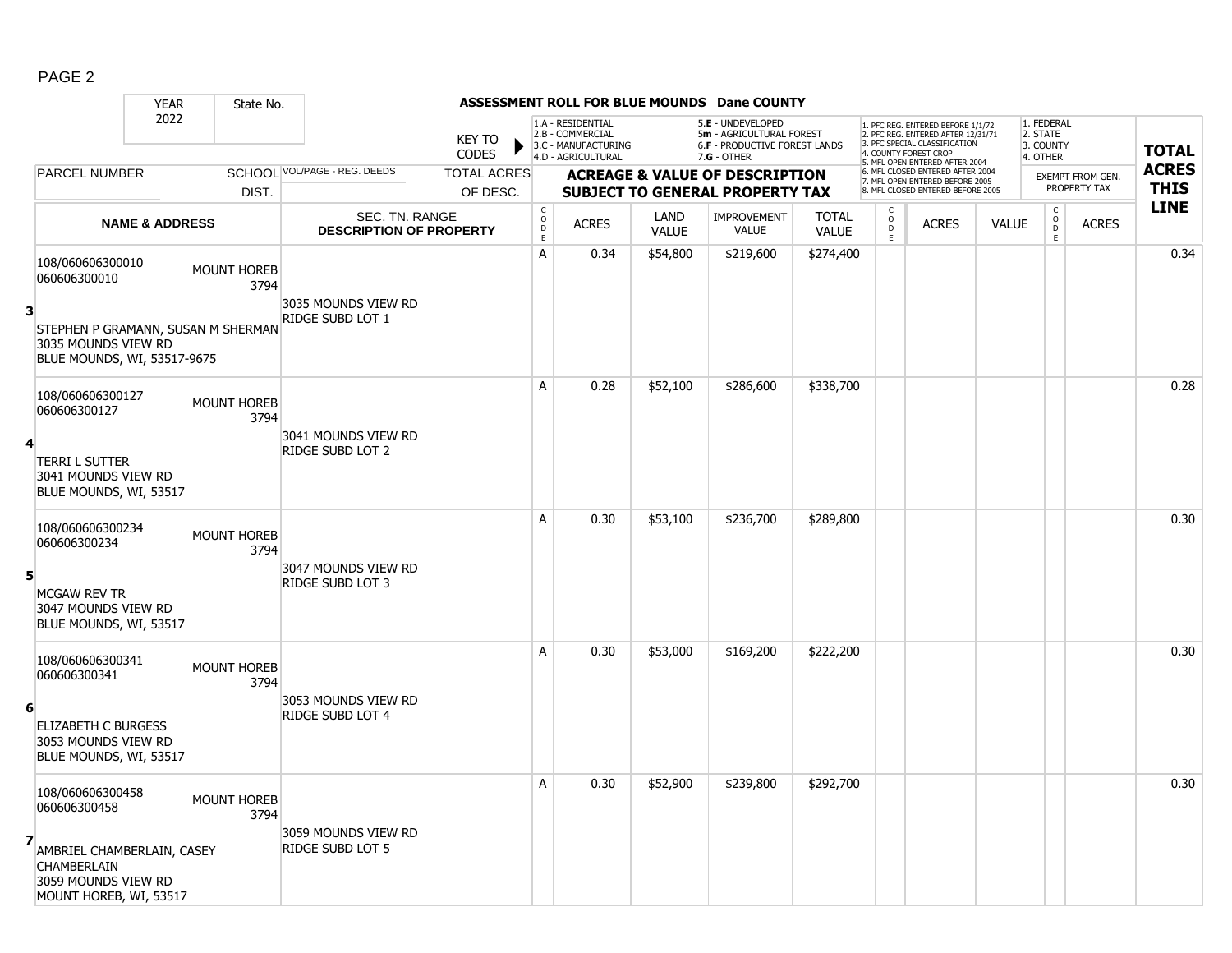|--|--|

|     |                                                                                      | <b>YEAR</b>               | State No.                  |                                                                                                |                               |                                                |                                                                                    |                      | ASSESSMENT ROLL FOR BLUE MOUNDS Dane COUNTY                                                            |                              |                      |                                                                                                                                                                    |              |                                                 |                         |              |
|-----|--------------------------------------------------------------------------------------|---------------------------|----------------------------|------------------------------------------------------------------------------------------------|-------------------------------|------------------------------------------------|------------------------------------------------------------------------------------|----------------------|--------------------------------------------------------------------------------------------------------|------------------------------|----------------------|--------------------------------------------------------------------------------------------------------------------------------------------------------------------|--------------|-------------------------------------------------|-------------------------|--------------|
|     |                                                                                      | 2022                      |                            |                                                                                                | <b>KEY TO</b><br><b>CODES</b> |                                                | 1.A - RESIDENTIAL<br>2.B - COMMERCIAL<br>3.C - MANUFACTURING<br>4.D - AGRICULTURAL |                      | 5.E - UNDEVELOPED<br>5m - AGRICULTURAL FOREST<br><b>6.F - PRODUCTIVE FOREST LANDS</b><br>$7.G - OTHER$ |                              |                      | 1. PFC REG. ENTERED BEFORE 1/1/72<br>2. PFC REG. ENTERED AFTER 12/31/71<br>3 PEC SPECIAL CLASSIFICATION<br>4. COUNTY FOREST CROP<br>5. MFL OPEN ENTERED AFTER 2004 |              | 1. FEDERAL<br>2. STATE<br>3. COUNTY<br>4. OTHER |                         | <b>TOTAL</b> |
|     | PARCEL NUMBER                                                                        |                           |                            | SCHOOL VOL/PAGE - REG. DEEDS                                                                   | <b>TOTAL ACRES</b>            |                                                |                                                                                    |                      | <b>ACREAGE &amp; VALUE OF DESCRIPTION</b>                                                              |                              |                      | 6. MFL CLOSED ENTERED AFTER 2004<br>7. MFL OPEN ENTERED BEFORE 2005                                                                                                |              |                                                 | <b>EXEMPT FROM GEN.</b> | <b>ACRES</b> |
|     |                                                                                      |                           | DIST.                      |                                                                                                | OF DESC.                      |                                                |                                                                                    |                      | <b>SUBJECT TO GENERAL PROPERTY TAX</b>                                                                 |                              |                      | 8. MFL CLOSED ENTERED BEFORE 2005                                                                                                                                  |              |                                                 | PROPERTY TAX            | <b>THIS</b>  |
|     |                                                                                      | <b>NAME &amp; ADDRESS</b> |                            | SEC. TN. RANGE<br><b>DESCRIPTION OF PROPERTY</b>                                               |                               | $\begin{matrix} 0 \\ 0 \\ D \end{matrix}$<br>E | <b>ACRES</b>                                                                       | LAND<br><b>VALUE</b> | IMPROVEMENT<br><b>VALUE</b>                                                                            | <b>TOTAL</b><br><b>VALUE</b> | $\overline{O}$<br>E. | <b>ACRES</b>                                                                                                                                                       | <b>VALUE</b> | $\begin{matrix} 0 \\ 0 \\ D \end{matrix}$<br>E  | <b>ACRES</b>            | <b>LINE</b>  |
| 8   | 108/060606300565<br>060606300565<br>ROSLYN R RINALDO, RYAN D RINALDO                 |                           | <b>MOUNT HOREB</b><br>3794 | 3065 MOUNDS VIEW RD<br>RIDGE SUBD LOT 6                                                        |                               | A                                              | 0.29                                                                               | \$52,800             | \$212,600                                                                                              | \$265,400                    |                      |                                                                                                                                                                    |              |                                                 |                         | 0.29         |
|     | 3065 MOUNDS VIEW RD<br>BLUE MOUNDS, WI, 53517                                        |                           |                            |                                                                                                |                               |                                                |                                                                                    |                      |                                                                                                        |                              |                      |                                                                                                                                                                    |              |                                                 |                         |              |
|     | 108/060606300672<br>060606300672                                                     |                           | <b>MOUNT HOREB</b><br>3794 |                                                                                                |                               | A                                              | 0.29                                                                               | \$52,700             | \$219,800                                                                                              | \$272,500                    |                      |                                                                                                                                                                    |              |                                                 |                         | 0.29         |
| 9   | CHERYL V LAFRENTZ, JAMES W LAFRENTZ<br>3071 MOUNDS VIEW RD<br>BLUE MOUNDS, WI, 53517 |                           |                            | 3071 MOUNDS VIEW RD<br>RIDGE SUBD LOT 7                                                        |                               |                                                |                                                                                    |                      |                                                                                                        |                              |                      |                                                                                                                                                                    |              |                                                 |                         |              |
|     | 108/060606300789<br>060606300789                                                     |                           | <b>MOUNT HOREB</b><br>3794 |                                                                                                |                               | A                                              | 0.33                                                                               | \$54,200             | \$266,200                                                                                              | \$320,400                    |                      |                                                                                                                                                                    |              |                                                 |                         | 0.33         |
| 10  | RICHARD D SONNENBERG, LINDA S URFER<br>3077 MOUNDS VIEW RD<br>BLUE MOUNDS, WI, 53517 |                           |                            | 3077 MOUNDS VIEW RD<br>RIDGE SUBD LOT 8                                                        |                               |                                                |                                                                                    |                      |                                                                                                        |                              |                      |                                                                                                                                                                    |              |                                                 |                         |              |
|     | 108/060606300896<br>060606300896                                                     |                           | <b>MOUNT HOREB</b><br>3794 |                                                                                                |                               | A                                              | 1.25                                                                               | \$86,000             | \$390,800                                                                                              | \$476,800                    |                      |                                                                                                                                                                    |              |                                                 |                         | 1.25         |
| -11 | BETTY A M BAKKEN, ROGER L BAKKEN<br>3083 MOUNDS VIEW RD<br>BLUE MOUNDS, WI, 53517    |                           |                            | 3083 MOUNDS VIEW RD<br><b>RIDGE SUBD LOT 9</b>                                                 |                               |                                                |                                                                                    |                      |                                                                                                        |                              |                      |                                                                                                                                                                    |              |                                                 |                         |              |
| 12  | 108/060606301000<br>060606301000                                                     |                           | <b>MOUNT HOREB</b>         | 3794 3078 MOUNDS VIEW RD<br>3/3/17-mm/wk: new pic. rs1 built 1997. traff<br>from med to light. |                               | A                                              | 0.46                                                                               | \$59,900             | \$277,800                                                                                              | \$337,700                    |                      |                                                                                                                                                                    |              |                                                 |                         | 0.46         |
|     | JASON VAN VUGHT, ROBIN M VAN VUGHT<br>3078 MOUNDS VIEW RD<br>BLUE MOUNDS, WI, 53517  |                           |                            | RIDGE SUBD LOT 10                                                                              |                               |                                                |                                                                                    |                      |                                                                                                        |                              |                      |                                                                                                                                                                    |              |                                                 |                         |              |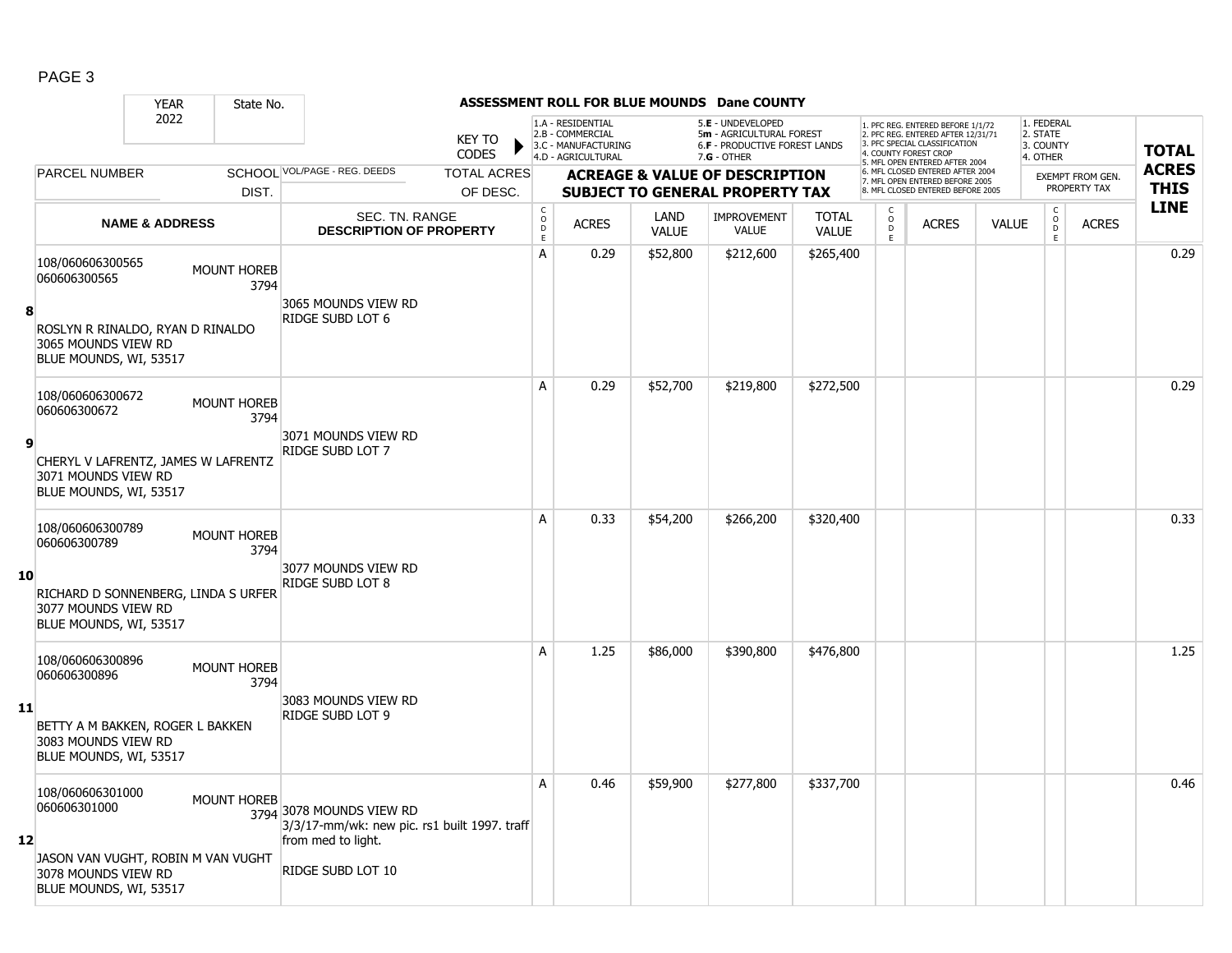|--|--|

|     |                                                                                                                         | <b>YEAR</b>               | State No.                  |                                                  |                                |                                                          |                                                                                    |                      | ASSESSMENT ROLL FOR BLUE MOUNDS Dane COUNTY                                                          |                              |                         |                                                                                                                                                                     |              |                                                 |                                         |                             |
|-----|-------------------------------------------------------------------------------------------------------------------------|---------------------------|----------------------------|--------------------------------------------------|--------------------------------|----------------------------------------------------------|------------------------------------------------------------------------------------|----------------------|------------------------------------------------------------------------------------------------------|------------------------------|-------------------------|---------------------------------------------------------------------------------------------------------------------------------------------------------------------|--------------|-------------------------------------------------|-----------------------------------------|-----------------------------|
|     |                                                                                                                         | 2022                      |                            |                                                  | <b>KEY TO</b><br><b>CODES</b>  |                                                          | 1.A - RESIDENTIAL<br>2.B - COMMERCIAL<br>3.C - MANUFACTURING<br>4.D - AGRICULTURAL |                      | 5.E - UNDEVELOPED<br>5m - AGRICULTURAL FOREST<br><b>6.F - PRODUCTIVE FOREST LANDS</b><br>7.G - OTHER |                              |                         | 1. PFC REG. ENTERED BEFORE 1/1/72<br>2. PFC REG. ENTERED AFTER 12/31/71<br>3. PFC SPECIAL CLASSIFICATION<br>4. COUNTY FOREST CROP<br>5. MFL OPEN ENTERED AFTER 2004 |              | 1. FEDERAL<br>2. STATE<br>3. COUNTY<br>4. OTHER |                                         | <b>TOTAL</b>                |
|     | <b>PARCEL NUMBER</b>                                                                                                    |                           | DIST.                      | SCHOOL VOL/PAGE - REG. DEEDS                     | <b>TOTAL ACRES</b><br>OF DESC. |                                                          |                                                                                    |                      | <b>ACREAGE &amp; VALUE OF DESCRIPTION</b><br><b>SUBJECT TO GENERAL PROPERTY TAX</b>                  |                              |                         | 6. MFL CLOSED ENTERED AFTER 2004<br>7. MFL OPEN ENTERED BEFORE 2005<br>8. MFL CLOSED ENTERED BEFORE 2005                                                            |              |                                                 | <b>EXEMPT FROM GEN.</b><br>PROPERTY TAX | <b>ACRES</b><br><b>THIS</b> |
|     |                                                                                                                         | <b>NAME &amp; ADDRESS</b> |                            | SEC. TN. RANGE<br><b>DESCRIPTION OF PROPERTY</b> |                                | $\begin{matrix} C \\ 0 \\ D \end{matrix}$<br>$\mathsf E$ | <b>ACRES</b>                                                                       | LAND<br><b>VALUE</b> | <b>IMPROVEMENT</b><br><b>VALUE</b>                                                                   | <b>TOTAL</b><br><b>VALUE</b> | $_{\rm D}^{\rm O}$<br>E | <b>ACRES</b>                                                                                                                                                        | <b>VALUE</b> | $\mathsf C$<br>$_{\rm D}^{\rm O}$<br>E          | <b>ACRES</b>                            | <b>LINE</b>                 |
| -13 | 108/060606301117<br>060606301117<br><b>DAVID A VOBORA</b><br>3072 MOUNDS VIEW RD<br>BLUE MOUNDS, WI, 53517              |                           | <b>MOUNT HOREB</b><br>3794 | 3072 MOUNDS VIEW RD<br><b>RIDGE SUBD LOT 11</b>  |                                | A                                                        | 0.32                                                                               | \$53,900             | \$163,300                                                                                            | \$217,200                    |                         |                                                                                                                                                                     |              |                                                 |                                         | 0.32                        |
| -14 | 108/060606301224<br>060606301224<br>JENIFER L DANKYI, RICHARD O DANKYI<br>3066 MOUNDS VIEW RD<br>BLUE MOUNDS, WI, 53517 |                           | <b>MOUNT HOREB</b><br>3794 | 3066 MOUNDS VIEW RD<br><b>RIDGE SUBD LOT 12</b>  |                                | A                                                        | 0.31                                                                               | \$53,300             | \$303,100                                                                                            | \$356,400                    |                         |                                                                                                                                                                     |              |                                                 |                                         | 0.31                        |
| 15  | 108/060606301331<br>060606301331<br><b>MITCHELL FLORA</b><br>3060 MOUNDS VIEW RD<br>BLUE MOUNDS, WI, 53517              |                           | <b>MOUNT HOREB</b><br>3794 | 3060 MOUNDS VIEW RD<br><b>RIDGE SUBD LOT 13</b>  |                                | A                                                        | 0.30                                                                               | \$53,200             | \$215,300                                                                                            | \$268,500                    |                         |                                                                                                                                                                     |              |                                                 |                                         | 0.30                        |
| -16 | 108/060606301448<br>060606301448<br>LEO C PETERSON, SUSAN D PETERSON<br>3050 MOUNDS VIEW RD<br>BLUE MOUNDS, WI, 53517   |                           | <b>MOUNT HOREB</b><br>3794 | 3050 MOUNDS VIEW RD<br><b>RIDGE SUBD LOT 14</b>  |                                | A                                                        | 0.30                                                                               | \$52,900             | \$240,800                                                                                            | \$293,700                    |                         |                                                                                                                                                                     |              |                                                 |                                         | 0.30                        |
| 17  | 108/060606301555<br>060606301555<br>JARED A FRICK, MELISSA D FRICK<br>3044 MOUNDS VIEW RD<br>BLUE MOUNDS, WI, 53517     |                           | <b>MOUNT HOREB</b><br>3794 | 3044 MOUNDS VIEW RD<br><b>RIDGE SUBD LOT 15</b>  |                                | A                                                        | 0.27                                                                               | \$51,700             | \$164,600                                                                                            | \$216,300                    |                         |                                                                                                                                                                     |              |                                                 |                                         | 0.27                        |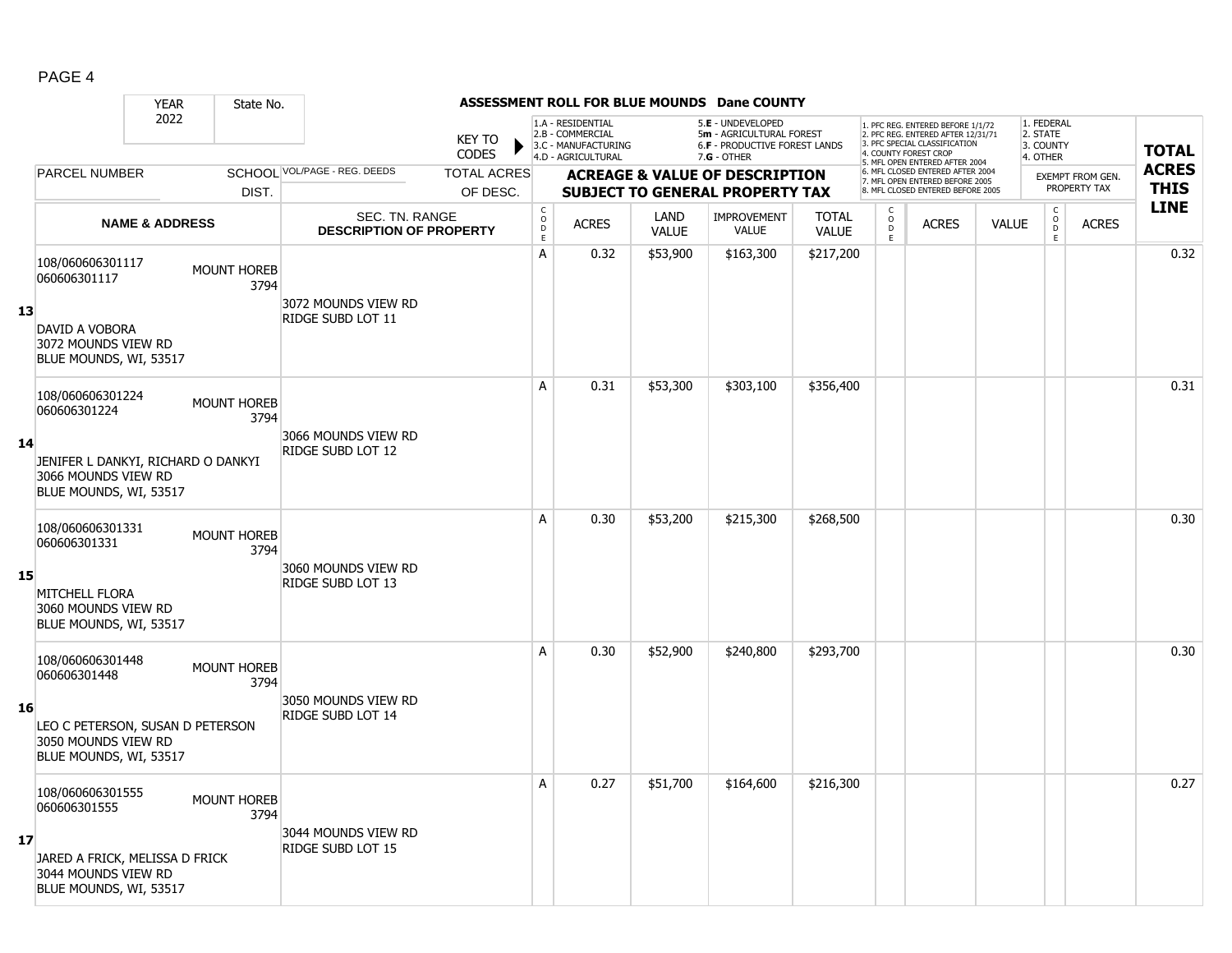|    | <b>YEAR</b>                                                                                                                            | State No.                  |                                                                                                                                                                                                                              |                                                      |                                                                                    |                      | <b>ASSESSMENT ROLL FOR BLUE MOUNDS Dane COUNTY</b>                                                     |                              |                                |                                                                                                                                                                    |              |                                                 |                  |                            |
|----|----------------------------------------------------------------------------------------------------------------------------------------|----------------------------|------------------------------------------------------------------------------------------------------------------------------------------------------------------------------------------------------------------------------|------------------------------------------------------|------------------------------------------------------------------------------------|----------------------|--------------------------------------------------------------------------------------------------------|------------------------------|--------------------------------|--------------------------------------------------------------------------------------------------------------------------------------------------------------------|--------------|-------------------------------------------------|------------------|----------------------------|
|    | 2022                                                                                                                                   |                            | <b>KEY TO</b><br><b>CODES</b>                                                                                                                                                                                                |                                                      | 1.A - RESIDENTIAL<br>2.B - COMMERCIAL<br>3.C - MANUFACTURING<br>4.D - AGRICULTURAL |                      | 5.E - UNDEVELOPED<br>5m - AGRICULTURAL FOREST<br><b>6.F - PRODUCTIVE FOREST LANDS</b><br>$7.G - OTHER$ |                              |                                | . PFC REG. ENTERED BEFORE 1/1/72<br>2. PFC REG. ENTERED AFTER 12/31/71<br>3. PFC SPECIAL CLASSIFICATION<br>4. COUNTY FOREST CROP<br>5. MFL OPEN ENTERED AFTER 2004 |              | 1. FEDERAL<br>2. STATE<br>3. COUNTY<br>4. OTHER |                  | <b>TOTAL</b>               |
|    | <b>PARCEL NUMBER</b>                                                                                                                   |                            | SCHOOL VOL/PAGE - REG. DEEDS<br><b>TOTAL ACRES</b>                                                                                                                                                                           |                                                      |                                                                                    |                      | <b>ACREAGE &amp; VALUE OF DESCRIPTION</b>                                                              |                              |                                | 6. MFL CLOSED ENTERED AFTER 2004<br>7. MFL OPEN ENTERED BEFORE 2005                                                                                                |              |                                                 | EXEMPT FROM GEN. | <b>ACRES</b>               |
|    |                                                                                                                                        | DIST.                      | OF DESC.                                                                                                                                                                                                                     |                                                      |                                                                                    |                      | <b>SUBJECT TO GENERAL PROPERTY TAX</b>                                                                 |                              |                                | <b>B. MFL CLOSED ENTERED BEFORE 2005</b>                                                                                                                           |              |                                                 | PROPERTY TAX     | <b>THIS</b><br><b>LINE</b> |
|    | <b>NAME &amp; ADDRESS</b>                                                                                                              |                            | SEC. TN. RANGE<br><b>DESCRIPTION OF PROPERTY</b>                                                                                                                                                                             | $\begin{smallmatrix}&&C\0\0\0\end{smallmatrix}$<br>E | <b>ACRES</b>                                                                       | LAND<br><b>VALUE</b> | <b>IMPROVEMENT</b><br><b>VALUE</b>                                                                     | <b>TOTAL</b><br><b>VALUE</b> | C<br>$\overline{0}$<br>D<br>Ē. | <b>ACRES</b>                                                                                                                                                       | <b>VALUE</b> | $\begin{matrix} 0 \\ 0 \\ D \end{matrix}$<br>E  | <b>ACRES</b>     |                            |
| 18 | 108/060606370016<br>060606370016<br>PIERSTORFF LIVING TR, LOIS A<br>PO BOX 163<br>BLUE MOUNDS, WI, 53517                               |                            | MOUNT HOREB 11020 DIVISION ST<br>3794 ORIG PLAT BLOCK 1 PRT LOT 1 BEG SE COR<br>TH N 50 FT TH W 30 FT TH S 30 FT TH W<br>17 FT TH S 20 FT TO SD LOT S LN TH E 47<br>FT TO POB ALSO PRT LOT 2 E 30 FT THF &<br>ALL LOTS 4 & 8 | A                                                    | 0.25                                                                               | \$48,400             | \$94,200                                                                                               | \$142,600                    |                                |                                                                                                                                                                    |              |                                                 |                  | 0.25                       |
| 19 | 108/060606370123<br>060606370123<br>MOHINDRA & SURINDRA LLC<br>11024 Division St<br>Blue Mounds, WI, 53517                             |                            | MOUNT HOREB 11024 DIVISION ST<br>3794 ORIGINAL PLAT ALL LOT 3, W 70 FT LOT 2<br>& PRT LOT 1 BEG SW CO R TH E 53 FT TH<br>N 20 FT TH E 17 FT TH N 30 FT TH W 70 FT<br>TH S 50 FT TO POB EXC W 16.5 FT SD LOTS<br>1, 283       | B                                                    | 0.21                                                                               | \$51,700             | \$193,300                                                                                              | \$245,000                    |                                |                                                                                                                                                                    |              |                                                 |                  | 0.21                       |
| 20 | 108/060606370454<br>060606370454<br>GARY R, LAURIE A ROWLEY, JESSE H<br><b>STRAUBHAAR</b><br>10696 ROWLEY RD<br>BLUE MOUNDS, WI, 53517 | <b>MOUNT HOREB</b><br>3794 | 2965 JONES ST<br>ORIGINAL PLAT BLOCK 1 LOTS 5 & 6                                                                                                                                                                            | B                                                    | 0.23                                                                               | \$40,500             | \$74,100                                                                                               | \$114,600                    |                                |                                                                                                                                                                    |              |                                                 |                  | 0.23                       |
| 21 | 108/060606370678<br>060606370678<br>ROWLEY RENTALS LLC<br>10696 ROWLEY RD<br>BLUE MOUNDS, WI, 53517                                    | <b>MOUNT HOREB</b><br>3794 | 2963 JONES ST<br>ORIGINAL PLAT BLOCK 1 LOT 7                                                                                                                                                                                 | A                                                    | 0.12                                                                               | \$25,700             | \$94,700                                                                                               | \$120,400                    |                                |                                                                                                                                                                    |              |                                                 |                  | 0.12                       |
| 22 | 108/060606370810<br>060606370810<br><b>JORDAN A DURST</b><br>11003 RIDGE ST<br>BLUE MOUNDS, WI, 53517                                  | <b>MOUNT HOREB</b><br>3794 | 11003 RIDGE ST<br>ORIGINAL PLAT LOT 1 2 3 4 & 8 BLOCK 2                                                                                                                                                                      | A                                                    | 0.54                                                                               | \$54,700             | \$161,000                                                                                              | \$215,700                    |                                |                                                                                                                                                                    |              |                                                 |                  | 0.54                       |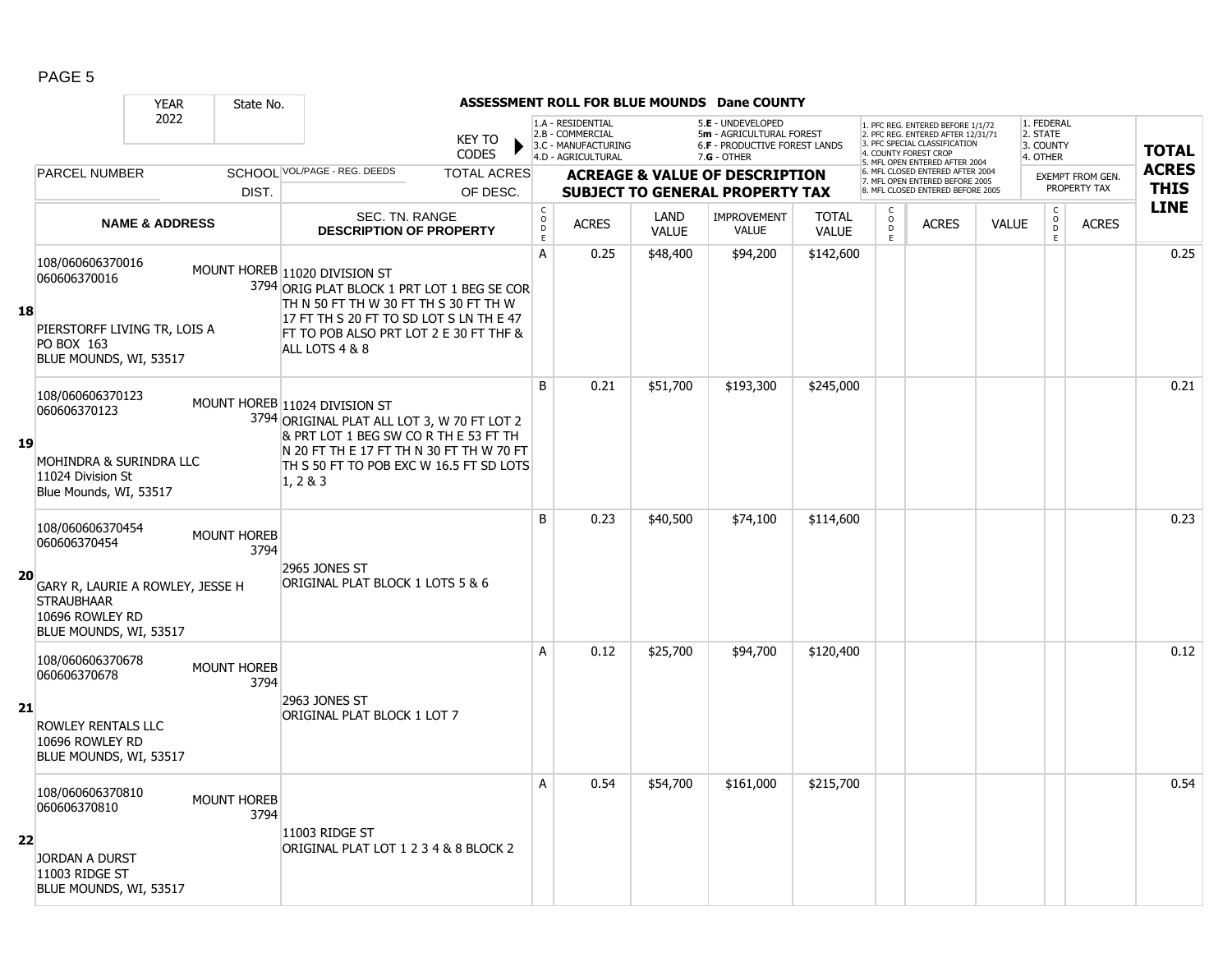|    |                                                                                    | <b>YEAR</b>               | State No.                  |                                                                        |                               |                                            |                                                                                    |                      | ASSESSMENT ROLL FOR BLUE MOUNDS Dane COUNTY                                                   |                              |                        |                                                                                                                                  |              |                                                          |                  |              |
|----|------------------------------------------------------------------------------------|---------------------------|----------------------------|------------------------------------------------------------------------|-------------------------------|--------------------------------------------|------------------------------------------------------------------------------------|----------------------|-----------------------------------------------------------------------------------------------|------------------------------|------------------------|----------------------------------------------------------------------------------------------------------------------------------|--------------|----------------------------------------------------------|------------------|--------------|
|    |                                                                                    | 2022                      |                            |                                                                        | <b>KEY TO</b><br><b>CODES</b> |                                            | 1.A - RESIDENTIAL<br>2.B - COMMERCIAL<br>3.C - MANUFACTURING<br>4.D - AGRICULTURAL |                      | 5.E - UNDEVELOPED<br>5m - AGRICULTURAL FOREST<br>6.F - PRODUCTIVE FOREST LANDS<br>7.G - OTHER |                              |                        | . PFC REG. ENTERED BEFORE 1/1/72<br>2. PFC REG. ENTERED AFTER 12/31/71<br>3. PFC SPECIAL CLASSIFICATION<br>4. COUNTY FOREST CROP |              | 1. FEDERAL<br>2. STATE<br>3. COUNTY<br>4. OTHER          |                  | <b>TOTAL</b> |
|    | PARCEL NUMBER                                                                      |                           |                            | SCHOOL VOL/PAGE - REG. DEEDS                                           | <b>TOTAL ACRES</b>            |                                            |                                                                                    |                      | <b>ACREAGE &amp; VALUE OF DESCRIPTION</b>                                                     |                              |                        | 5. MFL OPEN ENTERED AFTER 2004<br>6. MFL CLOSED ENTERED AFTER 2004                                                               |              |                                                          | EXEMPT FROM GEN. | <b>ACRES</b> |
|    |                                                                                    |                           | DIST.                      |                                                                        | OF DESC.                      |                                            |                                                                                    |                      | <b>SUBJECT TO GENERAL PROPERTY TAX</b>                                                        |                              |                        | 7. MFL OPEN ENTERED BEFORE 2005<br>8. MFL CLOSED ENTERED BEFORE 2005                                                             |              |                                                          | PROPERTY TAX     | <b>THIS</b>  |
|    |                                                                                    | <b>NAME &amp; ADDRESS</b> |                            | SEC. TN. RANGE<br><b>DESCRIPTION OF PROPERTY</b>                       |                               | $\begin{array}{c} C \\ O \\ E \end{array}$ | <b>ACRES</b>                                                                       | LAND<br><b>VALUE</b> | <b>IMPROVEMENT</b><br><b>VALUE</b>                                                            | <b>TOTAL</b><br><b>VALUE</b> | C<br>$\circ$<br>D<br>E | <b>ACRES</b>                                                                                                                     | <b>VALUE</b> | $\begin{matrix} 0 \\ 0 \\ D \end{matrix}$<br>$\mathsf E$ | <b>ACRES</b>     | <b>LINE</b>  |
| 23 | 108/060606371257<br>060606371257<br><b>BOMBAY PROPERTIES LLC</b><br>2285 SURVEY RD |                           | <b>MOUNT HOREB</b><br>3794 | 2969 MAIN ST<br>ORIGINAL PLAT LOT 5 BLOCK 2                            |                               | A                                          | 0.12                                                                               | \$24,000             | \$196,700                                                                                     | \$220,700                    |                        |                                                                                                                                  |              |                                                          |                  | 0.12         |
|    | DODGEVILLE, WI, 53582<br>108/060606371364<br>060606371364                          |                           | MOUNT HOREB<br>3794        |                                                                        |                               | B                                          | 0.12                                                                               | \$23,800             | \$248,700                                                                                     | \$272,500                    |                        |                                                                                                                                  |              |                                                          |                  | 0.12         |
| 24 | EDGE PROPERTIES LLC<br>PO BOX 33<br>Blue Mounds, WI, 53517                         |                           |                            | 2965 MAIN ST<br>ORIGINAL PLAT LOT 6 BLOCK 2                            |                               |                                            |                                                                                    |                      |                                                                                               |                              |                        |                                                                                                                                  |              |                                                          |                  |              |
|    | 108/060606371471<br>060606371471                                                   |                           | <b>MOUNT HOREB</b><br>3794 |                                                                        |                               | B                                          | 0.13                                                                               | \$25,700             | \$129,400                                                                                     | \$155,100                    |                        |                                                                                                                                  |              |                                                          |                  | 0.13         |
| 25 | STARLIGHT PROPERTIES LLC<br>809 E MAIN ST<br>MOUNT HOREB, WI, 53572                |                           |                            | 2961 MAIN ST<br>ORIGINAL PLAT BLOCK 2 LOT 7                            |                               |                                            |                                                                                    |                      |                                                                                               |                              |                        |                                                                                                                                  |              |                                                          |                  |              |
|    | 108/060606371551<br>060606371551                                                   |                           | <b>MOUNT HOREB</b><br>3794 | 2968 MAIN ST                                                           |                               | B                                          | 0.09                                                                               | \$16,900             | \$11,500                                                                                      | \$28,400                     |                        |                                                                                                                                  |              |                                                          |                  | 0.09         |
| 26 | HOMES BY HOF LLC<br>303 JARVIS ST<br>RIDGEWAY, WI, 53582                           |                           |                            | ORIGINAL PLAT BLOCK 3 LOT 2 EXC N 25<br>FT OF W 50 FT                  |                               |                                            |                                                                                    |                      |                                                                                               |                              |                        |                                                                                                                                  |              |                                                          |                  |              |
| 27 | 108/060606371631<br>060606371631<br>10998 DIVISION ST LLC                          |                           | <b>MOUNT HOREB</b><br>3794 | 10998 DIVISION ST<br>ORIGINAL PLAT BLOCK 3 LOT 1 & W 12 FT<br>OF LOT 6 |                               | B                                          | 0.15                                                                               | \$29,200             | \$119,100                                                                                     | \$148,300                    |                        |                                                                                                                                  |              |                                                          |                  | 0.15         |
|    | 9262 MOEN RD<br>CROSS PLAINS, WI, 53528                                            |                           |                            |                                                                        |                               |                                            |                                                                                    |                      |                                                                                               |                              |                        |                                                                                                                                  |              |                                                          |                  |              |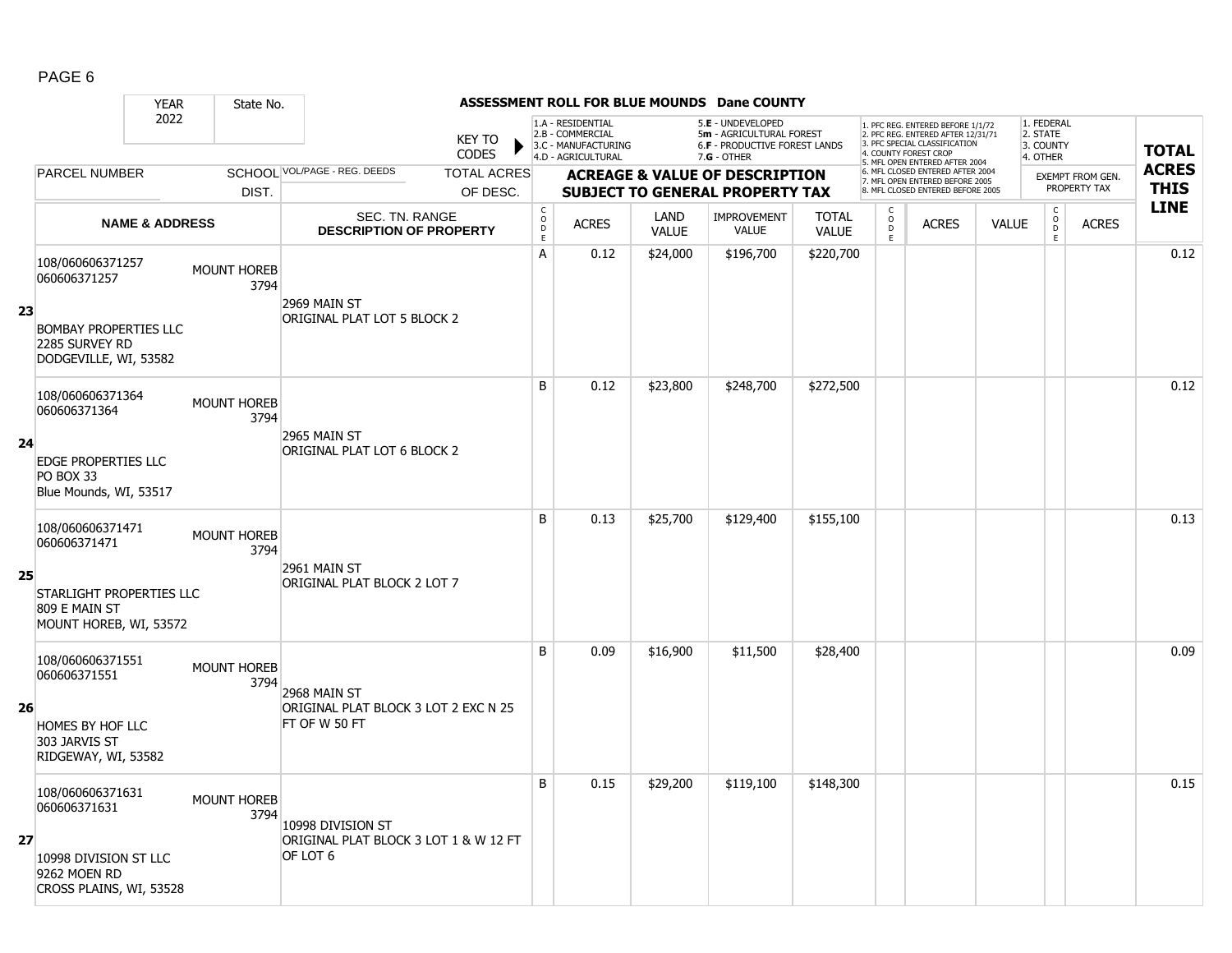|                 | <b>YEAR</b>                                                                                                                   | State No.                  |                                                                           |                                        |                                                                                    |                      | <b>ASSESSMENT ROLL FOR BLUE MOUNDS Dane COUNTY</b>                                            |                              |                                                |                                                                                                                                   |              |                                                          |                                         |              |
|-----------------|-------------------------------------------------------------------------------------------------------------------------------|----------------------------|---------------------------------------------------------------------------|----------------------------------------|------------------------------------------------------------------------------------|----------------------|-----------------------------------------------------------------------------------------------|------------------------------|------------------------------------------------|-----------------------------------------------------------------------------------------------------------------------------------|--------------|----------------------------------------------------------|-----------------------------------------|--------------|
|                 | 2022                                                                                                                          |                            | <b>KEY TO</b><br><b>CODES</b>                                             |                                        | 1.A - RESIDENTIAL<br>2.B - COMMERCIAL<br>3.C - MANUFACTURING<br>4.D - AGRICULTURAL |                      | 5.E - UNDEVELOPED<br>5m - AGRICULTURAL FOREST<br>6.F - PRODUCTIVE FOREST LANDS<br>7.G - OTHER |                              |                                                | 1. PFC REG. ENTERED BEFORE 1/1/72<br>2. PFC REG. ENTERED AFTER 12/31/71<br>3. PFC SPECIAL CLASSIFICATION<br>4. COUNTY FOREST CROP |              | 1. FEDERAL<br>2. STATE<br>3. COUNTY<br>4. OTHER          |                                         | <b>TOTAL</b> |
|                 | <b>PARCEL NUMBER</b>                                                                                                          |                            | SCHOOL VOL/PAGE - REG. DEEDS<br><b>TOTAL ACRES</b>                        |                                        |                                                                                    |                      |                                                                                               |                              |                                                | 5. MFL OPEN ENTERED AFTER 2004<br>6. MFL CLOSED ENTERED AFTER 2004                                                                |              |                                                          |                                         | <b>ACRES</b> |
|                 |                                                                                                                               | DIST.                      | OF DESC.                                                                  |                                        |                                                                                    |                      | <b>ACREAGE &amp; VALUE OF DESCRIPTION</b><br><b>SUBJECT TO GENERAL PROPERTY TAX</b>           |                              |                                                | 7. MFL OPEN ENTERED BEFORE 2005<br>8. MFL CLOSED ENTERED BEFORE 2005                                                              |              |                                                          | <b>EXEMPT FROM GEN.</b><br>PROPERTY TAX | <b>THIS</b>  |
|                 | <b>NAME &amp; ADDRESS</b>                                                                                                     |                            | SEC. TN. RANGE<br><b>DESCRIPTION OF PROPERTY</b>                          | $\mathsf{C}$<br>$\mathsf{o}$<br>D<br>E | <b>ACRES</b>                                                                       | LAND<br><b>VALUE</b> | <b>IMPROVEMENT</b><br><b>VALUE</b>                                                            | <b>TOTAL</b><br><b>VALUE</b> | $\begin{matrix} 0 \\ 0 \\ D \end{matrix}$<br>E | <b>ACRES</b>                                                                                                                      | <b>VALUE</b> | $\begin{matrix} 0 \\ 0 \\ D \end{matrix}$<br>$\mathsf E$ | <b>ACRES</b>                            | <b>LINE</b>  |
| 28              | 108/060606371720<br>060606371720<br>HOMES BY HOF LLC<br>303 JARVIS ST<br>RIDGEWAY, WI, 53582                                  | <b>MOUNT HOREB</b><br>3794 | 2968 MAIN ST<br>ORIGINAL PLAT BLOCK 3 PRT LOT 2 N 25<br>FT OF W 50 FT THF | B                                      | 0.03                                                                               | \$5,600              | \$53,400                                                                                      | \$59,000                     |                                                |                                                                                                                                   |              |                                                          |                                         | 0.03         |
| 29              | 108/060606371837<br>060606371837<br><b>CHRISTIAN BAHLER</b><br>2970 MAIN ST<br>BLUE MOUNDS, WI, 53517                         | MOUNT HOREB<br>3794        | 2970 MAIN ST<br>ORIGINAL PLAT LOT 3 BLOCK 3                               | A                                      | 0.12                                                                               | \$24,000             | \$147,200                                                                                     | \$171,200                    |                                                |                                                                                                                                   |              |                                                          |                                         | 0.12         |
| 30              | 108/060606371944<br>060606371944<br>BARBARA N PAVLISCAK, GEORGE M<br>PAVLISCAK II<br>2969 CHURCH ST<br>BLUE MOUNDS, WI, 53517 | <b>MOUNT HOREB</b><br>3794 | 2969 CHURCH ST<br>ORIGINAL PLAT LOT 4 BLK 3                               | A                                      | 0.12                                                                               | \$24,000             | \$97,600                                                                                      | \$121,600                    |                                                |                                                                                                                                   |              |                                                          |                                         | 0.12         |
| 31              | 108/060606372050<br>060606372050<br>KIMBERLEE A CORNETT<br>2965 CHURCH ST<br>BLUE MOUNDS, WI, 53517                           | <b>MOUNT HOREB</b><br>3794 | 2965 CHURCH ST<br>ORIGINAL PLAT LOT 5 BLOCK 3                             | A                                      | 0.12                                                                               | \$24,000             | \$77,200                                                                                      | \$101,200                    |                                                |                                                                                                                                   |              |                                                          |                                         | 0.12         |
| 32 <sub>2</sub> | 108/060606372167<br>060606372167<br>LANGE-SUSMAN PROPERTIES LLC<br>21 PILGRIM CIR<br>Madison, WI, 53711                       | <b>MOUNT HOREB</b><br>3794 | 10992 DIVISION ST<br>ORIGINAL PLAT LOT 6 BLOCK 3 EXC W 12<br>FT THF       | B                                      | 0.12                                                                               | \$23,900             | \$361,100                                                                                     | \$385,000                    |                                                |                                                                                                                                   |              |                                                          |                                         | 0.12         |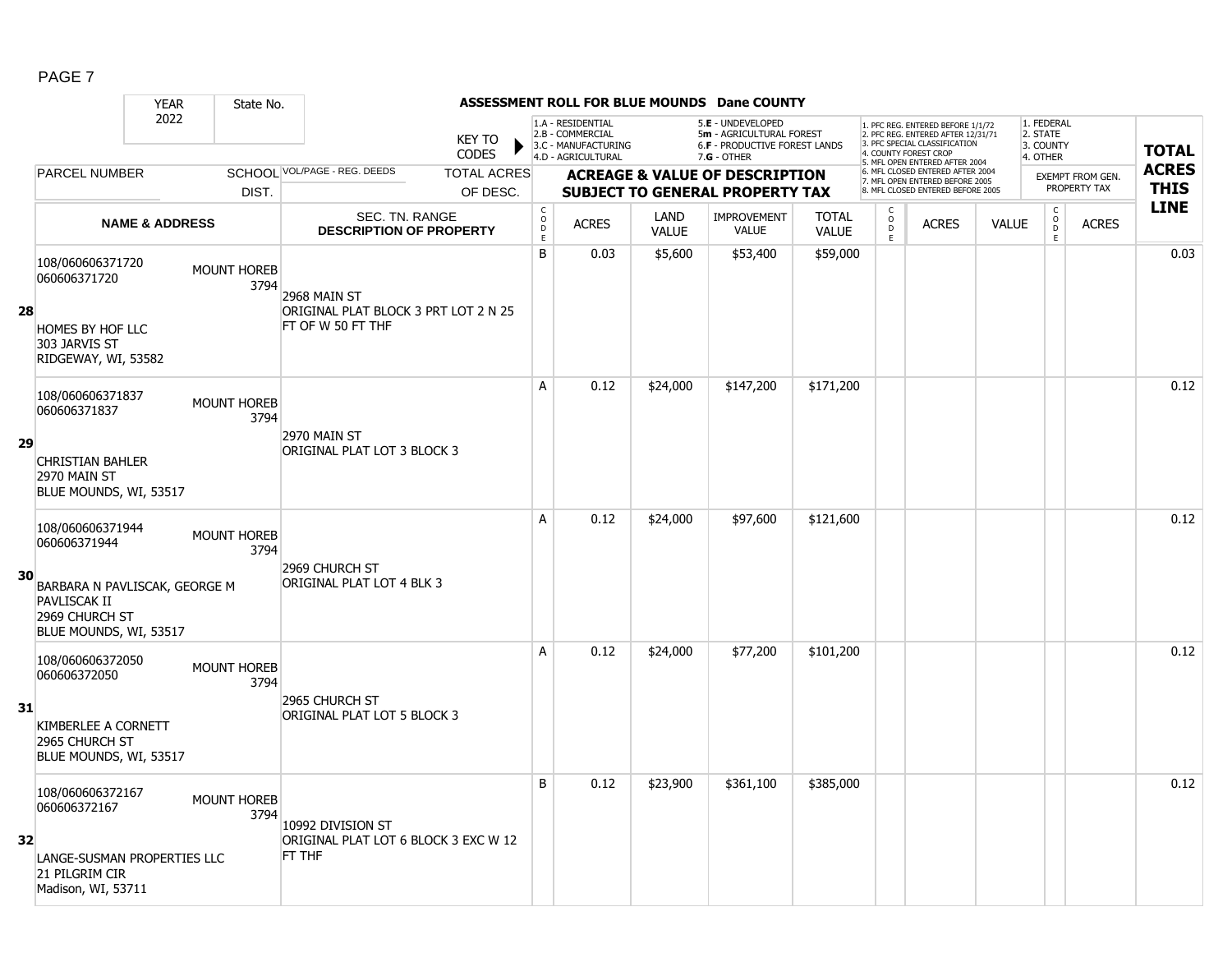|    |                                                                                                           | <b>YEAR</b> | State No.                  |                                                                              |                                        |                                                              |                      | <b>ASSESSMENT ROLL FOR BLUE MOUNDS Dane COUNTY</b>                             |                              |                          |                                                                                                                                   |       |                                                           |                                  |              |
|----|-----------------------------------------------------------------------------------------------------------|-------------|----------------------------|------------------------------------------------------------------------------|----------------------------------------|--------------------------------------------------------------|----------------------|--------------------------------------------------------------------------------|------------------------------|--------------------------|-----------------------------------------------------------------------------------------------------------------------------------|-------|-----------------------------------------------------------|----------------------------------|--------------|
|    |                                                                                                           | 2022        |                            | <b>KEY TO</b><br><b>CODES</b>                                                |                                        | 1.A - RESIDENTIAL<br>2.B - COMMERCIAL<br>3.C - MANUFACTURING |                      | 5.E - UNDEVELOPED<br>5m - AGRICULTURAL FOREST<br>6.F - PRODUCTIVE FOREST LANDS |                              |                          | 1. PFC REG. ENTERED BEFORE 1/1/72<br>2. PFC REG. ENTERED AFTER 12/31/71<br>3. PFC SPECIAL CLASSIFICATION<br>4. COUNTY FOREST CROP |       | 1. FEDERAL<br>2. STATE<br>3. COUNTY                       |                                  | <b>TOTAL</b> |
|    |                                                                                                           |             |                            | SCHOOL VOL/PAGE - REG. DEEDS                                                 |                                        | 4.D - AGRICULTURAL                                           |                      | 7.G - OTHER                                                                    |                              |                          | 5. MFL OPEN ENTERED AFTER 2004<br>6. MFL CLOSED ENTERED AFTER 2004                                                                |       | 4. OTHER                                                  |                                  | <b>ACRES</b> |
|    | <b>PARCEL NUMBER</b>                                                                                      |             |                            | <b>TOTAL ACRES</b>                                                           |                                        |                                                              |                      | <b>ACREAGE &amp; VALUE OF DESCRIPTION</b>                                      |                              |                          | 7. MFL OPEN ENTERED BEFORE 2005<br>8. MFL CLOSED ENTERED BEFORE 2005                                                              |       |                                                           | EXEMPT FROM GEN.<br>PROPERTY TAX | <b>THIS</b>  |
|    |                                                                                                           |             | DIST.                      | OF DESC.                                                                     |                                        |                                                              |                      | <b>SUBJECT TO GENERAL PROPERTY TAX</b>                                         |                              |                          |                                                                                                                                   |       |                                                           |                                  | <b>LINE</b>  |
|    | <b>NAME &amp; ADDRESS</b>                                                                                 |             |                            | SEC. TN. RANGE<br><b>DESCRIPTION OF PROPERTY</b>                             | $\mathsf{C}$<br>$\mathsf{o}$<br>D<br>E | <b>ACRES</b>                                                 | LAND<br><b>VALUE</b> | <b>IMPROVEMENT</b><br><b>VALUE</b>                                             | <b>TOTAL</b><br><b>VALUE</b> | C<br>$\overline{0}$<br>E | <b>ACRES</b>                                                                                                                      | VALUE | $\begin{matrix} 0 \\ 0 \\ D \end{matrix}$<br>$\mathsf{E}$ | <b>ACRES</b>                     |              |
| 33 | 108/060606372318<br>060606372318<br>NORWEGIAN LUTHERAN CHURCH<br>2962 CHURCH ST<br>BLUE MOUNDS, WI, 53517 |             | <b>MOUNT HOREB</b><br>3794 | 2962 CHURCH ST<br>ORIGINAL PLAT LOTS 1 & 2 118/122                           |                                        |                                                              |                      |                                                                                |                              |                          |                                                                                                                                   |       | X4                                                        | 0.00                             | 0.00         |
| 34 | 108/060606372416<br>060606372416<br><b>CALEB LARSON</b><br>10988 RIDGE ST<br>BLUE MOUNDS, WI, 53517       |             | <b>MOUNT HOREB</b><br>3794 | 2980 MAIN ST<br>ORIGINAL PLAT N 40 FT LOT 1 BLOCK 5                          | A                                      | 0.05                                                         | \$600                |                                                                                | \$600                        |                          |                                                                                                                                   |       |                                                           |                                  | 0.05         |
| 35 | 108/060606372514<br>060606372514<br><b>CALEB LARSON</b><br>PO BOX 25<br>BLUE MOUNDS, WI, 53517            |             | <b>MOUNT HOREB</b><br>3794 | 10988 RIDGE ST<br>ORIGINAL PLAT BLK 5 LOT 1 EXC N 40.00<br>FT & EXC E 5.0 FT | A                                      | 0.09                                                         | \$18,000             | \$141,800                                                                      | \$159,800                    |                          |                                                                                                                                   |       |                                                           |                                  | 0.09         |
| 36 | 108/060606372578<br>060606372578<br><b>CALEB LARSON</b><br>10988 RIDGE ST<br>BLUE MOUNDS, WI, 53517       |             | <b>MOUNT HOREB</b><br>3794 | <b>RIDGE ST</b><br>ORIGINAL PLAT BLK 5 LOT 1 E 5.0 FT EXC N<br>40.0 FT       | A                                      | 0.01                                                         | \$200                |                                                                                | \$200                        |                          |                                                                                                                                   |       |                                                           |                                  | 0.01         |
| 37 | 108/060606372661<br>060606372661<br><b>JOSHUA HEIMSOTH</b><br>10984 RIDGE ST<br>BLUE MOUNDS, WI, 53517    |             | <b>MOUNT HOREB</b><br>3794 | 10984 RIDGE ST<br>ORIGINAL PLAT BLOCK 5 LOT 2                                | A                                      | 0.14                                                         | \$29,900             | \$100,900                                                                      | \$130,800                    |                          |                                                                                                                                   |       |                                                           |                                  | 0.14         |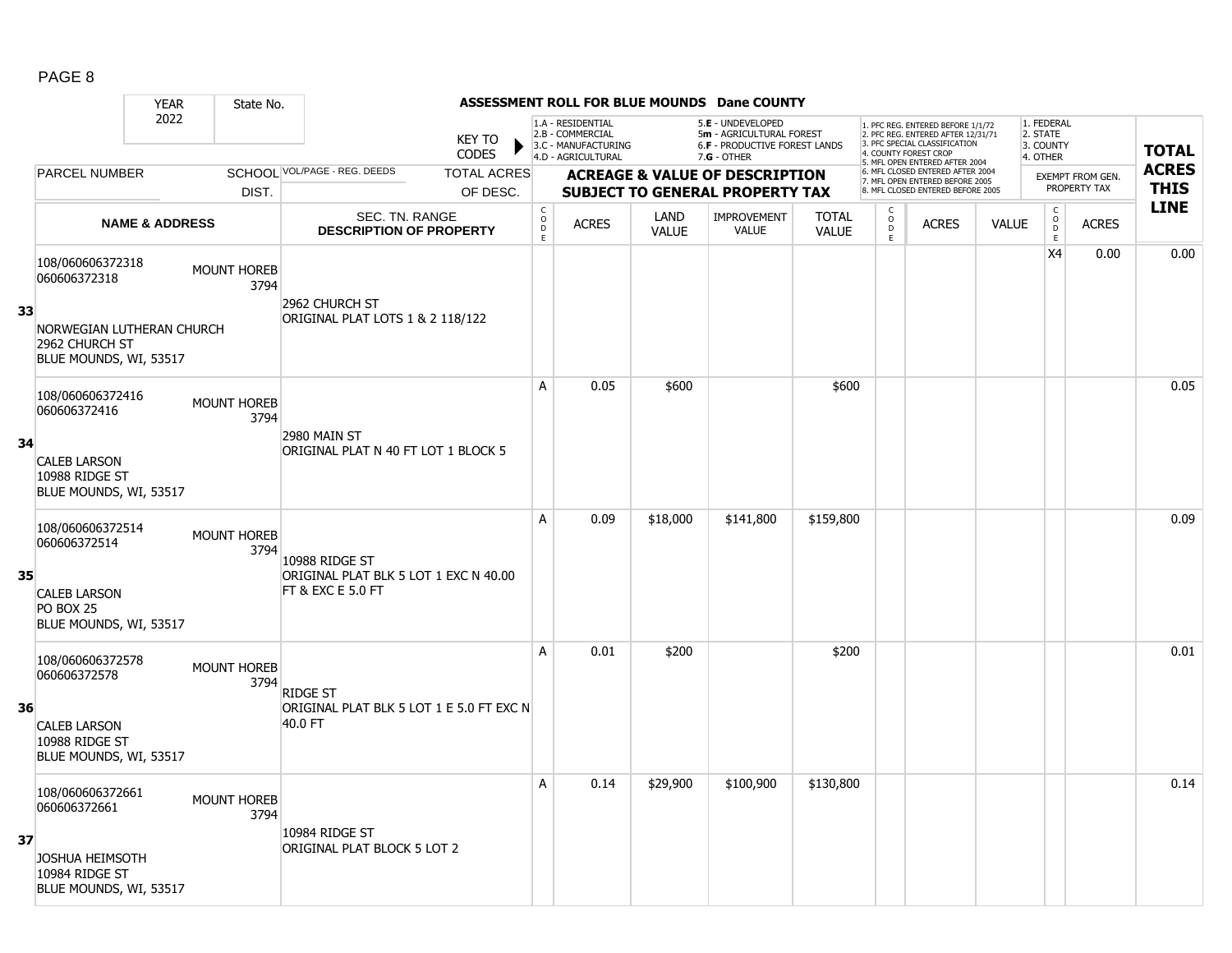|    |                                                                               | <b>YEAR</b>               | State No.                  |                                                  |                               |                                            |                                                                                    |                      | ASSESSMENT ROLL FOR BLUE MOUNDS Dane COUNTY                                                     |                              |                                                             |                                                                                                                                                                     |              |                                                 |                  |              |
|----|-------------------------------------------------------------------------------|---------------------------|----------------------------|--------------------------------------------------|-------------------------------|--------------------------------------------|------------------------------------------------------------------------------------|----------------------|-------------------------------------------------------------------------------------------------|------------------------------|-------------------------------------------------------------|---------------------------------------------------------------------------------------------------------------------------------------------------------------------|--------------|-------------------------------------------------|------------------|--------------|
|    |                                                                               | 2022                      |                            |                                                  | <b>KEY TO</b><br><b>CODES</b> |                                            | 1.A - RESIDENTIAL<br>2.B - COMMERCIAL<br>3.C - MANUFACTURING<br>4.D - AGRICULTURAL |                      | 5.E - UNDEVELOPED<br>5m - AGRICULTURAL FOREST<br>6.F - PRODUCTIVE FOREST LANDS<br>$7.G - OTHER$ |                              |                                                             | 1. PFC REG. ENTERED BEFORE 1/1/72<br>2. PFC REG. ENTERED AFTER 12/31/71<br>3. PFC SPECIAL CLASSIFICATION<br>4. COUNTY FOREST CROP<br>5. MFL OPEN ENTERED AFTER 2004 |              | 1. FEDERAL<br>2. STATE<br>3. COUNTY<br>4. OTHER |                  | <b>TOTAL</b> |
|    | PARCEL NUMBER                                                                 |                           |                            | SCHOOL VOL/PAGE - REG. DEEDS                     | <b>TOTAL ACRES</b>            |                                            |                                                                                    |                      | <b>ACREAGE &amp; VALUE OF DESCRIPTION</b>                                                       |                              |                                                             | 6. MFL CLOSED ENTERED AFTER 2004<br>7. MFL OPEN ENTERED BEFORE 2005                                                                                                 |              |                                                 | EXEMPT FROM GEN. | <b>ACRES</b> |
|    |                                                                               |                           | DIST.                      |                                                  | OF DESC.                      |                                            |                                                                                    |                      | <b>SUBJECT TO GENERAL PROPERTY TAX</b>                                                          |                              |                                                             | 8. MFL CLOSED ENTERED BEFORE 2005                                                                                                                                   |              |                                                 | PROPERTY TAX     | <b>THIS</b>  |
|    |                                                                               | <b>NAME &amp; ADDRESS</b> |                            | SEC. TN. RANGE<br><b>DESCRIPTION OF PROPERTY</b> |                               | $\begin{array}{c} C \\ O \\ E \end{array}$ | <b>ACRES</b>                                                                       | LAND<br><b>VALUE</b> | <b>IMPROVEMENT</b><br>VALUE                                                                     | <b>TOTAL</b><br><b>VALUE</b> | $\begin{matrix} 0 \\ 0 \\ 0 \end{matrix}$<br>$\mathsf{E}^-$ | <b>ACRES</b>                                                                                                                                                        | <b>VALUE</b> | $\mathsf{C}$<br>$\circ$<br>D<br>E               | <b>ACRES</b>     | <b>LINE</b>  |
|    | 108/060606372751<br>060606372751                                              |                           | MOUNT HOREB<br>3794        | 10982 RIDGE ST                                   |                               | A                                          | 0.13                                                                               | \$27,200             | \$100,900                                                                                       | \$128,100                    |                                                             |                                                                                                                                                                     |              |                                                 |                  | 0.13         |
| 38 | DANIEL BAUER, ANNALISE SIMSEK<br>10982 RIDGE ST<br>BLUE MOUNDS, WI, 53517     |                           |                            | ORIGINAL PLAT BLOCK 5 LOT3                       |                               |                                            |                                                                                    |                      |                                                                                                 |                              |                                                             |                                                                                                                                                                     |              |                                                 |                  |              |
|    | 108/060606372845<br>060606372845                                              |                           | MOUNT HOREB<br>3794        |                                                  |                               | A                                          | 0.06                                                                               | \$13,200             | \$105,500                                                                                       | \$118,700                    |                                                             |                                                                                                                                                                     |              |                                                 |                  | 0.06         |
| 39 | DANIELLE BEVER, CHRISTOPHER QUAVE<br>10980 RIDGE ST<br>BLUE MOUNDS, WI, 53517 |                           |                            | 10980 RIDGE ST<br>ORIGINAL PLAT BLOCK 5 LOT 4    |                               |                                            |                                                                                    |                      |                                                                                                 |                              |                                                             |                                                                                                                                                                     |              |                                                 |                  |              |
|    | 108/060606372952<br>060606372952                                              |                           | MOUNT HOREB<br>3794        |                                                  |                               | A                                          | 0.13                                                                               | \$27,000             | \$92,600                                                                                        | \$119,600                    |                                                             |                                                                                                                                                                     |              |                                                 |                  | 0.13         |
| 40 | <b>SAROEUN KHATH</b><br>2982 MAIN ST<br>BLUE MOUNDS, WI, 53517                |                           |                            | 2982 MAIN ST<br>ORIGINAL PLAT LOT 5 BLOCK 5      |                               |                                            |                                                                                    |                      |                                                                                                 |                              |                                                             |                                                                                                                                                                     |              |                                                 |                  |              |
|    | 108/060606373068<br>060606373068                                              |                           | MOUNT HOREB<br>3794        |                                                  |                               | A                                          | 0.09                                                                               | \$17,800             | \$144,000                                                                                       | \$161,800                    |                                                             |                                                                                                                                                                     |              |                                                 |                  | 0.09         |
| 41 | SUE A PETERSON<br><b>PO BOX 142</b><br>MOUNT HOREB, WI, 53572                 |                           |                            | 2984 MAIN ST<br>ORIGINAL PLAT LOT 6 BLOCK 5      |                               |                                            |                                                                                    |                      |                                                                                                 |                              |                                                             |                                                                                                                                                                     |              |                                                 |                  |              |
|    | 108/060606373424<br>060606373424                                              |                           | <b>MOUNT HOREB</b><br>3794 | 11005 BRIGHAM AVE                                |                               | A                                          | 0.43                                                                               | \$58,600             | \$122,500                                                                                       | \$181,100                    |                                                             |                                                                                                                                                                     |              |                                                 |                  | 0.43         |
| 42 | AMY L FOSTER, DANIEL G FOSTER<br>11005 BRIGHAM AVE<br>BLUE MOUNDS, WI, 53517  |                           |                            | ORIGINAL PLAT BLOCK 6 LOTS 2, 3 & 4              |                               |                                            |                                                                                    |                      |                                                                                                 |                              |                                                             |                                                                                                                                                                     |              |                                                 |                  |              |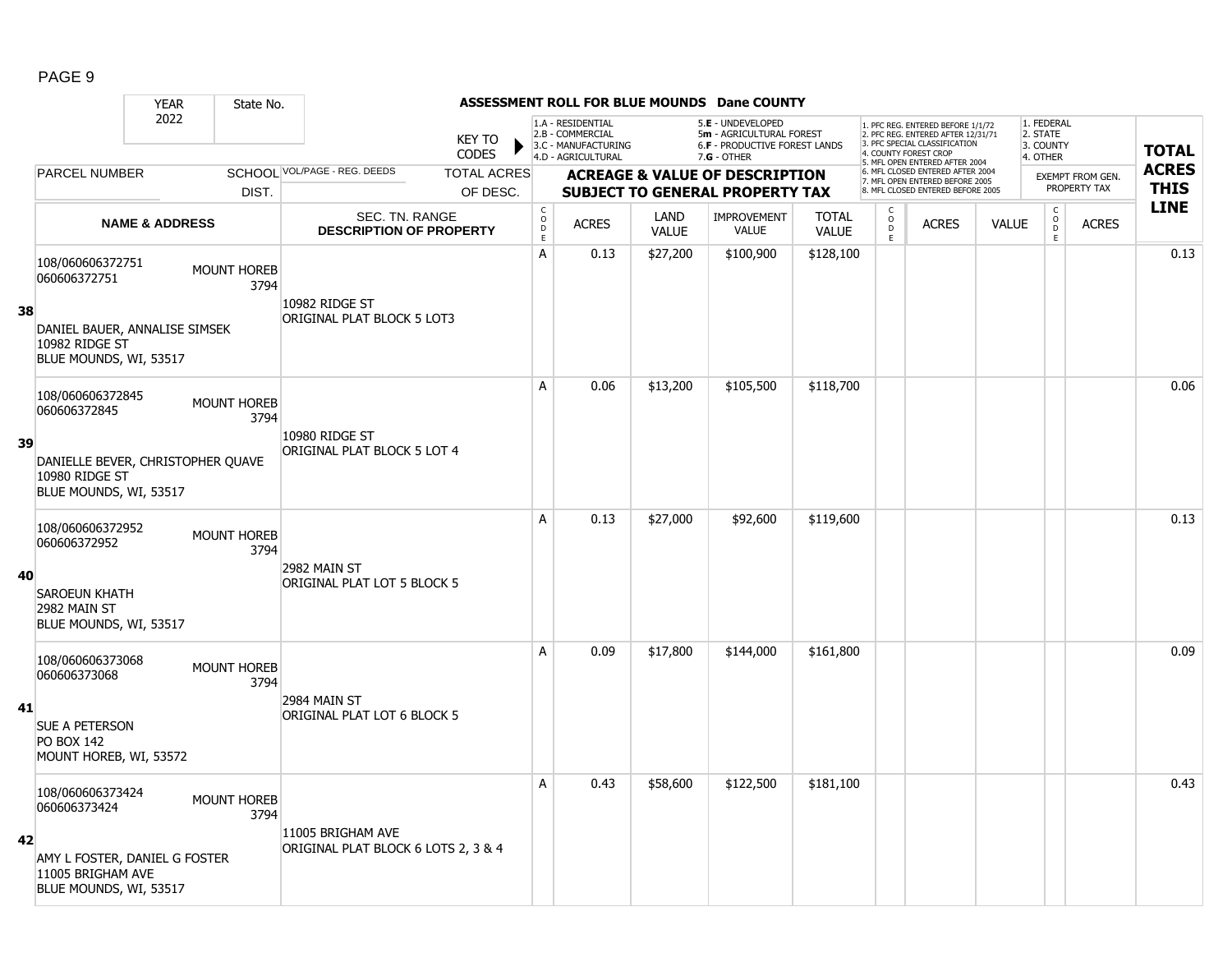|    |                                                                                                                | <b>YEAR</b>               | State No.                  |                                                                                                                                                                                                       |                               |                                            |                                                                                    |                      | ASSESSMENT ROLL FOR BLUE MOUNDS Dane COUNTY                                                            |                       |                         |                                                                                                                                                                    |              |                                                 |                         |              |
|----|----------------------------------------------------------------------------------------------------------------|---------------------------|----------------------------|-------------------------------------------------------------------------------------------------------------------------------------------------------------------------------------------------------|-------------------------------|--------------------------------------------|------------------------------------------------------------------------------------|----------------------|--------------------------------------------------------------------------------------------------------|-----------------------|-------------------------|--------------------------------------------------------------------------------------------------------------------------------------------------------------------|--------------|-------------------------------------------------|-------------------------|--------------|
|    |                                                                                                                | 2022                      |                            |                                                                                                                                                                                                       | <b>KEY TO</b><br><b>CODES</b> |                                            | 1.A - RESIDENTIAL<br>2.B - COMMERCIAL<br>3.C - MANUFACTURING<br>4.D - AGRICULTURAL |                      | 5.E - UNDEVELOPED<br>5m - AGRICULTURAL FOREST<br><b>6.F - PRODUCTIVE FOREST LANDS</b><br>$7.G - OTHER$ |                       |                         | 1. PFC REG. ENTERED BEFORE 1/1/72<br>2. PFC REG. ENTERED AFTER 12/31/71<br>3 PEC SPECIAL CLASSIFICATION<br>4. COUNTY FOREST CROP<br>5. MFL OPEN ENTERED AFTER 2004 |              | 1. FEDERAL<br>2. STATE<br>3. COUNTY<br>4. OTHER |                         | <b>TOTAL</b> |
|    | PARCEL NUMBER                                                                                                  |                           |                            | SCHOOL VOL/PAGE - REG. DEEDS                                                                                                                                                                          | <b>TOTAL ACRES</b>            |                                            |                                                                                    |                      | <b>ACREAGE &amp; VALUE OF DESCRIPTION</b>                                                              |                       |                         | 6. MFL CLOSED ENTERED AFTER 2004<br>7. MFL OPEN ENTERED BEFORE 2005                                                                                                |              |                                                 | <b>EXEMPT FROM GEN.</b> | <b>ACRES</b> |
|    |                                                                                                                |                           | DIST.                      |                                                                                                                                                                                                       | OF DESC.                      |                                            |                                                                                    |                      | <b>SUBJECT TO GENERAL PROPERTY TAX</b>                                                                 |                       |                         | 8. MFL CLOSED ENTERED BEFORE 2005                                                                                                                                  |              |                                                 | PROPERTY TAX            | <b>THIS</b>  |
|    |                                                                                                                | <b>NAME &amp; ADDRESS</b> |                            | SEC. TN. RANGE<br><b>DESCRIPTION OF PROPERTY</b>                                                                                                                                                      |                               | $\begin{array}{c} C \\ O \\ E \end{array}$ | <b>ACRES</b>                                                                       | LAND<br><b>VALUE</b> | IMPROVEMENT<br><b>VALUE</b>                                                                            | <b>TOTAL</b><br>VALUE | $_{\rm D}^{\rm O}$<br>E | <b>ACRES</b>                                                                                                                                                       | <b>VALUE</b> | $\begin{matrix} 0 \\ 0 \\ 0 \end{matrix}$<br>E  | <b>ACRES</b>            | <b>LINE</b>  |
| 43 | 108/060606373755<br>060606373755<br><b>SUSAN R BUTLER</b><br><b>PO BOX 102</b>                                 |                           | <b>MOUNT HOREB</b><br>3794 | 10997 BRIGHAM AVE<br>ORIGINAL PLAT BLOCK 6 LOT 5                                                                                                                                                      |                               | A                                          | 0.14                                                                               | \$29,700             | \$76,200                                                                                               | \$105,900             |                         |                                                                                                                                                                    |              |                                                 |                         | 0.14         |
|    | BLUE MOUNDS, WI, 53517<br>108/060606373862<br>060606373862                                                     |                           | <b>MOUNT HOREB</b>         |                                                                                                                                                                                                       |                               | A                                          | 0.26                                                                               | \$48,600             | \$55,200                                                                                               | \$103,800             |                         |                                                                                                                                                                    |              |                                                 |                         | 0.26         |
| 44 | <b>HARRIET IRWIN</b><br>2983 MAIN ST<br>BLUE MOUNDS, WI, 53517                                                 |                           | 3794                       | 2983 MAIN ST<br>ORIGINAL PLAT BLOCK 6 LOT 6                                                                                                                                                           |                               |                                            |                                                                                    |                      |                                                                                                        |                       |                         |                                                                                                                                                                    |              |                                                 |                         |              |
| 45 | 108/060606374101<br>060606374101<br>C KIRY, COLLETTE A STEWART<br>11004 RIDGE ST<br>BLUE MOUNDS, WI, 53517     |                           | <b>MOUNT HOREB</b>         | 3794 11004 RIDGE ST<br>LOT 1 CSM 15488 CS111/264&267-<br>9/11/2020 F/K/A ORIGINAL PLAT BLOCK 6<br>SCOTT A ANDERSON, DOUGLAS L & SUSAN LOTS 1, 7-10 DESCR AS SEC 6-6-6 PRT<br>SE1/4SW1/4 (0.080 ACRES) |                               | A                                          | 0.08                                                                               | \$16,700             | \$85,200                                                                                               | \$101,900             |                         |                                                                                                                                                                    |              |                                                 |                         | 0.08         |
| 46 | 108/060606374211<br>060606374211<br>DOUGLAS L KIRY, SUSAN C KIRY<br><b>PO BOX 95</b><br>Blue Mounds, WI, 53517 |                           | <b>MOUNT HOREB</b>         | 3794 11002 RIDGE ST<br>LOT 2 CSM 15488 CS111/264&267-<br>9/11/2020 F/K/A ORIGINAL PLAT BLOCK 6<br>LOTS 1, 7-10 DESCR AS SEC 6-6-6 PRT<br>SE1/4SW1/4 (0.130 ACRES)                                     |                               | A                                          | 0.13                                                                               | \$27,200             | \$8,500                                                                                                | \$35,700              |                         |                                                                                                                                                                    |              |                                                 |                         | 0.13         |
| 47 | 108/060606374316<br>060606374316<br>JESSICA HENSIAK, JACOB WRIGHT<br>2982 MOUNDS RD<br>BLUE MOUNDS, WI, 53517  |                           | <b>MOUNT HOREB</b>         | 3794 2982 MOUNDS RD<br>BLOCK 7 ORIGINAL PLAT E 33.5 FT OF LOT<br>1 & W 32 FT OF LOT 10 & SUBJ TO R/W<br><b>ESMT</b>                                                                                   |                               | A                                          | 0.19                                                                               | \$38,900             | \$104,300                                                                                              | \$143,200             |                         |                                                                                                                                                                    |              |                                                 |                         | 0.19         |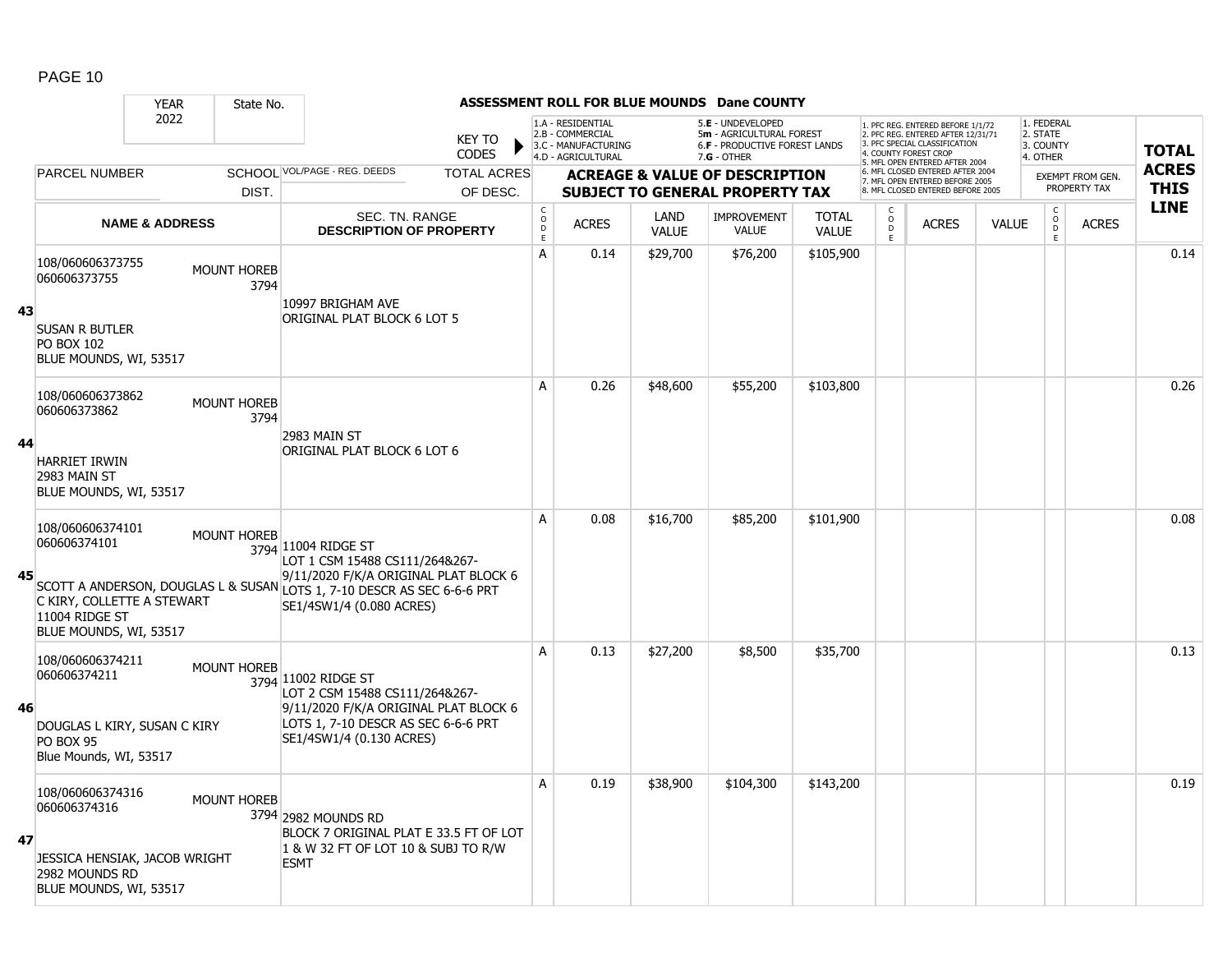|    |                                                                                                                                   | <b>YEAR</b>               | State No.                  |                                                                                                                                                                   |                                                |                                                                                    |                      | ASSESSMENT ROLL FOR BLUE MOUNDS Dane COUNTY                                                            |                              |                                     |                                                                                                                                                                    |              |                                                 |                         |                            |
|----|-----------------------------------------------------------------------------------------------------------------------------------|---------------------------|----------------------------|-------------------------------------------------------------------------------------------------------------------------------------------------------------------|------------------------------------------------|------------------------------------------------------------------------------------|----------------------|--------------------------------------------------------------------------------------------------------|------------------------------|-------------------------------------|--------------------------------------------------------------------------------------------------------------------------------------------------------------------|--------------|-------------------------------------------------|-------------------------|----------------------------|
|    |                                                                                                                                   | 2022                      |                            | <b>KEY TO</b><br><b>CODES</b>                                                                                                                                     |                                                | 1.A - RESIDENTIAL<br>2.B - COMMERCIAL<br>3.C - MANUFACTURING<br>4.D - AGRICULTURAL |                      | 5.E - UNDEVELOPED<br>5m - AGRICULTURAL FOREST<br><b>6.F - PRODUCTIVE FOREST LANDS</b><br>$7.G - OTHER$ |                              |                                     | 1. PFC REG. ENTERED BEFORE 1/1/72<br>2. PFC REG. ENTERED AFTER 12/31/71<br>3 PEC SPECIAL CLASSIFICATION<br>4. COUNTY FOREST CROP<br>5. MFL OPEN ENTERED AFTER 2004 |              | 1. FEDERAL<br>2. STATE<br>3. COUNTY<br>4. OTHER |                         | <b>TOTAL</b>               |
|    | PARCEL NUMBER                                                                                                                     |                           |                            | SCHOOL VOL/PAGE - REG. DEEDS<br><b>TOTAL ACRES</b>                                                                                                                |                                                |                                                                                    |                      | <b>ACREAGE &amp; VALUE OF DESCRIPTION</b>                                                              |                              |                                     | 6. MFL CLOSED ENTERED AFTER 2004<br>7. MFL OPEN ENTERED BEFORE 2005                                                                                                |              |                                                 | <b>EXEMPT FROM GEN.</b> | <b>ACRES</b>               |
|    |                                                                                                                                   |                           | DIST.                      | OF DESC.                                                                                                                                                          |                                                |                                                                                    |                      | <b>SUBJECT TO GENERAL PROPERTY TAX</b>                                                                 |                              |                                     | 8. MFL CLOSED ENTERED BEFORE 2005                                                                                                                                  |              |                                                 | PROPERTY TAX            | <b>THIS</b><br><b>LINE</b> |
|    |                                                                                                                                   | <b>NAME &amp; ADDRESS</b> |                            | SEC. TN. RANGE<br><b>DESCRIPTION OF PROPERTY</b>                                                                                                                  | $\begin{matrix} 0 \\ 0 \\ D \end{matrix}$<br>E | <b>ACRES</b>                                                                       | LAND<br><b>VALUE</b> | <b>IMPROVEMENT</b><br><b>VALUE</b>                                                                     | <b>TOTAL</b><br><b>VALUE</b> | $\overset{\circ}{\mathsf{D}}$<br>E. | <b>ACRES</b>                                                                                                                                                       | <b>VALUE</b> | $\mathsf C$<br>$\overline{D}$<br>E              | <b>ACRES</b>            |                            |
| 48 | 108/060606374321<br>060606374321<br>SCOTT A ANDERSON, COLLETTE A<br><b>STEWART</b><br><b>PO BOX 144</b><br>BLUE MOUNDS, WI, 53517 |                           | <b>MOUNT HOREB</b>         | 3794 11000 RIDGE ST<br>LOT 3 CSM 15488 CS111/264&267-<br>9/11/2020 F/K/A ORIGINAL PLAT BLOCK 6<br>LOTS 1, 7-10 DESCR AS SEC 6-6-6 PRT<br>SE1/4SW1/4 (0.220 ACRES) | A                                              | 0.22                                                                               | \$46,000             |                                                                                                        | \$46,000                     |                                     |                                                                                                                                                                    |              |                                                 |                         | 0.22                       |
| 49 | 108/060606374423<br>060606374423<br>BLUE MOUNDS, VILLAGE OF<br><b>PO BOX 189</b><br>BLUE MOUNDS, WI, 53517-9662                   |                           | <b>MOUNT HOREB</b><br>3794 | 11011 BRIGHAM AVE<br>ORIGINAL PLAT LOT 2 LOT 3 595/497                                                                                                            |                                                |                                                                                    |                      |                                                                                                        |                              |                                     |                                                                                                                                                                    |              | X4                                              | 0.00                    | 0.00                       |
| 50 | 108/060606374431<br>060606374431<br>SCOTT A ANDERSON, COLLETTE A<br><b>STEWART</b><br>2979 MAIN ST<br>BLUE MOUNDS, WI, 53517      |                           | <b>MOUNT HOREB</b>         | 3794 2979 MAIN ST<br>LOT 4 CSM 15488 CS111/264&267-<br>9/11/2020 F/K/A ORIGINAL PLAT BLOCK 6<br>LOTS 1, 7-10 DESCR AS SEC 6-6-6 PRT<br>SE1/4SW1/4 (0.280 ACRES)   | A                                              | 0.28                                                                               | \$49,100             | \$186,400                                                                                              | \$235,500                    |                                     |                                                                                                                                                                    |              |                                                 |                         | 0.28                       |
| 51 | 108/060606374647<br>060606374647<br>BLUE MOUNDS, VILLAGE OF<br><b>PO BOX 189</b><br>BLUE MOUNDS, WI, 53517-0189                   |                           | <b>MOUNT HOREB</b><br>3794 | 11011 BRIGHAM AVE<br>ORIGINAL PLAT LOT 4 LOT 5 LOT 6 595/497                                                                                                      |                                                |                                                                                    |                      |                                                                                                        |                              |                                     |                                                                                                                                                                    |              | X4                                              | 0.00                    | 0.00                       |
| 52 | 108/060606374851<br>060606374851<br>LINDA S GROSS, MICHAEL T GROSS<br>2976 MOUNDS VIEW RD<br>BLUE MOUNDS, WI, 53517               |                           | <b>MOUNT HOREB</b><br>3794 | 11010 RIDGE ST<br>ORIGINAL PLAT BLOCK 7 LOT 7                                                                                                                     | A                                              | 0.14                                                                               | \$29,700             | \$69,200                                                                                               | \$98,900                     |                                     |                                                                                                                                                                    |              |                                                 |                         | 0.14                       |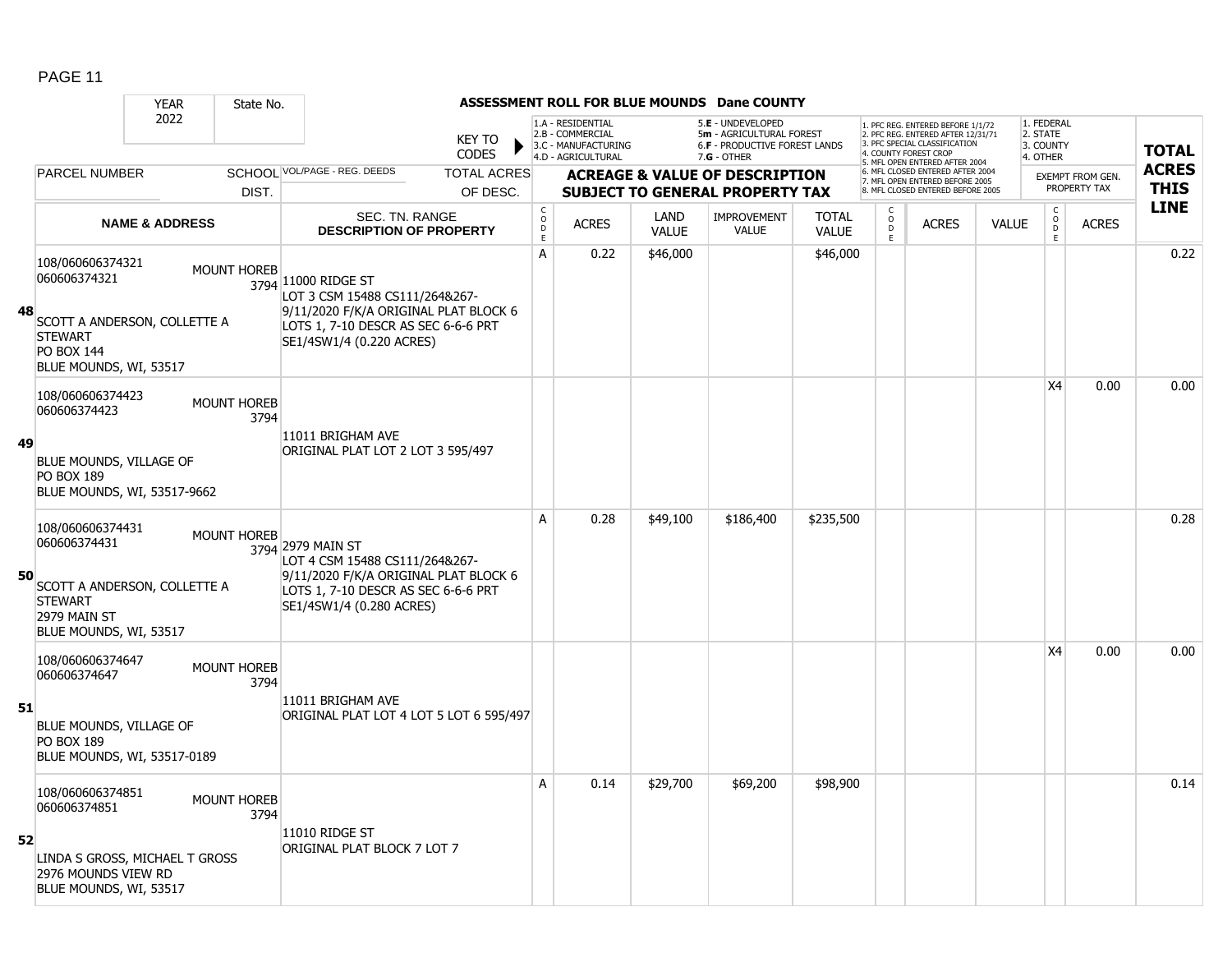|    |                                                                             | <b>YEAR</b>               | State No.                  |                                                                                                                                                                                                                                                                            |                                         |                                                                                    |                      | ASSESSMENT ROLL FOR BLUE MOUNDS Dane COUNTY                                                   |                              |                                         |                                                                                                                                                                    |              |                                                 |                         |              |
|----|-----------------------------------------------------------------------------|---------------------------|----------------------------|----------------------------------------------------------------------------------------------------------------------------------------------------------------------------------------------------------------------------------------------------------------------------|-----------------------------------------|------------------------------------------------------------------------------------|----------------------|-----------------------------------------------------------------------------------------------|------------------------------|-----------------------------------------|--------------------------------------------------------------------------------------------------------------------------------------------------------------------|--------------|-------------------------------------------------|-------------------------|--------------|
|    |                                                                             | 2022                      |                            | <b>KEY TO</b><br><b>CODES</b>                                                                                                                                                                                                                                              |                                         | 1.A - RESIDENTIAL<br>2.B - COMMERCIAL<br>3.C - MANUFACTURING<br>4.D - AGRICULTURAL |                      | 5.E - UNDEVELOPED<br>5m - AGRICULTURAL FOREST<br>6.F - PRODUCTIVE FOREST LANDS<br>7.G - OTHER |                              |                                         | 1. PFC REG. ENTERED BEFORE 1/1/72<br>2. PFC REG. ENTERED AFTER 12/31/71<br>3 PEC SPECIAL CLASSIFICATION<br>4. COUNTY FOREST CROP<br>5. MFL OPEN ENTERED AFTER 2004 |              | 1. FEDERAL<br>2. STATE<br>3. COUNTY<br>4. OTHER |                         | <b>TOTAL</b> |
|    | PARCEL NUMBER                                                               |                           |                            | SCHOOL VOL/PAGE - REG. DEEDS<br><b>TOTAL ACRES</b>                                                                                                                                                                                                                         |                                         |                                                                                    |                      | <b>ACREAGE &amp; VALUE OF DESCRIPTION</b>                                                     |                              |                                         | 6. MFL CLOSED ENTERED AFTER 2004<br>7. MFL OPEN ENTERED BEFORE 2005                                                                                                |              |                                                 | <b>EXEMPT FROM GEN.</b> | <b>ACRES</b> |
|    |                                                                             |                           | DIST.                      | OF DESC.                                                                                                                                                                                                                                                                   |                                         |                                                                                    |                      | <b>SUBJECT TO GENERAL PROPERTY TAX</b>                                                        |                              |                                         | 8. MFL CLOSED ENTERED BEFORE 2005                                                                                                                                  |              |                                                 | PROPERTY TAX            | <b>THIS</b>  |
|    |                                                                             | <b>NAME &amp; ADDRESS</b> |                            | SEC. TN. RANGE<br><b>DESCRIPTION OF PROPERTY</b>                                                                                                                                                                                                                           | $_{\rm o}^{\rm c}$<br>$\mathsf{D}$<br>E | <b>ACRES</b>                                                                       | LAND<br><b>VALUE</b> | IMPROVEMENT<br><b>VALUE</b>                                                                   | <b>TOTAL</b><br><b>VALUE</b> | $\overset{\mathsf{O}}{\mathsf{D}}$<br>E | <b>ACRES</b>                                                                                                                                                       | <b>VALUE</b> | $\begin{matrix} 0 \\ 0 \\ 0 \end{matrix}$<br>E  | <b>ACRES</b>            | <b>LINE</b>  |
| 53 | 108/060606374951<br>060606374951                                            |                           | <b>MOUNT HOREB</b><br>3794 | 11012 RIDGE ST                                                                                                                                                                                                                                                             | A                                       | 0.14                                                                               | \$29,700             | \$141,100                                                                                     | \$170,800                    |                                         |                                                                                                                                                                    |              |                                                 |                         | 0.14         |
|    | DIANA RUDDY, JEREMY RUDDY<br>11012 RIDGE ST<br>BLUE MOUNDS, WI, 53517       |                           |                            | ORIGINAL PLAT BLOCK 7 LOT 8                                                                                                                                                                                                                                                |                                         |                                                                                    |                      |                                                                                               |                              |                                         |                                                                                                                                                                    |              |                                                 |                         |              |
|    | 108/060606375191<br>060606375191                                            |                           | <b>MOUNT HOREB</b><br>3794 | 11014 RIDGE ST                                                                                                                                                                                                                                                             | A                                       | 0.19                                                                               | \$40,400             | \$125,800                                                                                     | \$166,200                    |                                         |                                                                                                                                                                    |              |                                                 |                         | 0.19         |
| 54 | <b>KIRK L AMBLE</b><br>11014 RIDGE ST<br>BLUE MOUNDS, WI, 53517             |                           |                            | ORIGINAL PLAT BLOCK 7 LOT 9 & ELY 18 FT<br>OF LOT 10                                                                                                                                                                                                                       |                                         |                                                                                    |                      |                                                                                               |                              |                                         |                                                                                                                                                                    |              |                                                 |                         |              |
| 55 | 108/060606375271<br>060606375271                                            |                           |                            | MOUNT HOREB 11012 BRIGHAM AVE<br>3794 LOT 1 CSM 11476 CS70/31-32 08-02-05<br>F/K/A ORIGINAL PLAT BLOCK 8 LOTS 1 & 10<br>EXC BEG SW COR SD LOT 1 TH E 16.5 FT                                                                                                               | A                                       | 0.12                                                                               | \$25,100             | \$100,500                                                                                     | \$125,600                    |                                         |                                                                                                                                                                    |              |                                                 |                         | 0.12         |
|    | AXEL WOODMAN, MCKALL WOODMAN<br>11012 BRIGHAM AVE<br>BLUE MOUNDS, WI, 53517 |                           |                            | TH NW TO NW COR SD LOT 1 TH S 132 FT<br>TO POB DESCR AS SEC 06-06-06 PRT OF<br>SE1/4 SW1/4 (0.12 ACRE)                                                                                                                                                                     |                                         |                                                                                    |                      |                                                                                               |                              |                                         |                                                                                                                                                                    |              |                                                 |                         |              |
|    | 108/060606375321<br>060606375321                                            |                           | <b>MOUNT HOREB</b><br>3794 |                                                                                                                                                                                                                                                                            | A                                       | 0.15                                                                               | \$31,800             | \$113,500                                                                                     | \$145,300                    |                                         |                                                                                                                                                                    |              |                                                 |                         | 0.15         |
| 56 | <b>REBECCA E CORK</b><br>11010 BRIGHAM AVE<br>BLUE MOUNDS, WI, 53517        |                           |                            | 11010 BRIGHAM AVE<br>ORIGINAL PLAT BLOCK 8 LOT 9                                                                                                                                                                                                                           |                                         |                                                                                    |                      |                                                                                               |                              |                                         |                                                                                                                                                                    |              |                                                 |                         |              |
| 57 | 108/060606375391<br>060606375391                                            |                           |                            | MOUNT HOREB 2992 MOUNDS RD<br>3794 LOT 2 CSM 11476 CS70/31-32 08-02-05<br>F/K/A ORIGINAL PLAT BLOCK 8 LOTS 1 & 10<br>EXC BEG SW COR SD LOT 1 TH E 16.5 FT<br>BROOKE A ARNESON, ANDREW J WARNER TH NW TO NW COR SD LOT 1 TH S 132 FT<br>TO POB DESCR AS SEC 06-06-06 PRT OF | A                                       | 0.15                                                                               | \$31,400             | \$175,100                                                                                     | \$206,500                    |                                         |                                                                                                                                                                    |              |                                                 |                         | 0.15         |
|    | 2992 MOUNDS RD<br>BLUE MOUNDS, WI, 53517                                    |                           |                            | SE1/4 SW1/4 (0.15 ACRE)                                                                                                                                                                                                                                                    |                                         |                                                                                    |                      |                                                                                               |                              |                                         |                                                                                                                                                                    |              |                                                 |                         |              |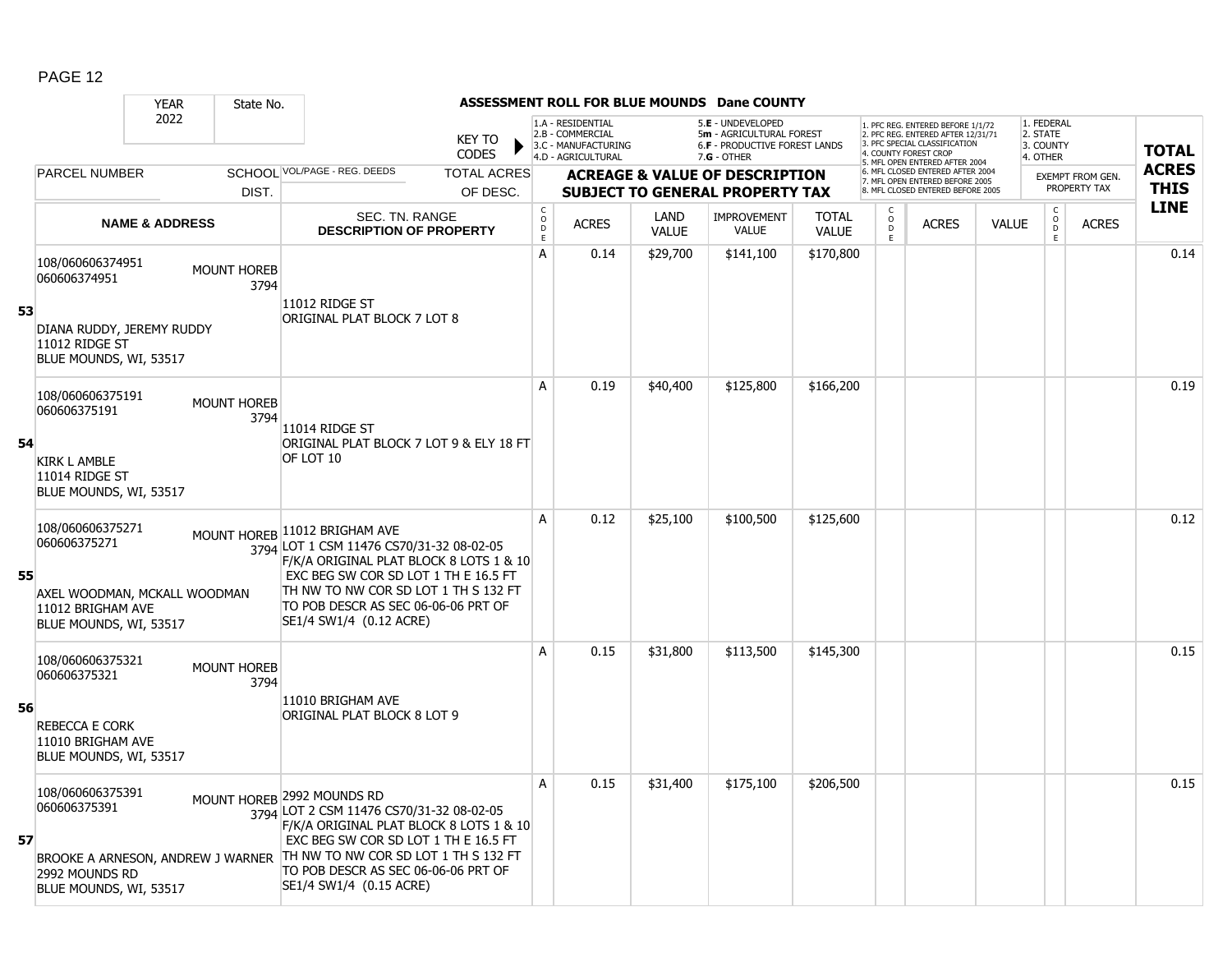|    |                                                                                               | <b>YEAR</b>               | State No.                  |                                                         |                               |                                                 |                                                                                    |                      | ASSESSMENT ROLL FOR BLUE MOUNDS Dane COUNTY                                                     |                              |                                                 |                                                                                                                                                                     |              |                                                 |                         |                             |
|----|-----------------------------------------------------------------------------------------------|---------------------------|----------------------------|---------------------------------------------------------|-------------------------------|-------------------------------------------------|------------------------------------------------------------------------------------|----------------------|-------------------------------------------------------------------------------------------------|------------------------------|-------------------------------------------------|---------------------------------------------------------------------------------------------------------------------------------------------------------------------|--------------|-------------------------------------------------|-------------------------|-----------------------------|
|    |                                                                                               | 2022                      |                            |                                                         | <b>KEY TO</b><br><b>CODES</b> |                                                 | 1.A - RESIDENTIAL<br>2.B - COMMERCIAL<br>3.C - MANUFACTURING<br>4.D - AGRICULTURAL |                      | 5.E - UNDEVELOPED<br>5m - AGRICULTURAL FOREST<br>6.F - PRODUCTIVE FOREST LANDS<br>$7.G - OTHER$ |                              |                                                 | 1. PFC REG. ENTERED BEFORE 1/1/72<br>2. PFC REG. ENTERED AFTER 12/31/71<br>3. PFC SPECIAL CLASSIFICATION<br>4. COUNTY FOREST CROP<br>5. MFL OPEN ENTERED AFTER 2004 |              | 1. FEDERAL<br>2. STATE<br>3. COUNTY<br>4. OTHER |                         | <b>TOTAL</b>                |
|    | <b>PARCEL NUMBER</b>                                                                          |                           |                            | SCHOOL VOL/PAGE - REG. DEEDS                            | <b>TOTAL ACRES</b>            |                                                 |                                                                                    |                      | <b>ACREAGE &amp; VALUE OF DESCRIPTION</b>                                                       |                              |                                                 | 6. MFL CLOSED ENTERED AFTER 2004<br>7. MFL OPEN ENTERED BEFORE 2005                                                                                                 |              |                                                 | <b>EXEMPT FROM GEN.</b> | <b>ACRES</b><br><b>THIS</b> |
|    |                                                                                               |                           | DIST.                      |                                                         | OF DESC.                      |                                                 |                                                                                    |                      | <b>SUBJECT TO GENERAL PROPERTY TAX</b>                                                          |                              |                                                 | 8. MFL CLOSED ENTERED BEFORE 2005                                                                                                                                   |              |                                                 | PROPERTY TAX            |                             |
|    |                                                                                               | <b>NAME &amp; ADDRESS</b> |                            | <b>SEC. TN. RANGE</b><br><b>DESCRIPTION OF PROPERTY</b> |                               | $\begin{array}{c} C \\ O \\ D \\ E \end{array}$ | <b>ACRES</b>                                                                       | LAND<br><b>VALUE</b> | <b>IMPROVEMENT</b><br>VALUE                                                                     | <b>TOTAL</b><br><b>VALUE</b> | C<br>$\begin{array}{c} 0 \\ D \\ E \end{array}$ | <b>ACRES</b>                                                                                                                                                        | <b>VALUE</b> | $\mathsf{C}$<br>$\circ$<br>D<br>E               | <b>ACRES</b>            | <b>LINE</b>                 |
| 58 | 108/060606375422<br>060606375422                                                              |                           | <b>MOUNT HOREB</b><br>3794 | 11017 BLISS ST                                          |                               | A                                               | 0.46                                                                               | \$52,900             | \$99,200                                                                                        | \$152,100                    |                                                 |                                                                                                                                                                     |              |                                                 |                         | 0.46                        |
|    | PATRICIA ANN BADE, MARY ELIZABETH<br><b>WALSH</b><br>11017 BLISS ST<br>BLUE MOUNDS, WI, 53517 |                           |                            | ORIGINAL PLAT BLOCK 8 LOTS 2, 3 & 4                     |                               |                                                 |                                                                                    |                      |                                                                                                 |                              |                                                 |                                                                                                                                                                     |              |                                                 |                         |                             |
|    | 108/060606375655<br>060606375655                                                              |                           | <b>MOUNT HOREB</b><br>3794 |                                                         |                               | A                                               | 0.30                                                                               | \$49,600             | \$131,500                                                                                       | \$181,100                    |                                                 |                                                                                                                                                                     |              |                                                 |                         | 0.30                        |
| 59 | GARY LEE SIES, SUSAN K SIES<br><b>PO BOX 116</b><br>BLUE MOUNDS, WI, 53517                    |                           |                            | 3005 JONES ST<br>ORIGINAL PLAT LOT 5 LOT 6 R327/96      |                               |                                                 |                                                                                    |                      |                                                                                                 |                              |                                                 |                                                                                                                                                                     |              |                                                 |                         |                             |
|    | 108/060606375879<br>060606375879                                                              |                           | <b>MOUNT HOREB</b><br>3794 |                                                         |                               | A                                               | 0.15                                                                               | \$31,800             | \$129,800                                                                                       | \$161,600                    |                                                 |                                                                                                                                                                     |              |                                                 |                         | 0.15                        |
| 60 | <b>PRMRS TR</b><br>11006 BRIGHAM AVE<br>BLUE MOUNDS, WI, 53517                                |                           |                            | 11006 BRIGHAM AVE<br>R753/202 ORIGINAL PLAT LOT 7       |                               |                                                 |                                                                                    |                      |                                                                                                 |                              |                                                 |                                                                                                                                                                     |              |                                                 |                         |                             |
|    | 108/060606375986<br>060606375986                                                              |                           | <b>MOUNT HOREB</b><br>3794 |                                                         |                               | A                                               | 0.15                                                                               | \$31,800             | \$137,000                                                                                       | \$168,800                    |                                                 |                                                                                                                                                                     |              |                                                 |                         | 0.15                        |
| 61 | DANNIELLE SICKELS<br>11008 BRIGHAM AVE<br>BLUE MOUNDS, WI, 53517                              |                           |                            | 11008 BRIGHAM AVE<br>ORIGINAL PLAT LOT 8 BLOCK 8        |                               |                                                 |                                                                                    |                      |                                                                                                 |                              |                                                 |                                                                                                                                                                     |              |                                                 |                         |                             |
|    | 108/060606376010<br>060606376010                                                              |                           | <b>MOUNT HOREB</b><br>3794 | 11004 BRIGHAM AVE                                       |                               | A                                               | 0.15                                                                               | \$31,800             | \$189,900                                                                                       | \$221,700                    |                                                 |                                                                                                                                                                     |              |                                                 |                         | 0.15                        |
| 62 | KIM IPSEN, MARY M JOHNSON<br>PO BOX 113<br>BLUE MOUNDS, WI, 53517                             |                           |                            | ORIGINAL PLAT BLOCK 9 LOT 1                             |                               |                                                 |                                                                                    |                      |                                                                                                 |                              |                                                 |                                                                                                                                                                     |              |                                                 |                         |                             |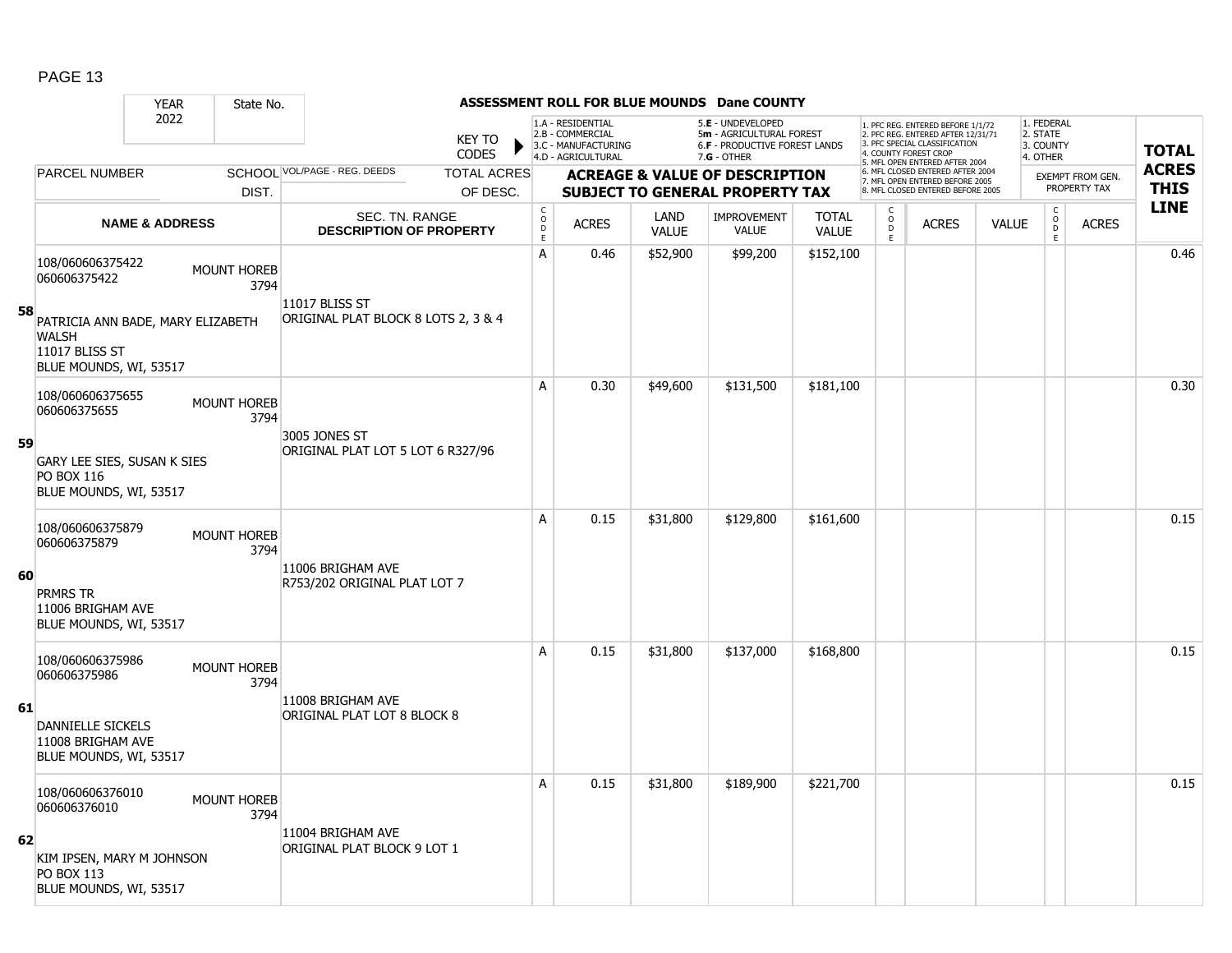|    |                                                                                                              | <b>YEAR</b> | State No.                  |                                                         |                               |                                                 |                                                                                    |                      | ASSESSMENT ROLL FOR BLUE MOUNDS Dane COUNTY                                                            |                              |                                                 |                                                                                                                                                                     |              |                                                 |                         |              |
|----|--------------------------------------------------------------------------------------------------------------|-------------|----------------------------|---------------------------------------------------------|-------------------------------|-------------------------------------------------|------------------------------------------------------------------------------------|----------------------|--------------------------------------------------------------------------------------------------------|------------------------------|-------------------------------------------------|---------------------------------------------------------------------------------------------------------------------------------------------------------------------|--------------|-------------------------------------------------|-------------------------|--------------|
|    |                                                                                                              | 2022        |                            |                                                         | <b>KEY TO</b><br><b>CODES</b> |                                                 | 1.A - RESIDENTIAL<br>2.B - COMMERCIAL<br>3.C - MANUFACTURING<br>4.D - AGRICULTURAL |                      | 5.E - UNDEVELOPED<br>5m - AGRICULTURAL FOREST<br><b>6.F - PRODUCTIVE FOREST LANDS</b><br>$7.G - OTHER$ |                              |                                                 | 1. PFC REG. ENTERED BEFORE 1/1/72<br>2. PFC REG. ENTERED AFTER 12/31/71<br>3. PFC SPECIAL CLASSIFICATION<br>4. COUNTY FOREST CROP<br>5. MFL OPEN ENTERED AFTER 2004 |              | 1. FEDERAL<br>2. STATE<br>3. COUNTY<br>4. OTHER |                         | <b>TOTAL</b> |
|    | PARCEL NUMBER                                                                                                |             |                            | SCHOOL VOL/PAGE - REG. DEEDS                            | <b>TOTAL ACRES</b>            |                                                 |                                                                                    |                      | <b>ACREAGE &amp; VALUE OF DESCRIPTION</b>                                                              |                              |                                                 | 6. MFL CLOSED ENTERED AFTER 2004<br>7. MFL OPEN ENTERED BEFORE 2005                                                                                                 |              |                                                 | <b>EXEMPT FROM GEN.</b> | <b>ACRES</b> |
|    |                                                                                                              |             | DIST.                      |                                                         | OF DESC.                      |                                                 |                                                                                    |                      | <b>SUBJECT TO GENERAL PROPERTY TAX</b>                                                                 |                              |                                                 | 8. MFL CLOSED ENTERED BEFORE 2005                                                                                                                                   |              |                                                 | PROPERTY TAX            | <b>THIS</b>  |
|    | <b>NAME &amp; ADDRESS</b>                                                                                    |             |                            | <b>SEC. TN. RANGE</b><br><b>DESCRIPTION OF PROPERTY</b> |                               | $\begin{array}{c} C \\ O \\ D \\ E \end{array}$ | <b>ACRES</b>                                                                       | LAND<br><b>VALUE</b> | <b>IMPROVEMENT</b><br>VALUE                                                                            | <b>TOTAL</b><br><b>VALUE</b> | C<br>$\begin{array}{c} 0 \\ D \\ E \end{array}$ | <b>ACRES</b>                                                                                                                                                        | <b>VALUE</b> | $\mathsf{C}$<br>$\circ$<br>D<br>E               | <b>ACRES</b>            | <b>LINE</b>  |
| 63 | 108/060606376091<br>060606376091<br>MICHAEL J NETT, PAMELA J NETT<br>3004 JONES ST<br>BLUE MOUNDS, WI, 53517 |             | MOUNT HOREB<br>3794        | 3004 JONES ST<br>ORIGINAL PLAT BLOCK 9 LOT 2            |                               | A                                               | 0.15                                                                               | \$31,800             | \$113,700                                                                                              | \$145,500                    |                                                 |                                                                                                                                                                     |              |                                                 |                         | 0.15         |
| 64 | 108/060606376171<br>060606376171                                                                             |             | MOUNT HOREB<br>3794        | 11001 BLISS ST                                          |                               | A                                               | 0.15                                                                               | \$31,800             | \$158,900                                                                                              | \$190,700                    |                                                 |                                                                                                                                                                     |              |                                                 |                         | 0.15         |
|    | <b>KESHENA C KORAN</b><br><b>PO BOX 104</b><br>BLUE MOUNDS, WI, 53517                                        |             |                            | ORIGINAL PLAT BLOCK 9 LOT 3                             |                               |                                                 |                                                                                    |                      |                                                                                                        |                              |                                                 |                                                                                                                                                                     |              |                                                 |                         |              |
|    | 108/060606376251<br>060606376251                                                                             |             | <b>MOUNT HOREB</b><br>3794 |                                                         |                               | A                                               | 0.15                                                                               | \$31,800             | \$149,000                                                                                              | \$180,800                    |                                                 |                                                                                                                                                                     |              |                                                 |                         | 0.15         |
| 65 | DIANE LONG, JOSEPH R LONG<br>2995 MAIN ST<br>BLUE MOUNDS, WI, 53517                                          |             |                            | 2995 MAIN ST<br>ORIGINAL PLAT BLOCK 9 LOTS 4            |                               |                                                 |                                                                                    |                      |                                                                                                        |                              |                                                 |                                                                                                                                                                     |              |                                                 |                         |              |
|    | 108/060606376350<br>060606376350                                                                             |             | <b>MOUNT HOREB</b><br>3794 |                                                         |                               | A                                               | 0.23                                                                               | \$47,500             | \$101,300                                                                                              | \$148,800                    |                                                 |                                                                                                                                                                     |              |                                                 |                         | 0.23         |
| 66 | <b>KEVIN L STAMN</b><br>10996 BRIGHAM AVE<br>BLUE MOUNDS, WI, 53517                                          |             |                            | 10996 BRIGHAM AVE<br>ORIGINAL PLAT LOTS 5 & 6 BLOCK 9   |                               |                                                 |                                                                                    |                      |                                                                                                        |                              |                                                 |                                                                                                                                                                     |              |                                                 |                         |              |
| 67 | 108/060606376574<br>060606376574<br><b>DIANA G SHAW</b>                                                      |             | <b>MOUNT HOREB</b><br>3794 | 10998 BRIGHAM AVE<br>ORIGINAL PLAT LOT 7 & E 1/2 LOT 8  |                               | A                                               | 0.23                                                                               | \$47,500             | \$93,500                                                                                               | \$141,000                    |                                                 |                                                                                                                                                                     |              |                                                 |                         | 0.23         |
|    | PO BOX 85<br>BLUE MOUNDS, WI, 53517                                                                          |             |                            |                                                         |                               |                                                 |                                                                                    |                      |                                                                                                        |                              |                                                 |                                                                                                                                                                     |              |                                                 |                         |              |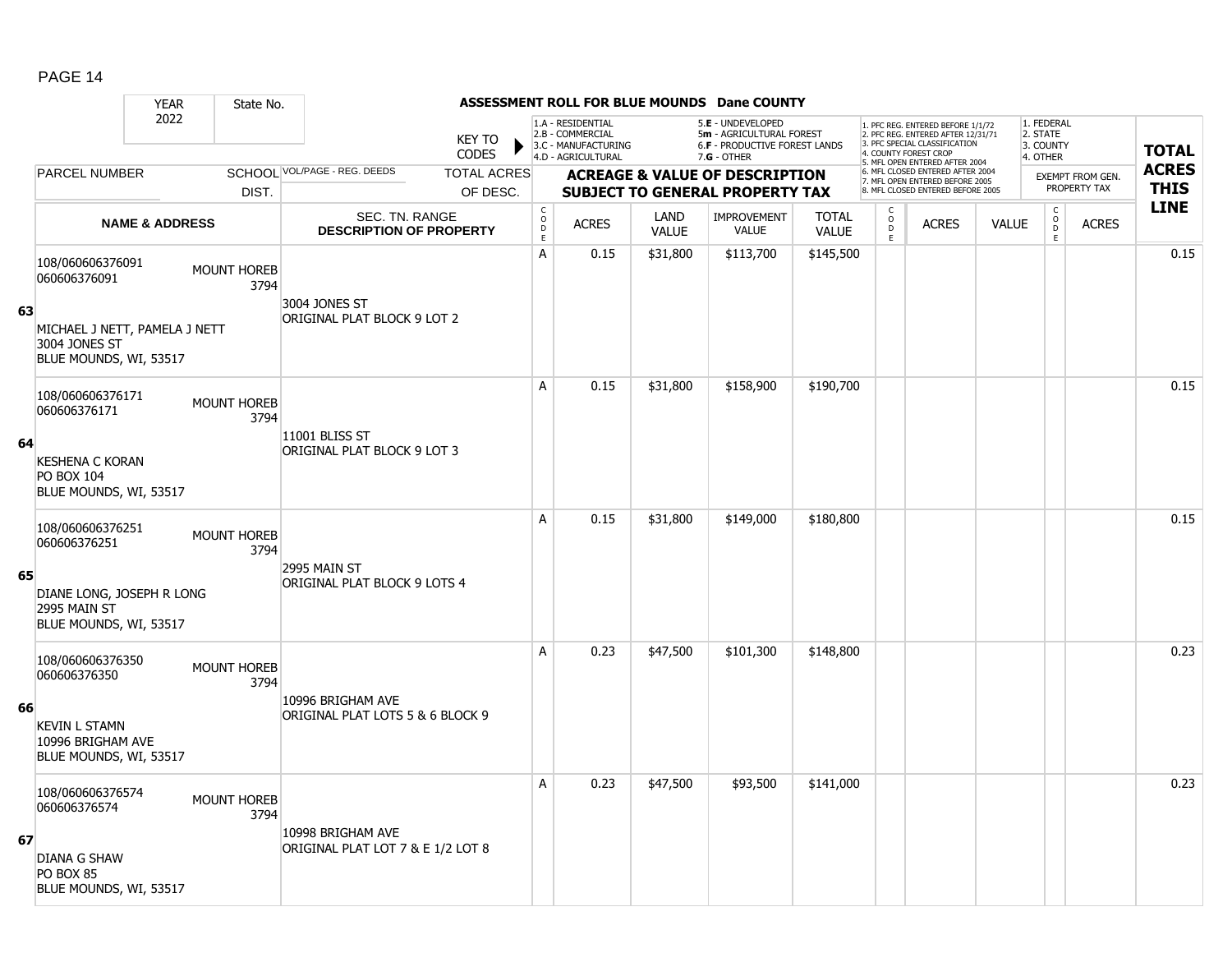|    |                                                                                                                                   | <b>YEAR</b>               | State No.                  |                                                                                                                                                                            |                    |                                   |                                                                                    |                             | ASSESSMENT ROLL FOR BLUE MOUNDS Dane COUNTY                                                          |                              |                     |                                                                                                                                  |              |                                                 |                         |              |
|----|-----------------------------------------------------------------------------------------------------------------------------------|---------------------------|----------------------------|----------------------------------------------------------------------------------------------------------------------------------------------------------------------------|--------------------|-----------------------------------|------------------------------------------------------------------------------------|-----------------------------|------------------------------------------------------------------------------------------------------|------------------------------|---------------------|----------------------------------------------------------------------------------------------------------------------------------|--------------|-------------------------------------------------|-------------------------|--------------|
|    |                                                                                                                                   | 2022                      |                            | <b>KEY TO</b><br><b>CODES</b>                                                                                                                                              |                    |                                   | 1.A - RESIDENTIAL<br>2.B - COMMERCIAL<br>3.C - MANUFACTURING<br>4.D - AGRICULTURAL |                             | 5.E - UNDEVELOPED<br>5m - AGRICULTURAL FOREST<br><b>6.F - PRODUCTIVE FOREST LANDS</b><br>7.G - OTHER |                              |                     | 1. PFC REG. ENTERED BEFORE 1/1/72<br>2. PFC REG. ENTERED AFTER 12/31/71<br>3 PEC SPECIAL CLASSIFICATION<br>4. COUNTY FOREST CROP |              | 1. FEDERAL<br>2. STATE<br>3. COUNTY<br>4. OTHER |                         | <b>TOTAL</b> |
|    | PARCEL NUMBER                                                                                                                     |                           |                            | SCHOOL VOL/PAGE - REG. DEEDS                                                                                                                                               | <b>TOTAL ACRES</b> |                                   |                                                                                    |                             | <b>ACREAGE &amp; VALUE OF DESCRIPTION</b>                                                            |                              |                     | 5. MFL OPEN ENTERED AFTER 2004<br>6. MFL CLOSED ENTERED AFTER 2004<br>7. MFL OPEN ENTERED BEFORE 2005                            |              |                                                 | <b>EXEMPT FROM GEN.</b> | <b>ACRES</b> |
|    |                                                                                                                                   |                           | DIST.                      |                                                                                                                                                                            | OF DESC.           |                                   |                                                                                    |                             | <b>SUBJECT TO GENERAL PROPERTY TAX</b>                                                               |                              |                     | 8. MFL CLOSED ENTERED BEFORE 2005                                                                                                |              |                                                 | PROPERTY TAX            | <b>THIS</b>  |
|    |                                                                                                                                   | <b>NAME &amp; ADDRESS</b> |                            | SEC. TN. RANGE<br><b>DESCRIPTION OF PROPERTY</b>                                                                                                                           |                    | $\mathsf{C}$<br>$\circ$<br>D<br>E | <b>ACRES</b>                                                                       | <b>LAND</b><br><b>VALUE</b> | IMPROVEMENT<br><b>VALUE</b>                                                                          | <b>TOTAL</b><br><b>VALUE</b> | $\overline{0}$<br>E | <b>ACRES</b>                                                                                                                     | <b>VALUE</b> | $\begin{matrix} 0 \\ 0 \\ 0 \end{matrix}$<br>E  | <b>ACRES</b>            | <b>LINE</b>  |
| 68 | 108/060606376681<br>060606376681<br>KIM IPSEN, MARY M JOHNSON<br><b>PO BOX 113</b><br>BLUE MOUNDS, WI, 53517                      |                           | <b>MOUNT HOREB</b><br>3794 | 11004 BRIGHAM AVE<br>ORIGINAL PLAT BLOCK 9 PRT LOT 8 W1/2<br><b>THF</b>                                                                                                    |                    | A                                 | 0.08                                                                               | \$1,700                     |                                                                                                      | \$1,700                      |                     |                                                                                                                                  |              |                                                 |                         | 0.08         |
| 69 | 108/060606376805<br>060606376805<br>JOHN C ROURKE, BARBARA E WINGER-<br><b>ROURKE</b><br>11000 BLISS ST<br>BLUE MOUNDS, WI, 53517 |                           | <b>MOUNT HOREB</b><br>3794 | 11000 BLISS ST<br>ORIGINAL PLAT BLK 10                                                                                                                                     |                    | A                                 | 0.20                                                                               | \$42,200                    | \$102,600                                                                                            | \$144,800                    |                     |                                                                                                                                  |              |                                                 |                         | 0.20         |
| 70 | 108/060606376912<br>060606376912<br><b>KATHRYN HARTER</b><br>11016 BLISS ST<br>BLUE MOUNDS, WI, 53517                             |                           | MOUNT HOREB<br>3794        | 11016 BLISS ST<br>ORIGINAL PLAT LOT 1 & LOT 10 BLOCK 11                                                                                                                    |                    | A                                 | 0.30                                                                               | \$49,600                    | \$120,200                                                                                            | \$169,800                    |                     |                                                                                                                                  |              |                                                 |                         | 0.30         |
| 71 | 108/060606377028<br>060606377028<br><b>GARFOOT TR, DENNIS &amp; JULIE</b><br>11015 HIGH ST<br>BLUE MOUNDS, WI, 53517              |                           | <b>MOUNT HOREB</b><br>3794 | 11015 HIGH ST<br>R924/152 ORIGINAL PLAT LOTS 2 & 3                                                                                                                         |                    | A                                 | 0.30                                                                               | \$49,600                    | \$99,400                                                                                             | \$149,000                    |                     |                                                                                                                                  |              |                                                 |                         | 0.30         |
| 72 | 108/060606377206<br>060606377206<br>KIRK A LECHTEN, GWYN E PADDEN<br>3025 JONES ST<br>BLUE MOUNDS, WI, 53517                      |                           | <b>MOUNT HOREB</b>         | 3794 3025 JONES ST<br>LOT 1 CSM 9371 CS53/142&143-7/14/99<br>F/K/A LOTS 4, 5, 6 BLOCK 11 ORIG PLAT<br>VIL OF BLUE MOUNDS DESCR AS SEC 6-6-6<br>PRT SE1/4SW1/4 (.228 ACRES) |                    | A                                 | 0.23                                                                               | \$47,700                    | \$107,200                                                                                            | \$154,900                    |                     |                                                                                                                                  |              |                                                 |                         | 0.23         |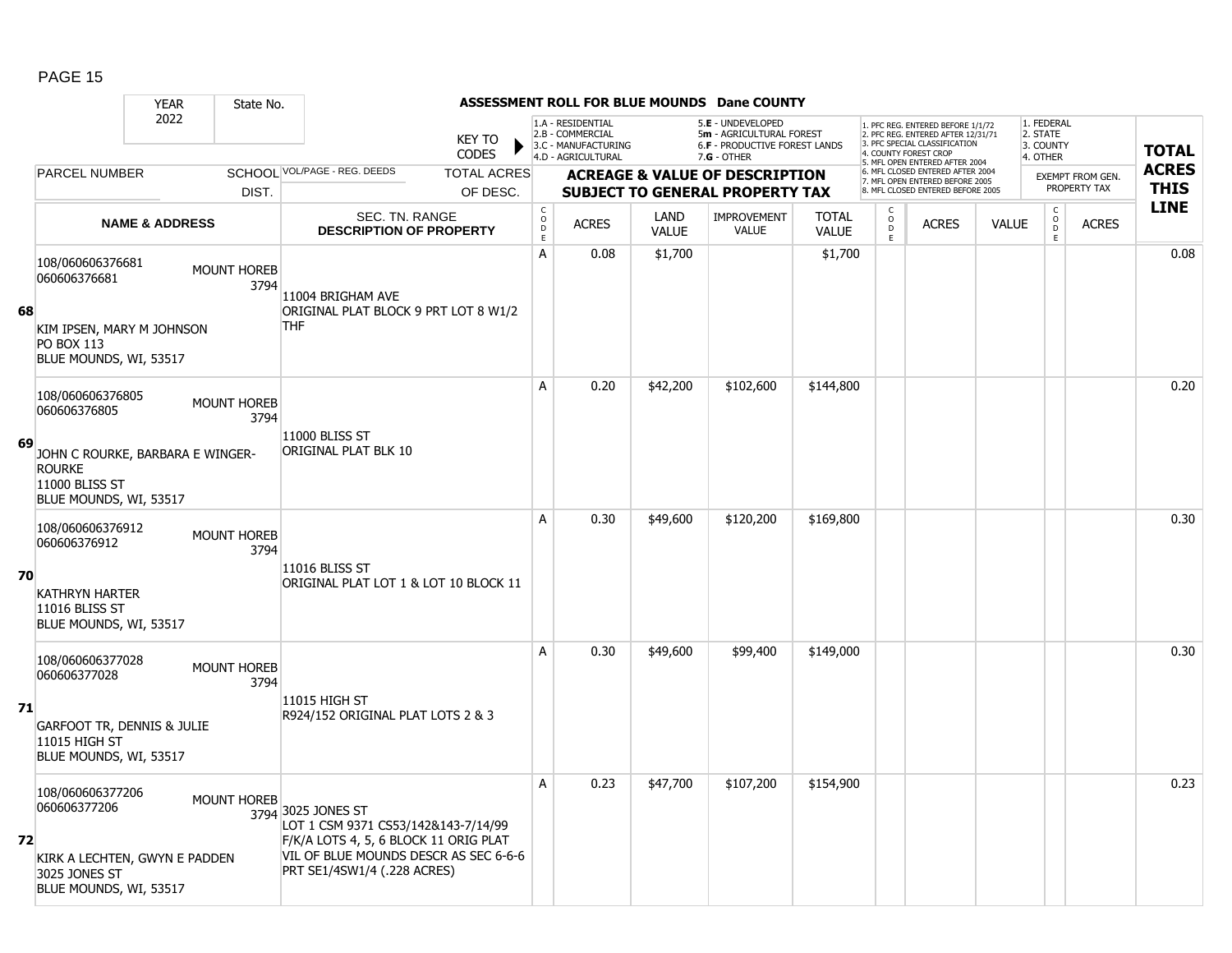|    |                                                                                                      | <b>YEAR</b> | State No.                  |                                                                                                                                                                                                                                                                                                                                                                                       |                               |                                   |                                                                                    |                             | ASSESSMENT ROLL FOR BLUE MOUNDS Dane COUNTY                                                   |                              |                                                |                                                                                                                                   |              |                                                 |                         |              |
|----|------------------------------------------------------------------------------------------------------|-------------|----------------------------|---------------------------------------------------------------------------------------------------------------------------------------------------------------------------------------------------------------------------------------------------------------------------------------------------------------------------------------------------------------------------------------|-------------------------------|-----------------------------------|------------------------------------------------------------------------------------|-----------------------------|-----------------------------------------------------------------------------------------------|------------------------------|------------------------------------------------|-----------------------------------------------------------------------------------------------------------------------------------|--------------|-------------------------------------------------|-------------------------|--------------|
|    |                                                                                                      | 2022        |                            |                                                                                                                                                                                                                                                                                                                                                                                       | <b>KEY TO</b><br><b>CODES</b> |                                   | 1.A - RESIDENTIAL<br>2.B - COMMERCIAL<br>3.C - MANUFACTURING<br>4.D - AGRICULTURAL |                             | 5.E - UNDEVELOPED<br>5m - AGRICULTURAL FOREST<br>6.F - PRODUCTIVE FOREST LANDS<br>7.G - OTHER |                              |                                                | 1. PFC REG. ENTERED BEFORE 1/1/72<br>2. PFC REG. ENTERED AFTER 12/31/71<br>3. PFC SPECIAL CLASSIFICATION<br>4. COUNTY FOREST CROP |              | 1. FEDERAL<br>2. STATE<br>3. COUNTY<br>4. OTHER |                         | <b>TOTAL</b> |
|    | <b>PARCEL NUMBER</b>                                                                                 |             |                            | SCHOOL VOL/PAGE - REG. DEEDS                                                                                                                                                                                                                                                                                                                                                          | <b>TOTAL ACRES</b>            |                                   |                                                                                    |                             | <b>ACREAGE &amp; VALUE OF DESCRIPTION</b>                                                     |                              |                                                | 5. MFL OPEN ENTERED AFTER 2004<br>6. MFL CLOSED ENTERED AFTER 2004                                                                |              |                                                 | <b>EXEMPT FROM GEN.</b> | <b>ACRES</b> |
|    |                                                                                                      |             | DIST.                      |                                                                                                                                                                                                                                                                                                                                                                                       | OF DESC.                      |                                   |                                                                                    |                             | <b>SUBJECT TO GENERAL PROPERTY TAX</b>                                                        |                              |                                                | 7. MFL OPEN ENTERED BEFORE 2005<br>8. MFL CLOSED ENTERED BEFORE 2005                                                              |              |                                                 | PROPERTY TAX            | <b>THIS</b>  |
|    | <b>NAME &amp; ADDRESS</b>                                                                            |             |                            | SEC. TN. RANGE<br><b>DESCRIPTION OF PROPERTY</b>                                                                                                                                                                                                                                                                                                                                      |                               | $\mathsf{C}$<br>$\circ$<br>D<br>E | <b>ACRES</b>                                                                       | <b>LAND</b><br><b>VALUE</b> | <b>IMPROVEMENT</b><br><b>VALUE</b>                                                            | <b>TOTAL</b><br><b>VALUE</b> | $\begin{matrix} 0 \\ 0 \\ 0 \end{matrix}$<br>E | <b>ACRES</b>                                                                                                                      | <b>VALUE</b> | $\begin{matrix} 0 \\ 0 \\ D \end{matrix}$<br>E  | <b>ACRES</b>            | <b>LINE</b>  |
| 73 | 108/060606377359<br>060606377359<br>PATRICK T COLLINS<br>11013 HIGH ST<br>BLUE MOUNDS, WI, 53517     |             | <b>MOUNT HOREB</b>         | 3794 11013 HIGH ST<br>LOT 2 CSM 9371 CS53/142&143-7/14/99<br>F/K/A LOTS 4, 5, 6 BLOCK 11 ORIG PLAT<br>VIL OF BLUE MOUNDS DESCR AS SEC 6-6-6<br>PRT SE1/4SW1/4 (.228 ACRES)                                                                                                                                                                                                            |                               | A                                 | 0.23                                                                               | \$47,700                    | \$199,400                                                                                     | \$247,100                    |                                                |                                                                                                                                   |              |                                                 |                         | 0.23         |
| 74 | 108/060606377573<br>060606377573<br>LORI A RANUM-KRYCH<br>11010 BLISS ST<br>BLUE MOUNDS, WI, 53517   |             | <b>MOUNT HOREB</b>         | 3794 11010 BLISS ST<br>ORIGINAL PLAT THE N 14 FT OF LOT 7, LOT<br>8 EXC E 15 FT OF S 118 FT & ALL OF LOT 9<br><b>BLOCK 11</b>                                                                                                                                                                                                                                                         |                               | A                                 | 0.28                                                                               | \$49,100                    | \$81,300                                                                                      | \$130,400                    |                                                |                                                                                                                                   |              |                                                 |                         | 0.28         |
| 75 | 108/060606377797<br>060606377797<br><b>AUDRA ANDERSON</b><br>3019 JONES ST<br>BLUE MOUNDS, WI, 53517 |             | <b>MOUNT HOREB</b><br>3794 | 3019 JONES ST<br>ORIGINAL PLAT LOT 7 EXC N 14 FT THF & E<br>15 FT OF LOT 8 EXC N 14 FT THF BLOCK 11                                                                                                                                                                                                                                                                                   |                               | А                                 | 0.18                                                                               | \$36,800                    | \$116,400                                                                                     | \$153,200                    |                                                |                                                                                                                                   |              |                                                 |                         | 0.18         |
| 76 | 108/060606380309<br>060606380309<br><b>WI DNR</b><br>PO BOX 7921<br>MADISON, WI, 53701-7921          |             | MOUNT HOREB<br>3794        | PRT NE1/4 SW1/4 N 220 FT OF W 1072.5 FT<br>4.9 A M/L SEC 6 R241 /90                                                                                                                                                                                                                                                                                                                   |                               |                                   |                                                                                    |                             |                                                                                               |                              |                                                |                                                                                                                                   |              | <b>X2</b>                                       | 3.00                    | 3.00         |
|    | 108/060606381406<br>060606381406<br>$77$ WI DNR<br>PO BOX 7921<br>MADISON, WI, 53701-7921            |             |                            | $\mathbf{0}$<br>MOUNT HOREB SEC 6-6-6 PRT NE1/4SW1/4 COM SE COR<br>3794 SD 1/41/4 TH W 33 FT TH N 66 FT TH W<br>214.5 FT TO POB TH N 1034 FT TH W<br>1072.5 FT TH S TO RR TH SE ALG RR TO S<br>LN TH E TO PT 247.5 FT W OF 1/41/4 E LN<br>TH N 66 FT TO POB 24 ACRES M/L EXC<br>R3584/83 ALSO PRT S E1/4SW1/4 COM NE<br>COR TH S 343.2 FT TH W 205.7 FT TO POB<br>TH W 332 FT TO RR T |                               |                                   |                                                                                    |                             |                                                                                               |                              |                                                |                                                                                                                                   |              | X <sub>2</sub>                                  | 24.60                   | 24.60        |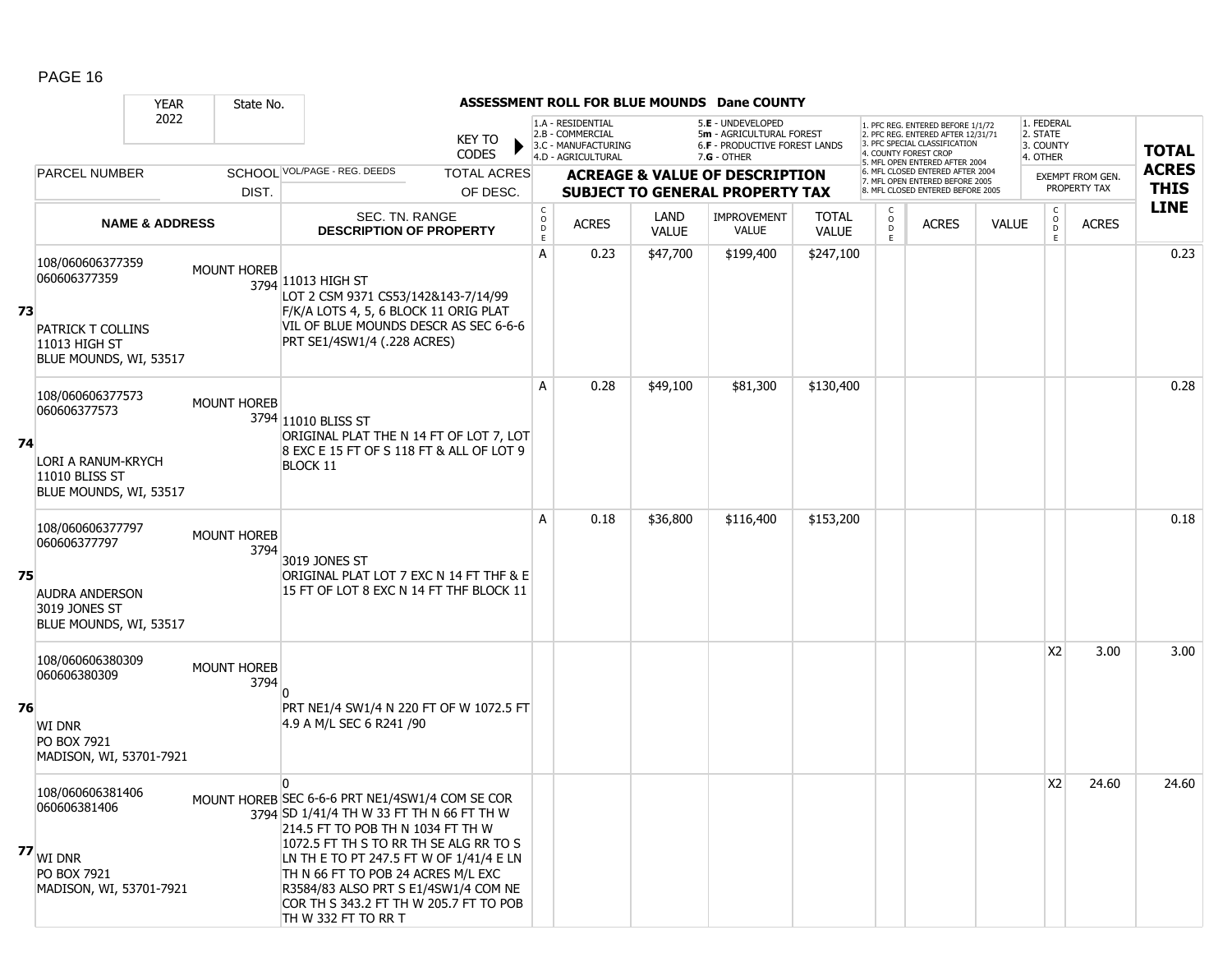|    |                                                                                                                | <b>YEAR</b>               | State No.             |                                                                                                                                                                                                                                                                                                                                                                                       |                               |                                                                   |                                                                                    |                             | ASSESSMENT ROLL FOR BLUE MOUNDS Dane COUNTY                                                     |                              |                   |                                                                                                                                  |              |                                                         |                         |              |
|----|----------------------------------------------------------------------------------------------------------------|---------------------------|-----------------------|---------------------------------------------------------------------------------------------------------------------------------------------------------------------------------------------------------------------------------------------------------------------------------------------------------------------------------------------------------------------------------------|-------------------------------|-------------------------------------------------------------------|------------------------------------------------------------------------------------|-----------------------------|-------------------------------------------------------------------------------------------------|------------------------------|-------------------|----------------------------------------------------------------------------------------------------------------------------------|--------------|---------------------------------------------------------|-------------------------|--------------|
|    |                                                                                                                | 2022                      |                       |                                                                                                                                                                                                                                                                                                                                                                                       | <b>KEY TO</b><br><b>CODES</b> |                                                                   | 1.A - RESIDENTIAL<br>2.B - COMMERCIAL<br>3.C - MANUFACTURING<br>4.D - AGRICULTURAL |                             | 5.E - UNDEVELOPED<br>5m - AGRICULTURAL FOREST<br>6.F - PRODUCTIVE FOREST LANDS<br>$7.G - OTHER$ |                              |                   | 1. PFC REG. ENTERED BEFORE 1/1/72<br>2. PFC REG. ENTERED AFTER 12/31/71<br>3. PFC SPECIAL CLASSIFICATION<br>. COUNTY FOREST CROP |              | 1. FEDERAL<br>2. STATE<br>3. COUNTY<br>4. OTHER         |                         | <b>TOTAL</b> |
|    | <b>PARCEL NUMBER</b>                                                                                           |                           |                       | SCHOOL VOL/PAGE - REG. DEEDS                                                                                                                                                                                                                                                                                                                                                          | <b>TOTAL ACRES</b>            |                                                                   |                                                                                    |                             | <b>ACREAGE &amp; VALUE OF DESCRIPTION</b>                                                       |                              |                   | . MFL OPEN ENTERED AFTER 2004<br>6. MFL CLOSED ENTERED AFTER 2004<br>7. MFL OPEN ENTERED BEFORE 2005                             |              |                                                         | <b>EXEMPT FROM GEN.</b> | <b>ACRES</b> |
|    |                                                                                                                |                           | DIST.                 |                                                                                                                                                                                                                                                                                                                                                                                       | OF DESC.                      |                                                                   |                                                                                    |                             | <b>SUBJECT TO GENERAL PROPERTY TAX</b>                                                          |                              |                   | B. MFL CLOSED ENTERED BEFORE 2005                                                                                                |              |                                                         | PROPERTY TAX            | <b>THIS</b>  |
|    |                                                                                                                | <b>NAME &amp; ADDRESS</b> |                       | SEC. TN. RANGE<br><b>DESCRIPTION OF PROPERTY</b>                                                                                                                                                                                                                                                                                                                                      |                               | $\mathsf{C}$<br>$\overset{\circ}{\phantom{\circ}}$<br>$\mathsf E$ | <b>ACRES</b>                                                                       | <b>LAND</b><br><b>VALUE</b> | <b>IMPROVEMENT</b><br><b>VALUE</b>                                                              | <b>TOTAL</b><br><b>VALUE</b> | $\circ$<br>D<br>E | <b>ACRES</b>                                                                                                                     | <b>VALUE</b> | $\mathsf{C}$<br>$\overset{\mathsf{O}}{\mathsf{D}}$<br>E | <b>ACRES</b>            | <b>LINE</b>  |
| 78 | 108/060606381901<br>060606381901<br>BLUE MOUNDS, VILLAGE OF<br><b>PO BOX 189</b><br>BLUE MOUNDS, WI, 53517     |                           | MOUNT HOREB<br>3794 0 | LOT 1 CSM 9998 CS 58/178&179-3/28/2001<br>DESCR AS SEC 6-6-6 PRT E1/2SW1/4 (1.02)<br>ACRES EXCL R/W)                                                                                                                                                                                                                                                                                  |                               |                                                                   |                                                                                    |                             |                                                                                                 |                              |                   |                                                                                                                                  |              | X4                                                      | 1.02                    | 1.02         |
| 79 | 108/060606382151<br>060606382151<br>BLUE MOUNDS, VILLAGE OF<br>PO BOX 189<br>BLUE MOUNDS, WI, 53517            |                           | <b>MOUNT HOREB</b>    | 3794 3050 MOUNDS RD<br>LOT 2 CSM 9998 CS 58/178&179-3/28/2001<br>DESCR AS SEC 6-6-6 PRT E1/2SW1/4 (5.31)<br>ACRES EXCL R/W)                                                                                                                                                                                                                                                           |                               |                                                                   |                                                                                    |                             |                                                                                                 |                              |                   |                                                                                                                                  |              | X4                                                      | 5.31                    | 5.31         |
|    | 108/060606382405<br>060606382405<br><b>80 FOSTERS RIDGE LLC</b><br>11005 BRIGHAM AVE<br>BLUE MOUNDS, WI, 53517 |                           |                       | 3040 MOUNDS RD<br>MOUNT HOREB SEC 6-6-6 PRT SW1/4 DESCR AS BEG ELY<br>3794 R/W LN MOUNDS RD & SLY R/W LN<br>FORMER RR PROPERTY TH SELY ALG NON-<br>TANGENT CURVE TO R IGHT RAD 1850 FT<br>LC S66DEG02'40"E 150.24 FT ARC<br>DISTANCE 150 .28 FT TH N26DEG16'57"E<br>25.00 FT TO A LN PARALLELL TO SLY R/W<br>LN FORMER RR PROPERTY TH NWLY ALG<br>NON-TANGENT CURVE TO LEF T RAD 1875 |                               | B                                                                 | 0.11                                                                               | \$18,800                    |                                                                                                 | \$18,800                     |                   |                                                                                                                                  |              |                                                         |                         | 0.11         |
| 81 | 108/060606382503<br>060606382503<br><b>FOSTERS RIDGE LLC</b><br>11005 BRIGHAM AVE<br>BLUE MOUNDS, WI, 53517    |                           | <b>MOUNT HOREB</b>    | 3794 3036 MOUNDS RD<br>SEC 6-6-6 PRT NE1/4 SW1/4 LYING SWLY<br>OF LN PARA WITH & 125 F T SWLY MEAS<br>RADIALLY FR CL MAIN TRACK OF RR .16 A                                                                                                                                                                                                                                           |                               | B                                                                 | 0.16                                                                               | \$19,700                    |                                                                                                 | \$19,700                     |                   |                                                                                                                                  |              |                                                         |                         | 0.16         |
| 82 | 108/060606383600<br>060606383600<br><b>MARK J MEIVES</b><br>4601 W BLUE MOUNDS RD<br>BARNEVELD, WI, 53507      |                           |                       | 3027 MOUNDS VIEW RD<br>MOUNT HOREB SEC 6-6-6 PRT E1/2 SW1/4 COM SE COR<br>3794 NE1/4SW1/4 TH S89DEG19MIN30SECW 33<br>FT TH NODEG40MIN30SECW 66 FT TO POB<br>TH SODEG19MIN30SECE 213.4 FT TH<br>S89DEG19MIN30SECW 114.64 FT TH<br>N43DEG57MIN29SECW 144.71 FT TH<br>NODEG19MIN30SECW 108.05 FT TH<br>N89DEG19MIN30SECE 214.5 FT TO POB                                                 |                               | А                                                                 | 0.93                                                                               | \$80,500                    | \$138,100                                                                                       | \$218,600                    |                   |                                                                                                                                  |              |                                                         |                         | 0.93         |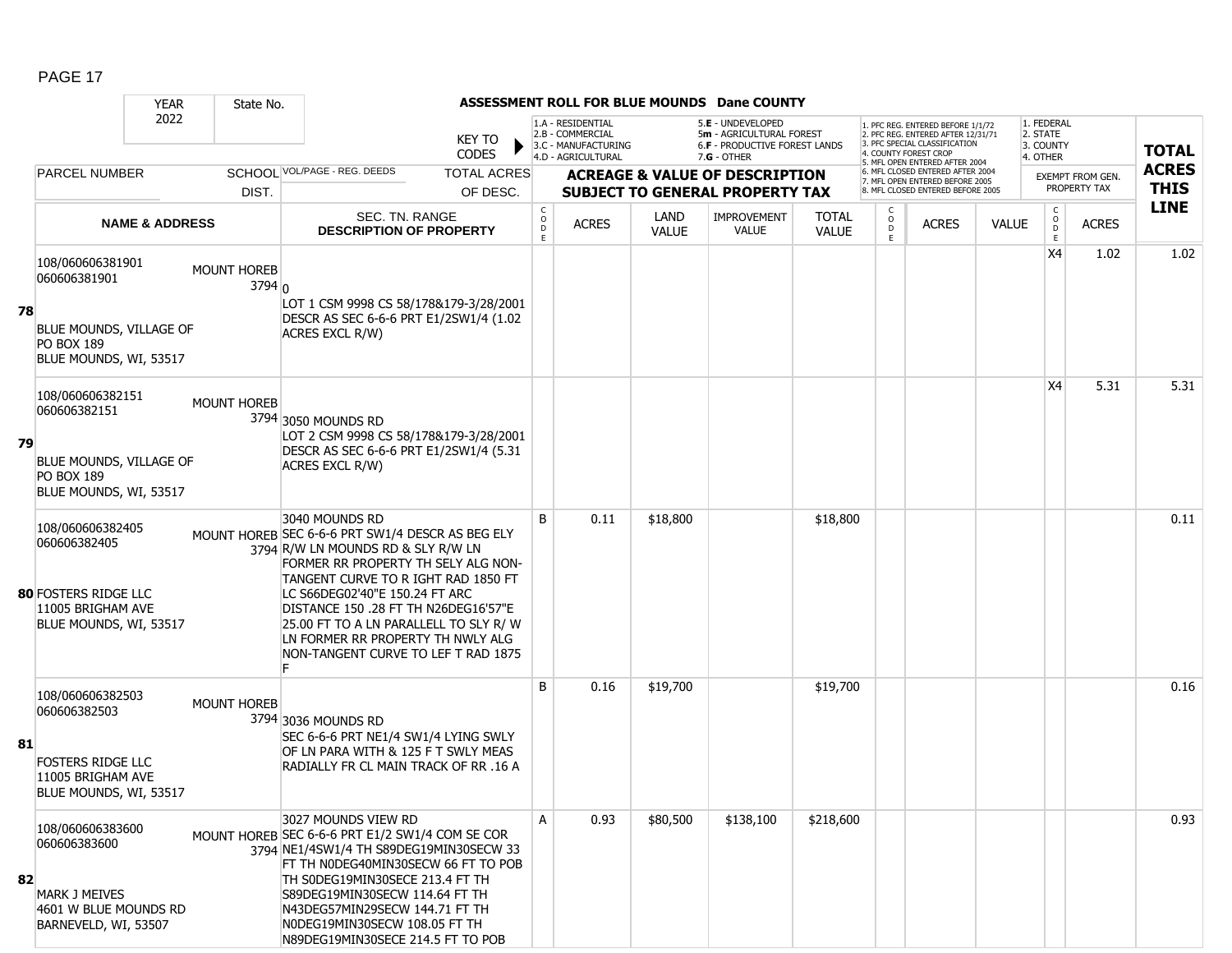|    |                                                                                                                       | <b>YEAR</b>               | State No.          |                                                                                                                                                                                                                                                                                                                                                  |                                |                                             |                                                                                    |                             | ASSESSMENT ROLL FOR BLUE MOUNDS Dane COUNTY                                                          |                              |                     |                                                                                                                                           |              |                                                 |                                         |                             |
|----|-----------------------------------------------------------------------------------------------------------------------|---------------------------|--------------------|--------------------------------------------------------------------------------------------------------------------------------------------------------------------------------------------------------------------------------------------------------------------------------------------------------------------------------------------------|--------------------------------|---------------------------------------------|------------------------------------------------------------------------------------|-----------------------------|------------------------------------------------------------------------------------------------------|------------------------------|---------------------|-------------------------------------------------------------------------------------------------------------------------------------------|--------------|-------------------------------------------------|-----------------------------------------|-----------------------------|
|    |                                                                                                                       | 2022                      |                    |                                                                                                                                                                                                                                                                                                                                                  | KEY TO<br><b>CODES</b>         |                                             | 1.A - RESIDENTIAL<br>2.B - COMMERCIAL<br>3.C - MANUFACTURING<br>4.D - AGRICULTURAL |                             | 5.E - UNDEVELOPED<br>5m - AGRICULTURAL FOREST<br><b>6.F - PRODUCTIVE FOREST LANDS</b><br>7.G - OTHER |                              |                     | 1. PFC REG. ENTERED BEFORE 1/1/72<br>2. PFC REG. ENTERED AFTER 12/31/71<br>3 PEC SPECIAL CLASSIFICATION<br>5. MFL OPEN ENTERED AFTER 2004 |              | 1. FEDERAL<br>2. STATE<br>3. COUNTY<br>4. OTHER |                                         | <b>TOTAL</b>                |
|    | <b>PARCEL NUMBER</b>                                                                                                  |                           | DIST.              | SCHOOL VOL/PAGE - REG. DEEDS                                                                                                                                                                                                                                                                                                                     | <b>TOTAL ACRES</b><br>OF DESC. |                                             |                                                                                    |                             | <b>ACREAGE &amp; VALUE OF DESCRIPTION</b><br><b>SUBJECT TO GENERAL PROPERTY TAX</b>                  |                              |                     | 6. MFL CLOSED ENTERED AFTER 2004<br>7. MFL OPEN ENTERED BEFORE 2005<br>8. MFL CLOSED ENTERED BEFORE 2005                                  |              |                                                 | <b>EXEMPT FROM GEN.</b><br>PROPERTY TAX | <b>ACRES</b><br><b>THIS</b> |
|    |                                                                                                                       | <b>NAME &amp; ADDRESS</b> |                    | SEC. TN. RANGE<br><b>DESCRIPTION OF PROPERTY</b>                                                                                                                                                                                                                                                                                                 |                                | $\mathsf{C}$<br>$\circ$<br>$\mathsf D$<br>E | <b>ACRES</b>                                                                       | <b>LAND</b><br><b>VALUE</b> | <b>IMPROVEMENT</b><br><b>VALUE</b>                                                                   | <b>TOTAL</b><br><b>VALUE</b> | $\overline{0}$<br>E | <b>ACRES</b>                                                                                                                              | <b>VALUE</b> | $\mathsf{C}$<br>$\overline{0}$<br>E             | <b>ACRES</b>                            | <b>LINE</b>                 |
| 83 | 108/060606388409<br>060606388409<br>BLUE MOUND MHP LLC<br><b>110 NW 2ND ST</b><br>CEDAREDGE, CO, 81413                |                           |                    | MOUNT HOREB 2991 MOUNDS RD<br>3794 SEC 6-6-6 PRT W1/2SW1/4 COM N LN USH<br>18 AT INTERS E LN SW1/4SW1/4 TH N TO S<br>LN RR ROW TH W ALG SD ROW 588 FT TH<br>Is to PT on N LN SD HWY 588 FT W OF<br>POB TH E TO POB 19 ACRES                                                                                                                      |                                | B                                           | 19.00                                                                              | \$309,900                   | \$2,818,100                                                                                          | \$3,128,000                  |                     |                                                                                                                                           |              |                                                 |                                         | 19.00                       |
| 84 | 108/060606392903<br>060606392903<br>CHARLES FOXEN, MARY FOXEN<br><b>PO BOX 52</b><br>BLUE MOUNDS, WI, 53517           |                           |                    | MOUNT HOREB 11088 CTY HWY ID<br>3794 SEC 6-6-6 PRT SW1/4 SW1/4 COM AT SW<br>COR TH N49DEGE 122.88 FT TO POB TH<br>N4DEGW 225 FT TH N86DEGE 391.97 FT TH<br>S4DEGE 225 FT TH S82DEGW 84.23 FT TH<br>SWLY ALG CRV TO L RAD 5790 FT C S8<br>7DEGW 307.97 FT TO POB                                                                                  |                                | A                                           | 2.00                                                                               | \$74,800                    | \$102,700                                                                                            | \$177,500                    |                     |                                                                                                                                           |              |                                                 |                                         | 2.00                        |
| 85 | 108/060606395008<br>060606395008<br>JOHN R BACK, KIMBERLY M FAHEY-BACK<br>10988 BRIGHAM AVE<br>BLUE MOUNDS, WI, 53517 |                           | <b>MOUNT HOREB</b> | 3794 10988 BRIGHAM AVE<br>LOT 1 CSM 7077 CS35/307&308<br>R22350/4&5-4/19/93 DESCR AS SEC 6-6-6<br>PRT E1/2 SW1/4 CONT 1.479 ACRES SUBJ<br>TO ROW ESMT IN DOC #3193465                                                                                                                                                                            |                                | A                                           | 1.47                                                                               | \$88,300                    | \$218,100                                                                                            | \$306,400                    |                     |                                                                                                                                           |              |                                                 |                                         | 1.47                        |
| 86 | 108/060606395204<br>060606395204<br>STEVEN W KELLY<br>10982 BRIGHAM AVE<br>BLUE MOUNDS, WI, 53517                     |                           | <b>MOUNT HOREB</b> | 3794 10982 BRIGHAM AVE<br>LOT 2 CSM 7077 CS35/307&308<br>R22350/4&5-4/19/93 DESCR AS SEC 6-6-6<br>PRT E1/2 SW1/4 CONT 0.547 ACRES SUBJ<br>TO R/W ESMT IN DOC #3152097                                                                                                                                                                            |                                | A                                           | 0.55                                                                               | \$63,800                    | \$115,800                                                                                            | \$179,600                    |                     |                                                                                                                                           |              |                                                 |                                         | 0.55                        |
| 87 | 108/060606395651<br>060606395651<br><b>PO BOX 72</b><br>BLUE MOUNDS, WI, 53517                                        |                           |                    | 2994 MAIN ST<br>MOUNT HOREB PRT LOT 3 CSM 2433 CS9/336 DESCR AS<br>3794 SEC 6-6-6 PRT SE1/4SW1/4 COM SE COR<br>BLOCK 9 ORIGINAL PLAT TH E 61.75 FT TO<br>E LN RAILROAD ST & POB TH N31DEGW<br>BRADLEY A LEVERTON, MARY R LEVERTON 175 FT TH N58DEGE 75.53 FT TH S31DEGE<br>175 FT TH S58DEGW 75.53 FT TO POB SUBJ<br>TO ROW ESMT IN DOC #3193464 |                                | A                                           | 0.30                                                                               | \$49,600                    | \$156,900                                                                                            | \$206,500                    |                     |                                                                                                                                           |              |                                                 |                                         | 0.30                        |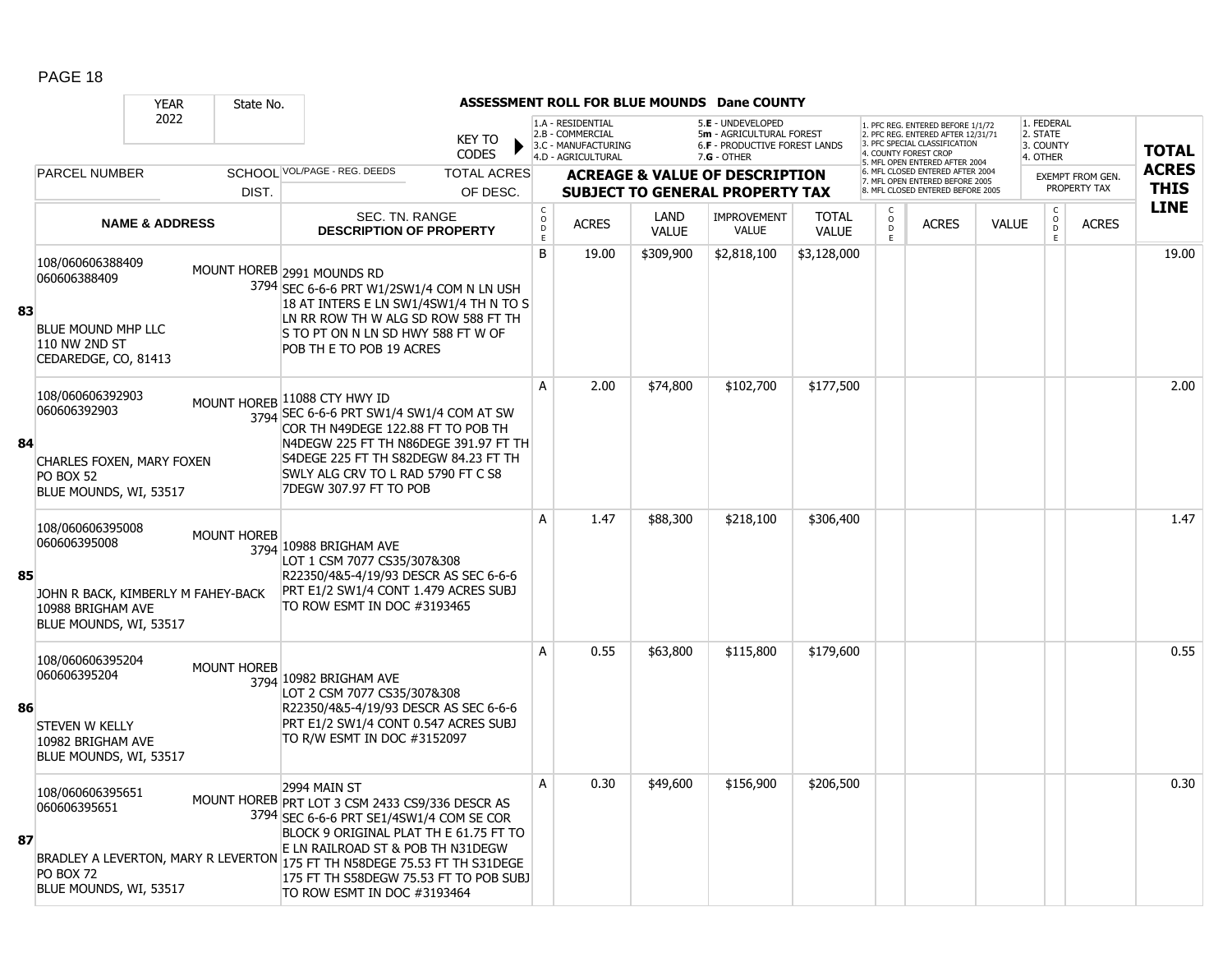|    |                                                                                                                                   | <b>YEAR</b>               | State No.                  |                                                                                                                                                                                                                                                                                                                          |                               |                                |                                                                                    |                      | ASSESSMENT ROLL FOR BLUE MOUNDS Dane COUNTY                                                            |                              |                         |                                                                                                                                                                     |              |                                                 |                                         |                             |
|----|-----------------------------------------------------------------------------------------------------------------------------------|---------------------------|----------------------------|--------------------------------------------------------------------------------------------------------------------------------------------------------------------------------------------------------------------------------------------------------------------------------------------------------------------------|-------------------------------|--------------------------------|------------------------------------------------------------------------------------|----------------------|--------------------------------------------------------------------------------------------------------|------------------------------|-------------------------|---------------------------------------------------------------------------------------------------------------------------------------------------------------------|--------------|-------------------------------------------------|-----------------------------------------|-----------------------------|
|    |                                                                                                                                   | 2022                      |                            |                                                                                                                                                                                                                                                                                                                          | <b>KEY TO</b><br><b>CODES</b> |                                | 1.A - RESIDENTIAL<br>2.B - COMMERCIAL<br>3.C - MANUFACTURING<br>4.D - AGRICULTURAL |                      | 5.E - UNDEVELOPED<br>5m - AGRICULTURAL FOREST<br><b>6.F - PRODUCTIVE FOREST LANDS</b><br>$7.G - OTHER$ |                              |                         | 1. PFC REG. ENTERED BEFORE 1/1/72<br>2. PFC REG. ENTERED AFTER 12/31/71<br>3. PFC SPECIAL CLASSIFICATION<br>4. COUNTY FOREST CROP<br>5. MFL OPEN ENTERED AFTER 2004 |              | 1. FEDERAL<br>2. STATE<br>3. COUNTY<br>4. OTHER |                                         | <b>TOTAL</b>                |
|    | PARCEL NUMBER                                                                                                                     |                           |                            | SCHOOL VOL/PAGE - REG. DEEDS                                                                                                                                                                                                                                                                                             | <b>TOTAL ACRES</b>            |                                |                                                                                    |                      | <b>ACREAGE &amp; VALUE OF DESCRIPTION</b>                                                              |                              |                         | 6. MFL CLOSED ENTERED AFTER 2004<br>7. MFL OPEN ENTERED BEFORE 2005                                                                                                 |              |                                                 | <b>EXEMPT FROM GEN.</b><br>PROPERTY TAX | <b>ACRES</b><br><b>THIS</b> |
|    |                                                                                                                                   |                           | DIST.                      |                                                                                                                                                                                                                                                                                                                          | OF DESC.                      | $\mathsf{C}$                   |                                                                                    |                      | <b>SUBJECT TO GENERAL PROPERTY TAX</b>                                                                 |                              |                         | 8 MFL CLOSED ENTERED BEFORE 2005                                                                                                                                    |              |                                                 |                                         | <b>LINE</b>                 |
|    |                                                                                                                                   | <b>NAME &amp; ADDRESS</b> |                            | SEC. TN. RANGE<br><b>DESCRIPTION OF PROPERTY</b>                                                                                                                                                                                                                                                                         |                               | $\overset{\mathsf{O}}{D}$<br>E | <b>ACRES</b>                                                                       | LAND<br><b>VALUE</b> | <b>IMPROVEMENT</b><br><b>VALUE</b>                                                                     | <b>TOTAL</b><br><b>VALUE</b> | $_{\rm D}^{\rm O}$<br>E | <b>ACRES</b>                                                                                                                                                        | <b>VALUE</b> | $\begin{matrix} 0 \\ 0 \\ 0 \end{matrix}$<br>E. | <b>ACRES</b>                            |                             |
| 88 | 108/060606395759<br>060606395759<br><b>Travis Boran</b><br>2998 Main St<br>BLUE MOUNDS, WI, 53517                                 |                           |                            | 2998 MAIN ST<br>MOUNT HOREB LOT 3 CSM 2433 CS9/336 DESCR AS SEC 6-<br>3794 6-6 PRT SE1/4SW1/4 COM SE COR BLOCK 9<br>ORIG PLAT TH E 61.75 FT TO E LN<br>RAILROAD ST & POB TH N31DEGW 198.13<br>FT TH N58DEGE 75.53 FT TH S31DEGE 19<br>8.13 FT TH S58DEGW 75.53 FT TO POB EXC<br>SELY 175 FT THF                          |                               | A                              | 0.04                                                                               | \$600                |                                                                                                        | \$600                        |                         |                                                                                                                                                                     |              |                                                 |                                         | 0.04                        |
| 89 | 108/060606395857<br>060606395857<br><b>TRAVIS BORAN</b><br>2998 MAIN ST<br>BLUE MOUNDS, WI, 53517                                 |                           |                            | 2998 MAIN ST<br>MOUNT HOREB LOT 2 CSM 2433 CS9/336 DESCR AS SEC 6-<br>3794 6-6 PRT SE1/4SW1/4 COM SE COR BLOCK 9<br>ORIG PLAT TH E 61.75 FT TO E LN<br>RAILROAD ST TH N31DEGW 198.13 FT TO<br>POB TH CON N31DEGW 180 FT TH<br>N58DEGE 75.53 FT TH S31DEGE 180 FT TH<br>S58DEGW 75.53 FT TO POB                           |                               | A                              | 0.31                                                                               | \$49,800             | \$160,000                                                                                              | \$209,800                    |                         |                                                                                                                                                                     |              |                                                 |                                         | 0.31                        |
| 90 | 108/060606395955<br>060606395955<br>JOHN C ROURKE, BARBARA E WINGER-<br><b>ROURKE</b><br>11000 BLISS ST<br>BLUE MOUNDS, WI, 53517 |                           | <b>MOUNT HOREB</b><br>3794 | <b>11000 BLISS ST</b><br>LOT 1 CSM 2433 CS9/336 DESCR AS SEC 6-<br>6-6 PRT SE1/4 SW1/4                                                                                                                                                                                                                                   |                               | A                              | 0.23                                                                               | \$6,800              |                                                                                                        | \$6,800                      |                         |                                                                                                                                                                     |              |                                                 |                                         | 0.23                        |
| 91 | 108/060606396007<br>060606396007<br>WI DNR<br>PO BOX 7921<br>MADISON, WI, 53701-7921                                              |                           |                            | $\Omega$<br>MOUNT HOREB SEC 6-6-6 PRT E1/2 SW1/4 ALL LANDS LYG<br>3794 BETW LINES LOC'D 125 FT SWLY & 175 FT<br>NELY OF & PARA TO RR C/L (BIKE TRAIL<br>LANDS) EXC TO WEST BLUE MOUNDS<br>LUTHERAN CHURCH AS DESCR IN R7702/65<br>& EXC R19086/25 SUBJ TO ACCESS ESMT<br>IN R22350/1 SUBJ TO ROW ESMT IN DOC<br>#3191390 |                               |                                |                                                                                    |                      |                                                                                                        |                              |                         |                                                                                                                                                                     |              | X <sub>2</sub>                                  | 0.00                                    | 0.00                        |
| 92 | 108/060606396105<br>060606396105<br><b>FOSTERS RIDGE LLC</b><br>11005 BRIGHAM AVE<br>BLUE MOUNDS, WI, 53517                       |                           |                            | 3022 JONES ST<br>MOUNT HOREB SEC 6-6-6 PRT E1/2 SW1/4 COM AT PT ON<br>3794 W LN SD 1/21/4 125 FT SWLY FR C/L RR<br>MAIN TRACK TH SE PARA TO SD TRK TO PT<br>ON ELY EXT N LN BRIGHAM ST TH DUE NE<br>75 FT TH NW PARA TO SD TRK TO W LN SD<br>1/21/4 TH S ALG SD W LN TO POB EXC CSM<br>2433                              |                               | B                              | 1.00                                                                               | \$46,400             | \$2,700                                                                                                | \$49,100                     |                         |                                                                                                                                                                     |              |                                                 |                                         | 1.00                        |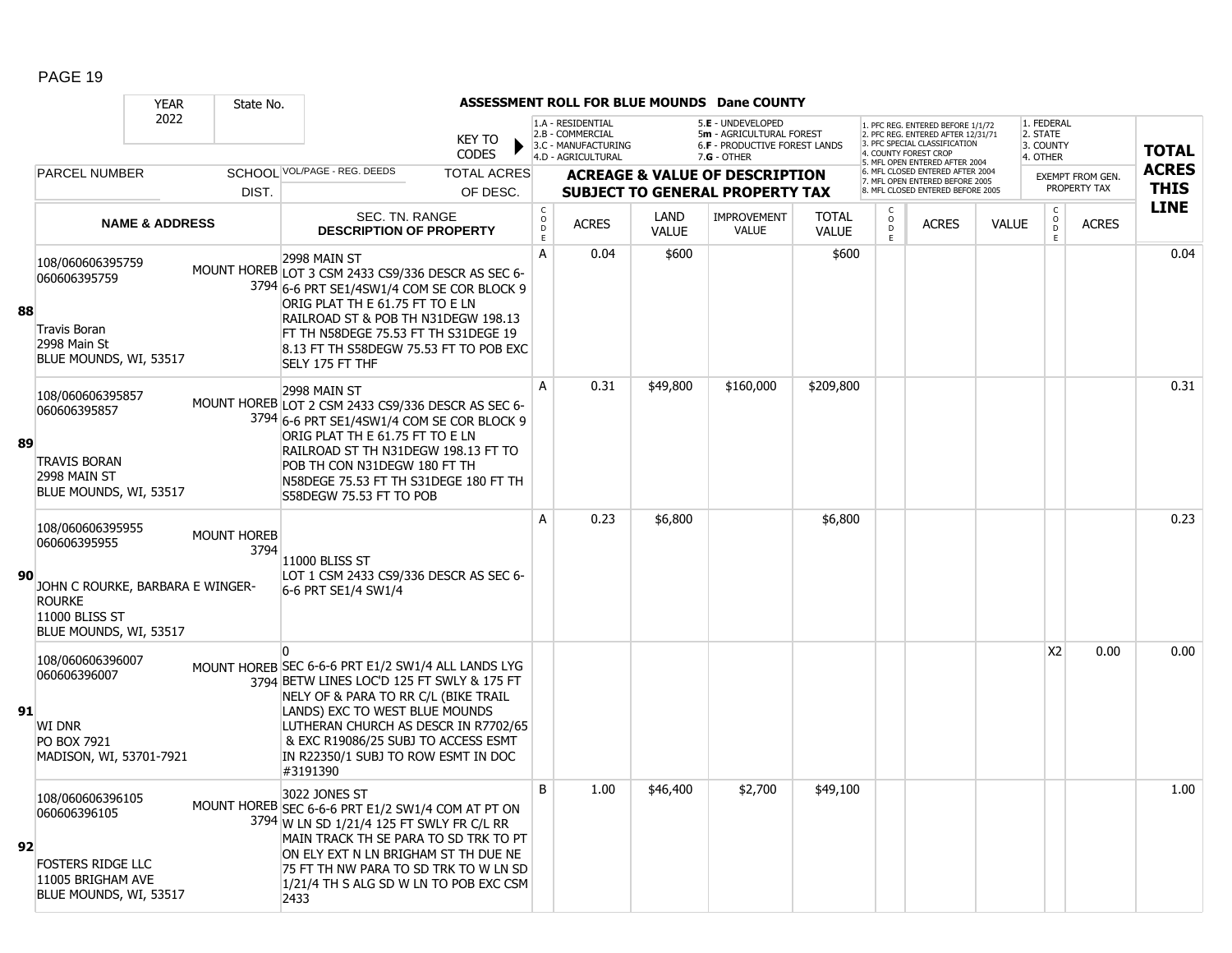|    |                                                                                                                       | <b>YEAR</b>               | State No.          |                                                                                                                                                                                                                                                                                                                                                                                                   |                                         |                                                                                    |                      | ASSESSMENT ROLL FOR BLUE MOUNDS Dane COUNTY                                                   |                              |                     |                                                                                                                                                                     |              |                                                    |                                  |                             |
|----|-----------------------------------------------------------------------------------------------------------------------|---------------------------|--------------------|---------------------------------------------------------------------------------------------------------------------------------------------------------------------------------------------------------------------------------------------------------------------------------------------------------------------------------------------------------------------------------------------------|-----------------------------------------|------------------------------------------------------------------------------------|----------------------|-----------------------------------------------------------------------------------------------|------------------------------|---------------------|---------------------------------------------------------------------------------------------------------------------------------------------------------------------|--------------|----------------------------------------------------|----------------------------------|-----------------------------|
|    |                                                                                                                       | 2022                      |                    | KEY TO<br><b>CODES</b>                                                                                                                                                                                                                                                                                                                                                                            |                                         | 1.A - RESIDENTIAL<br>2.B - COMMERCIAL<br>3.C - MANUFACTURING<br>4.D - AGRICULTURAL |                      | 5.E - UNDEVELOPED<br>5m - AGRICULTURAL FOREST<br>6.F - PRODUCTIVE FOREST LANDS<br>7.G - OTHER |                              |                     | 1. PFC REG. ENTERED BEFORE 1/1/72<br>2. PFC REG. ENTERED AFTER 12/31/71<br>3. PFC SPECIAL CLASSIFICATION<br>4. COUNTY FOREST CROP<br>5. MFL OPEN ENTERED AFTER 2004 |              | 1. FEDERAL<br>2. STATE<br>3. COUNTY<br>4. OTHER    |                                  | <b>TOTAL</b>                |
|    | <b>PARCEL NUMBER</b>                                                                                                  |                           | DIST.              | SCHOOL VOL/PAGE - REG. DEEDS<br><b>TOTAL ACRES</b><br>OF DESC.                                                                                                                                                                                                                                                                                                                                    |                                         |                                                                                    |                      | <b>ACREAGE &amp; VALUE OF DESCRIPTION</b><br><b>SUBJECT TO GENERAL PROPERTY TAX</b>           |                              |                     | 6. MFL CLOSED ENTERED AFTER 2004<br>7. MFL OPEN ENTERED BEFORE 2005<br>8. MFL CLOSED ENTERED BEFORE 2005                                                            |              |                                                    | EXEMPT FROM GEN.<br>PROPERTY TAX | <b>ACRES</b><br><b>THIS</b> |
|    |                                                                                                                       | <b>NAME &amp; ADDRESS</b> |                    | SEC. TN. RANGE<br><b>DESCRIPTION OF PROPERTY</b>                                                                                                                                                                                                                                                                                                                                                  | $\mathsf{C}$<br>$_{\rm D}^{\rm O}$<br>E | <b>ACRES</b>                                                                       | LAND<br><b>VALUE</b> | <b>IMPROVEMENT</b><br><b>VALUE</b>                                                            | <b>TOTAL</b><br><b>VALUE</b> | $\overline{0}$<br>E | <b>ACRES</b>                                                                                                                                                        | <b>VALUE</b> | $\mathsf{C}$<br>$\overset{\circ}{\mathsf{D}}$<br>E | <b>ACRES</b>                     | <b>LINE</b>                 |
| 93 | 108/060606396203<br>060606396203<br><b>FOSTERS RIDGE LLC</b><br>11005 BRIGHAM AVE<br>BLUE MOUNDS, WI, 53517           |                           | <b>MOUNT HOREB</b> | 3794 3036 MOUNDS RD<br>SEC 6-6-6 PRT SE1/4SW1/4 PCL BDD ON S<br>BY HIGH ST, ON W BY MO UNDS ST ON N<br>BY N LN SE1/4SW1/4 & ON NE BY RR R/W                                                                                                                                                                                                                                                       | B                                       | 0.27                                                                               | \$38,400             |                                                                                               | \$38,400                     |                     |                                                                                                                                                                     |              |                                                    |                                  | 0.27                        |
|    | 108/060606398505<br>060606398505<br>94 WEST BLUE MOUNDS LUTHERAN CHURCH<br>2962 CHURCH ST<br>BLUE MOUNDS, WI, 53517   |                           |                    | 2962 CHURCH ST<br>MOUNT HOREB SEC 6-6-6 PRT SE1/4SW1/4 BEG ORIGINAL<br>3794 PLAT BLOCK 4 LOT 2 SE COR TH<br>S89DEG26MINE 66.9 FT TH N46DEG44MINE<br>55.8 FT TH N47DE G36MIN33SECW 323.76<br>FT TH N27DEG33MINW 77.45 FT TH<br>N81DEG58M INW 26.1 FT TH<br>S11DEG44MINW 103.15 FT TO BLOCK 5<br>LOT 4 SE CO R TH ALG CRV TO L RAD 1558<br>FT LCS S39DEG3MIN29SECE 81 FT, S4<br>1DEG56MIN59S        |                                         |                                                                                    |                      |                                                                                               |                              |                     |                                                                                                                                                                     |              | X <sub>4</sub>                                     | 0.00                             | 0.00                        |
| 95 | 108/060606399004<br>060606399004<br>DENNIS F RYAN, SHELLEY F RYAN<br>2969 MOUNDS VIEW RD<br>BLUE MOUNDS, WI, 53517    |                           | <b>MOUNT HOREB</b> | 3794 2969 MOUNDS VIEW RD<br>SEC 6-6-6 PRT SE1/4 SW1/4 COM INT E LN<br>& NE LN RR TH N 240 FT W TO RR SELY<br>ALG RR TO POB .55 A M/L                                                                                                                                                                                                                                                              | A                                       | 0.58                                                                               | \$65,100             | \$107,800                                                                                     | \$172,900                    |                     |                                                                                                                                                                     |              |                                                    |                                  | 0.58                        |
| 96 | 108/060606399059<br>060606399059<br>MARVIN JOHN KELLY, ROBERT J RHYNER<br><b>PO BOX 131</b><br>BLUE MOUNDS, WI, 53517 |                           |                    | 10989 BRIGHAM AVE<br>MOUNT HOREB SEC 6-6-6 PRT SE1/4SW1/4 COM ELY EXT<br>3794 OF N LN BRIGHAM ST AT I NTERS WLY R/W<br>RR LN TH N56DEG20'E 125 FT TO CL SD RR<br>TH CON N56DEG20'E 50 FT TO E R/W SD<br>RR & POB TH CON N56DEG20'E 125 FT TH<br>S33DEG40'30"E 167 FT TH ALG CRV TO L<br>RAD 1970 FT LC S3 5DEG25'E 132.95 FT TH<br>S51DEG43'45"W 125 FT TH ALG CRV TO R R<br><b>AD 2095 FT LC</b> | B                                       | 0.87                                                                               | \$48,000             | \$92,400                                                                                      | \$140,400                    |                     |                                                                                                                                                                     |              |                                                    |                                  | 0.87                        |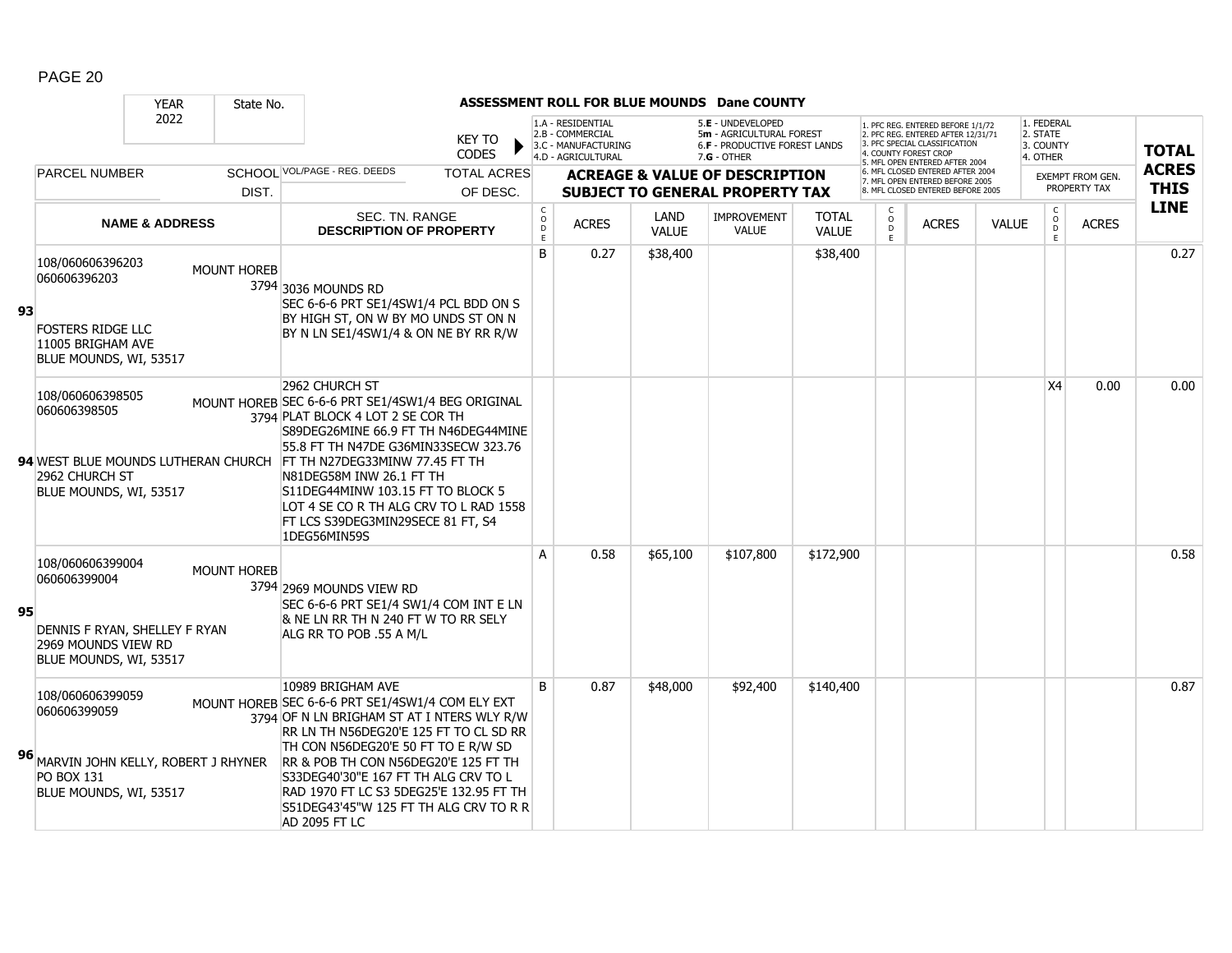|            |                                                                                                                      | <b>YEAR</b>               | State No.          |                                                                                                                                                                                                                                                                                                                            |                               |                              |                                                                                    |                      | <b>ASSESSMENT ROLL FOR BLUE MOUNDS Dane COUNTY</b>                                              |                              |                        |                                                                                                          |              |                                                 |                         |                            |
|------------|----------------------------------------------------------------------------------------------------------------------|---------------------------|--------------------|----------------------------------------------------------------------------------------------------------------------------------------------------------------------------------------------------------------------------------------------------------------------------------------------------------------------------|-------------------------------|------------------------------|------------------------------------------------------------------------------------|----------------------|-------------------------------------------------------------------------------------------------|------------------------------|------------------------|----------------------------------------------------------------------------------------------------------|--------------|-------------------------------------------------|-------------------------|----------------------------|
|            |                                                                                                                      | 2022                      |                    |                                                                                                                                                                                                                                                                                                                            | <b>KEY TO</b><br><b>CODES</b> |                              | 1.A - RESIDENTIAL<br>2.B - COMMERCIAL<br>3.C - MANUFACTURING<br>4.D - AGRICULTURAL |                      | 5.E - UNDEVELOPED<br>5m - AGRICULTURAL FOREST<br>6.F - PRODUCTIVE FOREST LANDS<br>$7.G - OTHER$ |                              | 4. COUNTY FOREST CROP  | 1. PFC REG. ENTERED BEFORE 1/1/72<br>2. PFC REG. ENTERED AFTER 12/31/71<br>3. PFC SPECIAL CLASSIFICATION |              | 1. FEDERAL<br>2. STATE<br>3. COUNTY<br>4. OTHER |                         | <b>TOTAL</b>               |
|            | <b>PARCEL NUMBER</b>                                                                                                 |                           |                    | SCHOOL VOL/PAGE - REG. DEEDS                                                                                                                                                                                                                                                                                               | <b>TOTAL ACRES</b>            |                              |                                                                                    |                      | <b>ACREAGE &amp; VALUE OF DESCRIPTION</b>                                                       |                              |                        | 5. MFL OPEN ENTERED AFTER 2004<br>6. MFL CLOSED ENTERED AFTER 2004<br>7. MFL OPEN ENTERED BEFORE 2005    |              |                                                 | <b>EXEMPT FROM GEN.</b> | <b>ACRES</b>               |
|            |                                                                                                                      |                           | DIST.              |                                                                                                                                                                                                                                                                                                                            | OF DESC.                      |                              |                                                                                    |                      | <b>SUBJECT TO GENERAL PROPERTY TAX</b>                                                          |                              |                        | 8. MFL CLOSED ENTERED BEFORE 2005                                                                        |              |                                                 | PROPERTY TAX            | <b>THIS</b><br><b>LINE</b> |
|            |                                                                                                                      | <b>NAME &amp; ADDRESS</b> |                    | SEC. TN. RANGE<br><b>DESCRIPTION OF PROPERTY</b>                                                                                                                                                                                                                                                                           |                               | $_{\rm o}^{\rm c}$<br>D<br>Ε | <b>ACRES</b>                                                                       | LAND<br><b>VALUE</b> | <b>IMPROVEMENT</b><br><b>VALUE</b>                                                              | <b>TOTAL</b><br><b>VALUE</b> | C<br>$\circ$<br>D<br>E | <b>ACRES</b>                                                                                             | <b>VALUE</b> | $_{\rm o}^{\rm c}$<br>D<br>E                    | <b>ACRES</b>            |                            |
| 97         | 108/060606399102<br>060606399102<br><b>COLLIN R MEYER</b><br>2975 MOUNDS VIEW RD<br>BLUE MOUNDS, WI, 53517           |                           |                    | MOUNT HOREB 2975 MOUNDS VIEW RD<br>3794 SEC 6-6-6 PRT SE1/4SW1/4 BEG 240 FT N<br>OF INTERS E LN SD 1/41/4 & NE LN RR R/W<br>TH N 165 FT TH W 318.78 FT TO E LN RR<br>R/W TH SE ALG SD R/W LN TO PT 209.22<br>FT W OF POB TH E 209.22 FT TO POB (1<br>ACRE M/L)                                                             |                               | A                            | 1.00                                                                               | \$83,600             | \$99,300                                                                                        | \$182,900                    |                        |                                                                                                          |              |                                                 |                         | 1.00                       |
| 98         | 108/060606399157<br>060606399157<br><b>ANNA WILSON</b><br>10971 BRIGHAM AVE                                          |                           | <b>MOUNT HOREB</b> | 3794 10971 BRIGHAM AVE<br>LOT 1 CSM 5017 CS22/227&228<br>R8661/57&58-8/21/86 DESCR AS SEC 6-6-6<br>PRT SE1/4SW1/4 (15,162 SQ FT) SUBJ TO<br>R/W ESMT IN DOC #3152096                                                                                                                                                       |                               | A                            | 0.35                                                                               | \$55,200             | \$78,600                                                                                        | \$133,800                    |                        |                                                                                                          |              |                                                 |                         | 0.35                       |
|            | BLUE MOUNDS, WI, 53517<br>108/060606399255                                                                           |                           |                    |                                                                                                                                                                                                                                                                                                                            |                               | A                            | 0.29                                                                               | \$52,700             | \$86,100                                                                                        | \$138,800                    |                        |                                                                                                          |              |                                                 |                         | 0.29                       |
| 99         | 060606399255<br><b>CHERYL L KOTLOWSKI</b><br>10969 BRIGHAM AVE<br>BLUE MOUNDS, WI, 53517                             |                           | <b>MOUNT HOREB</b> | 3794 10969 BRIGHAM AVE<br>LOT 2 CSM 5017 CS22/227&228<br>R8661/57&58-8/21/86 DESCR AS SEC 6-6-6<br>PRT SE1/4SW1/4 (12,700 SQ FT)                                                                                                                                                                                           |                               |                              |                                                                                    |                      |                                                                                                 |                              |                        |                                                                                                          |              |                                                 |                         |                            |
| <b>100</b> | 108/060606399308<br>060606399308<br>YEAH BUDDY LLC<br><b>PO BOX 11</b><br>BLUE MOUNDS, WI, 53517                     |                           | <b>MOUNT HOREB</b> | 3794 10967 BRIGHAM AVE<br>LOT 3 CSM 5017 CS22/227&228<br>R8661/57&58-8/21/86 DESCR AS SEC 6-6-6<br>PRT SE1/4SW1/4 (12,332 SQ FT EXCL R/W                                                                                                                                                                                   |                               | A                            | 0.28                                                                               | \$12,300             | \$2,200                                                                                         | \$14,500                     |                        |                                                                                                          |              |                                                 |                         | 0.28                       |
| 101        | 108/060606399602<br>060606399602<br>LEANETTE J DIECK, WILLIAM R DIECK<br>10966 BRIGHAM AVE<br>Blue Mounds, WI, 53517 |                           |                    | 10966 BRIGHAM AVE<br>MOUNT HOREB SEC 6-6-6 PRT SE1/4SW1/4 COM AT NE<br>3794 COR SD SE1/4SW1/4 TH S0DEG19'30"E<br>343.20 FT TO POB TH CONT S0DEG19'30"E<br>240.50 FT TO S LN OF 33 FT R/W TH<br>S89DEG27'30"W ALG SD S LN 205.70 FT TH<br>N0DEG19'30"W 240.50 FT TH<br>N89DEG27'30"E 205.70 FT TO POB 1.134<br><b>ACRES</b> |                               | Α                            | 1.13                                                                               | \$84,900             | \$173,300                                                                                       | \$258,200                    |                        |                                                                                                          |              |                                                 |                         | 1.13                       |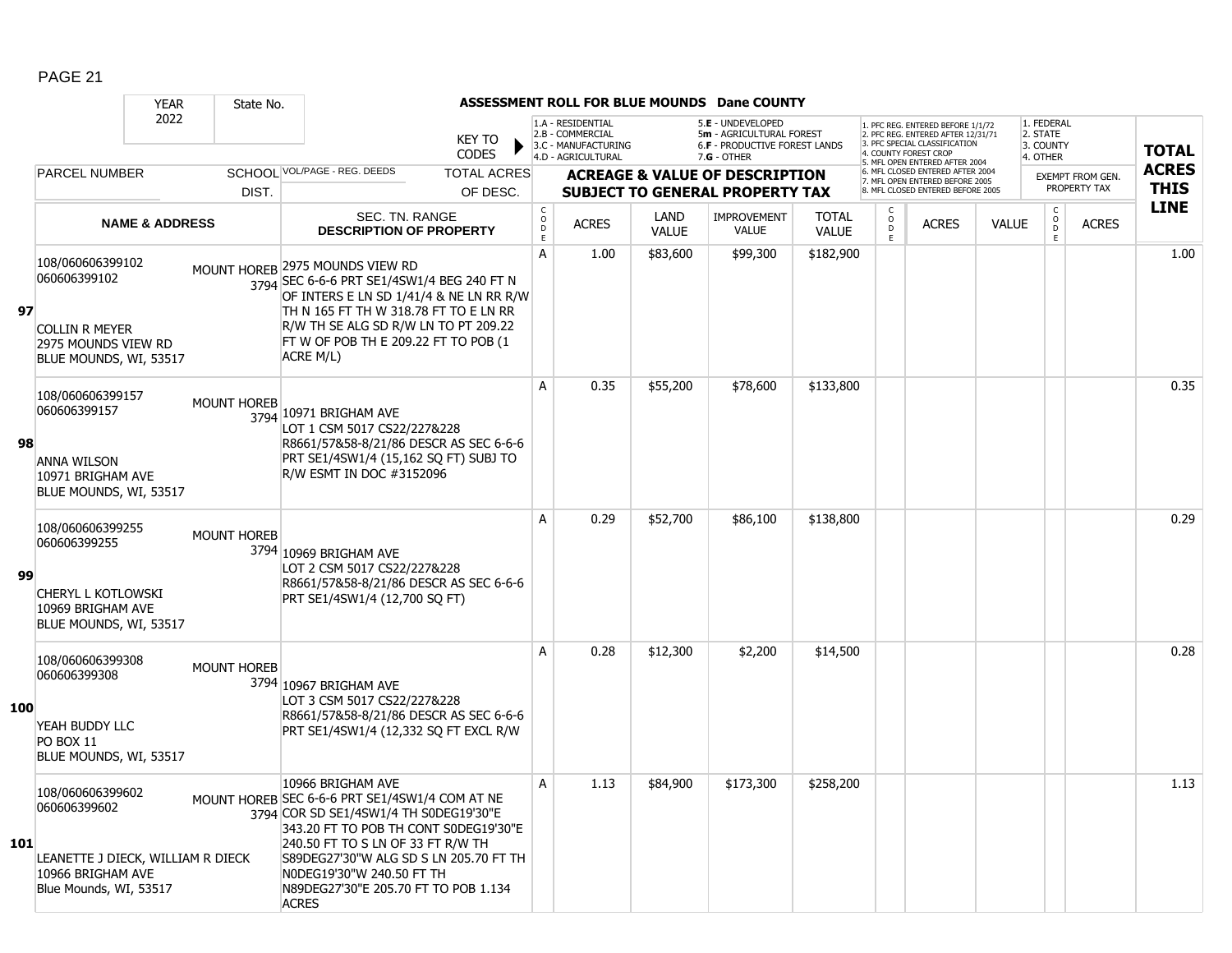|     |                                                                                                                                           | <b>YEAR</b>               | State No.                  |                                                                                                                                                                                                                                                                                                                                  |                                                 |                                                                                    |                      | ASSESSMENT ROLL FOR BLUE MOUNDS Dane COUNTY                                                     |                              |                      |                                                                                                                                  |              |                                                 |                         |              |
|-----|-------------------------------------------------------------------------------------------------------------------------------------------|---------------------------|----------------------------|----------------------------------------------------------------------------------------------------------------------------------------------------------------------------------------------------------------------------------------------------------------------------------------------------------------------------------|-------------------------------------------------|------------------------------------------------------------------------------------|----------------------|-------------------------------------------------------------------------------------------------|------------------------------|----------------------|----------------------------------------------------------------------------------------------------------------------------------|--------------|-------------------------------------------------|-------------------------|--------------|
|     |                                                                                                                                           | 2022                      |                            | <b>KEY TO</b><br><b>CODES</b>                                                                                                                                                                                                                                                                                                    |                                                 | 1.A - RESIDENTIAL<br>2.B - COMMERCIAL<br>3.C - MANUFACTURING<br>4.D - AGRICULTURAL |                      | 5.E - UNDEVELOPED<br>5m - AGRICULTURAL FOREST<br>6.F - PRODUCTIVE FOREST LANDS<br>$7.G - OTHER$ |                              |                      | 1. PFC REG. ENTERED BEFORE 1/1/72<br>2. PFC REG. ENTERED AFTER 12/31/71<br>3 PEC SPECIAL CLASSIFICATION<br>4. COUNTY FOREST CROP |              | 1. FEDERAL<br>2. STATE<br>3. COUNTY<br>4. OTHER |                         | <b>TOTAL</b> |
|     | <b>PARCEL NUMBER</b>                                                                                                                      |                           |                            | SCHOOL VOL/PAGE - REG. DEEDS<br><b>TOTAL ACRES</b>                                                                                                                                                                                                                                                                               |                                                 |                                                                                    |                      | <b>ACREAGE &amp; VALUE OF DESCRIPTION</b>                                                       |                              |                      | 5. MFL OPEN ENTERED AFTER 2004<br>6. MFL CLOSED ENTERED AFTER 2004<br>7. MFL OPEN ENTERED BEFORE 2005                            |              |                                                 | <b>EXEMPT FROM GEN.</b> | <b>ACRES</b> |
|     |                                                                                                                                           |                           | DIST.                      | OF DESC.                                                                                                                                                                                                                                                                                                                         |                                                 |                                                                                    |                      | <b>SUBJECT TO GENERAL PROPERTY TAX</b>                                                          |                              |                      | 8. MFL CLOSED ENTERED BEFORE 2005                                                                                                |              |                                                 | PROPERTY TAX            | <b>THIS</b>  |
|     |                                                                                                                                           | <b>NAME &amp; ADDRESS</b> |                            | SEC. TN. RANGE<br><b>DESCRIPTION OF PROPERTY</b>                                                                                                                                                                                                                                                                                 | $\begin{array}{c} C \\ O \\ D \end{array}$<br>E | <b>ACRES</b>                                                                       | LAND<br><b>VALUE</b> | <b>IMPROVEMENT</b><br>VALUE                                                                     | <b>TOTAL</b><br><b>VALUE</b> | $\overline{D}$<br>F. | <b>ACRES</b>                                                                                                                     | <b>VALUE</b> | $\begin{matrix} 0 \\ 0 \\ 0 \end{matrix}$<br>E  | <b>ACRES</b>            | <b>LINE</b>  |
| 102 | 108/060606399657<br>060606399657<br><b>MARGARET M FLESCH</b><br>10976 BRIGHAM AVE<br>BLUE MOUNDS, WI, 53517                               |                           |                            | 10976 BRIGHAM AVE<br>MOUNT HOREB SEC 6-6-6 PRT SE1/4SW1/4 COM NE COR<br>3794 SD 1/41/4 TH S0DEG19.5'E 343.2 FT TH<br>S89DEG27.5'W 205.7 FT TO POB TH<br>S0DEG19.5'E 240.5 FT TH W 193.5 FT TO<br>RR NE R/W LN TH ALG SD LN NWLY 274.8<br>FT TH N89DEG27.5'E 332 FT TO POB EXC S<br>33 FT THF FOR ST PURP (1.45 ACRES)            | A                                               | 1.45                                                                               | \$88,100             | \$116,400                                                                                       | \$204,500                    |                      |                                                                                                                                  |              |                                                 |                         | 1.45         |
| 103 | 108/060606399700<br>060606399700<br>JILL K MCGLAUCHLIN, WILLIAM JOSEPH<br><b>MCNALLY</b><br>3009 MOUNDS VIEW RD<br>BLUE MOUNDS, WI, 53517 |                           |                            | 3009 MOUNDS VIEW RD<br>MOUNT HOREB SEC 6-6-6 PRT SE1/4SW1/4 COM NE COR<br>3794 SD 1/41/4 TH S0DEG19MIN30SECE 243.2 FT<br>TO POB TH CON S0DEG19MIN30SECE 100<br>FT TH S89DEG27MIN30SECW 205.7 FT TH<br>N7DEG28MIN10SECW 100 FT TH ELY 205.7<br>FT M/L TO POB SUBJ TO PUBL RD OVER ELY<br>33 FT THF                                | $\overline{A}$                                  | 0.47                                                                               | \$60,600             | \$118,100                                                                                       | \$178,700                    |                      |                                                                                                                                  |              |                                                 |                         | 0.47         |
| 104 | 108/060606399808<br>060606399808<br>JEREMY HERFEL, MARGO HERFEL<br>3019 MOUNDS VIEW RD<br>BLUE MOUNDS, WI, 53517                          |                           |                            | MOUNT HOREB 3019 MOUNDS VIEW RD<br>3794 SEC 6-6-6 PRT SE1/4SW1/4 BEG 147.59 FT<br>S OF NE CORSD 1/41/4 TH CON S 95.61 FT<br>TH S89DEGW 205.7 FT TH N7DEGW 198.76<br>FT TH S44DEGE 144.71 FT TH N88DEGE<br>141.39 FT TO POB                                                                                                       | A                                               | 0.52                                                                               | \$62,800             | \$138,900                                                                                       | \$201,700                    |                      |                                                                                                                                  |              |                                                 |                         | 0.52         |
| 105 | 108/060606450021<br>060606450021<br>JONATHON G WEIGEL, LINDSEY J WEIGEL<br>2968 MOUNDS VIEW RD<br>BLUE MOUNDS, WI, 53517                  |                           |                            | 2968 MOUNDS VIEW RD<br>MOUNT HOREB RUSTES ADDN BLOCK 1 LOTS 1 & 2 EXC<br>3794 BEG AT NE COR OF LOT 2 BLOCK 1 TH W<br>ALG LOT LN 30.0 FT TH S0DEG53'37"W ALG<br>LN PARA TO E LOT LN 99 FT TO N LN OF<br>LOT 1 BLOCK 1 TH S9DEG12'E 171.1 FT TO<br>SE COR OF SD LOT 1 TH N0DEG53'37"E ALG<br>E LOT LN 267.96 FT TO POB OF THIS EXC | A                                               | 1.10                                                                               | \$84,600             | \$0                                                                                             | \$84,600                     |                      |                                                                                                                                  |              |                                                 |                         | 1.10         |
| 106 | 108/060606450233<br>060606450233<br>JONATHON G WEIGEL, LINDSEY J WEIGEL<br>2968 MOUNDS VIEW RD<br>BLUE MOUNDS, WI, 53517                  |                           | <b>MOUNT HOREB</b><br>3794 | 2968 MOUNDS VIEW RD<br>RUSTES ADD LOTS 3 & 4 (777/221)                                                                                                                                                                                                                                                                           | $\mathsf{A}$                                    | 1.00                                                                               | \$83,600             | \$102,500                                                                                       | \$186,100                    |                      |                                                                                                                                  |              |                                                 |                         | 1.00         |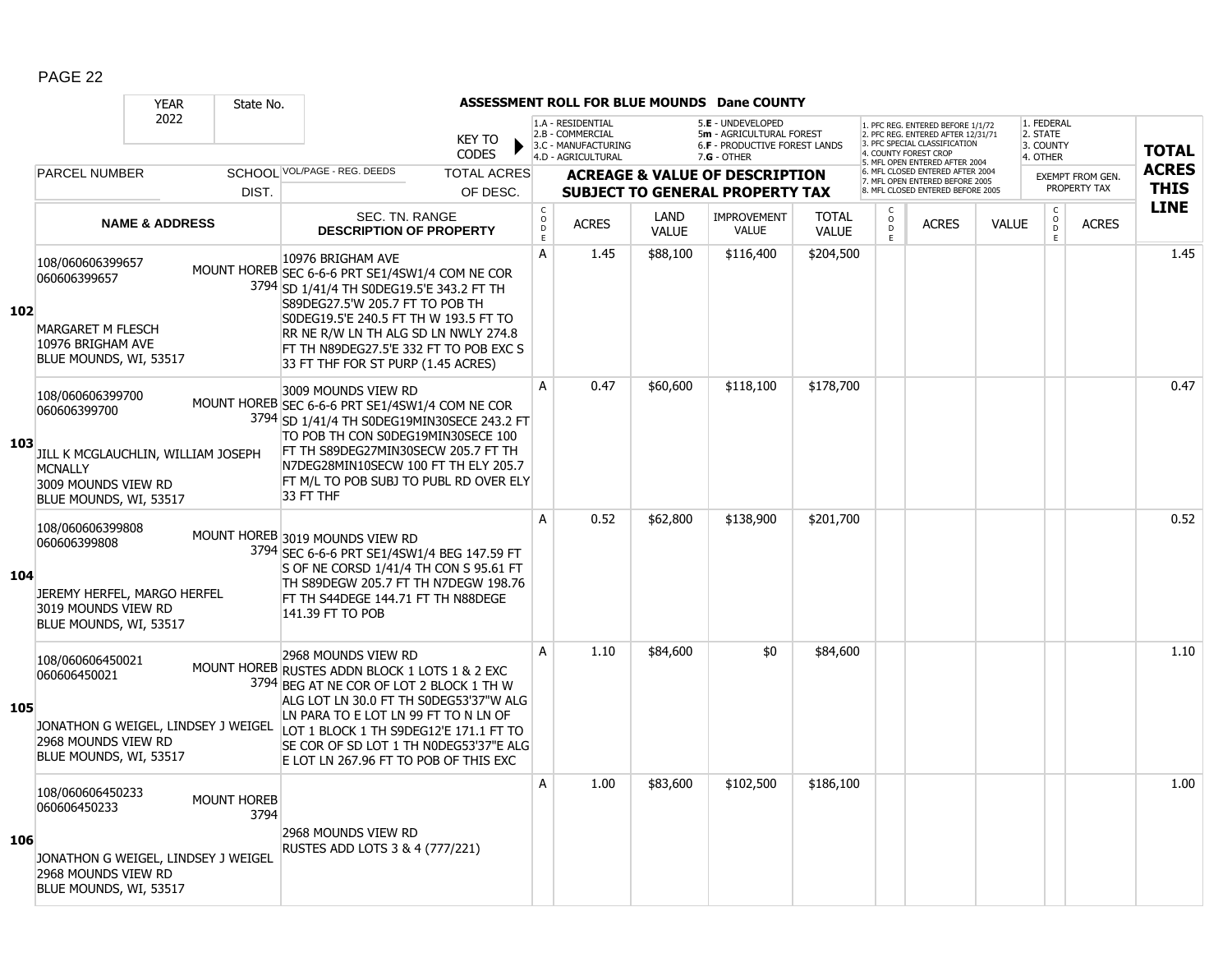|            |                                                                                                                     | <b>YEAR</b>               | State No.                  |                                                                                                                                                                                           |                               |                             |                                                                                    |                             | <b>ASSESSMENT ROLL FOR BLUE MOUNDS Dane COUNTY</b>                                              |                              |                                         |                                                                                                                                                                     |              |                                                 |                                         |                             |
|------------|---------------------------------------------------------------------------------------------------------------------|---------------------------|----------------------------|-------------------------------------------------------------------------------------------------------------------------------------------------------------------------------------------|-------------------------------|-----------------------------|------------------------------------------------------------------------------------|-----------------------------|-------------------------------------------------------------------------------------------------|------------------------------|-----------------------------------------|---------------------------------------------------------------------------------------------------------------------------------------------------------------------|--------------|-------------------------------------------------|-----------------------------------------|-----------------------------|
|            |                                                                                                                     | 2022                      |                            |                                                                                                                                                                                           | <b>KEY TO</b><br><b>CODES</b> |                             | 1.A - RESIDENTIAL<br>2.B - COMMERCIAL<br>3.C - MANUFACTURING<br>4.D - AGRICULTURAL |                             | 5.E - UNDEVELOPED<br>5m - AGRICULTURAL FOREST<br>6.F - PRODUCTIVE FOREST LANDS<br>$7.G - OTHER$ |                              |                                         | 1. PFC REG. ENTERED BEFORE 1/1/72<br>2. PFC REG. ENTERED AFTER 12/31/71<br>3. PFC SPECIAL CLASSIFICATION<br>4. COUNTY FOREST CROP<br>5. MFL OPEN ENTERED AFTER 2004 |              | 1. FEDERAL<br>2. STATE<br>3. COUNTY<br>4. OTHER |                                         | <b>TOTAL</b>                |
|            | <b>PARCEL NUMBER</b>                                                                                                |                           |                            | SCHOOL VOL/PAGE - REG. DEEDS                                                                                                                                                              | <b>TOTAL ACRES</b>            |                             |                                                                                    |                             | <b>ACREAGE &amp; VALUE OF DESCRIPTION</b>                                                       |                              |                                         | 6. MFL CLOSED ENTERED AFTER 2004<br>7. MFL OPEN ENTERED BEFORE 2005<br>8 MFL CLOSED ENTERED BEFORE 2005                                                             |              |                                                 | <b>EXEMPT FROM GEN.</b><br>PROPERTY TAX | <b>ACRES</b><br><b>THIS</b> |
|            |                                                                                                                     |                           | DIST.                      |                                                                                                                                                                                           | OF DESC.                      | $\mathsf C$                 |                                                                                    |                             | <b>SUBJECT TO GENERAL PROPERTY TAX</b>                                                          |                              | C                                       |                                                                                                                                                                     |              |                                                 |                                         | <b>LINE</b>                 |
|            |                                                                                                                     | <b>NAME &amp; ADDRESS</b> |                            | SEC. TN. RANGE<br><b>DESCRIPTION OF PROPERTY</b>                                                                                                                                          |                               | $\circ$<br>$\mathsf D$<br>E | <b>ACRES</b>                                                                       | <b>LAND</b><br><b>VALUE</b> | <b>IMPROVEMENT</b><br><b>VALUE</b>                                                              | <b>TOTAL</b><br><b>VALUE</b> | $\overset{\circ}{\phantom{\circ}}$<br>E | <b>ACRES</b>                                                                                                                                                        | <b>VALUE</b> | $\begin{matrix} 0 \\ 0 \\ 0 \end{matrix}$<br>E  | <b>ACRES</b>                            |                             |
| 107        | 108/060606450457<br>060606450457<br>LINDA S GROSS, MICHAEL T GROSS<br>2976 MOUNDS VIEW RD<br>BLUE MOUNDS, WI, 53517 |                           | <b>MOUNT HOREB</b><br>3794 | 2976 MOUNDS VIEW RD<br>RUSTES ADDN BLOCK 1 LOT 5 S 26 FT LOT<br>6                                                                                                                         |                               | A                           | 0.63                                                                               | \$67,500                    | \$118,800                                                                                       | \$186,300                    |                                         |                                                                                                                                                                     |              |                                                 |                                         | 0.63                        |
| 108        | 108/060606450564<br>060606450564<br>MILLER REV LIVING TR, MARY L<br><b>PO BOX 11</b><br>BLUE MOUNDS, WI, 53517      |                           | <b>MOUNT HOREB</b><br>3794 | 2982 MOUNDS VIEW RD<br>RUSTE'S ADDN BLOCK 1 PRT LOT 6 S 55 FT<br>OF N 73 FT THF                                                                                                           |                               | A                           | 0.28                                                                               | \$52,100                    | \$63,300                                                                                        | \$115,400                    |                                         |                                                                                                                                                                     |              |                                                 |                                         | 0.28                        |
| 109        | 108/060606450671<br>060606450671<br>KAMELLE WATERS, ROBERT WATERS<br>2986 MOUNDS VIEW RD<br>BLUE MOUNDS, WI, 53517  |                           | <b>MOUNT HOREB</b><br>3794 | 2986 MOUNDS VIEW RD<br>RUSTE'S ADDN BLOCK 1 N 15 FT LOT 6 &<br>ALL LOT 7                                                                                                                  |                               | A                           | 0.33                                                                               | \$54,200                    | \$107,600                                                                                       | \$161,800                    |                                         |                                                                                                                                                                     |              |                                                 |                                         | 0.33                        |
| <b>110</b> | 108/060606450788<br>060606450788<br><b>JAMES H FRAME</b><br>2994 MOUNDS VIEW RD<br>BLUE MOUNDS, WI, 53517           |                           | MOUNT HOREB<br>3794        | 2994 MOUNDS VIEW RD<br>RUSTES ADDN BLOCK 1 PRT LOT 8 S 140 FT<br><b>THF</b>                                                                                                               |                               | A                           | 0.80                                                                               | \$74,800                    | \$101,700                                                                                       | \$176,500                    |                                         |                                                                                                                                                                     |              |                                                 |                                         | 0.80                        |
| 111        | 108/060606450939<br>060606450939<br>RICHARD L KELLY, SUSAN L KELLY<br>3026 MOUNDS VIEW RD<br>BLUE MOUNDS, WI, 53517 |                           | <b>MOUNT HOREB</b>         | 3794 3026 MOUNDS VIEW RD<br>LOT 1 CSM 7679 CS40/119 F/K/A LOT 1<br>CSM 3408 DESCR AS PRT LO T 8 BLOCK 1<br>ALLEN O RUSTE'S ADDN LOC IN SEC 6-6-6<br>PRT SW1/4S E1/4 (.330 ACRES INCL R/W) |                               | A                           | 0.33                                                                               | \$54,400                    | \$227,400                                                                                       | \$281,800                    |                                         |                                                                                                                                                                     |              |                                                 |                                         | 0.33                        |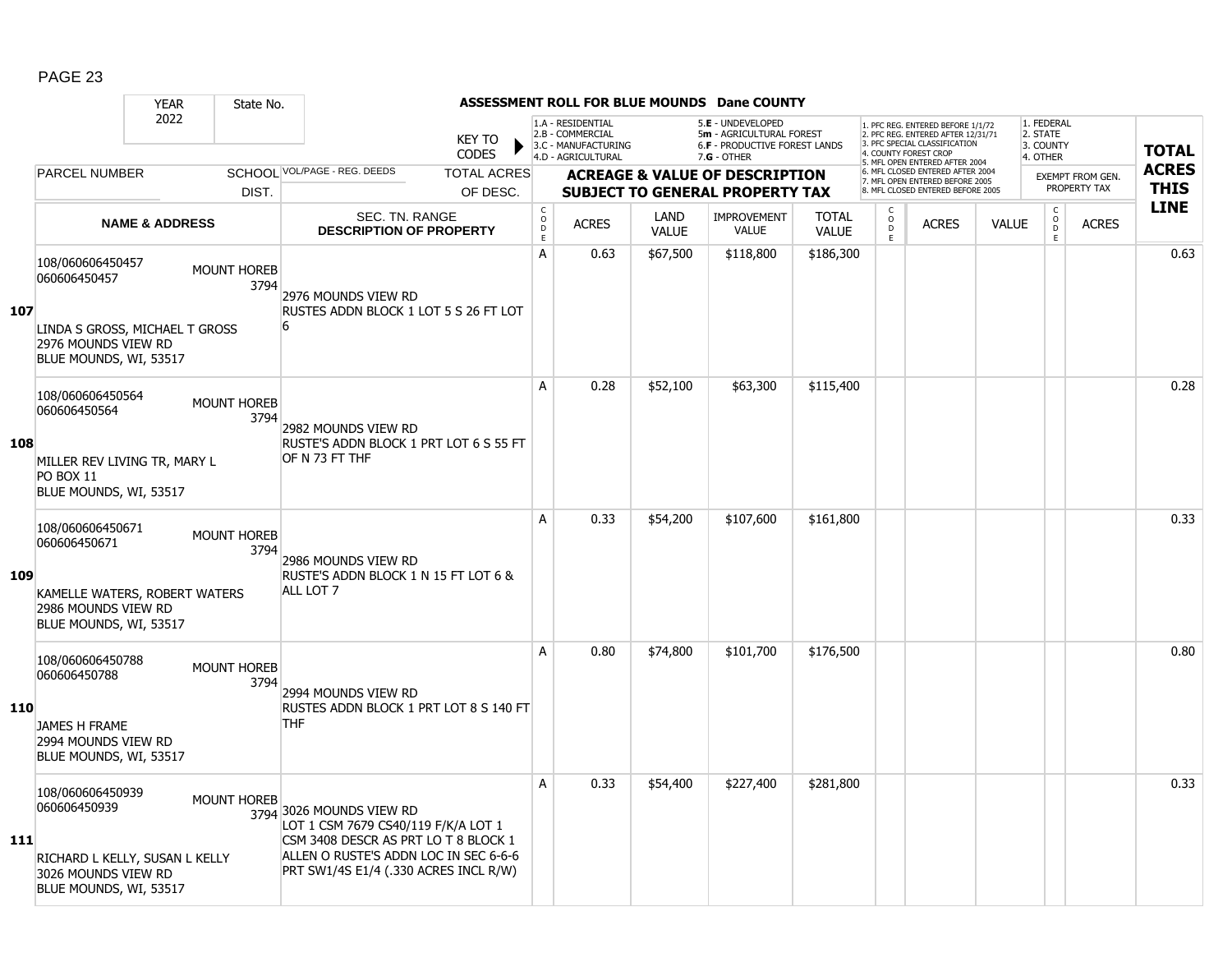|     |                                                                                                                                   | <b>YEAR</b>               | State No.           |                                                                                                                                                                                                                                                                                                                                                                                                |                               |                                        |                                                                                    |                             | ASSESSMENT ROLL FOR BLUE MOUNDS Dane COUNTY                                                            |                              |                                    |                                                                                                          |              |                                                 |                         |              |
|-----|-----------------------------------------------------------------------------------------------------------------------------------|---------------------------|---------------------|------------------------------------------------------------------------------------------------------------------------------------------------------------------------------------------------------------------------------------------------------------------------------------------------------------------------------------------------------------------------------------------------|-------------------------------|----------------------------------------|------------------------------------------------------------------------------------|-----------------------------|--------------------------------------------------------------------------------------------------------|------------------------------|------------------------------------|----------------------------------------------------------------------------------------------------------|--------------|-------------------------------------------------|-------------------------|--------------|
|     |                                                                                                                                   | 2022                      |                     |                                                                                                                                                                                                                                                                                                                                                                                                | <b>KEY TO</b><br><b>CODES</b> |                                        | 1.A - RESIDENTIAL<br>2.B - COMMERCIAL<br>3.C - MANUFACTURING<br>4.D - AGRICULTURAL |                             | 5.E - UNDEVELOPED<br>5m - AGRICULTURAL FOREST<br><b>6.F - PRODUCTIVE FOREST LANDS</b><br>$7.G - OTHER$ |                              | 4. COUNTY FOREST CROP              | 1. PFC REG. ENTERED BEFORE 1/1/72<br>2. PFC REG. ENTERED AFTER 12/31/71<br>3. PFC SPECIAL CLASSIFICATION |              | 1. FEDERAL<br>2. STATE<br>3. COUNTY<br>4. OTHER |                         | <b>TOTAL</b> |
|     | <b>PARCEL NUMBER</b>                                                                                                              |                           |                     | SCHOOL VOL/PAGE - REG. DEEDS                                                                                                                                                                                                                                                                                                                                                                   | <b>TOTAL ACRES</b>            |                                        |                                                                                    |                             | <b>ACREAGE &amp; VALUE OF DESCRIPTION</b>                                                              |                              |                                    | 5. MFL OPEN ENTERED AFTER 2004<br>6. MFL CLOSED ENTERED AFTER 2004<br>7. MFL OPEN ENTERED BEFORE 2005    |              |                                                 | <b>EXEMPT FROM GEN.</b> | <b>ACRES</b> |
|     |                                                                                                                                   |                           | DIST.               |                                                                                                                                                                                                                                                                                                                                                                                                | OF DESC.                      |                                        |                                                                                    |                             | <b>SUBJECT TO GENERAL PROPERTY TAX</b>                                                                 |                              |                                    | 8. MFL CLOSED ENTERED BEFORE 2005                                                                        |              |                                                 | PROPERTY TAX            | <b>THIS</b>  |
|     |                                                                                                                                   | <b>NAME &amp; ADDRESS</b> |                     | SEC. TN. RANGE<br><b>DESCRIPTION OF PROPERTY</b>                                                                                                                                                                                                                                                                                                                                               |                               | $\mathsf{C}$<br>$\mathsf{o}$<br>D<br>E | <b>ACRES</b>                                                                       | <b>LAND</b><br><b>VALUE</b> | <b>IMPROVEMENT</b><br><b>VALUE</b>                                                                     | <b>TOTAL</b><br><b>VALUE</b> | $\mathsf{C}$<br>$_{\rm D}^{\rm O}$ | <b>ACRES</b>                                                                                             | <b>VALUE</b> | $\rm _o^C$<br>E                                 | <b>ACRES</b>            | <b>LINE</b>  |
| 112 | 108/060606450951<br>060606450951<br>LUCAS A ZIOBRO<br>10939 COUNTRY VIEW LN<br>BLUE MOUNDS, WI, 53517                             |                           |                     | MOUNT HOREB 10939 COUNTRY VIEW LN<br>3794 LOT 1 CSM 10718 CS63/331&332-4/15/2003<br>F/K/A LOT 2 CSM 7679 CS40/119 F/K/A<br>LOT 1 CSM 3408 F/K/A PRT LOT 8 BLOCK 1<br>ALLEN O RUSTE'S ADDN DESCR AS SEC 6-6-<br>6 PRT SW1/4SE1/4 (0.571 ACRES)                                                                                                                                                  |                               | A                                      | 0.57                                                                               | \$64,900                    | \$233,500                                                                                              | \$298,400                    |                                    |                                                                                                          |              |                                                 |                         | 0.57         |
| 113 | 108/060606450991<br>060606450991<br>Karl P Heil, WENDY L VREDENBURGH<br>4553 CTY HWY HH<br>Barneveld, WI, 53507                   |                           |                     | MOUNT HOREB 10941 COUNTRY VIEW LN<br>3794 LOT 2 CSM 10718 CS63/331&332-4/15/2003<br>F/K/A LOT 2 CSM 7679 CS40/119 F/K/A<br>LOT 1 CSM 3408 F/K/A PRT LOT 8 BLOCK 1<br>ALLEN O RUSTE'S ADDN DESCR AS SEC 6-6-<br>6 PRT SW1/4SE1/4 (0.574 ACRES)                                                                                                                                                  |                               | A                                      | 0.57                                                                               | \$32,500                    | \$0                                                                                                    | \$32,500                     |                                    |                                                                                                          |              |                                                 |                         | 0.57         |
| 114 | 108/060606451036<br>060606451036<br>DEBORAH L FRISKE, GARY L FRISKE<br>3020 MOUNDS VIEW RD<br>BLUE MOUNDS, WI, 53517              |                           | <b>MOUNT HOREB</b>  | 3794 3020 MOUNDS VIEW RD<br>LOT 3 CSM 7679 CS40/119 F/K/A LOT 1<br>CSM 3408 DESCR AS PRT LO T 8 BLOCK 1<br>ALLEN O RUSTE'S ADDN LOC IN SEC 6-6-6<br>PRT SW1/4S E1/4 (.731 ACRES INCL R/W)                                                                                                                                                                                                      |                               | A                                      | 0.73                                                                               | \$71,800                    | \$135,900                                                                                              | \$207,700                    |                                    |                                                                                                          |              |                                                 |                         | 0.73         |
|     | 108/060606451090<br>060606451090<br>115 BLUE MOUNDS, VILLAGE OF<br><b>PO BOX 189</b><br>BLUE MOUNDS, WI, 53517-0189               |                           |                     | 10933 COUNTRY VIEW LN<br>MOUNT HOREB RUSTE'S ADD N 396 FT LOT 9 BLOCK 1 &<br>3794 SEC 6-6-6 PRT SW1/4SE1/ 4 COM 495 FT E<br>OF NW COR SD 1/41/4 TH E 198 FT TH S<br>792 FT T H W 198 FT TH N 792 FT TO POB<br>(DESCR USED ON DEED DOES NOT M ATCH<br>PAST DESCR-USES 247.5 FT FOR N LN LOT<br>9 NOT 242.22 AS S HOWN ON PLAT MAP &<br>USES 445.5 FT FOR S LN THIS DESCR-CSM<br>ALG S LN THIS P |                               |                                        |                                                                                    |                             |                                                                                                        |                              |                                    |                                                                                                          |              | X4                                              | 6.00                    | 6.00         |
| 116 | 108/060606451303<br>060606451303<br><b>MARKO S SPALATIN</b><br>2135 PINNACLE TERRACE WAY APT 303<br>COTTONWOOD HEIGHTS, UT, 84121 |                           | MOUNT HOREB<br>3794 | 10940 CAVE OF THE MOUNDS RD<br>RUSTES ADD LOT 10 BLOCK 1                                                                                                                                                                                                                                                                                                                                       |                               | A                                      | 1.00                                                                               | \$87,600                    | \$180,200                                                                                              | \$267,800                    |                                    |                                                                                                          |              |                                                 |                         | 1.00         |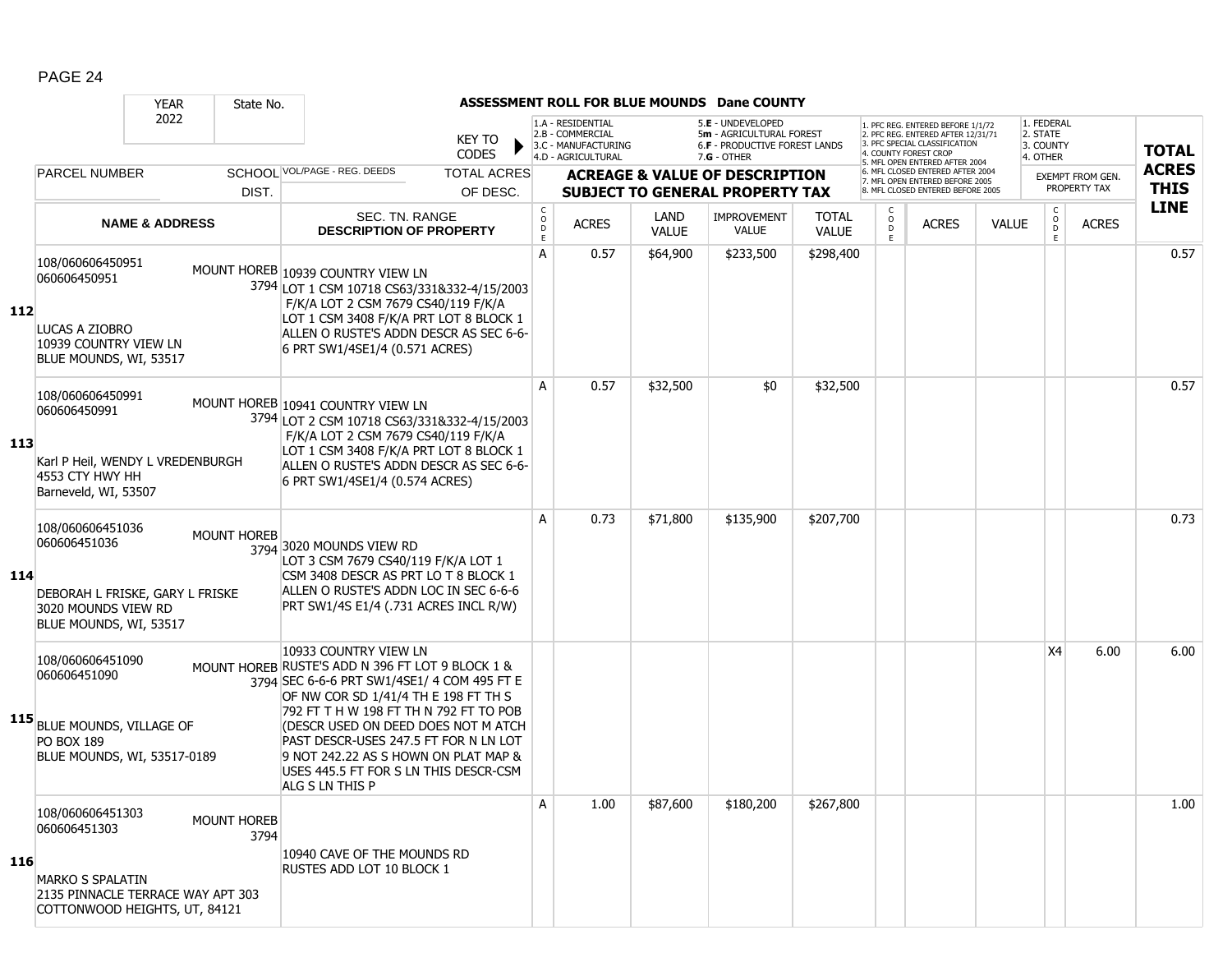|     |                                                                                                                              | <b>YEAR</b>               | State No.          |                                                                                                                                                                                                                                                                                               |                        |                                        |                                                                                    |                      | ASSESSMENT ROLL FOR BLUE MOUNDS Dane COUNTY                                                          |                              |                        |                                                                                                                                   |              |                                                 |                         |              |
|-----|------------------------------------------------------------------------------------------------------------------------------|---------------------------|--------------------|-----------------------------------------------------------------------------------------------------------------------------------------------------------------------------------------------------------------------------------------------------------------------------------------------|------------------------|----------------------------------------|------------------------------------------------------------------------------------|----------------------|------------------------------------------------------------------------------------------------------|------------------------------|------------------------|-----------------------------------------------------------------------------------------------------------------------------------|--------------|-------------------------------------------------|-------------------------|--------------|
|     |                                                                                                                              | 2022                      |                    |                                                                                                                                                                                                                                                                                               | KEY TO<br><b>CODES</b> |                                        | 1.A - RESIDENTIAL<br>2.B - COMMERCIAL<br>3.C - MANUFACTURING<br>4.D - AGRICULTURAL |                      | 5.E - UNDEVELOPED<br>5m - AGRICULTURAL FOREST<br><b>6.F - PRODUCTIVE FOREST LANDS</b><br>7.G - OTHER |                              |                        | 1. PFC REG. ENTERED BEFORE 1/1/72<br>2. PFC REG. ENTERED AFTER 12/31/71<br>3. PFC SPECIAL CLASSIFICATION<br>4. COUNTY FOREST CROP |              | 1. FEDERAL<br>2. STATE<br>3. COUNTY<br>4. OTHER |                         | <b>TOTAL</b> |
|     | <b>PARCEL NUMBER</b>                                                                                                         |                           |                    | SCHOOL VOL/PAGE - REG. DEEDS                                                                                                                                                                                                                                                                  | <b>TOTAL ACRES</b>     |                                        |                                                                                    |                      | <b>ACREAGE &amp; VALUE OF DESCRIPTION</b>                                                            |                              |                        | 5. MFL OPEN ENTERED AFTER 2004<br>6. MFL CLOSED ENTERED AFTER 2004<br>7. MFL OPEN ENTERED BEFORE 2005                             |              |                                                 | <b>EXEMPT FROM GEN.</b> | <b>ACRES</b> |
|     |                                                                                                                              |                           | DIST.              |                                                                                                                                                                                                                                                                                               | OF DESC.               |                                        |                                                                                    |                      | <b>SUBJECT TO GENERAL PROPERTY TAX</b>                                                               |                              |                        | 8. MFL CLOSED ENTERED BEFORE 2005                                                                                                 |              |                                                 | PROPERTY TAX            | <b>THIS</b>  |
|     |                                                                                                                              | <b>NAME &amp; ADDRESS</b> |                    | SEC. TN. RANGE<br><b>DESCRIPTION OF PROPERTY</b>                                                                                                                                                                                                                                              |                        | $\mathsf{C}$<br>$\mathsf{o}$<br>D<br>E | <b>ACRES</b>                                                                       | LAND<br><b>VALUE</b> | <b>IMPROVEMENT</b><br><b>VALUE</b>                                                                   | <b>TOTAL</b><br><b>VALUE</b> | C<br>$\circ$<br>D<br>E | <b>ACRES</b>                                                                                                                      | <b>VALUE</b> | C<br>$\circ$<br>D<br>E                          | <b>ACRES</b>            | <b>LINE</b>  |
| 117 | 108/060606451461<br>060606451461<br>DAWN M HAAG, TIMOTHY J HAAG<br>10944 CAVE OF THE MOUNDS RD                               |                           |                    | 10944 CAVE OF THE MOUNDS RD<br>MOUNT HOREB LOT 1 CSM 6694 CS33/88&89 R18419/1&2-<br>3794 4/3/92 F/K/A RUSTES ADDN PRT LOT 9<br>BLOCK 1 & ALSO INCL & DESCR AS SEC 6-6-<br>6 PRT SW1/4SE1/4 (CONT 0.927 ACRES) &<br>ALSO INCL ADDL LANDS DESCR AS PRT OF<br>LOTS 1 & 2 BLOCK 1 ALLEN O RUSTE'S |                        | A                                      | 1.06                                                                               | \$88,200             | \$177,300                                                                                            | \$265,500                    |                        |                                                                                                                                   |              |                                                 |                         | 1.06         |
|     | BLUE MOUNDS, WI, 53517                                                                                                       |                           |                    | ADDN BEG AT NE COR OF LOT 2 BLOCK 1<br>TH W ALG LOT LN 30.0 FT TH<br>S0DEG53'37"W ALG A LN PARA TO E LOT                                                                                                                                                                                      |                        |                                        |                                                                                    |                      |                                                                                                      |                              |                        |                                                                                                                                   |              |                                                 |                         |              |
| 118 | 108/060606451554<br>060606451554<br>HILARY L BERG, JASON T WILLIAMS<br>10930 CAVE OF THE MOUNDS RD<br>BLUE MOUNDS, WI, 53517 |                           | <b>MOUNT HOREB</b> | 3794 10930 CAVE OF THE MOUNDS RD<br>LOT 2 CSM 6694 CS33/88&89 R18419/1&2-<br>4/3/92 F/K/A RUSTES ADDN PRT LOT 9<br>BLOCK 1 & ALSO INCL & DESCR AS SEC 6-6-<br>6 PRT SW1/4SE1/4 (CONT 2.380 ACRES)                                                                                             |                        | A                                      | 2.38                                                                               | \$101,400            | \$118,300                                                                                            | \$219,700                    |                        |                                                                                                                                   |              |                                                 |                         | 2.38         |
| 119 | 108/060606451750<br>060606451750<br>DAVID G LORENZ, FAYE R LORENZ<br>10928 CAVE OF THE MOUNDS RD<br>BLUE MOUNDS, WI, 53517   |                           | <b>MOUNT HOREB</b> | 3794 10928 CAVE OF THE MOUNDS RD<br>LOT 3 CSM 6694 CS33/88&89 R18419/1&2-<br>4/3/92 F/K/A RUSTES ADDN PRT LOT 9<br>BLOCK 1 & ALSO INCL & DESCR AS SEC 6-6-<br>6 PRT SW1/4SE1/4 (CONT 0.646 ACRES)                                                                                             |                        | A                                      | 0.65                                                                               | \$72,100             | \$201,000                                                                                            | \$273,100                    |                        |                                                                                                                                   |              |                                                 |                         | 0.65         |
| 120 | 108/060606451901<br>060606451901<br>BLUE MOUNDS, VILLAGE OF<br>11011 BRIGHAM AVE<br>BLUE MOUNDS, WI, 53517                   |                           | MOUNT HOREB 0      | 3794 LOT 1 CSM 8999 CS50/175&176-8/21/98<br>F/K/A PUBL HWY IN ALLEN O RUSTE'S<br>ADDN DESCR AS SEC 6-6-6 PRT<br>SW1/4SE1/4 & SEC 7-6-6 PRT NW1/4NE1/4<br>(0.223 ACRES)                                                                                                                        |                        |                                        |                                                                                    |                      |                                                                                                      |                              |                        |                                                                                                                                   |              | X4                                              | 0.22                    | 0.22         |
| 121 | 108/060606452101<br>060606452101<br>Roxanne M Carey<br>3000 Mounds View Rd<br>Blue Mounds, WI, 53517                         |                           |                    | MOUNT HOREB 3000 MOUNDS VIEW RD<br>3794 RUSTE'S ADDN BLOCK 1 PRT LOT 8 BEG 140<br>FT N OF SW COR SD LOT TH N 150 FT TH<br>E TO SD LOT E LN TH S TO NE COR LOT 9<br>TH W TO NW COR SD LOT 9 TH S TO PT<br>140 FT N OF S LN SD LOT 8 TH W TO POB                                                |                        | Α                                      | 1.03                                                                               | \$83,900             | \$128,900                                                                                            | \$212,800                    |                        |                                                                                                                                   |              |                                                 |                         | 1.03         |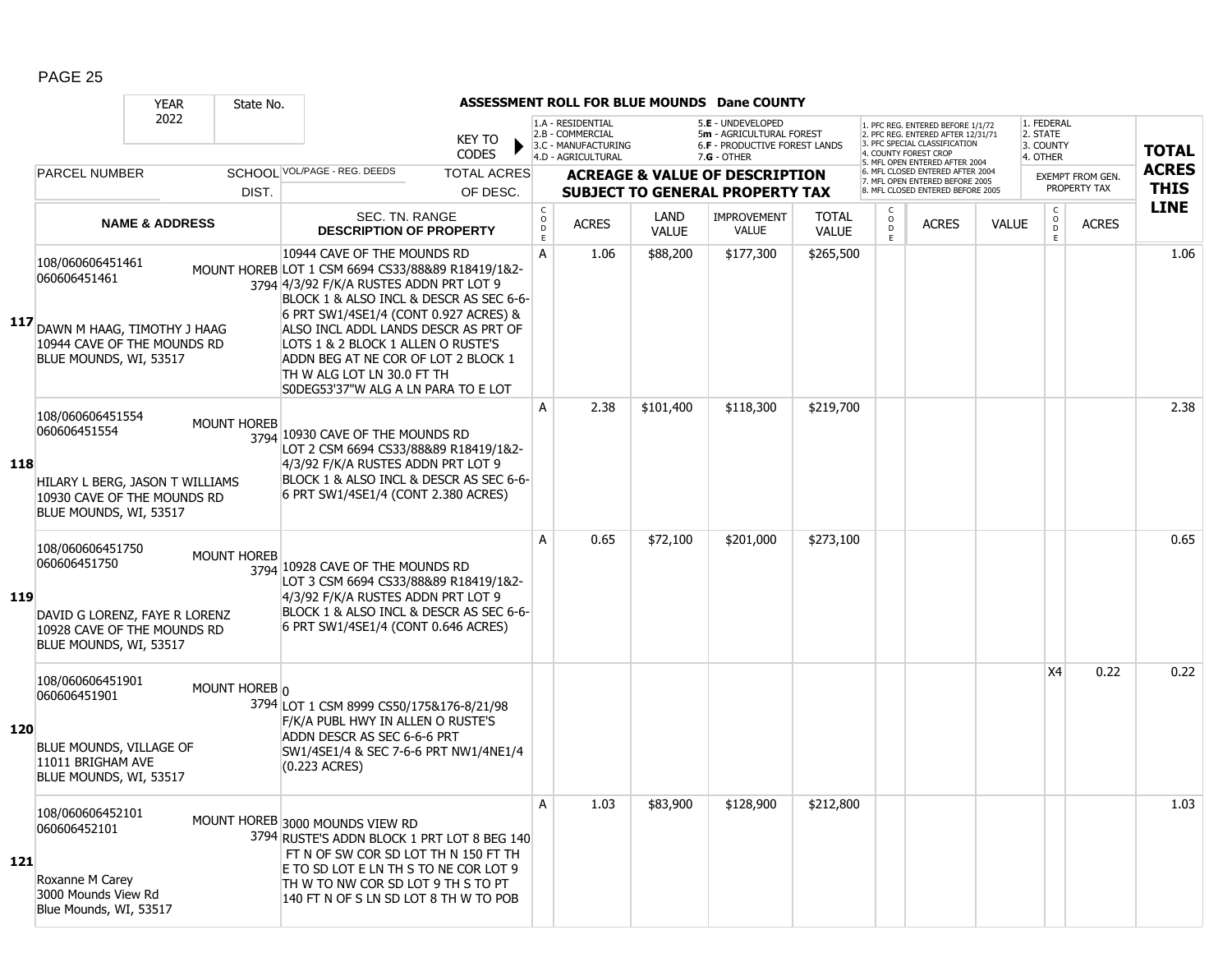|     |                                                                                                                               | <b>YEAR</b>               | State No.                  |                                                                                                                                                                                                                                               |                                |                                        |                                                                                    |                             | <b>ASSESSMENT ROLL FOR BLUE MOUNDS Dane COUNTY</b>                                                   |                              |                                                 |                                                                                                                                                                     |              |                                                 |                                         |                             |
|-----|-------------------------------------------------------------------------------------------------------------------------------|---------------------------|----------------------------|-----------------------------------------------------------------------------------------------------------------------------------------------------------------------------------------------------------------------------------------------|--------------------------------|----------------------------------------|------------------------------------------------------------------------------------|-----------------------------|------------------------------------------------------------------------------------------------------|------------------------------|-------------------------------------------------|---------------------------------------------------------------------------------------------------------------------------------------------------------------------|--------------|-------------------------------------------------|-----------------------------------------|-----------------------------|
|     |                                                                                                                               | 2022                      |                            |                                                                                                                                                                                                                                               | <b>KEY TO</b><br><b>CODES</b>  |                                        | 1.A - RESIDENTIAL<br>2.B - COMMERCIAL<br>3.C - MANUFACTURING<br>4.D - AGRICULTURAL |                             | 5.E - UNDEVELOPED<br>5m - AGRICULTURAL FOREST<br><b>6.F - PRODUCTIVE FOREST LANDS</b><br>7.G - OTHER |                              |                                                 | 1. PFC REG. ENTERED BEFORE 1/1/72<br>2. PFC REG. ENTERED AFTER 12/31/71<br>3. PFC SPECIAL CLASSIFICATION<br>4. COUNTY FOREST CROP<br>5. MFL OPEN ENTERED AFTER 2004 |              | 1. FEDERAL<br>2. STATE<br>3. COUNTY<br>4. OTHER |                                         | <b>TOTAL</b>                |
|     | <b>PARCEL NUMBER</b>                                                                                                          |                           | DIST.                      | SCHOOL VOL/PAGE - REG. DEEDS                                                                                                                                                                                                                  | <b>TOTAL ACRES</b><br>OF DESC. |                                        |                                                                                    |                             | <b>ACREAGE &amp; VALUE OF DESCRIPTION</b><br><b>SUBJECT TO GENERAL PROPERTY TAX</b>                  |                              |                                                 | 6. MFL CLOSED ENTERED AFTER 2004<br>7. MFL OPEN ENTERED BEFORE 2005<br>8. MFL CLOSED ENTERED BEFORE 2005                                                            |              |                                                 | <b>EXEMPT FROM GEN.</b><br>PROPERTY TAX | <b>ACRES</b><br><b>THIS</b> |
|     |                                                                                                                               | <b>NAME &amp; ADDRESS</b> |                            | <b>SEC. TN. RANGE</b><br><b>DESCRIPTION OF PROPERTY</b>                                                                                                                                                                                       |                                | $_{\rm o}^{\rm c}$<br>$\mathsf D$<br>E | <b>ACRES</b>                                                                       | <b>LAND</b><br><b>VALUE</b> | <b>IMPROVEMENT</b><br>VALUE                                                                          | <b>TOTAL</b><br><b>VALUE</b> | $\begin{matrix} 0 \\ 0 \\ D \end{matrix}$<br>E. | <b>ACRES</b>                                                                                                                                                        | <b>VALUE</b> | $\begin{matrix} 0 \\ 0 \\ D \end{matrix}$<br>E. | <b>ACRES</b>                            | <b>LINE</b>                 |
| 122 | 108/060606452201<br>060606452201<br>KARL P HEIL, WENDY L VREDENBURGH<br>10935 COUNTRY VIEW LN<br>BLUE MOUNDS, WI, 53517       |                           |                            | MOUNT HOREB 10935 COUNTRY VIEW LN<br>3794 LOT 3 CSM 10718 CS63/331&332-4/15/2003<br>F/K/A LOT 2 CSM 7679 CS40/119 F/K/A<br>LOT 1 CSM 3408 F/K/A PRT LOT 8 BLOCK 1<br>ALLEN O RUSTE'S ADDN DESCR AS SEC 6-6-<br>6 PRT SW1/4SE1/4 (0.560 ACRES) |                                | A                                      | 0.88                                                                               | \$64,200                    | \$175,500                                                                                            | \$239,700                    |                                                 |                                                                                                                                                                     |              |                                                 |                                         | 0.88                        |
| 123 | 108/060606467011<br>060606467011<br>CRISTY J KOLB, KEVIN G KOLB<br>10838 DIAMOND CIR<br>BLUE MOUNDS, WI, 53517                |                           | <b>MOUNT HOREB</b><br>3794 | 10838 DIAMOND CIR<br><b>BLUE RIDGE ESTATES LOT 1</b>                                                                                                                                                                                          |                                | A                                      | 0.64                                                                               | \$71,800                    | \$271,300                                                                                            | \$343,100                    |                                                 |                                                                                                                                                                     |              |                                                 |                                         | 0.64                        |
| 124 | 108/060606467121<br>060606467121<br>BEVERLY K BENZLER, THOMAS E PETROLIS<br>10844 DIAMOND CIR<br>BLUE MOUNDS, WI, 53517       |                           | <b>MOUNT HOREB</b><br>3794 | 10844 DIAMOND CIR<br><b>BLUE RIDGE ESTATES LOT 2</b>                                                                                                                                                                                          |                                | A                                      | 0.45                                                                               | \$63,500                    | \$172,800                                                                                            | \$236,300                    |                                                 |                                                                                                                                                                     |              |                                                 |                                         | 0.45                        |
| 125 | 108/060606467231<br>060606467231<br>HELEN T FERRER-IRWIN, NATHAN J IRWIN<br>15072 N TWIN LAKES DR<br><b>TUCSON, AZ, 85739</b> |                           | <b>MOUNT HOREB</b><br>3794 | n<br><b>BLUE RIDGE ESTATES LOT 3</b>                                                                                                                                                                                                          |                                | A                                      | 0.45                                                                               | \$63,600                    | \$0                                                                                                  | \$63,600                     |                                                 |                                                                                                                                                                     |              |                                                 |                                         | 0.45                        |
| 126 | 108/060606467341<br>060606467341<br><b>RYAN LOVE</b><br>10856 DIAMOND CIR<br>BLUE MOUNDS, WI, 53517                           |                           | <b>MOUNT HOREB</b><br>3794 | 10856 DIAMOND CIR<br><b>BLUE RIDGE ESTATES LOT 4</b>                                                                                                                                                                                          |                                | A                                      | 0.45                                                                               | \$63,700                    | \$202,900                                                                                            | \$266,600                    |                                                 |                                                                                                                                                                     |              |                                                 |                                         | 0.45                        |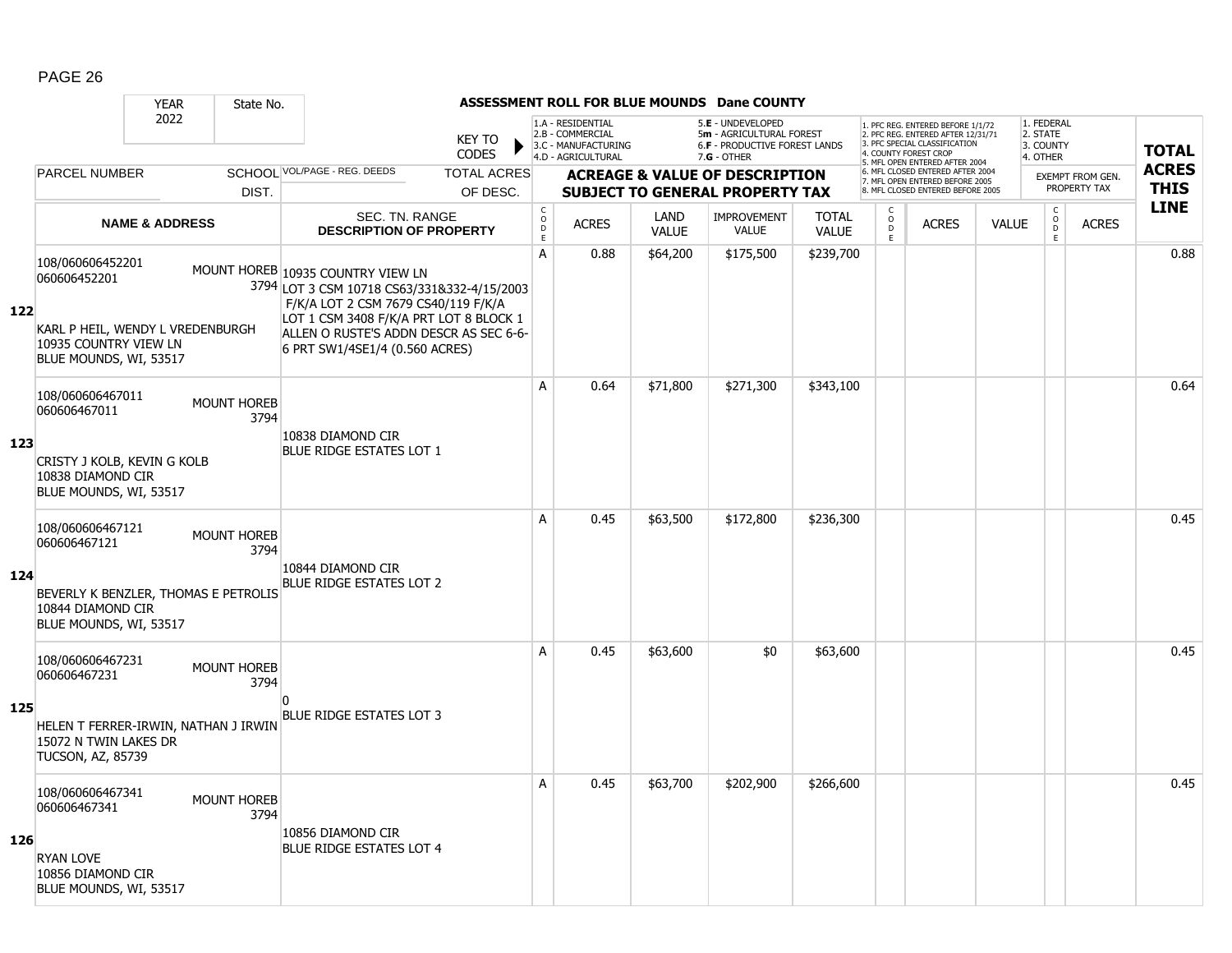|     |                                                                                  | <b>YEAR</b>               | State No.                  |                                                      |                                |                                               |                                                                                    |                      | <b>ASSESSMENT ROLL FOR BLUE MOUNDS Dane COUNTY</b>                                            |                              |                          |                                                                                                                                                                     |              |                                                 |                                         |                             |
|-----|----------------------------------------------------------------------------------|---------------------------|----------------------------|------------------------------------------------------|--------------------------------|-----------------------------------------------|------------------------------------------------------------------------------------|----------------------|-----------------------------------------------------------------------------------------------|------------------------------|--------------------------|---------------------------------------------------------------------------------------------------------------------------------------------------------------------|--------------|-------------------------------------------------|-----------------------------------------|-----------------------------|
|     |                                                                                  | 2022                      |                            |                                                      | <b>KEY TO</b><br><b>CODES</b>  |                                               | 1.A - RESIDENTIAL<br>2.B - COMMERCIAL<br>3.C - MANUFACTURING<br>4.D - AGRICULTURAL |                      | 5.E - UNDEVELOPED<br>5m - AGRICULTURAL FOREST<br>6.F - PRODUCTIVE FOREST LANDS<br>7.G - OTHER |                              |                          | 1. PFC REG. ENTERED BEFORE 1/1/72<br>2. PFC REG. ENTERED AFTER 12/31/71<br>3. PFC SPECIAL CLASSIFICATION<br>4. COUNTY FOREST CROP<br>5. MFL OPEN ENTERED AFTER 2004 |              | 1. FEDERAL<br>2. STATE<br>3. COUNTY<br>4. OTHER |                                         | <b>TOTAL</b>                |
|     | PARCEL NUMBER                                                                    |                           | DIST.                      | SCHOOL VOL/PAGE - REG. DEEDS                         | <b>TOTAL ACRES</b><br>OF DESC. |                                               |                                                                                    |                      | <b>ACREAGE &amp; VALUE OF DESCRIPTION</b><br><b>SUBJECT TO GENERAL PROPERTY TAX</b>           |                              |                          | 6. MFL CLOSED ENTERED AFTER 2004<br>7. MFL OPEN ENTERED BEFORE 2005<br>8. MFL CLOSED ENTERED BEFORE 2005                                                            |              |                                                 | <b>EXEMPT FROM GEN.</b><br>PROPERTY TAX | <b>ACRES</b><br><b>THIS</b> |
|     |                                                                                  | <b>NAME &amp; ADDRESS</b> |                            | SEC. TN. RANGE<br><b>DESCRIPTION OF PROPERTY</b>     |                                | $_{\rm o}^{\rm c}$<br>$\bar{\mathsf{D}}$<br>E | <b>ACRES</b>                                                                       | LAND<br><b>VALUE</b> | <b>IMPROVEMENT</b><br><b>VALUE</b>                                                            | <b>TOTAL</b><br><b>VALUE</b> | C<br>$\overline{D}$<br>E | <b>ACRES</b>                                                                                                                                                        | <b>VALUE</b> | $\begin{matrix} 0 \\ 0 \end{matrix}$<br>E       | <b>ACRES</b>                            | <b>LINE</b>                 |
| 127 | 108/060606467451<br>060606467451<br><b>LISA L WEISS</b>                          |                           | <b>MOUNT HOREB</b><br>3794 | 10862 DIAMOND CIR<br><b>BLUE RIDGE ESTATES LOT 5</b> |                                | A                                             | 0.46                                                                               | \$63,900             | \$215,400                                                                                     | \$279,300                    |                          |                                                                                                                                                                     |              |                                                 |                                         | 0.46                        |
|     | 10862 DIAMOND CIR<br>BLUE MOUNDS, WI, 53517                                      |                           |                            |                                                      |                                |                                               |                                                                                    |                      |                                                                                               |                              |                          |                                                                                                                                                                     |              |                                                 |                                         |                             |
|     | 108/060606467561<br>060606467561                                                 |                           | <b>MOUNT HOREB</b><br>3794 | 10868 DIAMOND CIR                                    |                                | A                                             | 0.46                                                                               | \$64,000             | \$209,900                                                                                     | \$273,900                    |                          |                                                                                                                                                                     |              |                                                 |                                         | 0.46                        |
| 128 | DAVID A LANGE<br>10868 DIAMOND CIR<br>BLUE MOUNDS, WI, 53517                     |                           |                            | BLUE RIDGE ESTATES LOT 6                             |                                |                                               |                                                                                    |                      |                                                                                               |                              |                          |                                                                                                                                                                     |              |                                                 |                                         |                             |
|     | 108/060606467671<br>060606467671                                                 |                           | <b>MOUNT HOREB</b><br>3794 | 10874 DIAMOND CIR                                    |                                | A                                             | 0.49                                                                               | \$65,300             | \$358,100                                                                                     | \$423,400                    |                          |                                                                                                                                                                     |              |                                                 |                                         | 0.49                        |
| 129 | KYLE J SUTTER, SADIE L SUTTER<br>10874 DIAMOND CIR<br>BLUE MOUNDS, WI, 53517     |                           |                            | <b>BLUE RIDGE ESTATES LOT 7</b>                      |                                |                                               |                                                                                    |                      |                                                                                               |                              |                          |                                                                                                                                                                     |              |                                                 |                                         |                             |
|     | 108/060606467781<br>060606467781                                                 |                           | <b>MOUNT HOREB</b><br>3794 | 10880 DIAMOND CIR                                    |                                | A                                             | 0.46                                                                               | \$63,900             | \$276,600                                                                                     | \$340,500                    |                          |                                                                                                                                                                     |              |                                                 |                                         | 0.46                        |
| 130 | JEFFREY J KOMAR, MICHELLE L KOMAR<br>10880 DIAMOND CIR<br>BLUE MOUNDS, WI, 53517 |                           |                            | <b>BLUE RIDGE ESTATES LOT 8</b>                      |                                |                                               |                                                                                    |                      |                                                                                               |                              |                          |                                                                                                                                                                     |              |                                                 |                                         |                             |
|     | 108/060606467891<br>060606467891                                                 |                           | <b>MOUNT HOREB</b><br>3794 | 10886 DIAMOND CIR                                    |                                | A                                             | 0.46                                                                               | \$64,200             | \$214,700                                                                                     | \$278,900                    |                          |                                                                                                                                                                     |              |                                                 |                                         | 0.46                        |
| 131 | HEATHER LONZE, MICHAEL B LONZE<br>10886 DIAMOND CIR<br>BLUE MOUNDS, WI, 53517    |                           |                            | <b>BLUE RIDGE ESTATES LOT 9</b>                      |                                |                                               |                                                                                    |                      |                                                                                               |                              |                          |                                                                                                                                                                     |              |                                                 |                                         |                             |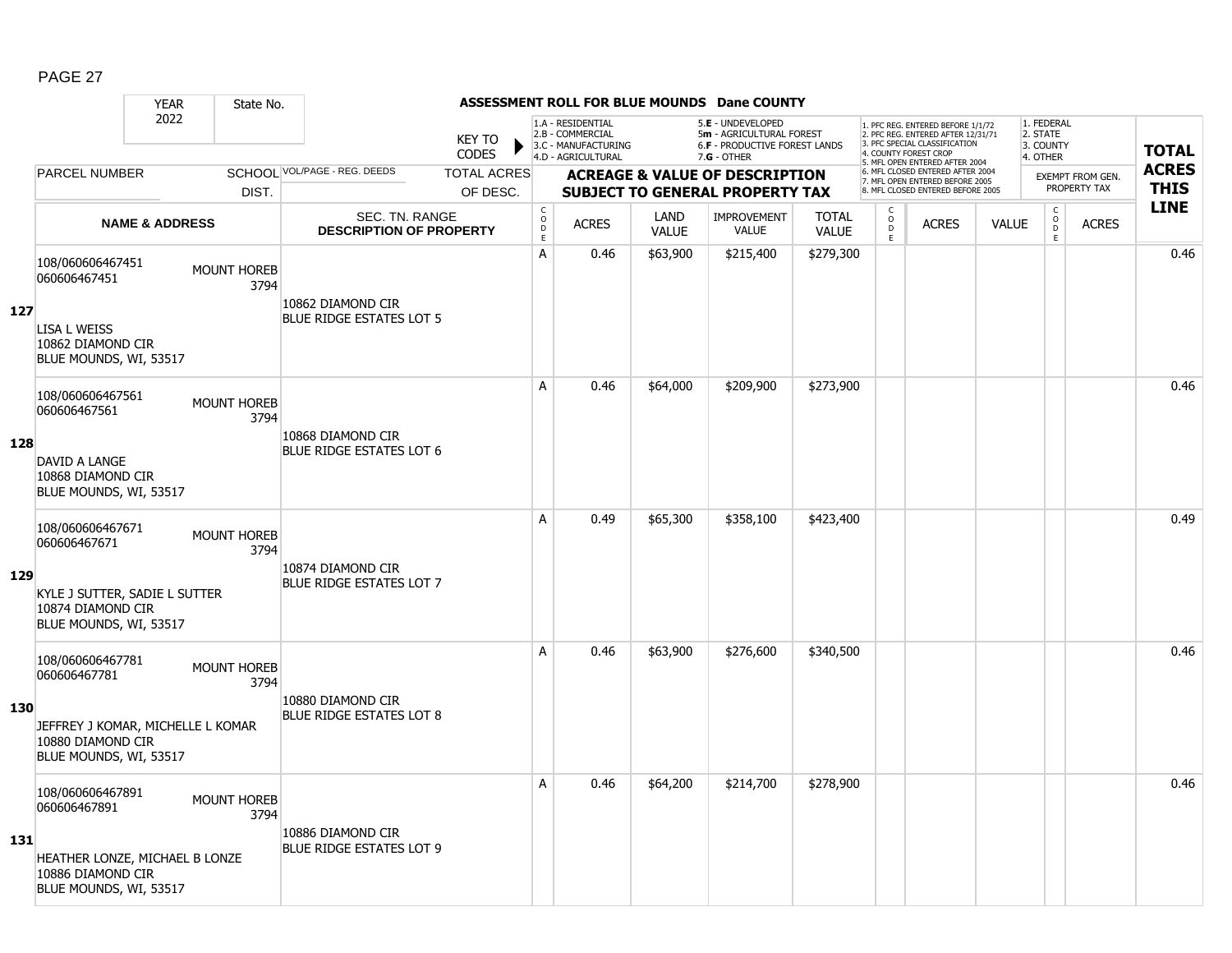|     |                                                                                                                                                 | <b>YEAR</b>               | State No.                  |                                                       |                               |                              |                                                                                    |                      | ASSESSMENT ROLL FOR BLUE MOUNDS Dane COUNTY                                                   |                              |                           |                                                                                                          |              |                                                 |                         |              |
|-----|-------------------------------------------------------------------------------------------------------------------------------------------------|---------------------------|----------------------------|-------------------------------------------------------|-------------------------------|------------------------------|------------------------------------------------------------------------------------|----------------------|-----------------------------------------------------------------------------------------------|------------------------------|---------------------------|----------------------------------------------------------------------------------------------------------|--------------|-------------------------------------------------|-------------------------|--------------|
|     |                                                                                                                                                 | 2022                      |                            |                                                       | <b>KEY TO</b><br><b>CODES</b> |                              | 1.A - RESIDENTIAL<br>2.B - COMMERCIAL<br>3.C - MANUFACTURING<br>4.D - AGRICULTURAL |                      | 5.E - UNDEVELOPED<br>5m - AGRICULTURAL FOREST<br>6.F - PRODUCTIVE FOREST LANDS<br>7.G - OTHER |                              | 4. COUNTY FOREST CROP     | 1. PFC REG. ENTERED BEFORE 1/1/72<br>2. PFC REG. ENTERED AFTER 12/31/71<br>3. PFC SPECIAL CLASSIFICATION |              | 1. FEDERAL<br>2. STATE<br>3. COUNTY<br>4. OTHER |                         | <b>TOTAL</b> |
|     | <b>PARCEL NUMBER</b>                                                                                                                            |                           |                            | SCHOOL VOL/PAGE - REG. DEEDS                          | <b>TOTAL ACRES</b>            |                              |                                                                                    |                      | <b>ACREAGE &amp; VALUE OF DESCRIPTION</b>                                                     |                              |                           | 5. MFL OPEN ENTERED AFTER 2004<br>6. MFL CLOSED ENTERED AFTER 2004<br>7. MFL OPEN ENTERED BEFORE 2005    |              |                                                 | <b>EXEMPT FROM GEN.</b> | <b>ACRES</b> |
|     |                                                                                                                                                 |                           | DIST.                      |                                                       | OF DESC.                      |                              |                                                                                    |                      | <b>SUBJECT TO GENERAL PROPERTY TAX</b>                                                        |                              |                           | 8. MFL CLOSED ENTERED BEFORE 2005                                                                        |              |                                                 | PROPERTY TAX            | <b>THIS</b>  |
|     |                                                                                                                                                 | <b>NAME &amp; ADDRESS</b> |                            | SEC. TN. RANGE<br><b>DESCRIPTION OF PROPERTY</b>      |                               | $_{\rm o}^{\rm c}$<br>D<br>E | <b>ACRES</b>                                                                       | LAND<br><b>VALUE</b> | <b>IMPROVEMENT</b><br><b>VALUE</b>                                                            | <b>TOTAL</b><br><b>VALUE</b> | $\int_{0}^{c}$<br>D<br>Ε. | <b>ACRES</b>                                                                                             | <b>VALUE</b> | $\begin{matrix} 0 \\ 0 \\ 0 \end{matrix}$<br>E  | <b>ACRES</b>            | <b>LINE</b>  |
| 132 | 108/060606468001<br>060606468001<br>HOMRIG FAMILY REV LIVING TR<br>10895 DIAMOND CIR                                                            |                           | <b>MOUNT HOREB</b><br>3794 | 10895 DIAMOND CIR<br>BLUE RIDGE ESTATES LOT 10        |                               | A                            | 0.42                                                                               | \$62,300             | \$242,800                                                                                     | \$305,100                    |                           |                                                                                                          |              |                                                 |                         | 0.42         |
| 133 | Blue Mounds, WI, 53517<br>108/060606468111<br>060606468111<br>LAURA N LOPEZ VANCE, WILLIAM J VANCE<br>10889 DIAMOND CIR                         |                           | <b>MOUNT HOREB</b><br>3794 | 10889 DIAMOND CIR<br>BLUE RIDGE ESTATES LOT 11        |                               | A                            | 0.33                                                                               | \$58,300             | \$185,300                                                                                     | \$243,600                    |                           |                                                                                                          |              |                                                 |                         | 0.33         |
| 134 | BLUE MOUNDS, WI, 53517<br>108/060606468221<br>060606468221<br>CHRISTOPHER J LENZ, SHERIE L MALIN<br>10883 DIAMOND CIR<br>BLUE MOUNDS, WI, 53515 |                           | <b>MOUNT HOREB</b><br>3794 | 10883 DIAMOND CIR<br><b>BLUE RIDGE ESTATES LOT 12</b> |                               | А                            | 0.33                                                                               | \$58,400             | \$212,600                                                                                     | \$271,000                    |                           |                                                                                                          |              |                                                 |                         | 0.33         |
| 135 | 108/060606468331<br>060606468331<br>BRIAN T OLSEN, CHRISTA J OLSEN<br>10877 DIAMOND CIR<br>BLUE MOUNDS, WI, 53517                               |                           | <b>MOUNT HOREB</b><br>3794 | 10877 DIAMOND CIR<br><b>BLUE RIDGE ESTATES LOT 13</b> |                               | A                            | 0.31                                                                               | \$57,700             | \$259,500                                                                                     | \$317,200                    |                           |                                                                                                          |              |                                                 |                         | 0.31         |
| 136 | 108/060606468441<br>060606468441<br>TANNER ARGALL, ALLISON SCHULTZ<br>10871 DIAMOND CIR<br>BLUE MOUNDS, WI, 53517                               |                           | <b>MOUNT HOREB</b><br>3794 | 10871 DIAMOND CIR<br>BLUE RIDGE ESTATES LOT 14        |                               | A                            | 0.41                                                                               | \$61,900             | \$228,900                                                                                     | \$290,800                    |                           |                                                                                                          |              |                                                 |                         | 0.41         |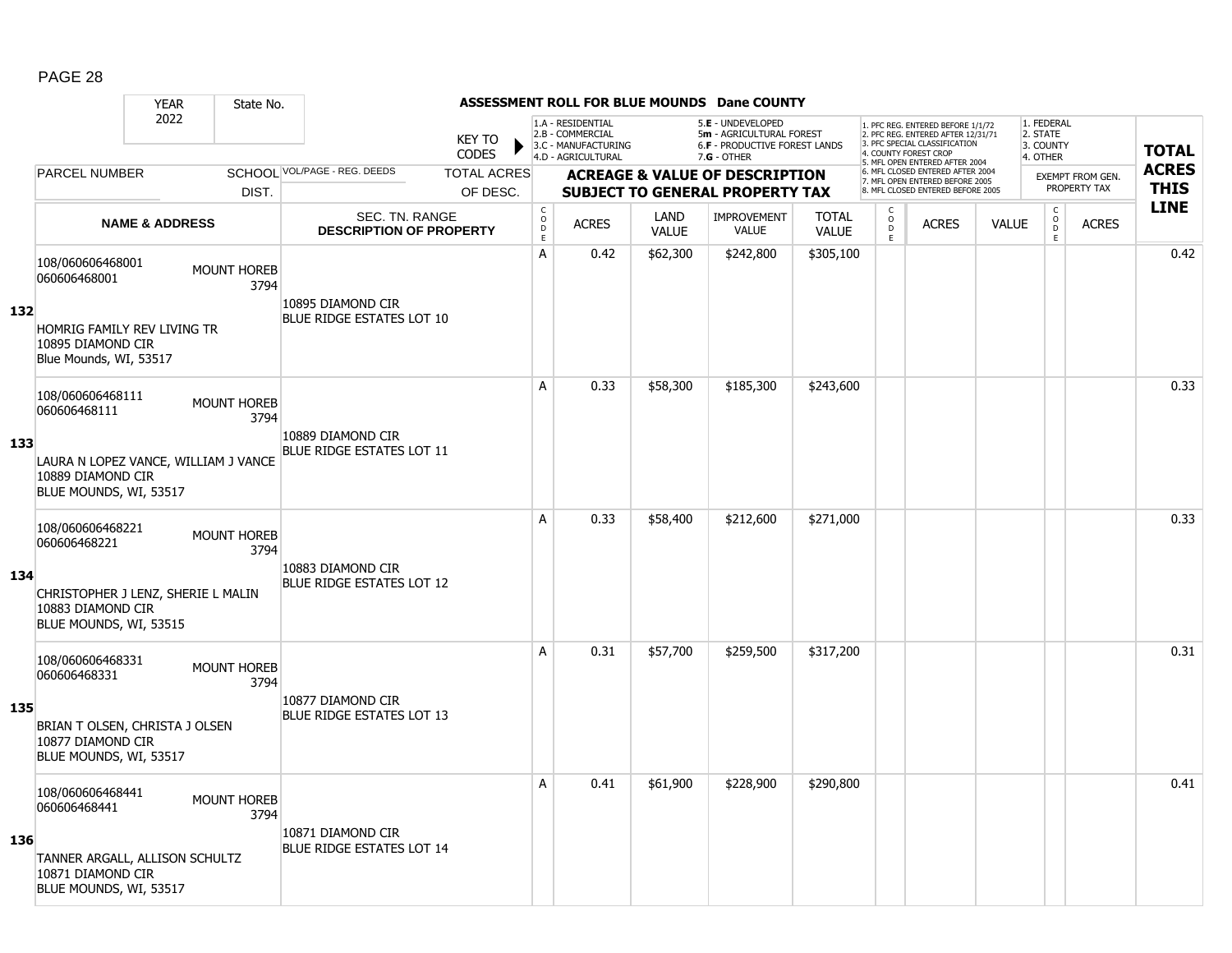|     |                                                                                    | <b>YEAR</b>               | State No.                  |                                                  |                                |                                                              |                                                                                    |                      | ASSESSMENT ROLL FOR BLUE MOUNDS Dane COUNTY                                                   |                              |                        |                                                                                                                                                                     |              |                                                        |                                         |                             |
|-----|------------------------------------------------------------------------------------|---------------------------|----------------------------|--------------------------------------------------|--------------------------------|--------------------------------------------------------------|------------------------------------------------------------------------------------|----------------------|-----------------------------------------------------------------------------------------------|------------------------------|------------------------|---------------------------------------------------------------------------------------------------------------------------------------------------------------------|--------------|--------------------------------------------------------|-----------------------------------------|-----------------------------|
|     |                                                                                    | 2022                      |                            |                                                  | <b>KEY TO</b><br><b>CODES</b>  |                                                              | 1.A - RESIDENTIAL<br>2.B - COMMERCIAL<br>3.C - MANUFACTURING<br>4.D - AGRICULTURAL |                      | 5.E - UNDEVELOPED<br>5m - AGRICULTURAL FOREST<br>6.F - PRODUCTIVE FOREST LANDS<br>7.G - OTHER |                              |                        | 1. PFC REG. ENTERED BEFORE 1/1/72<br>2. PFC REG. ENTERED AFTER 12/31/71<br>3. PFC SPECIAL CLASSIFICATION<br>4. COUNTY FOREST CROP<br>5. MFL OPEN ENTERED AFTER 2004 |              | 1. FEDERAL<br>2. STATE<br>3. COUNTY<br>4. OTHER        |                                         | <b>TOTAL</b>                |
|     | <b>PARCEL NUMBER</b>                                                               |                           | DIST.                      | SCHOOL VOL/PAGE - REG. DEEDS                     | <b>TOTAL ACRES</b><br>OF DESC. |                                                              |                                                                                    |                      | <b>ACREAGE &amp; VALUE OF DESCRIPTION</b><br><b>SUBJECT TO GENERAL PROPERTY TAX</b>           |                              |                        | 6. MFL CLOSED ENTERED AFTER 2004<br>7. MFL OPEN ENTERED BEFORE 2005<br>8. MFL CLOSED ENTERED BEFORE 2005                                                            |              |                                                        | <b>EXEMPT FROM GEN.</b><br>PROPERTY TAX | <b>ACRES</b><br><b>THIS</b> |
|     |                                                                                    | <b>NAME &amp; ADDRESS</b> |                            | SEC. TN. RANGE<br><b>DESCRIPTION OF PROPERTY</b> |                                | $\mathsf{C}$<br>$\overset{\circ}{\mathsf{D}}$<br>$\mathsf E$ | <b>ACRES</b>                                                                       | LAND<br><b>VALUE</b> | <b>IMPROVEMENT</b><br><b>VALUE</b>                                                            | <b>TOTAL</b><br><b>VALUE</b> | C<br>$\circ$<br>D<br>E | <b>ACRES</b>                                                                                                                                                        | <b>VALUE</b> | $\mathsf C$<br>$\overset{\mathsf{O}}{\mathsf{D}}$<br>E | <b>ACRES</b>                            | <b>LINE</b>                 |
|     | 108/060606468551<br>060606468551                                                   |                           | <b>MOUNT HOREB</b><br>3794 | 10865 DIAMOND CIR                                |                                | A                                                            | 0.43                                                                               | \$62,600             | \$239,100                                                                                     | \$301,700                    |                        |                                                                                                                                                                     |              |                                                        |                                         | 0.43                        |
| 137 | LISA M BRINN, ANDREW D JACQUE<br>10865 DIAMOND CIR<br>BLUE MOUNDS, WI, 53517       |                           |                            | <b>BLUE RIDGE ESTATES LOT 15</b>                 |                                |                                                              |                                                                                    |                      |                                                                                               |                              |                        |                                                                                                                                                                     |              |                                                        |                                         |                             |
|     | 108/060606468661<br>060606468661                                                   |                           | <b>MOUNT HOREB</b><br>3794 |                                                  |                                | A                                                            | 0.44                                                                               | \$63,300             | \$244,300                                                                                     | \$307,600                    |                        |                                                                                                                                                                     |              |                                                        |                                         | 0.44                        |
| 138 | ASHLEY DENURE, MATTHEW DENURE<br>10859 DIAMOND CIR<br>BLUE MOUNDS, WI, 53517       |                           |                            | 10859 DIAMOND CIR<br>BLUE RIDGE ESTATES LOT 16   |                                |                                                              |                                                                                    |                      |                                                                                               |                              |                        |                                                                                                                                                                     |              |                                                        |                                         |                             |
|     | 108/060606468771<br>060606468771                                                   |                           | <b>MOUNT HOREB</b><br>3794 |                                                  |                                | A                                                            | 0.45                                                                               | \$63,600             | \$289,000                                                                                     | \$352,600                    |                        |                                                                                                                                                                     |              |                                                        |                                         | 0.45                        |
| 139 | KELLY STEINL, STEPHEN STEINL<br>10853 DIAMOND CIR<br>BLUE MOUNDS, WI, 53517        |                           |                            | 10853 DIAMOND CIR<br>BLUE RIDGE ESTATES LOT 17   |                                |                                                              |                                                                                    |                      |                                                                                               |                              |                        |                                                                                                                                                                     |              |                                                        |                                         |                             |
|     | 108/060606468881<br>060606468881                                                   |                           | <b>MOUNT HOREB</b><br>3794 |                                                  |                                | A                                                            | 0.45                                                                               | \$63,600             | \$178,700                                                                                     | \$242,300                    |                        |                                                                                                                                                                     |              |                                                        |                                         | 0.45                        |
| 140 | DANIELLE D ALBERTS, DAVID R ALBERTS<br>10847 DIAMOND CIR<br>BLUE MOUNDS, WI, 53517 |                           |                            | 10847 DIAMOND CIR<br>BLUE RIDGE ESTATES LOT 18   |                                |                                                              |                                                                                    |                      |                                                                                               |                              |                        |                                                                                                                                                                     |              |                                                        |                                         |                             |
|     | 108/060606468991<br>060606468991                                                   |                           | <b>MOUNT HOREB</b><br>3794 |                                                  |                                | A                                                            | 0.64                                                                               | \$71,700             | \$317,200                                                                                     | \$388,900                    |                        |                                                                                                                                                                     |              |                                                        |                                         | 0.64                        |
| 141 | <b>KANYUSIK REV TR</b><br>10841 DIAMOND CIR<br>BLUE MOUNDS, WI, 53517              |                           |                            | 10841 DIAMOND CIR<br>BLUE RIDGE ESTATES LOT 19   |                                |                                                              |                                                                                    |                      |                                                                                               |                              |                        |                                                                                                                                                                     |              |                                                        |                                         |                             |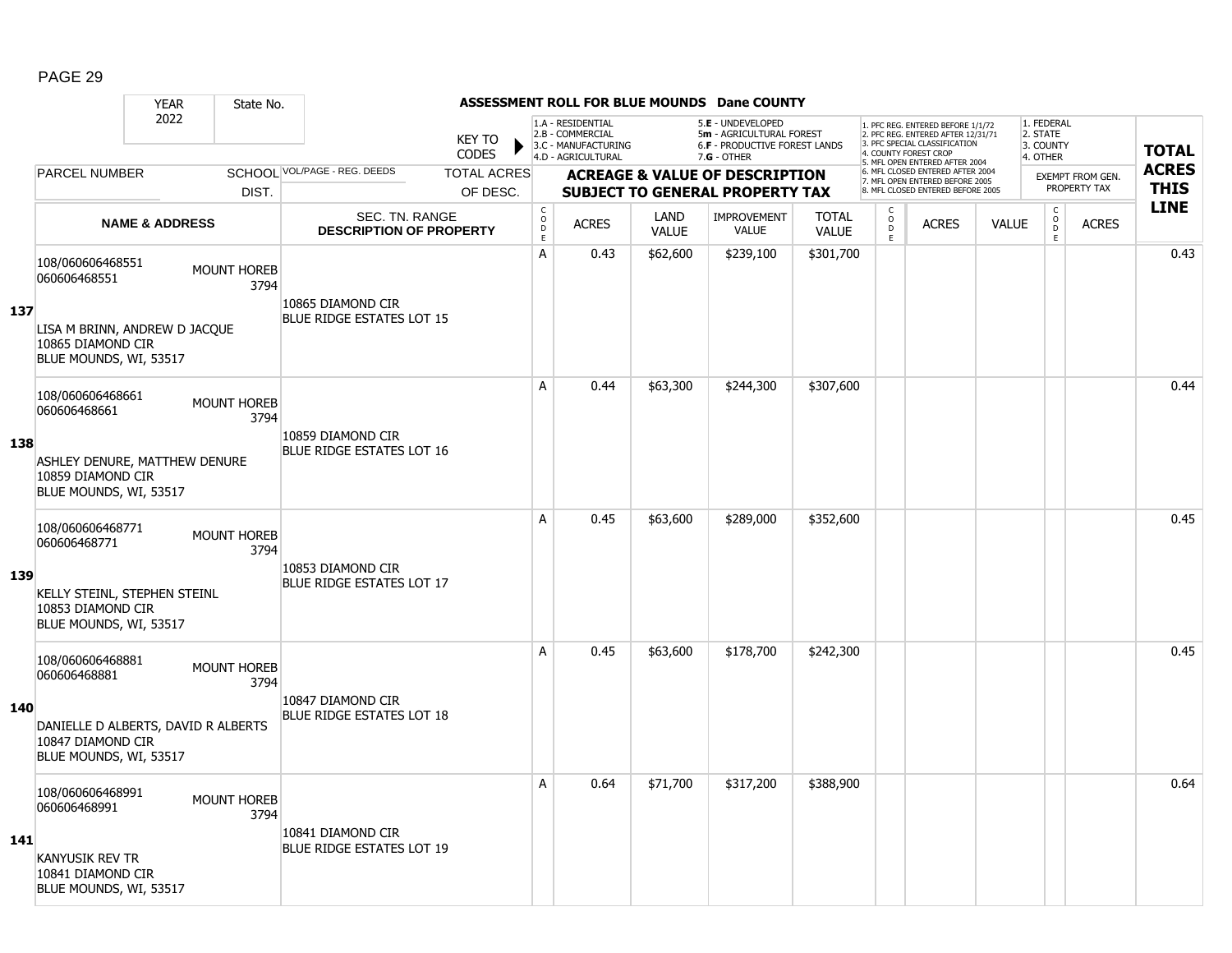|     |                                                                                                                                    | <b>YEAR</b>               | State No.                  |                                                                                                                                                                                                                                                                                                                                                                                       |                               |                                                |                                                                                    |                             | ASSESSMENT ROLL FOR BLUE MOUNDS Dane COUNTY                                                     |                              |                                   |                                                                                                                                   |              |                                                          |                  |              |
|-----|------------------------------------------------------------------------------------------------------------------------------------|---------------------------|----------------------------|---------------------------------------------------------------------------------------------------------------------------------------------------------------------------------------------------------------------------------------------------------------------------------------------------------------------------------------------------------------------------------------|-------------------------------|------------------------------------------------|------------------------------------------------------------------------------------|-----------------------------|-------------------------------------------------------------------------------------------------|------------------------------|-----------------------------------|-----------------------------------------------------------------------------------------------------------------------------------|--------------|----------------------------------------------------------|------------------|--------------|
|     |                                                                                                                                    | 2022                      |                            |                                                                                                                                                                                                                                                                                                                                                                                       | <b>KEY TO</b><br><b>CODES</b> |                                                | 1.A - RESIDENTIAL<br>2.B - COMMERCIAL<br>3.C - MANUFACTURING<br>4.D - AGRICULTURAL |                             | 5.E - UNDEVELOPED<br>5m - AGRICULTURAL FOREST<br>6.F - PRODUCTIVE FOREST LANDS<br>$7.G - OTHER$ |                              |                                   | 1. PFC REG. ENTERED BEFORE 1/1/72<br>2. PFC REG. ENTERED AFTER 12/31/71<br>3. PFC SPECIAL CLASSIFICATION<br>4. COUNTY FOREST CROP |              | 1. FEDERAL<br>2. STATE<br>3. COUNTY<br>4. OTHER          |                  | <b>TOTAL</b> |
|     | <b>PARCEL NUMBER</b>                                                                                                               |                           |                            | SCHOOL VOL/PAGE - REG. DEEDS                                                                                                                                                                                                                                                                                                                                                          | <b>TOTAL ACRES</b>            |                                                |                                                                                    |                             | <b>ACREAGE &amp; VALUE OF DESCRIPTION</b>                                                       |                              |                                   | 5. MFL OPEN ENTERED AFTER 2004<br>6. MFL CLOSED ENTERED AFTER 2004<br>7. MFL OPEN ENTERED BEFORE 2005                             |              |                                                          | EXEMPT FROM GEN. | <b>ACRES</b> |
|     |                                                                                                                                    |                           | DIST.                      |                                                                                                                                                                                                                                                                                                                                                                                       | OF DESC.                      |                                                |                                                                                    |                             | <b>SUBJECT TO GENERAL PROPERTY TAX</b>                                                          |                              |                                   | 8. MFL CLOSED ENTERED BEFORE 2005                                                                                                 |              |                                                          | PROPERTY TAX     | <b>THIS</b>  |
|     |                                                                                                                                    | <b>NAME &amp; ADDRESS</b> |                            | SEC. TN. RANGE<br><b>DESCRIPTION OF PROPERTY</b>                                                                                                                                                                                                                                                                                                                                      |                               | $\begin{matrix} 0 \\ 0 \\ D \end{matrix}$<br>E | <b>ACRES</b>                                                                       | <b>LAND</b><br><b>VALUE</b> | <b>IMPROVEMENT</b><br><b>VALUE</b>                                                              | <b>TOTAL</b><br><b>VALUE</b> | $\mathsf{C}$<br>$\circ$<br>D<br>E | <b>ACRES</b>                                                                                                                      | <b>VALUE</b> | $\begin{matrix} 0 \\ 0 \\ 0 \end{matrix}$<br>$\mathsf E$ | <b>ACRES</b>     | <b>LINE</b>  |
| 142 | 108/060606469251<br>060606469251<br>BLUE MOUNDS, VILLAGE OF<br>11011 BRIGHAM AVE<br>BLUE MOUNDS, WI, 53517                         |                           | MOUNT HOREB<br>3794        | <b>BLUE RIDGE ESTATES OUTLOT 1</b>                                                                                                                                                                                                                                                                                                                                                    |                               |                                                |                                                                                    |                             |                                                                                                 |                              |                                   |                                                                                                                                   |              | X4                                                       | 0.00             | 0.00         |
| 143 | 108/060606469501<br>060606469501<br>JANES ENTERPRISES INC<br>1266 E LAKE RD<br>MINERAL POINT, WI, 53565                            |                           | <b>MOUNT HOREB</b><br>3794 | BLUE RIDGE ESTATES OUTLOT 2                                                                                                                                                                                                                                                                                                                                                           |                               | A                                              | 0.05                                                                               | \$2,000                     |                                                                                                 | \$2,000                      |                                   |                                                                                                                                   |              |                                                          |                  | 0.05         |
| 144 | 108/060606469751<br>060606469751<br>JANES ENTERPRISES INC<br><b>1266 E LAKE RD</b><br>MINERAL POINT, WI, 53565                     |                           | <b>MOUNT HOREB</b><br>3794 | n<br>BLUE RIDGE ESTATES OUTLOT 3                                                                                                                                                                                                                                                                                                                                                      |                               | A                                              | 0.05                                                                               | \$2,000                     |                                                                                                 | \$2,000                      |                                   |                                                                                                                                   |              |                                                          |                  | 0.05         |
| 145 | 108/060606470001<br>060606470001<br>JANES ENTERPRISES INC<br>1266 E LAKE RD<br>MINERAL POINT, WI, 53565                            |                           | MOUNT HOREB<br>3794        | <b>BLUE RIDGE ESTATES OUTLOT 4</b>                                                                                                                                                                                                                                                                                                                                                    |                               | A                                              | 0.07                                                                               | \$3,000                     |                                                                                                 | \$3,000                      |                                   |                                                                                                                                   |              |                                                          |                  | 0.07         |
|     | 108/060606480022<br>060606480022<br>146 BLUE MOUNDS PROPERTY OF WISCONSIN<br><b>LLC</b><br>101 E MAIN ST<br>MOUNT HOREB, WI, 53572 |                           |                            | $\mathbf{0}$<br>MOUNT HOREB SEC 6-6-6 PRT NE1/4SE1/4 DESCR AS COM<br>3794 AT E1/4 COR SD SEC 6 T H S00DEG52'18"W<br>494.64 FT TO POB TH N89DEG19'00"W<br>661.18 FT TH S00DEG46'49"W 729.07 FT TH<br>S89DEG21'43"E 304.90 FT TH N00<br>DEG39'10"E 653.84 FT TH S89DEG19'00"E<br>357.62 FT TH N00DEG52' 18"E 75.00 FT TO<br>POB SUBJ TO UNDERGROUND ESMT FOR<br>CAVE OPERA TION DESCR I |                               | D                                              | 5.95                                                                               | \$1,700                     | \$0                                                                                             | \$1,700                      |                                   |                                                                                                                                   |              |                                                          |                  | 5.95         |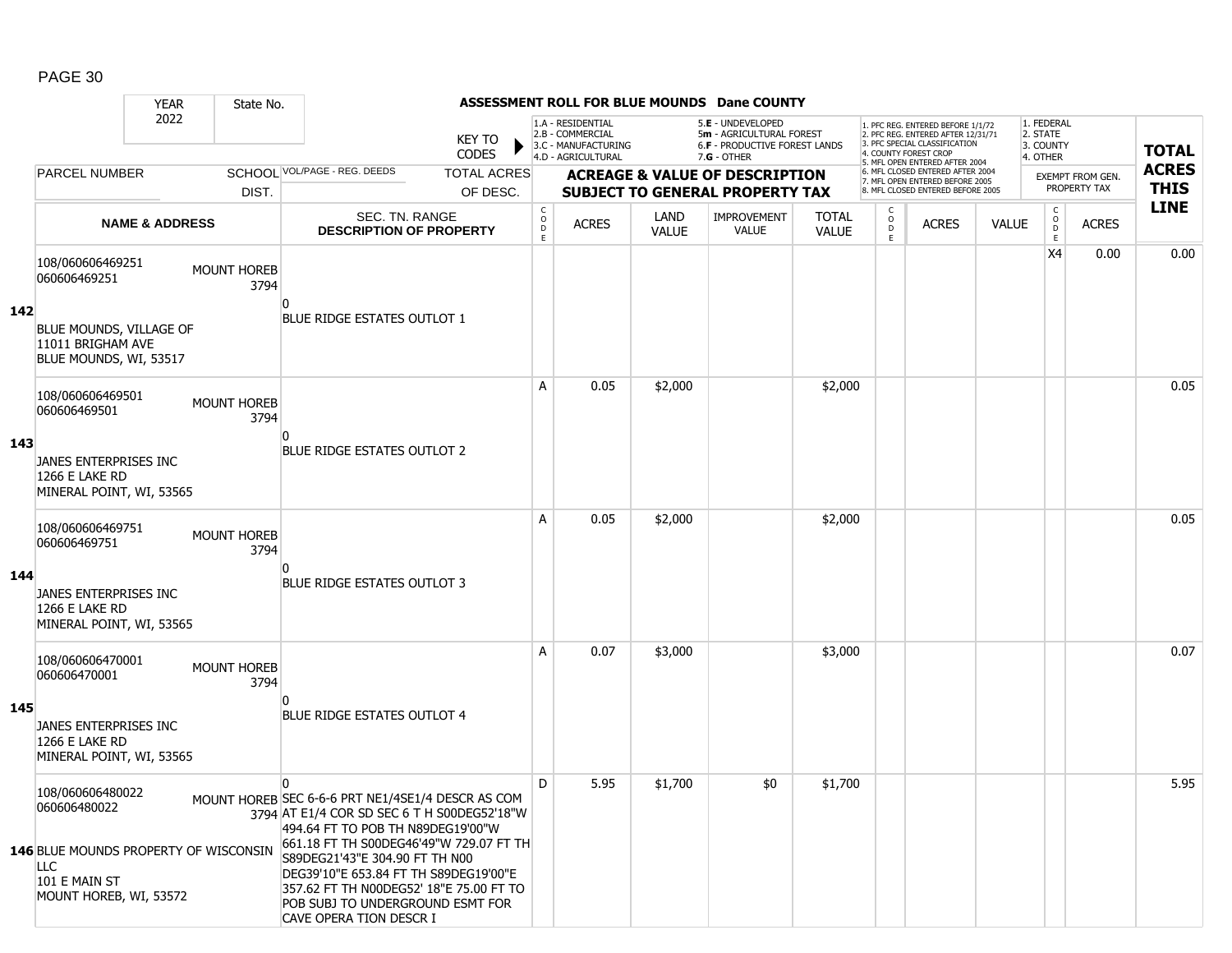|     |                                                                                                                                        | <b>YEAR</b>               | State No.          |                                                                                                                                                                                                                                                             |                             |                                                                                    |                                          | ASSESSMENT ROLL FOR BLUE MOUNDS Dane COUNTY                                                     |                                          |                                                 |                                                                                                                                            |              |                                                 |                                  |                             |
|-----|----------------------------------------------------------------------------------------------------------------------------------------|---------------------------|--------------------|-------------------------------------------------------------------------------------------------------------------------------------------------------------------------------------------------------------------------------------------------------------|-----------------------------|------------------------------------------------------------------------------------|------------------------------------------|-------------------------------------------------------------------------------------------------|------------------------------------------|-------------------------------------------------|--------------------------------------------------------------------------------------------------------------------------------------------|--------------|-------------------------------------------------|----------------------------------|-----------------------------|
|     |                                                                                                                                        | 2022                      |                    | <b>KEY TO</b><br><b>CODES</b>                                                                                                                                                                                                                               |                             | 1.A - RESIDENTIAL<br>2.B - COMMERCIAL<br>3.C - MANUFACTURING<br>4.D - AGRICULTURAL |                                          | 5.E - UNDEVELOPED<br>5m - AGRICULTURAL FOREST<br>6.F - PRODUCTIVE FOREST LANDS<br>$7.G - OTHER$ |                                          |                                                 | 1. PFC REG. ENTERED BEFORE 1/1/72<br>2. PFC REG. ENTERED AFTER 12/31/71<br>3. PFC SPECIAL CLASSIFICATION<br>4. COUNTY FOREST CROP          |              | 1. FEDERAL<br>2. STATE<br>3. COUNTY<br>4. OTHER |                                  | <b>TOTAL</b>                |
|     | <b>PARCEL NUMBER</b>                                                                                                                   |                           | DIST.              | SCHOOL VOL/PAGE - REG. DEEDS<br><b>TOTAL ACRES</b>                                                                                                                                                                                                          |                             |                                                                                    |                                          | <b>ACREAGE &amp; VALUE OF DESCRIPTION</b><br><b>SUBJECT TO GENERAL PROPERTY TAX</b>             |                                          |                                                 | 5. MFL OPEN ENTERED AFTER 2004<br>6. MFL CLOSED ENTERED AFTER 2004<br>7. MFL OPEN ENTERED BEFORE 2005<br>8. MFL CLOSED ENTERED BEFORE 2005 |              |                                                 | EXEMPT FROM GEN.<br>PROPERTY TAX | <b>ACRES</b><br><b>THIS</b> |
|     |                                                                                                                                        |                           |                    | OF DESC.                                                                                                                                                                                                                                                    | $\mathsf C$                 |                                                                                    |                                          |                                                                                                 |                                          |                                                 |                                                                                                                                            |              |                                                 |                                  | <b>LINE</b>                 |
|     |                                                                                                                                        | <b>NAME &amp; ADDRESS</b> |                    | <b>SEC. TN. RANGE</b><br><b>DESCRIPTION OF PROPERTY</b>                                                                                                                                                                                                     | $\circ$<br>$\mathsf D$<br>E | <b>ACRES</b>                                                                       | <b>LAND</b><br><b>VALUE</b>              | <b>IMPROVEMENT</b><br><b>VALUE</b>                                                              | <b>TOTAL</b><br><b>VALUE</b>             | $\begin{matrix} 0 \\ 0 \\ D \end{matrix}$<br>F. | <b>ACRES</b>                                                                                                                               | <b>VALUE</b> | $_{\rm o}^{\rm c}$<br>$\overline{D}$<br>E       | <b>ACRES</b>                     |                             |
| 147 | 108/060606480504<br>060606480504<br>BRINKMEIER REV LIVING TR, BRIAN<br>3131 CTY HWY F<br>BLUE MOUNDS, WI, 53517                        |                           | <b>MOUNT HOREB</b> | 3794 3131 CTY HWY F<br>LOT 1 CSM 7476 CS38/279 R27672/48-<br>6/10/94 DESCR AS SEC 6-6-6 PRT<br>NE1/4SE1/4 (7.459 ACRES)                                                                                                                                     | А<br>E                      | 5.00<br>2.46                                                                       | \$127,600<br>\$9,800                     | \$218,400<br>\$0                                                                                | \$346,000<br>\$9,800                     |                                                 |                                                                                                                                            |              |                                                 |                                  | 7.46                        |
|     |                                                                                                                                        |                           |                    | <b>Parcel Total</b>                                                                                                                                                                                                                                         |                             | 7.46                                                                               | \$137,400                                | \$218,400                                                                                       | \$355,800                                |                                                 | 0.00                                                                                                                                       | \$0          |                                                 | 0.00                             |                             |
| 148 | 108/060606483109<br>060606483109<br>BRIANNA C BARYENBRUCH, SCOTT A<br><b>BARYENBRUCH</b><br>302 DOUGLAS CT<br>BARNEVELD, WI, 53507     |                           | MOUNT HOREB n      | 3794 SEC 6-6-6 PRT E1/2 SE1/4 BEG 598.3 FT S<br>OF NE COR SD 1/4 TH W 250 FT S 350 FT E<br>250 FT S 930 FT W 664.05 FT N 646.2 FT E<br>304.85 FT N 653.8 FT E 359.2 FT S 20 FT<br>TO POB EXC D511/95 & R178/47                                              | F<br>E                      | 9.00<br>1.00                                                                       | \$36,000<br>\$1,500                      |                                                                                                 | \$36,000<br>\$1,500                      |                                                 |                                                                                                                                            |              |                                                 |                                  | 10.00                       |
|     |                                                                                                                                        |                           |                    | <b>Parcel Total</b>                                                                                                                                                                                                                                         |                             | 10.00                                                                              | \$37,500                                 | \$0                                                                                             | \$37,500                                 |                                                 | 0.00                                                                                                                                       | \$0          |                                                 | 0.00                             |                             |
| 149 | 108/060606484000<br>060606484000<br>BRIANNA C BARYENBRUCH, SCOTT A<br><b>BARYENBRUCH</b><br>302 DOUGLAS CT<br>BARNEVELD, WI, 53507     |                           | <b>MOUNT HOREB</b> | 3794 3125 CTY HWY F<br>SEC 6-6-6 PRT NE1/4SE1/4 BEG 598.3 FT<br>M/L S OF NE COR SD 1/4 1/4 TH W 250 FT<br>S 350 FT E 250 FT N 350 FT TO POB 2<br>ACRES M/L                                                                                                  | A                           | 2.00                                                                               | \$97,600                                 | \$7,300                                                                                         | \$104,900                                |                                                 |                                                                                                                                            |              |                                                 |                                  | 2.00                        |
| 150 | 108/060606486101<br>060606486101<br>BLUE MOUNDS PROPERTY OF WISCONSIN<br><b>LLC</b><br>101 E MAIN ST STE 500<br>MOUNT HOREB, WI, 53572 |                           |                    | MOUNT HOREB CSM 14914 - LOT 1<br>3794 LOT 1 CSM 14914 CS105/20&24-9/11/2018<br>DESCR AS SEC 6-6-6 PRT SW1/4NE1/4, PRT<br>SE1/4NE1/4, PRT NE1/4SE1/4 & PRT<br>NW1/SE1/4 ALG W/ACCESS ESMT IN<br>R15286/1 TOG W/ACCESS ESMT IN DOC<br>#5440293 (37.350 ACRES) | D<br>E<br><b>5M</b><br>D.   | 18.15<br>2.00<br>1.00<br>16.20                                                     | \$3,300<br>\$6,000<br>\$2,000<br>\$4,000 | \$0<br>\$0<br>\$0                                                                               | \$3,300<br>\$6,000<br>\$2,000<br>\$4,000 |                                                 |                                                                                                                                            |              |                                                 |                                  | 37.35                       |
|     |                                                                                                                                        |                           |                    | <b>Parcel Total</b>                                                                                                                                                                                                                                         |                             | 37.35                                                                              | \$15,300                                 | \$0                                                                                             | \$15,300                                 |                                                 | 0.00                                                                                                                                       | \$0          |                                                 | 0.00                             |                             |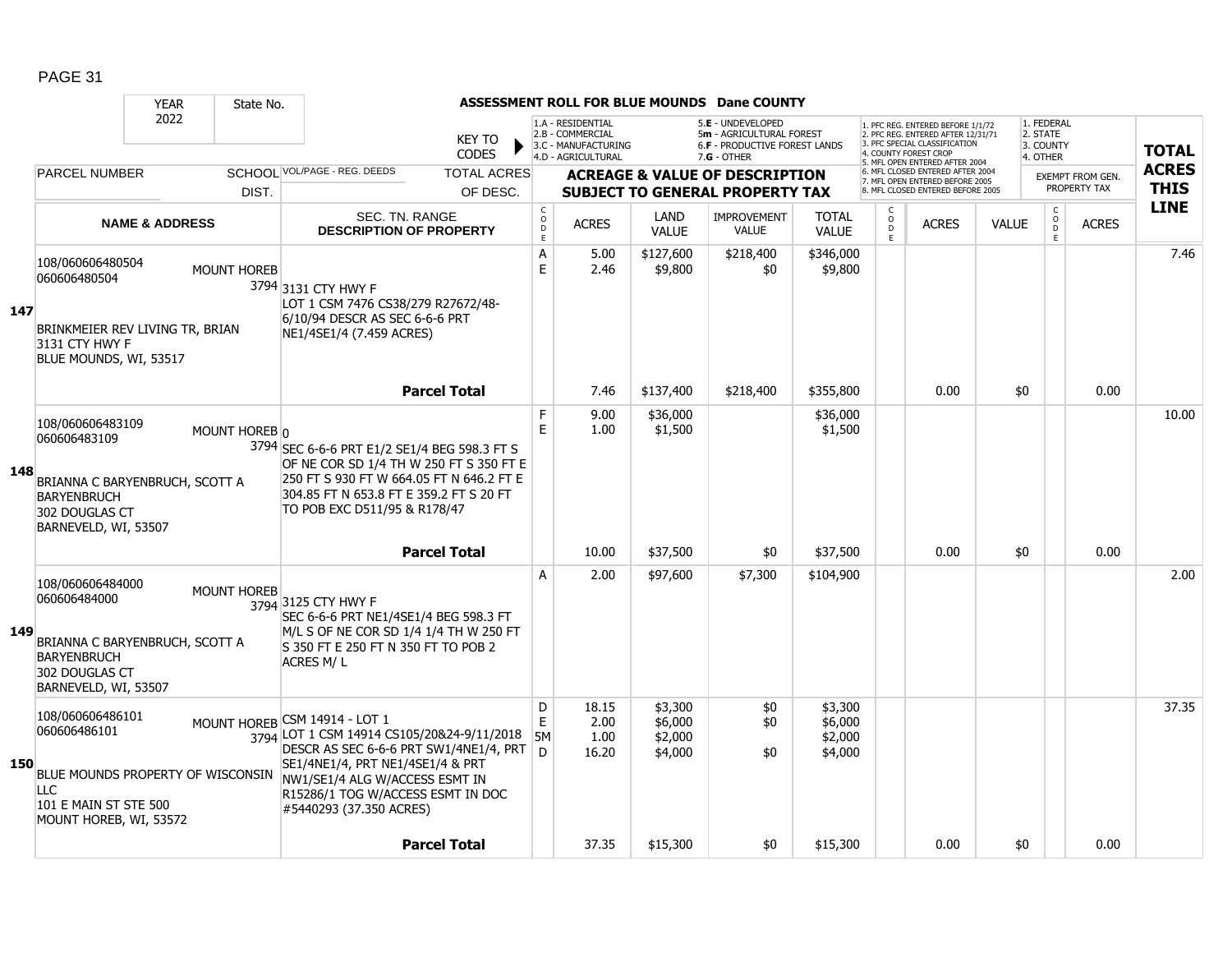|     |                                                                                                                                | <b>YEAR</b>               | State No.                      |                                                                                                                                                                                                                                                             |                                                          |                                                              |                      | ASSESSMENT ROLL FOR BLUE MOUNDS Dane COUNTY                                         |                              |                          |                      |                                                                                                          |              |                                     |                                         |              |
|-----|--------------------------------------------------------------------------------------------------------------------------------|---------------------------|--------------------------------|-------------------------------------------------------------------------------------------------------------------------------------------------------------------------------------------------------------------------------------------------------------|----------------------------------------------------------|--------------------------------------------------------------|----------------------|-------------------------------------------------------------------------------------|------------------------------|--------------------------|----------------------|----------------------------------------------------------------------------------------------------------|--------------|-------------------------------------|-----------------------------------------|--------------|
|     |                                                                                                                                | 2022                      |                                | KEY TO<br><b>CODES</b>                                                                                                                                                                                                                                      |                                                          | 1.A - RESIDENTIAL<br>2.B - COMMERCIAL<br>3.C - MANUFACTURING |                      | 5.E - UNDEVELOPED<br>5m - AGRICULTURAL FOREST<br>6.F - PRODUCTIVE FOREST LANDS      |                              |                          | . COUNTY FOREST CROP | 1. PFC REG. ENTERED BEFORE 1/1/72<br>2. PFC REG. ENTERED AFTER 12/31/71<br>3. PFC SPECIAL CLASSIFICATION |              | 1. FEDERAL<br>2. STATE<br>3. COUNTY |                                         | <b>TOTAL</b> |
|     | <b>PARCEL NUMBER</b>                                                                                                           |                           |                                | SCHOOL VOL/PAGE - REG. DEEDS                                                                                                                                                                                                                                |                                                          | 4.D - AGRICULTURAL                                           |                      | $7.G - OTHER$                                                                       |                              |                          |                      | . MFL OPEN ENTERED AFTER 2004<br>6. MFL CLOSED ENTERED AFTER 2004                                        |              | 4. OTHER                            |                                         | <b>ACRES</b> |
|     |                                                                                                                                |                           | DIST.                          | <b>TOTAL ACRES</b><br>OF DESC.                                                                                                                                                                                                                              |                                                          |                                                              |                      | <b>ACREAGE &amp; VALUE OF DESCRIPTION</b><br><b>SUBJECT TO GENERAL PROPERTY TAX</b> |                              |                          |                      | 7. MFL OPEN ENTERED BEFORE 2005<br>R MEL CLOSED ENTERED REFORE 2005                                      |              |                                     | <b>EXEMPT FROM GEN.</b><br>PROPERTY TAX | <b>THIS</b>  |
|     |                                                                                                                                | <b>NAME &amp; ADDRESS</b> |                                | SEC. TN. RANGE<br><b>DESCRIPTION OF PROPERTY</b>                                                                                                                                                                                                            | $\begin{matrix} 0 \\ 0 \\ 0 \end{matrix}$<br>$\mathsf E$ | <b>ACRES</b>                                                 | LAND<br><b>VALUE</b> | <b>IMPROVEMENT</b><br><b>VALUE</b>                                                  | <b>TOTAL</b><br><b>VALUE</b> | C<br>$\overline{0}$<br>E |                      | <b>ACRES</b>                                                                                             | <b>VALUE</b> | $\mathsf{C}$<br>$\overline{D}$<br>E | <b>ACRES</b>                            | <b>LINE</b>  |
| 151 | 108/060606486201<br>060606486201<br>BLUE MOUNDS PROPERTY OF WISCONSIN<br><b>LLC</b><br>101 E MAIN ST<br>MOUNT HOREB, WI, 53572 |                           |                                | MOUNT HOREB CSM 14914 - LOT 2<br>3794 LOT 2 CSM 14914 CS105/20&24-9/11/2018<br>DESCR AS SEC 6-6-6 PRT SW1/4NE1/4, PRT<br>SE1/4NE1/4, PRT NE1/4SE1/4 & PRT<br>NW1/SE1/4 ALG W/ACCESS ESMT IN<br>R15286/1 TOG W/ACCESS ESMT IN DOC<br>#5440293 (18.140 ACRES) | D                                                        | 18.14                                                        | \$4,500              | \$0                                                                                 | \$4,500                      |                          |                      |                                                                                                          |              |                                     |                                         | 18.14        |
| 152 | 108/060606486301<br>060606486301<br>BLUE MOUNDS PROPERTY OF WISCONSIN<br><b>LLC</b><br>101 E MAIN ST<br>MOUNT HOREB, WI, 53572 |                           |                                | MOUNT HOREB CSM 14914 - LOT 3<br>3794 LOT 3 CSM 14914 CS105/20&24-9/11/2018<br>DESCR AS SEC 6-6-6 PRT SW1/4NE1/4, PRT<br>SE1/4NE1/4, PRT NE1/4SE1/4 & PRT<br>NW1/SE1/4 ALG W/ACCESS ESMT IN<br>R15286/1 TOG W/ACCESS ESMT IN DOC<br>#5440293 (14.660 ACRES) | E<br>D                                                   | 1.00<br>13.66                                                | \$500<br>\$3,400     | \$0                                                                                 | \$500<br>\$3,400             |                          |                      |                                                                                                          |              |                                     |                                         | 14.66        |
|     |                                                                                                                                |                           |                                | <b>Parcel Total</b>                                                                                                                                                                                                                                         |                                                          | 14.66                                                        | \$3,900              | \$0                                                                                 | \$3,900                      |                          |                      | 0.00                                                                                                     | \$0          |                                     | 0.00                                    |              |
| 153 | 108/060606487114<br>060606487114<br><b>NORTMAN ENTERPRISES LLC</b><br>207 N 8TH ST<br>MOUNT HOREB, WI, 53572                   |                           | <b>MOUNT HOREB</b><br>3794 $n$ | LOT 1 CSM 4996 CS22/186&187 R8520/4&5<br>-7/28/86 DESCR AS SEC 6 -6-6 PRT S1/2<br>EXC THE RIDGE SUBDIVISION                                                                                                                                                 | A                                                        | 0.18                                                         | \$100                |                                                                                     | \$100                        |                          |                      |                                                                                                          |              |                                     |                                         | 0.18         |
| 154 | 108/060606487276<br>060606487276<br><b>NORTMAN ENTERPRISES LLC</b><br>207 N 8TH ST<br>MOUNT HOREB, WI, 53572                   |                           | <b>MOUNT HOREB</b><br>3794 0   | LOT 1 CSM 3110 CS12/138 DESCR AS SEC 6<br>-6-6 PRT NW1/4 SE1/4 & PT NE1/4 SW1/4<br>EXC CSM 8029 & ALSO EXC THE RIDGE<br><b>SUBDIVISION</b>                                                                                                                  | A                                                        | 0.06                                                         | \$300                |                                                                                     | \$300                        |                          |                      |                                                                                                          |              |                                     |                                         | 0.06         |
| 155 | 108/060606487338<br>060606487338<br>BETH ANN WRIGHT, EDWARD E WRIGHT<br>3030 MOUNDS VIEW RD<br>BLUE MOUNDS, WI, 53517          |                           |                                | MOUNT HOREB 3030 MOUNDS VIEW RD<br>3794 LOT 1 CSM 8029 CS42/3298330<br>R31430/1&2-11/29/95 F/K/A PRT LOT 1<br>CSM 3110 & F/K/A PRT LOT 1 CSM 4336<br>DESCR AS SEC 6-6-6 PRT NE1/4SW1/4 &<br>PRT NW1/4SE1/4 (.447 ACRES)                                     | A                                                        | 0.45                                                         | \$59,400             | \$101,700                                                                           | \$161,100                    |                          |                      |                                                                                                          |              |                                     |                                         | 0.45         |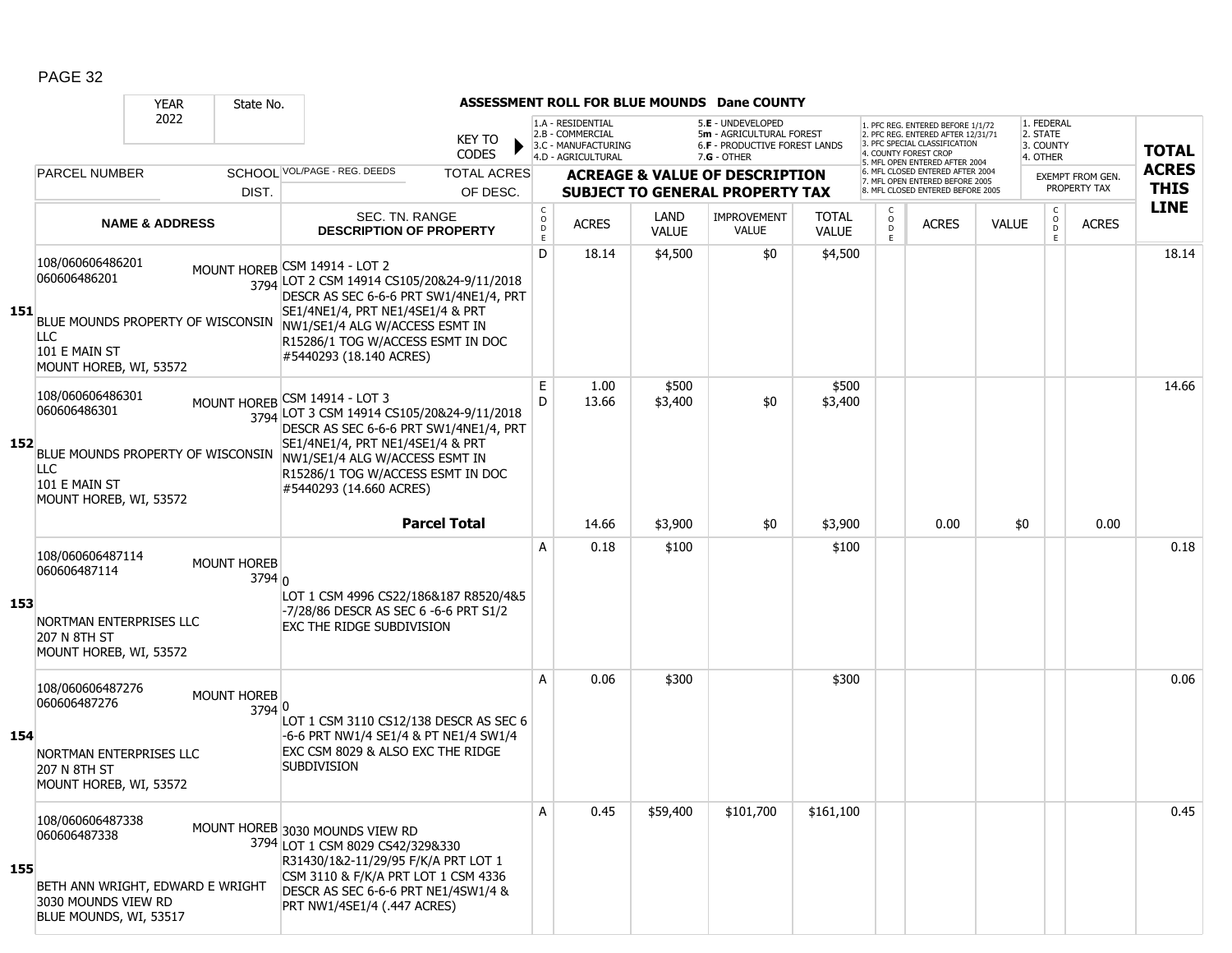|     |                                                                                                                        | <b>YEAR</b>               | State No.          |                                                                                                                                                                                                                                                                                                  |                               |                                           |                                                                                    |                      | ASSESSMENT ROLL FOR BLUE MOUNDS Dane COUNTY                                                     |                              |                     |                                                                                                                                 |              |                                                 |                  |              |
|-----|------------------------------------------------------------------------------------------------------------------------|---------------------------|--------------------|--------------------------------------------------------------------------------------------------------------------------------------------------------------------------------------------------------------------------------------------------------------------------------------------------|-------------------------------|-------------------------------------------|------------------------------------------------------------------------------------|----------------------|-------------------------------------------------------------------------------------------------|------------------------------|---------------------|---------------------------------------------------------------------------------------------------------------------------------|--------------|-------------------------------------------------|------------------|--------------|
|     |                                                                                                                        | 2022                      |                    |                                                                                                                                                                                                                                                                                                  | <b>KEY TO</b><br><b>CODES</b> |                                           | 1.A - RESIDENTIAL<br>2.B - COMMERCIAL<br>3.C - MANUFACTURING<br>4.D - AGRICULTURAL |                      | 5.E - UNDEVELOPED<br>5m - AGRICULTURAL FOREST<br>6.F - PRODUCTIVE FOREST LANDS<br>$7.G - OTHER$ |                              |                     | 1. PFC REG. ENTERED BEFORE 1/1/72<br>2. PFC REG. ENTERED AFTER 12/31/71<br>3 PEC SPECIAL CLASSIFICATION<br>. COUNTY FOREST CROP |              | 1. FEDERAL<br>2. STATE<br>3. COUNTY<br>4. OTHER |                  | <b>TOTAL</b> |
|     | <b>PARCEL NUMBER</b>                                                                                                   |                           |                    | SCHOOL VOL/PAGE - REG. DEEDS                                                                                                                                                                                                                                                                     | <b>TOTAL ACRES</b>            |                                           |                                                                                    |                      | <b>ACREAGE &amp; VALUE OF DESCRIPTION</b>                                                       |                              |                     | 5. MFL OPEN ENTERED AFTER 2004<br>6. MFL CLOSED ENTERED AFTER 2004<br>7. MFL OPEN ENTERED BEFORE 2005                           |              |                                                 | EXEMPT FROM GEN. | <b>ACRES</b> |
|     |                                                                                                                        |                           | DIST.              |                                                                                                                                                                                                                                                                                                  | OF DESC.                      |                                           |                                                                                    |                      | <b>SUBJECT TO GENERAL PROPERTY TAX</b>                                                          |                              |                     | 8. MFL CLOSED ENTERED BEFORE 2005                                                                                               |              |                                                 | PROPERTY TAX     | <b>THIS</b>  |
|     |                                                                                                                        | <b>NAME &amp; ADDRESS</b> |                    | SEC. TN. RANGE<br><b>DESCRIPTION OF PROPERTY</b>                                                                                                                                                                                                                                                 |                               | $\begin{matrix} 0 \\ 0 \\ D \end{matrix}$ | <b>ACRES</b>                                                                       | LAND<br><b>VALUE</b> | <b>IMPROVEMENT</b><br><b>VALUE</b>                                                              | <b>TOTAL</b><br><b>VALUE</b> | $\overline{D}$<br>E | <b>ACRES</b>                                                                                                                    | <b>VALUE</b> | $\begin{matrix} 0 \\ 0 \\ 0 \end{matrix}$<br>E  | <b>ACRES</b>     | <b>LINE</b>  |
| 156 | 108/060606487507<br>060606487507<br>BLUE MOUNDS, VILLAGE OF<br><b>PO BOX 189</b><br>BLUE MOUNDS, WI, 53517-0189        |                           |                    | $\Omega$<br>MOUNT HOREB SEC 6-6-6 PRT SE1/4 COM SEC S1/4 COR<br>3794 TH N 1337.4 FT TH N88DE GE 33.01 FT ON<br>E R/W LN RESERVOIR ST & POB TH<br>N1DEGW 33 FT T H N88DEGE 533 FT TH<br>S1DEGE 33 FT TH S88DEGW 533 FT TO POB<br>A/ K/A COUNTRY VIEW LN SUBJ TO ACCESS<br><b>ESMT IN R15286/1</b> |                               |                                           |                                                                                    |                      |                                                                                                 |                              |                     |                                                                                                                                 |              | X <sub>4</sub>                                  | 0.00             | 0.00         |
| 157 | 108/060606487605<br>060606487605<br>DANIEL E KICMOL, DAWN E LAGESON<br>10952 COUNTRY VIEW LN<br>BLUE MOUNDS, WI, 53517 |                           | <b>MOUNT HOREB</b> | 3794 10952 COUNTRY VIEW LN<br>LOT 1 CSM 5209 CS23/297 R9818/93 DESC<br>AS SEC 6 PRT NW1/4SE1/ 4 CONT 12,750<br>SQ FT ALG W/ACCESS ESMT IN R15286/1                                                                                                                                               |                               | A                                         | 0.29                                                                               | \$52,800             | \$149,400                                                                                       | \$202,200                    |                     |                                                                                                                                 |              |                                                 |                  | 0.29         |
| 158 | 108/060606487703<br>060606487703<br><b>STEVEN M YODER</b><br>10948 COUNTRY VIEW LN<br>BLUE MOUNDS, WI, 53517           |                           |                    | 10948 COUNTRY VIEW LN<br>MOUNT HOREB SEC 6-6-6 PRT SE1/4 COM SW COR LOT 1<br>3794 CSM 2355 TH S88DEG31'30 "W 181 FT TO<br>POB TH CON S88DEG31'30"W 85 FT TH<br>N1DEG28'30"W 150 FT TH N88DEG31'30"E<br>85 FT TH S1DEG28'30"E 150 FT TO POB .29<br>ACRE M/L ALG W/ACCESS ESMT IN<br>R15286/1      |                               | A                                         | 0.29                                                                               | \$52,800             | \$133,700                                                                                       | \$186,500                    |                     |                                                                                                                                 |              |                                                 |                  | 0.29         |
| 159 | 108/060606487801<br>060606487801<br><b>LINS</b><br>10942 COUNTRY VIEW LN<br>BLUE MOUNDS, WI, 53517                     |                           |                    | MOUNT HOREB 10942 COUNTRY VIEW LN<br>3794 SEC 6-6-6 PRT SE1/4 COM SW COR LOT 1<br>CSM 2355 TH S88DEGW 66 FT TO POB TH<br>CON S88DEGW 115 FT TH N1DEGW 150 FT<br>RONALD J LINS, KIMBERLY A MCCARVILLE- TH N88DEGE 115 FT TH S1DEGE 150 FT TO<br>POB .4 ACRE M/L ALG W/ACCESS ESM T IN<br>R15286/1 |                               | A                                         | 0.40                                                                               | \$57,200             | \$141,500                                                                                       | \$198,700                    |                     |                                                                                                                                 |              |                                                 |                  | 0.40         |
| 160 | 108/060606488006<br>060606488006<br>BLUE MOUNDS, VILLAGE OF<br><b>PO BOX 189</b><br>BLUE MOUNDS, WI, 53517-0189        |                           | <b>MOUNT HOREB</b> | 3794 10930 COUNTRY VIEW LN<br>LOT 1 CSM 2355 CS9/228 DESCR AS SEC 6-<br>6-6 PRT NW1/4SE1/4 CON T .229 ACRE M/L<br>ALG W/ACCESS ESMT IN R15286/1                                                                                                                                                  |                               |                                           |                                                                                    |                      |                                                                                                 |                              |                     |                                                                                                                                 |              | X <sub>4</sub>                                  | 0.23             | 0.23         |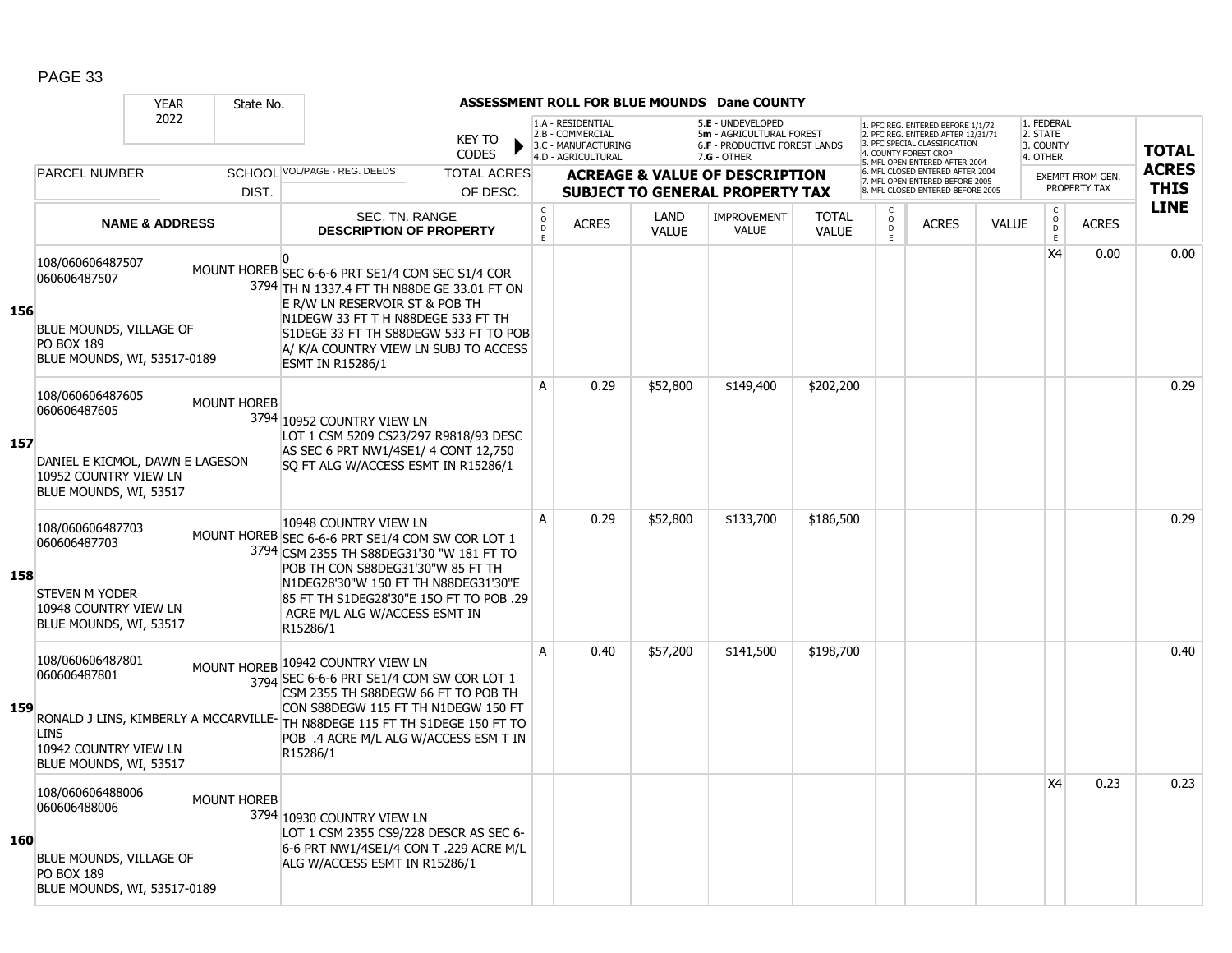|     |                                                                                                                                 | <b>YEAR</b> | State No.                                                      |                                                                                                                                                                                                                                                                                                                                                                                                                                                                                                   |                                                      |                                                                                     |                                                                                    |                      | <b>ASSESSMENT ROLL FOR BLUE MOUNDS Dane COUNTY</b>                                              |                              |                                                                                                                                                                     |      |              |                                                 |                             |              |
|-----|---------------------------------------------------------------------------------------------------------------------------------|-------------|----------------------------------------------------------------|---------------------------------------------------------------------------------------------------------------------------------------------------------------------------------------------------------------------------------------------------------------------------------------------------------------------------------------------------------------------------------------------------------------------------------------------------------------------------------------------------|------------------------------------------------------|-------------------------------------------------------------------------------------|------------------------------------------------------------------------------------|----------------------|-------------------------------------------------------------------------------------------------|------------------------------|---------------------------------------------------------------------------------------------------------------------------------------------------------------------|------|--------------|-------------------------------------------------|-----------------------------|--------------|
|     | 2022                                                                                                                            |             |                                                                |                                                                                                                                                                                                                                                                                                                                                                                                                                                                                                   | <b>KEY TO</b><br><b>CODES</b>                        |                                                                                     | 1.A - RESIDENTIAL<br>2.B - COMMERCIAL<br>3.C - MANUFACTURING<br>4.D - AGRICULTURAL |                      | 5.E - UNDEVELOPED<br>5m - AGRICULTURAL FOREST<br>6.F - PRODUCTIVE FOREST LANDS<br>$7.G - OTHER$ |                              | 1. PFC REG. ENTERED BEFORE 1/1/72<br>2. PFC REG. ENTERED AFTER 12/31/71<br>3. PFC SPECIAL CLASSIFICATION<br>4. COUNTY FOREST CROP<br>5. MFL OPEN ENTERED AFTER 2004 |      |              | 1. FEDERAL<br>2. STATE<br>3. COUNTY<br>4. OTHER |                             | <b>TOTAL</b> |
|     | <b>PARCEL NUMBER</b><br>DIST.                                                                                                   |             | SCHOOL VOL/PAGE - REG. DEEDS<br><b>TOTAL ACRES</b><br>OF DESC. |                                                                                                                                                                                                                                                                                                                                                                                                                                                                                                   |                                                      | <b>ACREAGE &amp; VALUE OF DESCRIPTION</b><br><b>SUBJECT TO GENERAL PROPERTY TAX</b> |                                                                                    |                      |                                                                                                 |                              | 6. MFL CLOSED ENTERED AFTER 2004<br>7. MFL OPEN ENTERED BEFORE 2005<br>8. MFL CLOSED ENTERED BEFORE 2005                                                            |      |              | <b>EXEMPT FROM GEN.</b><br>PROPERTY TAX         | <b>ACRES</b><br><b>THIS</b> |              |
| 161 | <b>NAME &amp; ADDRESS</b>                                                                                                       |             |                                                                | SEC. TN. RANGE<br><b>DESCRIPTION OF PROPERTY</b>                                                                                                                                                                                                                                                                                                                                                                                                                                                  | $\mathsf{C}$<br>$\circ$<br>$\mathsf{D}_{\mathsf{E}}$ |                                                                                     | <b>ACRES</b>                                                                       | LAND<br><b>VALUE</b> | <b>IMPROVEMENT</b><br><b>VALUE</b>                                                              | <b>TOTAL</b><br><b>VALUE</b> | C<br>$\circ$<br><b>ACRES</b><br>D<br>F.                                                                                                                             |      | <b>VALUE</b> | C<br>$\circ$<br>D<br>E                          | <b>ACRES</b>                | <b>LINE</b>  |
|     | 108/060606490041<br>060606490041<br><b>BOEHNEN LIVING TR</b><br>10918 CAVE OF THE MOUNDS RD<br>BLUE MOUNDS, WI, 53517           |             |                                                                | MOUNT HOREB 10918 CAVE OF THE MOUNDS RD<br>3794 SEC 6-6-6 PRT SW1/4 SE1/4 E 627 FT M/L<br>EXC DOC #1246910 (R123/483), DOC<br>#1377574 (R469/274), DOC #1010732<br>(M329/159), DOC #2509551 (R24237/50)<br>EXC CSM 7802, ALSO EXC CSM 9301 & ALSO<br>EXC DOC #5154101                                                                                                                                                                                                                             |                                                      | A<br>E                                                                              | 1.00<br>13.64                                                                      | \$87,600<br>\$8,200  | \$241,800                                                                                       | \$329,400<br>\$8,200         |                                                                                                                                                                     |      |              |                                                 |                             | 14.64        |
|     |                                                                                                                                 |             |                                                                |                                                                                                                                                                                                                                                                                                                                                                                                                                                                                                   | <b>Parcel Total</b>                                  |                                                                                     | 14.64                                                                              | \$95,800             | \$241,800                                                                                       | \$337,600                    |                                                                                                                                                                     | 0.00 | \$0          |                                                 | 0.00                        |              |
|     | 108/060606492801<br>060606492801<br>BLUE MOUNDS, VILLAGE OF<br>162 PO BOX 189<br>BLUE MOUNDS, WI, 53517                         |             |                                                                | n<br>MOUNT HOREB SEC 6-6-6 PRT SW1/4 SE1/4 DESCR AS COM<br>3794 AT NE COR OF SD LOT 1 SMOKEY<br>MOUNTAIN RIDGE TH NLY ALG EXT WLY LN<br>OF LOT 6 SMOKEY MOUNTAIN RIDGE TO<br>SLY R/W LN OF CAVE OF THE MOUNDS RD<br>TH WLY ALG SLY R/W LN OF CAVE OF THE<br>MOUNDS RD TO EXT WLY LOT LN OF SD<br>LOT 1 SMOKEY MOUNTAIN RIDGE (AS EXT<br>NLY) TH SLY ALG EXT WLY LOT LOT OF SD<br>LOT 1 TO NW COR OF SD LOT 1 SMOKEY<br>MOUNTAIN RIDGE TH ELY ALG N LN OF SD<br>LOT 1 SMOKEY MOUNTAIN RIDGE TO POB |                                                      |                                                                                     |                                                                                    |                      |                                                                                                 |                              |                                                                                                                                                                     |      |              | X4                                              | 0.05                        | 0.05         |
| 163 | 108/060606493054<br>060606493054<br>KATHLEEN J ARNESON, JAMES L ZANDER<br>10910 CAVE OF THE MOUNDS RD<br>BLUE MOUNDS, WI, 53517 |             | <b>MOUNT HOREB</b>                                             | 3794 10910 CAVE OF THE MOUNDS RD<br>LOT 1 CSM 9301 CS52/300&301-5/21/99<br>DESCR AS SEC 6-6-6 PRT SW1/4SE1/4 (.515<br>ACRES)                                                                                                                                                                                                                                                                                                                                                                      |                                                      | A                                                                                   | 0.52                                                                               | \$66,400             | \$338,500                                                                                       | \$404,900                    |                                                                                                                                                                     |      |              |                                                 |                             | 0.52         |
| 164 | 108/060606493301<br>060606493301<br>KATHLEEN J ARNESON, JAMES L ZANDER<br>10910 CAVE OF THE MOUNDS RD<br>BLUE MOUNDS, WI, 53517 |             |                                                                | MOUNT HOREB PRT LOT 2 CSM 9301 CS52/300&301-<br>3794 5/21/99 DESCR AS SEC 6-6-6 PRT<br>SW1/4SE1/4 DESCR AS BEG AT NE COR OF<br>SD LOT 2 TH S0DEG49'33"W 122.19 FT TH<br>S72DEG55'56"W 147.87 FT TH<br>NODEG48'46"E 132.97 FT TH<br>N76DEG59'33"E 144.95 FT TO POB                                                                                                                                                                                                                                 |                                                      | A                                                                                   | 0.41                                                                               | \$4,600              |                                                                                                 | \$4,600                      |                                                                                                                                                                     |      |              |                                                 |                             | 0.41         |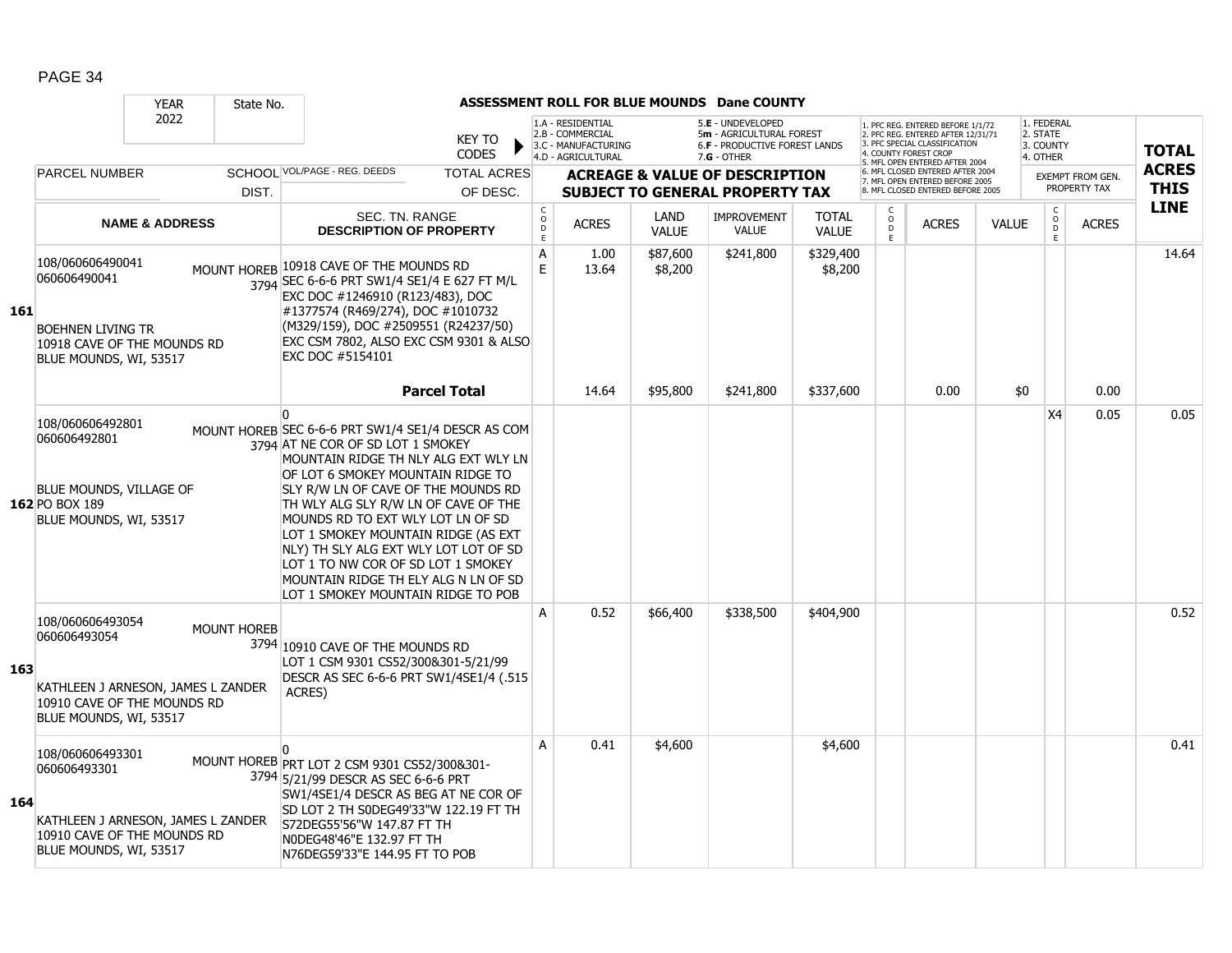|     |                                                                                                                                  | <b>YEAR</b>               | State No.                                          |                                                                                                                                                                                                                                                                                                                    |                                           |                                                                                    |              |                                        | ASSESSMENT ROLL FOR BLUE MOUNDS Dane COUNTY                                                     |                                                                                                       |                                                                                                                                   |              |                         |                                                 |                            |              |
|-----|----------------------------------------------------------------------------------------------------------------------------------|---------------------------|----------------------------------------------------|--------------------------------------------------------------------------------------------------------------------------------------------------------------------------------------------------------------------------------------------------------------------------------------------------------------------|-------------------------------------------|------------------------------------------------------------------------------------|--------------|----------------------------------------|-------------------------------------------------------------------------------------------------|-------------------------------------------------------------------------------------------------------|-----------------------------------------------------------------------------------------------------------------------------------|--------------|-------------------------|-------------------------------------------------|----------------------------|--------------|
|     | 2022                                                                                                                             |                           |                                                    |                                                                                                                                                                                                                                                                                                                    | <b>KEY TO</b><br><b>CODES</b>             | 1.A - RESIDENTIAL<br>2.B - COMMERCIAL<br>3.C - MANUFACTURING<br>4.D - AGRICULTURAL |              |                                        | 5.E - UNDEVELOPED<br>5m - AGRICULTURAL FOREST<br>6.F - PRODUCTIVE FOREST LANDS<br>$7.G - OTHER$ |                                                                                                       | PFC REG. ENTERED BEFORE 1/1/72<br>2. PFC REG. ENTERED AFTER 12/31/71<br>3 PEC SPECIAL CLASSIFICATION<br><b>COUNTY FOREST CROP</b> |              |                         | 1. FEDERAL<br>2. STATE<br>3. COUNTY<br>4. OTHER |                            | <b>TOTAL</b> |
|     | <b>PARCEL NUMBER</b>                                                                                                             |                           | SCHOOL VOL/PAGE - REG. DEEDS<br><b>TOTAL ACRES</b> |                                                                                                                                                                                                                                                                                                                    | <b>ACREAGE &amp; VALUE OF DESCRIPTION</b> |                                                                                    |              |                                        |                                                                                                 | 5. MFL OPEN ENTERED AFTER 2004<br>6. MFL CLOSED ENTERED AFTER 2004<br>7. MFL OPEN ENTERED BEFORE 2005 |                                                                                                                                   |              | <b>EXEMPT FROM GEN.</b> |                                                 | <b>ACRES</b>               |              |
|     | DIST.                                                                                                                            |                           | OF DESC.                                           |                                                                                                                                                                                                                                                                                                                    |                                           |                                                                                    |              | <b>SUBJECT TO GENERAL PROPERTY TAX</b> |                                                                                                 | 8. MFL CLOSED ENTERED BEFORE 2005                                                                     |                                                                                                                                   |              | PROPERTY TAX            |                                                 | <b>THIS</b><br><b>LINE</b> |              |
|     |                                                                                                                                  | <b>NAME &amp; ADDRESS</b> |                                                    | <b>SEC. TN. RANGE</b><br><b>DESCRIPTION OF PROPERTY</b>                                                                                                                                                                                                                                                            |                                           | $\begin{matrix} 0 \\ 0 \\ D \end{matrix}$<br>E                                     | <b>ACRES</b> | LAND<br><b>VALUE</b>                   | <b>IMPROVEMENT</b><br>VALUE                                                                     | <b>TOTAL</b><br><b>VALUE</b>                                                                          | $\overline{D}$<br>E                                                                                                               | <b>ACRES</b> | <b>VALUE</b>            | $\begin{matrix} 0 \\ 0 \\ 0 \end{matrix}$<br>E  | <b>ACRES</b>               |              |
| 165 | 108/060606493381<br>060606493381<br><b>TAYLER A GORDON</b><br>10903 CAVE OF THE MOUNDS RD<br>BLUE MOUNDS, WI, 53517              |                           |                                                    | MOUNT HOREB 10903 CAVE OF THE MOUNDS RD<br>3794 LOT 1 CSM 13478 CS87/329&330-3/25/2013<br>F/K/A OUTLOT 2 SMOKEY MOUNTAIN<br>RIDGE 7 ALSO INCL & DESCR AS SEC 7-6-6<br>PRT NW1/4 NE1/4 7 SEC 6-6-6 PRT SW1/4<br>SE1/4 (0.35 ACRES)                                                                                  |                                           | A                                                                                  | 0.35         | \$59,200                               | \$125,800                                                                                       | \$185,000                                                                                             |                                                                                                                                   |              |                         |                                                 |                            | 0.35         |
| 166 | 108/060606493461<br>060606493461<br>ALEXANDER D LEWIS, RACHEL J LEWIS<br>10905 CAVE OF THE MOUNDS RD<br>BLUE MOUNDS, WI, 53517   |                           |                                                    | MOUNT HOREB 10905 CAVE OF THE MOUNDS RD<br>3794 LOT 2 CSM 13478 CS87/329-330-3/25/2013<br>F/K/A OUTLOT 2 SMOKEY MOUNTAIN<br>RIDGE 7 ALSO INCL 7 DESCR AS SEC 7-6-6<br>PRT NW1/4 NE1/4 & SEC 6-6-6 PRT SW1/4<br>SE1/4 (0.30 ACRES)                                                                                  |                                           | A                                                                                  | 0.30         | \$57,100                               | \$305,000                                                                                       | \$362,100                                                                                             |                                                                                                                                   |              |                         |                                                 |                            | 0.30         |
| 167 | 108/060606493651<br>060606493651<br><b>ALLEN M KNUDSON</b><br>10912 CAVE OF THE MOUNDS RD<br>BLUE MOUNDS, WI, 53517              |                           | <b>MOUNT HOREB</b>                                 | 10912 CAVE OF THE MOUNDS RD<br>3794 LOT 1 CSM 7802 & PRT LOT 2 CSM 9301<br>DESCR AS BEG AT NW COR OF SD LOT 2 TH<br>S0DEG48'46"W 100.34 FT TH<br>N90DEG00'00"E 140.77 FT TH<br>NODEG48'46"E 132.97 FT TH<br>S76DEG59'33"W 144.95 FT TO POB                                                                         |                                           | A                                                                                  | 0.89         | \$82,900                               | \$143,800                                                                                       | \$226,700                                                                                             |                                                                                                                                   |              |                         |                                                 |                            | 0.89         |
| 168 | 108/060606493750<br>060606493750<br>DEBORAH G SZARKA, FREDRICK A SZARKA<br>10906 CAVE OF THE MOUNDS RD<br>BLUE MOUNDS, WI, 53517 |                           |                                                    | MOUNT HOREB 10906 CAVE OF THE MOUNDS RD<br>3794 SEC 6-6-6 PRT SW1/4SE1/4 COM SE COR<br>TH N 148 FT TO C/L HWY TH S85DEG6'W<br>55.6 FT TH S73DEG5'W 90.5 FT TO POB TH<br>S73DEG5'W 148.2 FT TH N0DEG43'E 316.6<br>FT TH N83DEG21'E 142.4 FT TH S0DEG43'W<br>304.6 FT TO POB                                         |                                           | A                                                                                  | 1.00         | \$87,600                               | \$135,600                                                                                       | \$223,200                                                                                             |                                                                                                                                   |              |                         |                                                 |                            | 1.00         |
| 169 | 108/060606493901<br>060606493901<br><b>FRAME REV TR</b><br>10890 CAVE OF THE MOUNDS RD<br>Blue Mounds, WI, 53517                 |                           |                                                    | 10902 CAVE OF THE MOUNDS RD<br>MOUNT HOREB SEC 6-6-6 PRT SW1/4SE1/4 COM SE COR SD<br>3794 1/41/4 TH N 148 FT TO CL CTH F & POB TH<br>CON N 303.8 FT TH S77DEG37MIN50SECW<br>141.4 6 FT TH S0DEG43MINW 304.6 FT TH<br>N73DEG6MIN25SECE 90.5 FT TH<br>N85DEG6MINE 55.6 FT TO POB SUBJ TO<br>CTH F OVER SLY 33 FT THF |                                           | A                                                                                  | 0.66         | \$72,700                               | \$0                                                                                             | \$72,700                                                                                              |                                                                                                                                   |              |                         |                                                 |                            | 0.66         |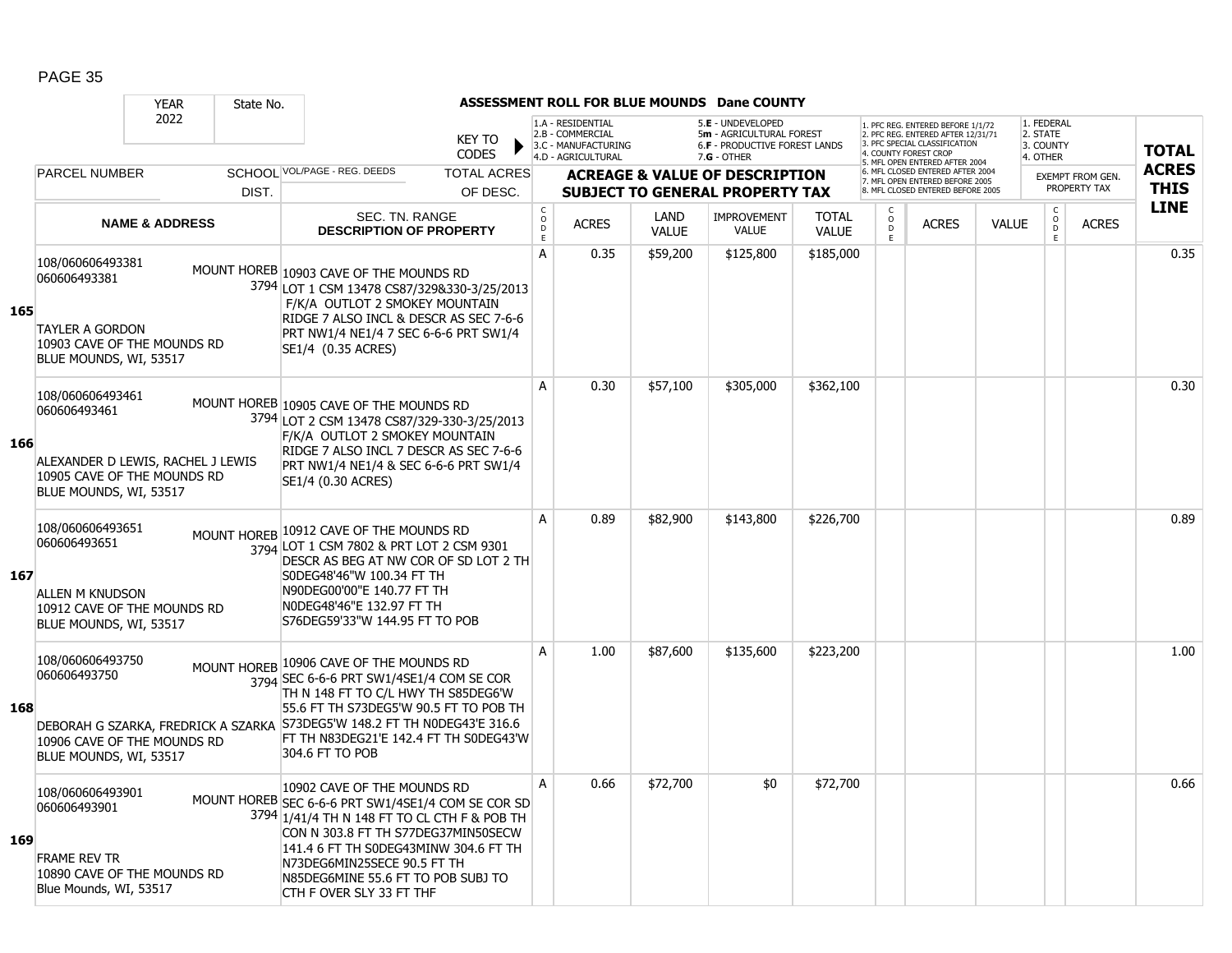|     |                                                                                                                                   | ASSESSMENT ROLL FOR BLUE MOUNDS Dane COUNTY<br><b>YEAR</b><br>State No. |                    |                                                                                                                                                                                                                                                                                                                                                                                                                                                                                                                                                                                                                                                           |                                                |                                                                                    |                                |                                                                                                        |                                 |                                                                                                                                            |                                                                                                                                   |              |                                                 |              |                             |
|-----|-----------------------------------------------------------------------------------------------------------------------------------|-------------------------------------------------------------------------|--------------------|-----------------------------------------------------------------------------------------------------------------------------------------------------------------------------------------------------------------------------------------------------------------------------------------------------------------------------------------------------------------------------------------------------------------------------------------------------------------------------------------------------------------------------------------------------------------------------------------------------------------------------------------------------------|------------------------------------------------|------------------------------------------------------------------------------------|--------------------------------|--------------------------------------------------------------------------------------------------------|---------------------------------|--------------------------------------------------------------------------------------------------------------------------------------------|-----------------------------------------------------------------------------------------------------------------------------------|--------------|-------------------------------------------------|--------------|-----------------------------|
|     |                                                                                                                                   | 2022                                                                    |                    | KEY TO<br><b>CODES</b>                                                                                                                                                                                                                                                                                                                                                                                                                                                                                                                                                                                                                                    |                                                | 1.A - RESIDENTIAL<br>2.B - COMMERCIAL<br>3.C - MANUFACTURING<br>4.D - AGRICULTURAL |                                | 5.E - UNDEVELOPED<br>5m - AGRICULTURAL FOREST<br><b>6.F - PRODUCTIVE FOREST LANDS</b><br>$7.G - OTHER$ |                                 |                                                                                                                                            | 1. PFC REG. ENTERED BEFORE 1/1/72<br>2. PFC REG. ENTERED AFTER 12/31/71<br>3. PFC SPECIAL CLASSIFICATION<br>4. COUNTY FOREST CROP |              | 1. FEDERAL<br>2. STATE<br>3. COUNTY<br>4. OTHER |              | <b>TOTAL</b>                |
|     | SCHOOL VOL/PAGE - REG. DEEDS<br><b>PARCEL NUMBER</b><br>DIST.                                                                     |                                                                         |                    | <b>TOTAL ACRES</b><br>OF DESC.                                                                                                                                                                                                                                                                                                                                                                                                                                                                                                                                                                                                                            |                                                |                                                                                    |                                | <b>ACREAGE &amp; VALUE OF DESCRIPTION</b><br><b>SUBJECT TO GENERAL PROPERTY TAX</b>                    |                                 | 5. MFL OPEN ENTERED AFTER 2004<br>6. MFL CLOSED ENTERED AFTER 2004<br>7. MFL OPEN ENTERED BEFORE 2005<br>8. MFL CLOSED ENTERED BEFORE 2005 |                                                                                                                                   |              | <b>EXEMPT FROM GEN.</b><br>PROPERTY TAX         |              | <b>ACRES</b><br><b>THIS</b> |
|     |                                                                                                                                   | <b>NAME &amp; ADDRESS</b>                                               |                    | SEC. TN. RANGE<br><b>DESCRIPTION OF PROPERTY</b>                                                                                                                                                                                                                                                                                                                                                                                                                                                                                                                                                                                                          | $\begin{matrix} 0 \\ 0 \\ D \end{matrix}$<br>E | <b>ACRES</b>                                                                       | LAND<br><b>VALUE</b>           | <b>IMPROVEMENT</b><br><b>VALUE</b>                                                                     | <b>TOTAL</b><br><b>VALUE</b>    | $\circ$<br>$\overline{D}$<br>E                                                                                                             | <b>ACRES</b>                                                                                                                      | <b>VALUE</b> | $\mathsf{C}$<br>$\overline{D}$<br>F.            | <b>ACRES</b> | <b>LINE</b>                 |
|     | 108/060606495801<br>060606495801<br>ELEANORE MAE FRAME, JOHN E FRAME<br>10890 CAVE OF THE MOUNDS RD<br>170 BLUE MOUNDS, WI, 53517 |                                                                         |                    | 10890 CAVE OF THE MOUNDS RD<br>MOUNT HOREB SEC 6-6-6 PRT SE1/4 SE1/4 COM SW COR<br>3794 TH N TO N LN E 660 FT S 1146.75 FT W 627 E<br>FT S 123.75 FT W 33 FT TO POB 16.5A M/L<br>EXC 617/558 & 617/560 & 674/26 & EXC<br>CSM 8229 & ALSO EXC DOC #3088758 &<br>ALSO EXC CSM 10356 & ALSO EXC DOC<br>5267284 DESCR AS TH PRT W1/2<br>SE1/4SE1/4 BDD ON S BY N R/W LN OF<br>CAVE OF THE MOUNDS RD BDD ON W BY E<br>LN OF LOT 2 CSM 8229 BDD ON N BY S LN<br>OF LOT 13 BLUE RIDGE ESTATES & E BDY<br>LN THAT EXTENDS FROM SE COR OF LOT<br>13 BLUE RIDGE ESTATES S00DEG10'22"E<br>TO N R/W LN OF CAVE OF THE MOUNDS RD<br>& ALSO EXC CSM 15242 EXC CSM 15477 | Α<br>D                                         | 0.66<br>4.98<br>4.69                                                               | \$24,400<br>\$1,200<br>\$2,800 | \$147,400<br>\$0<br>\$0                                                                                | \$171,800<br>\$1,200<br>\$2,800 |                                                                                                                                            |                                                                                                                                   |              |                                                 |              | 10.33                       |
|     |                                                                                                                                   |                                                                         |                    | <b>Parcel Total</b>                                                                                                                                                                                                                                                                                                                                                                                                                                                                                                                                                                                                                                       |                                                | 10.33                                                                              | \$28,400                       | \$147,400                                                                                              | \$175,800                       |                                                                                                                                            | 0.00                                                                                                                              | \$0          |                                                 | 0.00         |                             |
| 171 | 108/060606497101<br>060606497101<br>HARRIET GUNN, MARK JOSEPH WHALEY<br>10884 CAVE OF THE MOUNDS RD<br>BLUE MOUNDS, WI, 53517     |                                                                         | <b>MOUNT HOREB</b> | 3794 10884 Cave of the Mounds Rd<br>LOT 2 CSM 10356 CS61/69&70-4/8/2002<br>DESCR AS SEC 6-6-6 PRT SE1/4SE1/4<br>(0.394 ACRES)                                                                                                                                                                                                                                                                                                                                                                                                                                                                                                                             | A                                              | 0.39                                                                               | \$61,200                       | \$154,300                                                                                              | \$215,500                       |                                                                                                                                            |                                                                                                                                   |              |                                                 |              | 0.39                        |
| 172 | 108/060606497201<br>060606497201<br>JAMES D MYERS, ROSANN M MYERS<br>10886 CAVE OF THE MOUNDS RD<br>BLUE MOUNDS, WI, 53517        |                                                                         |                    | MOUNT HOREB 10886 CAVE OF THE MOUNDS RD<br>3794 LOT 1 CSM 15477 CS111/211&212-<br>8/27/2020 F/K/A ALL LOT 1 CSM 15242<br>CS108/254&255-9/27/2019 & ALSO INCL &<br>DESCR AS SEC 6-6-6 PRT SE1/4SE1/4<br>(0.928 ACRES)                                                                                                                                                                                                                                                                                                                                                                                                                                      | A                                              | 0.93                                                                               | \$84,400                       | \$331,600                                                                                              | \$416,000                       |                                                                                                                                            |                                                                                                                                   |              |                                                 |              | 0.93                        |
| 173 | 108/060606497301<br>060606497301<br><b>DANIELLE VESELY-BARK</b><br>10872 CAVE OF THE MOUNDS RD<br>BLUE MOUNDS, WI, 53517          |                                                                         | <b>MOUNT HOREB</b> | 3794 10872 CAVE OF THE MOUNDS RD<br>LOT 3 CSM 10356 CS61/69&70-4/8/2002<br>DESCR AS SEC 6-6-6 PRT SE1/4SE1/4<br>(0.396 ACRES)                                                                                                                                                                                                                                                                                                                                                                                                                                                                                                                             | $\overline{A}$                                 | 0.40                                                                               | \$61,200                       | \$109,700                                                                                              | \$170,900                       |                                                                                                                                            |                                                                                                                                   |              |                                                 |              | 0.40                        |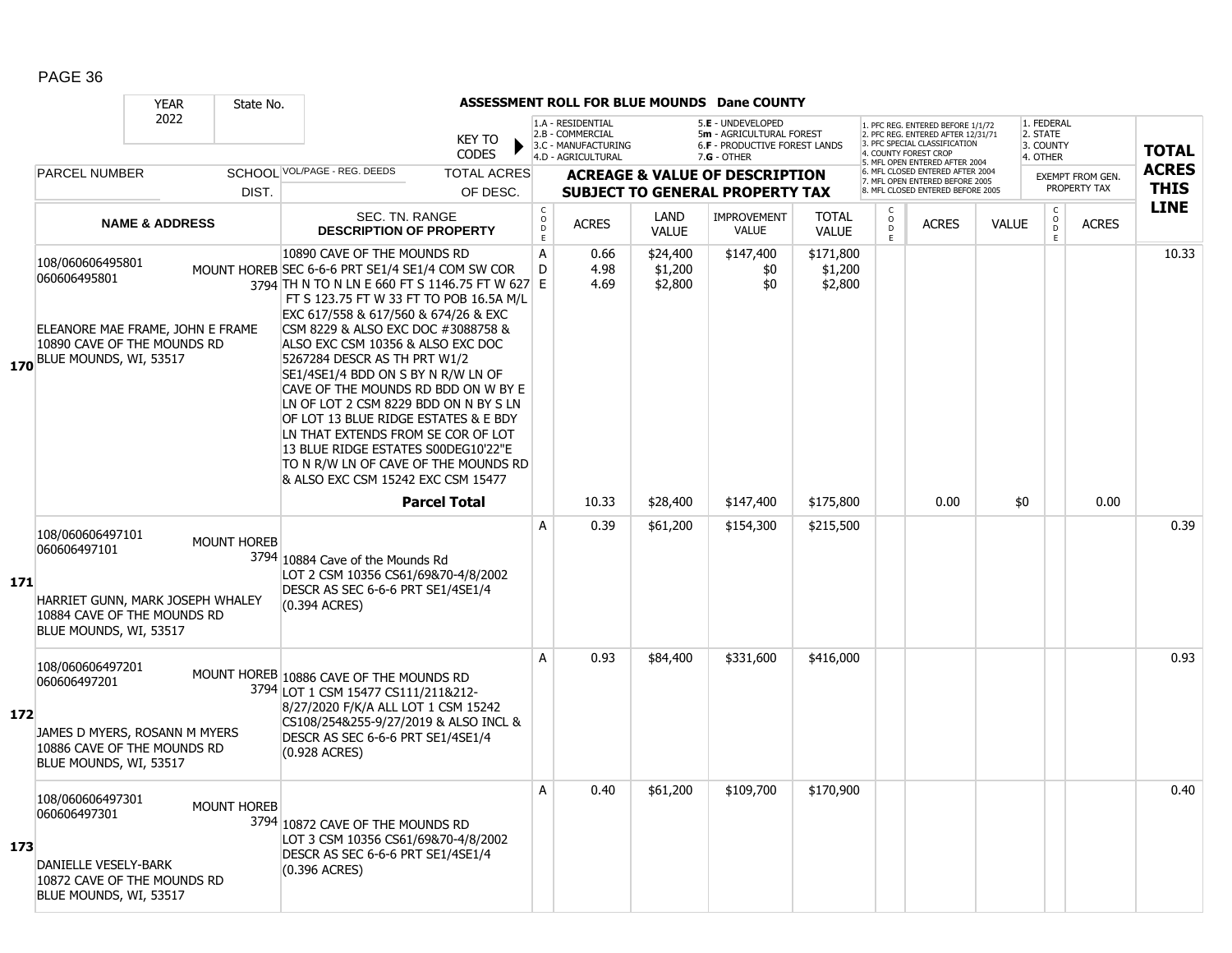|     |                                                                                                                                              | <b>YEAR</b>               | State No.          |                                                                                                                                                                |                                |                        |                                                                                    |                          | <b>ASSESSMENT ROLL FOR BLUE MOUNDS Dane COUNTY</b>                                                     |                           |                |                                                                                                                                                                     |              |                                                 |                                         |                             |
|-----|----------------------------------------------------------------------------------------------------------------------------------------------|---------------------------|--------------------|----------------------------------------------------------------------------------------------------------------------------------------------------------------|--------------------------------|------------------------|------------------------------------------------------------------------------------|--------------------------|--------------------------------------------------------------------------------------------------------|---------------------------|----------------|---------------------------------------------------------------------------------------------------------------------------------------------------------------------|--------------|-------------------------------------------------|-----------------------------------------|-----------------------------|
|     |                                                                                                                                              | 2022                      |                    |                                                                                                                                                                | <b>KEY TO</b><br><b>CODES</b>  |                        | 1.A - RESIDENTIAL<br>2.B - COMMERCIAL<br>3.C - MANUFACTURING<br>4.D - AGRICULTURAL |                          | 5.E - UNDEVELOPED<br>5m - AGRICULTURAL FOREST<br><b>6.F - PRODUCTIVE FOREST LANDS</b><br>$7.G - OTHER$ |                           |                | 1. PFC REG. ENTERED BEFORE 1/1/72<br>2. PFC REG. ENTERED AFTER 12/31/71<br>3. PFC SPECIAL CLASSIFICATION<br>4. COUNTY FOREST CROP<br>5. MFL OPEN ENTERED AFTER 2004 |              | 1. FEDERAL<br>2. STATE<br>3. COUNTY<br>4. OTHER |                                         | <b>TOTAL</b>                |
|     | PARCEL NUMBER                                                                                                                                |                           | DIST.              | SCHOOI VOL/PAGE - REG. DEEDS                                                                                                                                   | <b>TOTAL ACRES</b><br>OF DESC. |                        |                                                                                    |                          | <b>ACREAGE &amp; VALUE OF DESCRIPTION</b><br><b>SUBJECT TO GENERAL PROPERTY TAX</b>                    |                           |                | 6. MFL CLOSED ENTERED AFTER 2004<br>7. MFL OPEN ENTERED BEFORE 2005<br>8. MFL CLOSED ENTERED BEFORE 2005                                                            |              |                                                 | <b>EXEMPT FROM GEN.</b><br>PROPERTY TAX | <b>ACRES</b><br><b>THIS</b> |
|     |                                                                                                                                              | <b>NAME &amp; ADDRESS</b> |                    | <b>SEC. TN. RANGE</b>                                                                                                                                          |                                | $_{\rm o}^{\rm c}$     | <b>ACRES</b>                                                                       | LAND                     | <b>IMPROVEMENT</b>                                                                                     | <b>TOTAL</b>              | $\overline{D}$ | <b>ACRES</b>                                                                                                                                                        | <b>VALUE</b> | $_{\rm o}^{\rm c}$                              | <b>ACRES</b>                            | <b>LINE</b>                 |
| 174 | 108/060606497601<br>060606497601<br><b>ELIZABETH DAHM</b><br>10887 CAVE OF THE MOUNDS RD<br>BLUE MOUNDS, WI, 53517                           |                           | <b>MOUNT HOREB</b> | <b>DESCRIPTION OF PROPERTY</b><br>3794 10887 CAVE OF THE MOUNDS RD<br>LOT 1 CSM 9478 CS54/91&92-10/20/99<br>DESCR AS SEC 6-6-6 PRT SE1/4SE1/4<br>(0.380 ACRES) |                                | $\mathsf{D}$<br>E<br>A | 0.38                                                                               | <b>VALUE</b><br>\$60,600 | <b>VALUE</b><br>\$67,900                                                                               | <b>VALUE</b><br>\$128,500 | E              |                                                                                                                                                                     |              | $\overline{D}$<br>E                             |                                         | 0.38                        |
| 175 | 108/060606497651<br>060606497651<br>BROCK BIDLINGMAIER, TARA<br><b>BIDLINGMAIER</b><br>10885 CAVE OF THE MOUNDS RD<br>BLUE MOUNDS, WI, 53517 |                           | <b>MOUNT HOREB</b> | 3794 10885 CAVE OF THE MOUNDS RD<br>LOT 2 CSM 9478 CS54/91&92-10/20/99<br>DESCR AS SEC 6-6-6 PRT SE1/4SE1/4<br>(0.380 ACRES)                                   |                                | A                      | 0.32                                                                               | \$57,900                 | \$184,300                                                                                              | \$242,200                 |                |                                                                                                                                                                     |              |                                                 |                                         | 0.32                        |
| 176 | 108/060606497701<br>060606497701<br><b>ROBERT SCHNELL</b><br>10879 CAVE OF THE MOUNDS RD<br>BLUE MOUNDS, WI, 53517                           |                           | <b>MOUNT HOREB</b> | 3794 10879 CAVE OF THE MOUNDS RD<br>LOT 2 CSM 5652 CS26/169 R12075/67-<br>10/14/88 SEC 6-6-6 PRT SE1 /4SE1/4<br>22,470 SQ FT                                   |                                | A                      | 0.52                                                                               | \$66,500                 | \$367,100                                                                                              | \$433,600                 |                |                                                                                                                                                                     |              |                                                 |                                         | 0.52                        |
| 177 | 108/060606497907<br>060606497907<br><b>KENNETH E ZWEIFEL</b><br>3059 N STATION RD<br>VERONA, WI, 53593                                       |                           | <b>MOUNT HOREB</b> | 3794 10873 CAVE OF THE MOUNDS RD<br>LOT 3 CSM 5652 CS26/169 R12075/67-<br>10/14/88 SEC 6-6-6 PRT SE1 /4SE1/4<br>16,910 SQ FT                                   |                                | A                      | 0.39                                                                               | \$60,900                 | \$0                                                                                                    | \$60,900                  |                |                                                                                                                                                                     |              |                                                 |                                         | 0.39                        |
| 178 | 108/060606498004<br>060606498004<br><b>KENNETH E ZWEIFEL</b><br>3059 N STATION RD<br>VERONA, WI, 53593                                       |                           | <b>MOUNT HOREB</b> | 3794 10867 CAVE OF THE MOUNDS RD<br>LOT 4 CSM 5652 CS26/169 R12075/67-<br>10/14/88 SEC 6-6-6 PRT SE1 /4SE1/4<br>17,580 SQ FT                                   |                                | A                      | 0.40                                                                               | \$61,600                 | \$0                                                                                                    | \$61,600                  |                |                                                                                                                                                                     |              |                                                 |                                         | 0.40                        |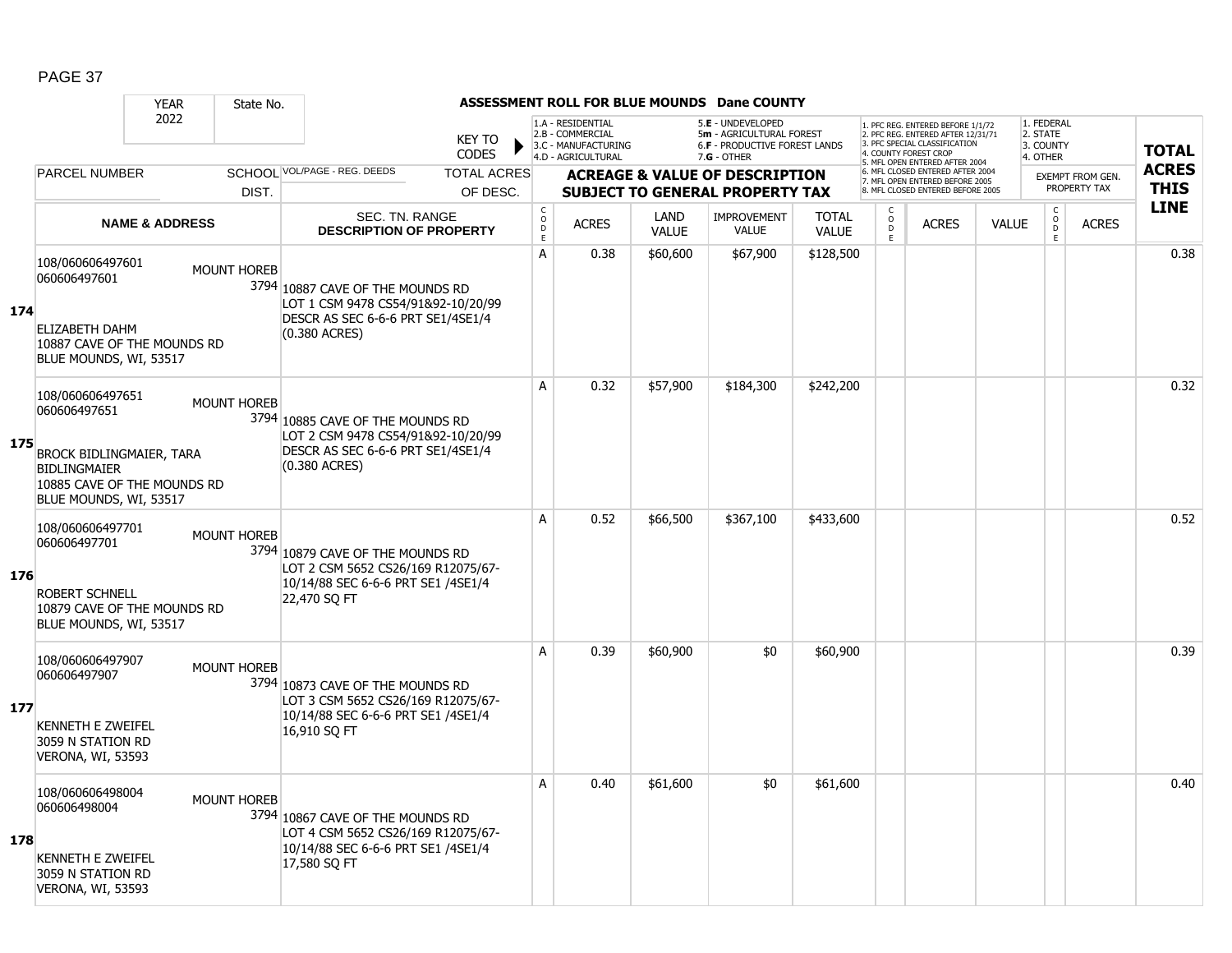|     |                                                                                                                                                | <b>YEAR</b>               | State No.          |                                                                                                                                                                                                                                                                                                                                                                                                          |                              |                                                                                    |                      | ASSESSMENT ROLL FOR BLUE MOUNDS Dane COUNTY                                                          |                              |                   |                                                                                                                                |              |                                                 |                                         |                             |
|-----|------------------------------------------------------------------------------------------------------------------------------------------------|---------------------------|--------------------|----------------------------------------------------------------------------------------------------------------------------------------------------------------------------------------------------------------------------------------------------------------------------------------------------------------------------------------------------------------------------------------------------------|------------------------------|------------------------------------------------------------------------------------|----------------------|------------------------------------------------------------------------------------------------------|------------------------------|-------------------|--------------------------------------------------------------------------------------------------------------------------------|--------------|-------------------------------------------------|-----------------------------------------|-----------------------------|
|     |                                                                                                                                                | 2022                      |                    | <b>KEY TO</b><br>CODES                                                                                                                                                                                                                                                                                                                                                                                   |                              | 1.A - RESIDENTIAL<br>2.B - COMMERCIAL<br>3.C - MANUFACTURING<br>4.D - AGRICULTURAL |                      | 5.E - UNDEVELOPED<br>5m - AGRICULTURAL FOREST<br><b>6.F - PRODUCTIVE FOREST LANDS</b><br>7.G - OTHER |                              |                   | 1. PFC REG. ENTERED BEFORE 1/1/72<br>2. PFC REG. ENTERED AFTER 12/31/71<br>3. PFC SPECIAL CLASSIFICATION<br>COUNTY FOREST CROP |              | 1. FEDERAL<br>2. STATE<br>3. COUNTY<br>4. OTHER |                                         | <b>TOTAL</b>                |
|     | <b>PARCEL NUMBER</b>                                                                                                                           |                           |                    | SCHOOL VOL/PAGE - REG. DEEDS<br><b>TOTAL ACRES</b>                                                                                                                                                                                                                                                                                                                                                       |                              |                                                                                    |                      | <b>ACREAGE &amp; VALUE OF DESCRIPTION</b>                                                            |                              |                   | 5. MFL OPEN ENTERED AFTER 2004<br>MFL CLOSED ENTERED AFTER 2004<br>7. MFL OPEN ENTERED BEFORE 2005                             |              |                                                 | <b>EXEMPT FROM GEN.</b><br>PROPERTY TAX | <b>ACRES</b><br><b>THIS</b> |
|     |                                                                                                                                                |                           | DIST.              | OF DESC.                                                                                                                                                                                                                                                                                                                                                                                                 |                              |                                                                                    |                      | <b>SUBJECT TO GENERAL PROPERTY TAX</b>                                                               |                              | C                 | 8. MFL CLOSED ENTERED BEFORE 2005                                                                                              |              |                                                 |                                         | <b>LINE</b>                 |
|     |                                                                                                                                                | <b>NAME &amp; ADDRESS</b> |                    | <b>SEC. TN. RANGE</b><br><b>DESCRIPTION OF PROPERTY</b>                                                                                                                                                                                                                                                                                                                                                  | $_{\rm o}^{\rm c}$<br>D<br>E | <b>ACRES</b>                                                                       | LAND<br><b>VALUE</b> | <b>IMPROVEMENT</b><br><b>VALUE</b>                                                                   | <b>TOTAL</b><br><b>VALUE</b> | $\circ$<br>D<br>E | <b>ACRES</b>                                                                                                                   | <b>VALUE</b> | $_{\rm o}^{\rm c}$<br>D<br>E                    | <b>ACRES</b>                            |                             |
|     | 108/060606498308<br>060606498308<br>179 JOAN E CUSHMAN, RANDALL J CUSHMAN<br>10843 CAVE OF THE MOUNDS RD<br>BLUE MOUNDS, WI, 53517             |                           |                    | 10843 CAVE OF THE MOUNDS RD<br>MOUNT HOREB LOT 2 CSM 3927 CS16/167 R3606/56-<br>3794 5/27/82 DESCR AS SEC 6-6-6 PRT<br>SE1/4SE1/4 & SEC 7-6-6 PRT NE1/4NE1/4<br>COM SEC 7 NE COR T H<br>S0DEG32MIN39SECE 175 FT TH N81DEGW<br>216 FT TO POB TH CON N8 1DEGW 213 FT<br>TH N 213.84 FT TO CL CTH F TH<br>S75DEG54MINE 41.0 6 FT TH S80DEG1MINE<br>173.18 FT TH S 207.14 FT TO POB 1.01 ACR<br>ES SUBJ TO U | A                            | 1.01                                                                               | \$87,700             | \$171,400                                                                                            | \$259,100                    |                   |                                                                                                                                |              |                                                 |                                         | 1.01                        |
| 180 | 108/060606498504<br>060606498504<br>JENNIFER R HANSON, RANDALL S HANSON<br>10837 CAVE OF THE MOUNDS RD<br>BLUE MOUNDS, WI, 53717               |                           | <b>MOUNT HOREB</b> | 3794 10837 CAVE OF THE MOUNDS RD<br>LOT 1 CSM 3927 CS16/167 R3606/56-<br>5/27/82 DESCR AS SEC 6-6-6 PRT<br>SE1/4SE1/4 & SEC 7-6-6 PRT NE1/4NE1/4<br>1.01 ACRES                                                                                                                                                                                                                                           | A                            | 1.01                                                                               | \$87,700             | \$238,700                                                                                            | \$326,400                    |                   |                                                                                                                                |              |                                                 |                                         | 1.01                        |
| 181 | 108/060606498808<br>060606498808<br>LOIS ANN BAUMEISTER, TERRY J<br><b>BAUMEISTER</b><br>10844 CAVE OF THE MOUNDS RD<br>BLUE MOUNDS, WI, 53517 |                           |                    | 10844 CAVE OF THE MOUNDS RD<br>MOUNT HOREB R976/598 SEC 6-6-6 PRT SE1/4SE1/4 COM<br>3794 SEC SE COR TH N 39.25 FT TO POB TH CON<br>N 267.7 FT TH S89DEGW 656.66 FT TH S<br>140.16 FT TO CL CTH F TH ALG CL ON CRV<br>TO R RAD 514.37 FT LC S80DE GE 80.71 FT,<br>S75DEGE 200 FT, S80DEGE 312.5 FT &<br>S88DEGE 74.6 FT TO POB                                                                            | A                            | 3.00                                                                               | \$107,600            | \$141,400                                                                                            | \$249,000                    |                   |                                                                                                                                |              |                                                 |                                         | 3.00                        |
| 182 | 108/060606499156<br>060606499156<br>JON WOLFGRAM, NANCY WOLFGRAM<br>10870 CAVE OF THE MOUNDS RD<br>BLUE MOUNDS, WI, 53517                      |                           | <b>MOUNT HOREB</b> | 3794 10870 CAVE OF THE MOUNDS RD<br>LOT 1 CSM 8229 CS44/183&184<br>R33076/66&67-6/4/96 DESCR AS SEC 6-6-6<br>PRT SE1/4SE1/4 (.353 ACRES)                                                                                                                                                                                                                                                                 | A                            | 0.35                                                                               | \$59,400             | \$204,900                                                                                            | \$264,300                    |                   |                                                                                                                                |              |                                                 |                                         | 0.35                        |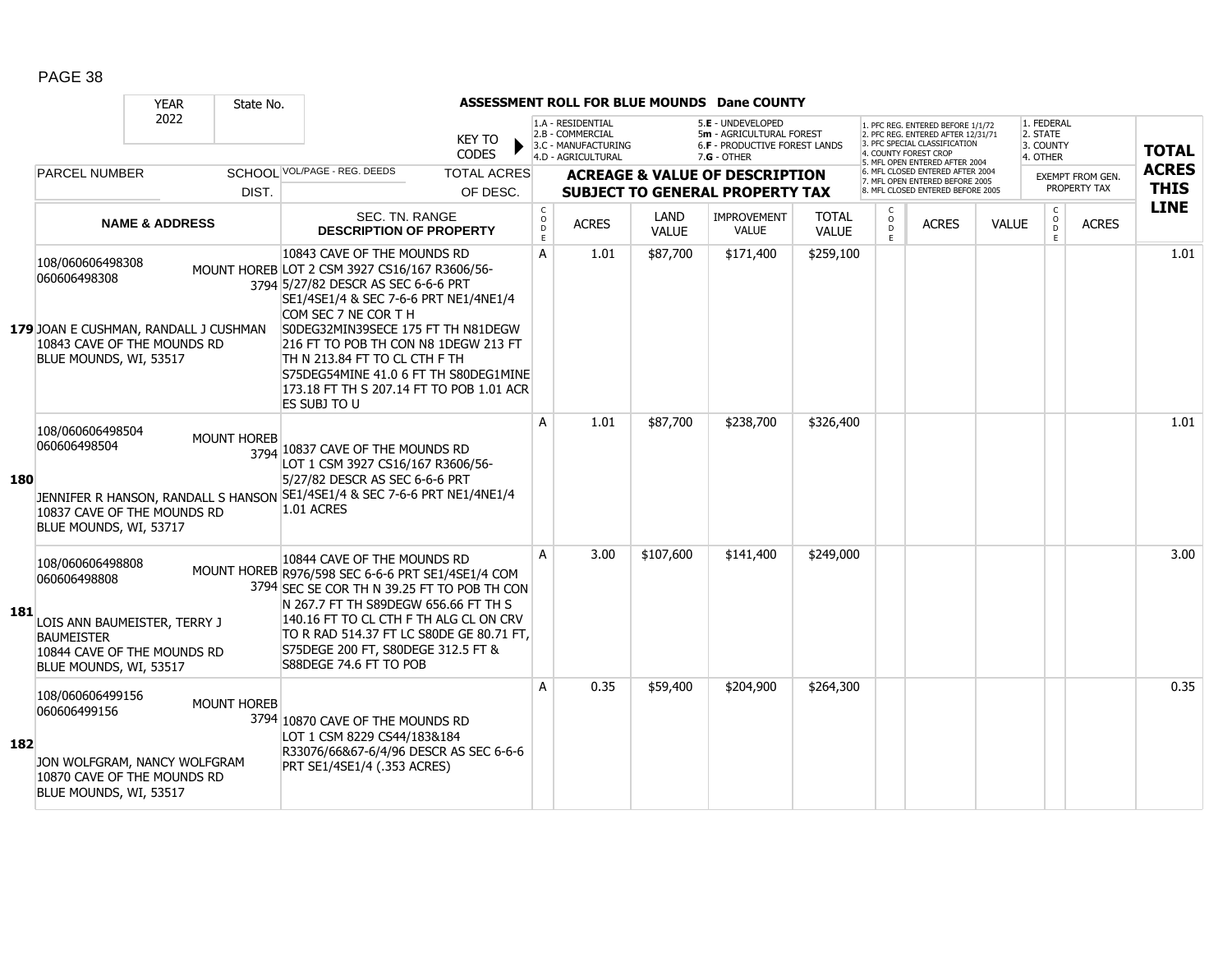|     |                                                                                                                                 | <b>YEAR</b>               | State No.                  |                                                                                                                                                                                                                                                                                                                                                                                                                                                                                                                                             |                               |                                      |                                                                                    |                      | ASSESSMENT ROLL FOR BLUE MOUNDS Dane COUNTY                                                     |                              |                                    |                                                                                                                                   |              |                                                 |                  |                            |
|-----|---------------------------------------------------------------------------------------------------------------------------------|---------------------------|----------------------------|---------------------------------------------------------------------------------------------------------------------------------------------------------------------------------------------------------------------------------------------------------------------------------------------------------------------------------------------------------------------------------------------------------------------------------------------------------------------------------------------------------------------------------------------|-------------------------------|--------------------------------------|------------------------------------------------------------------------------------|----------------------|-------------------------------------------------------------------------------------------------|------------------------------|------------------------------------|-----------------------------------------------------------------------------------------------------------------------------------|--------------|-------------------------------------------------|------------------|----------------------------|
|     |                                                                                                                                 | 2022                      |                            |                                                                                                                                                                                                                                                                                                                                                                                                                                                                                                                                             | <b>KEY TO</b><br><b>CODES</b> |                                      | 1.A - RESIDENTIAL<br>2.B - COMMERCIAL<br>3.C - MANUFACTURING<br>4.D - AGRICULTURAL |                      | 5.E - UNDEVELOPED<br>5m - AGRICULTURAL FOREST<br>6.F - PRODUCTIVE FOREST LANDS<br>$7.G - OTHER$ |                              |                                    | 1. PFC REG. ENTERED BEFORE 1/1/72<br>2. PFC REG. ENTERED AFTER 12/31/71<br>3. PFC SPECIAL CLASSIFICATION<br>4. COUNTY FOREST CROP |              | 1. FEDERAL<br>2. STATE<br>3. COUNTY<br>4. OTHER |                  | <b>TOTAL</b>               |
|     | <b>PARCEL NUMBER</b>                                                                                                            |                           |                            | SCHOOL VOL/PAGE - REG. DEEDS                                                                                                                                                                                                                                                                                                                                                                                                                                                                                                                | <b>TOTAL ACRES</b>            |                                      |                                                                                    |                      | <b>ACREAGE &amp; VALUE OF DESCRIPTION</b>                                                       |                              |                                    | 5. MFL OPEN ENTERED AFTER 2004<br>6. MFL CLOSED ENTERED AFTER 2004<br>7. MFL OPEN ENTERED BEFORE 2005                             |              |                                                 | EXEMPT FROM GEN. | <b>ACRES</b>               |
|     |                                                                                                                                 |                           | DIST.                      |                                                                                                                                                                                                                                                                                                                                                                                                                                                                                                                                             | OF DESC.                      |                                      |                                                                                    |                      | <b>SUBJECT TO GENERAL PROPERTY TAX</b>                                                          |                              |                                    | 8. MFL CLOSED ENTERED BEFORE 2005                                                                                                 |              |                                                 | PROPERTY TAX     | <b>THIS</b><br><b>LINE</b> |
|     |                                                                                                                                 | <b>NAME &amp; ADDRESS</b> |                            | <b>SEC. TN. RANGE</b><br><b>DESCRIPTION OF PROPERTY</b>                                                                                                                                                                                                                                                                                                                                                                                                                                                                                     |                               | $\mathsf C$<br>$\mathsf O$<br>D<br>E | <b>ACRES</b>                                                                       | LAND<br><b>VALUE</b> | <b>IMPROVEMENT</b><br><b>VALUE</b>                                                              | <b>TOTAL</b><br><b>VALUE</b> | $\mathsf{C}$<br>$\circ$<br>D<br>E. | <b>ACRES</b>                                                                                                                      | <b>VALUE</b> | $\mathsf{C}$<br>$\mathsf O$<br>D<br>E           | <b>ACRES</b>     |                            |
| 183 | 108/060606499307<br>060606499307<br>SAMANTHA M COOK, ALEXANDER R GALL<br>10868 CAVE OF THE MOUNDS RD<br>BLUE MOUNDS, WI, 53517  |                           |                            | 10868 CAVE OF THE MOUNDS RD<br>MOUNT HOREB LOT 2 CSM 8229 CS44/183&184<br>3794 R33076/66&67-6/4/96 DESCR AS SEC 6-6-6<br>PRT SE1/4SE1/4 (0.353 ACRES) & ALSO A<br>STRIP OF LAND DESCR AS HAVING A S BDY<br>THAT EXTENDS ALG THE N R/W OF CAVE<br>OF THE MOUNDS RD, A W BDY THAT<br>EXTENDS ALG THE E LINE OF LOT 2 CSM<br>8229, A N BDY LN THAT EXTENDS ALG THE<br>S LN LOT 13 BLUE RIDGE ESTATES, & AN E<br><b>BDY LN THAT EXTENDS FROM THE SE COR</b><br>LOT 13 BLUE RIDGE ESTATES<br>S00DEG10'22"E TO THE N R/W CAVE OF<br>THE MOUNDS RD |                               | A                                    | 0.37                                                                               | \$60,100             | \$161,500                                                                                       | \$221,600                    |                                    |                                                                                                                                   |              |                                                 |                  | 0.37                       |
| 184 | 108/060606499401<br>060606499401<br>AMY ARNESON, TROY ARNESON<br>3105 CTY HWY F<br>BLUE MOUNDS, WI, 53517                       |                           | <b>MOUNT HOREB</b>         | 3794 3105 CTY HWY F<br>LOT 1 CSM 14953 CS105/160&161-<br>10/17/2018 DESCR AS SEC 6-6-6 PRT<br>NE1/4SE1/4 & PRT SE1/4SE1/4 (2.444<br>ACRES EXCL R/W)                                                                                                                                                                                                                                                                                                                                                                                         |                               | A                                    | 2.44                                                                               | \$102,000            | \$223,500                                                                                       | \$325,500                    |                                    |                                                                                                                                   |              |                                                 |                  | 2.44                       |
| 185 | 108/060606499551<br>060606499551<br>KRISTOPHER K HUSETH, NICOLE M<br><b>HUSETH</b><br>508 GLACIER TRL<br>MOUNT HOREB, WI, 53572 |                           | <b>MOUNT HOREB</b>         | 3794 3101 CTY HWY F<br>LOT 2 CSM 14953 CS105/160&161-<br>10/17/2018 DESCR AS SEC 6-6-6 PRT<br>NE1/4SE1/4 & PRT SE1/4SE1/4 (0.988<br>ACRES EXCL R/W)                                                                                                                                                                                                                                                                                                                                                                                         |                               | A                                    | 0.99                                                                               | \$87,000             | \$310,500                                                                                       | \$397,500                    |                                    |                                                                                                                                   |              |                                                 |                  | 0.99                       |
| 186 | 108/060607100010<br>060607100010<br>JEFFREY W CIRVES, LORI B CIRVES<br>10896 SMOKEY MOUNTAIN TRL<br>BLUE MOUNDS, WI, 53517      |                           | <b>MOUNT HOREB</b><br>3794 | 10896 SMOKEY MOUNTAIN TRL<br>BLUE MOUNTAIN LOT 1                                                                                                                                                                                                                                                                                                                                                                                                                                                                                            |                               | A                                    | 0.34                                                                               | \$58,800             | \$171,200                                                                                       | \$230,000                    |                                    |                                                                                                                                   |              |                                                 |                  | 0.34                       |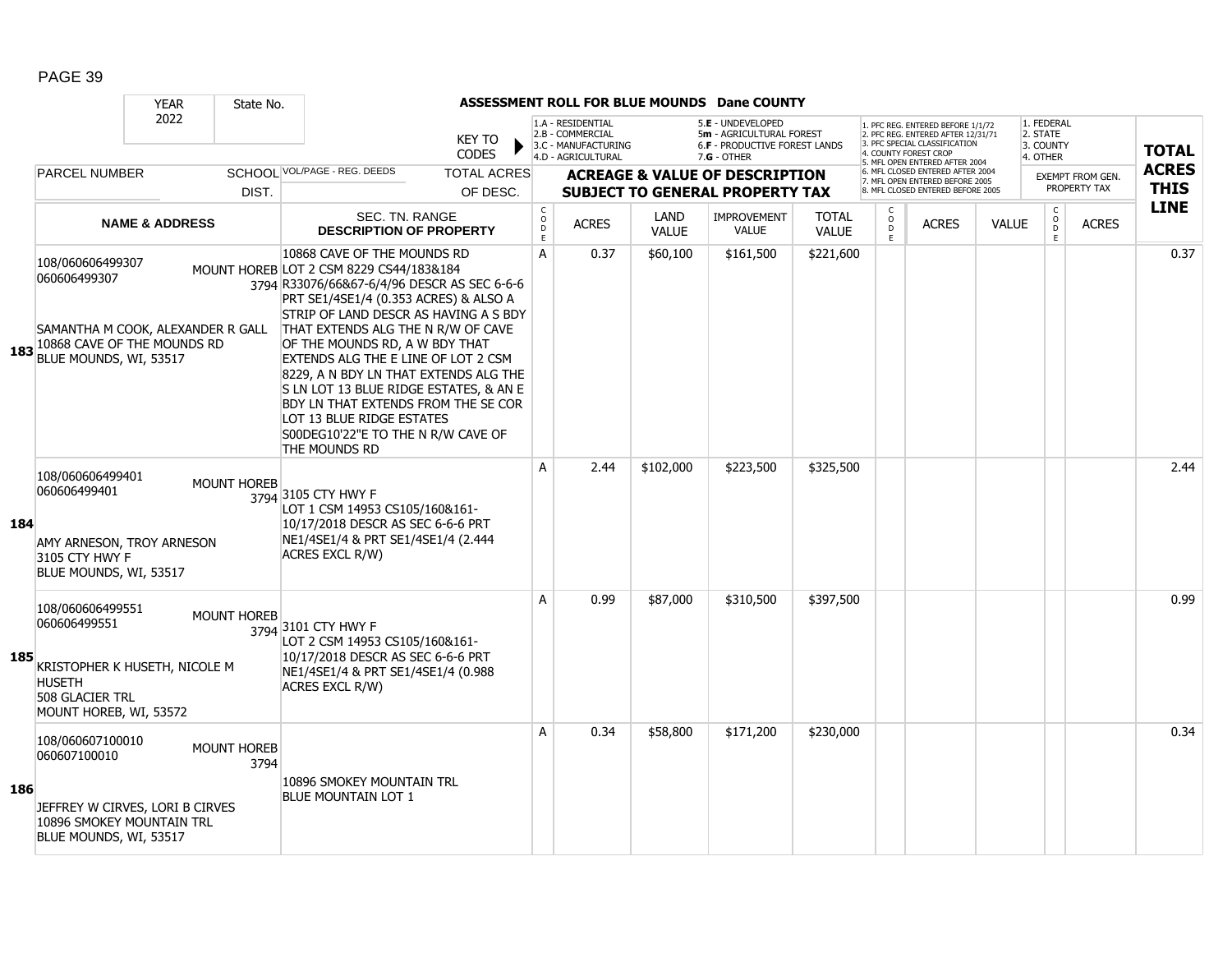|            |                                                                                                      | <b>YEAR</b>               | State No.                  |                                                         |                               |                                        |                                                                                    |                      | <b>ASSESSMENT ROLL FOR BLUE MOUNDS Dane COUNTY</b>                                                     |                              |                                                |                                                                                                                                   |              |                                                 |                         |              |
|------------|------------------------------------------------------------------------------------------------------|---------------------------|----------------------------|---------------------------------------------------------|-------------------------------|----------------------------------------|------------------------------------------------------------------------------------|----------------------|--------------------------------------------------------------------------------------------------------|------------------------------|------------------------------------------------|-----------------------------------------------------------------------------------------------------------------------------------|--------------|-------------------------------------------------|-------------------------|--------------|
|            |                                                                                                      | 2022                      |                            |                                                         | <b>KEY TO</b><br><b>CODES</b> |                                        | 1.A - RESIDENTIAL<br>2.B - COMMERCIAL<br>3.C - MANUFACTURING<br>4.D - AGRICULTURAL |                      | 5.E - UNDEVELOPED<br>5m - AGRICULTURAL FOREST<br><b>6.F - PRODUCTIVE FOREST LANDS</b><br>$7.G - OTHER$ |                              |                                                | 1. PFC REG. ENTERED BEFORE 1/1/72<br>2. PFC REG. ENTERED AFTER 12/31/71<br>3. PFC SPECIAL CLASSIFICATION<br>4. COUNTY FOREST CROP |              | 1. FEDERAL<br>2. STATE<br>3. COUNTY<br>4. OTHER |                         | <b>TOTAL</b> |
|            | <b>PARCEL NUMBER</b>                                                                                 |                           |                            | SCHOOL VOL/PAGE - REG. DEEDS                            | <b>TOTAL ACRES</b>            |                                        |                                                                                    |                      | <b>ACREAGE &amp; VALUE OF DESCRIPTION</b>                                                              |                              |                                                | 5. MFL OPEN ENTERED AFTER 2004<br>6. MFL CLOSED ENTERED AFTER 2004<br>7. MFL OPEN ENTERED BEFORE 2005                             |              |                                                 | <b>EXEMPT FROM GEN.</b> | <b>ACRES</b> |
|            |                                                                                                      |                           | DIST.                      |                                                         | OF DESC.                      |                                        |                                                                                    |                      | <b>SUBJECT TO GENERAL PROPERTY TAX</b>                                                                 |                              |                                                | 8. MFL CLOSED ENTERED BEFORE 2005                                                                                                 |              |                                                 | PROPERTY TAX            | <b>THIS</b>  |
|            |                                                                                                      | <b>NAME &amp; ADDRESS</b> |                            | <b>SEC. TN. RANGE</b><br><b>DESCRIPTION OF PROPERTY</b> |                               | $_{\rm o}^{\rm c}$<br>$\mathsf D$<br>E | <b>ACRES</b>                                                                       | LAND<br><b>VALUE</b> | <b>IMPROVEMENT</b><br>VALUE                                                                            | <b>TOTAL</b><br><b>VALUE</b> | $\begin{matrix} 0 \\ 0 \\ 0 \end{matrix}$<br>E | <b>ACRES</b>                                                                                                                      | <b>VALUE</b> | $\begin{matrix} 0 \\ 0 \\ D \end{matrix}$<br>E  | <b>ACRES</b>            | <b>LINE</b>  |
|            | 108/060607100127<br>060607100127                                                                     |                           | <b>MOUNT HOREB</b><br>3794 | 10892 BLUE MOUNTAIN AVE                                 |                               | A                                      | 0.38                                                                               | \$60,600             | \$167,300                                                                                              | \$227,900                    |                                                |                                                                                                                                   |              |                                                 |                         | 0.38         |
| 187        | GINA M FEMRITE, KURT M SCHINKE<br>10892 BLUE MOUNTAIN AVE<br>BLUE MOUNDS, WI, 53517                  |                           |                            | <b>BLUE MOUNTAIN LOT 2</b>                              |                               |                                        |                                                                                    |                      |                                                                                                        |                              |                                                |                                                                                                                                   |              |                                                 |                         |              |
|            | 108/060607100234<br>060607100234                                                                     |                           | <b>MOUNT HOREB</b><br>3794 |                                                         |                               | A                                      | 0.43                                                                               | \$62,800             | \$245,200                                                                                              | \$308,000                    |                                                |                                                                                                                                   |              |                                                 |                         | 0.43         |
| 188        | STEPHANIE A MCCLUSKEY, RYLEY P<br><b>OBRIEN</b><br>10888 BLUE MOUNTAIN AVE<br>BLUE MOUNDS, WI, 53517 |                           |                            | 10888 BLUE MOUNTAIN AVE<br><b>BLUE MOUNTAIN LOT 3</b>   |                               |                                        |                                                                                    |                      |                                                                                                        |                              |                                                |                                                                                                                                   |              |                                                 |                         |              |
|            | 108/060607100341<br>060607100341                                                                     |                           | <b>MOUNT HOREB</b><br>3794 |                                                         |                               | A                                      | 0.59                                                                               | \$69,800             | \$227,000                                                                                              | \$296,800                    |                                                |                                                                                                                                   |              |                                                 |                         | 0.59         |
| 189        | BRIE M PETERSON, RYAN M PETERSON<br>10884 BLUE MOUNTAIN AVE<br>BLUE MOUNDS, WI, 53517                |                           |                            | 10884 BLUE MOUNTAIN AVE<br><b>BLUE MOUNTAIN LOT 4</b>   |                               |                                        |                                                                                    |                      |                                                                                                        |                              |                                                |                                                                                                                                   |              |                                                 |                         |              |
|            | 108/060607100458<br>060607100458                                                                     |                           | <b>MOUNT HOREB</b><br>3794 |                                                         |                               | A                                      | 0.44                                                                               | \$63,300             | \$154,600                                                                                              | \$217,900                    |                                                |                                                                                                                                   |              |                                                 |                         | 0.44         |
| 190        | KATHLEEN A CONVERY, STEVEN J<br><b>CONVERY</b><br>10880 BLUE MOUNTAIN AVE<br>BLUE MOUNDS, WI, 53517  |                           |                            | 10880 BLUE MOUNTAIN AVE<br><b>BLUE MOUNTAIN LOT 5</b>   |                               |                                        |                                                                                    |                      |                                                                                                        |                              |                                                |                                                                                                                                   |              |                                                 |                         |              |
|            | 108/060607100565<br>060607100565                                                                     |                           | <b>MOUNT HOREB</b><br>3794 |                                                         |                               | A                                      | 0.41                                                                               | \$61,900             | \$212,900                                                                                              | \$274,800                    |                                                |                                                                                                                                   |              |                                                 |                         | 0.41         |
| <b>191</b> | SUSAN J LUESCHOW<br>10876 BLUE MOUNTAIN AVE<br>BLUE MOUNDS, WI, 53517                                |                           |                            | 10876 BLUE MOUNTAIN AVE<br><b>BLUE MOUNTAIN LOT 6</b>   |                               |                                        |                                                                                    |                      |                                                                                                        |                              |                                                |                                                                                                                                   |              |                                                 |                         |              |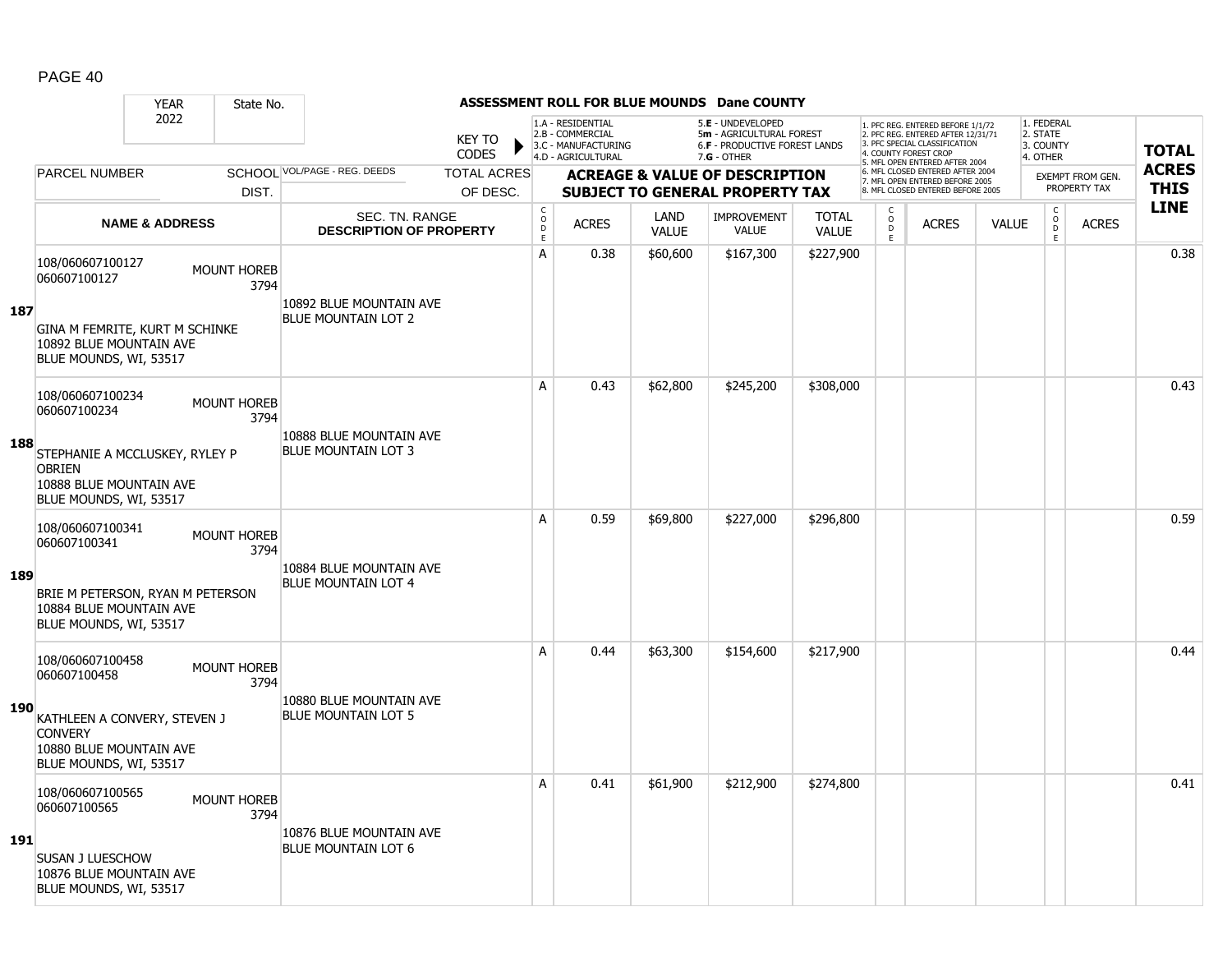|     |                                                                                                                                               | <b>YEAR</b>               | State No.                  |                                                                                     |                                |                                       |                                                                                    |                             | <b>ASSESSMENT ROLL FOR BLUE MOUNDS Dane COUNTY</b>                                              |                              |                              |                                                                                                                                                                     |              |                                                 |                                         |                             |
|-----|-----------------------------------------------------------------------------------------------------------------------------------------------|---------------------------|----------------------------|-------------------------------------------------------------------------------------|--------------------------------|---------------------------------------|------------------------------------------------------------------------------------|-----------------------------|-------------------------------------------------------------------------------------------------|------------------------------|------------------------------|---------------------------------------------------------------------------------------------------------------------------------------------------------------------|--------------|-------------------------------------------------|-----------------------------------------|-----------------------------|
|     |                                                                                                                                               | 2022                      |                            |                                                                                     | <b>KEY TO</b><br><b>CODES</b>  |                                       | 1.A - RESIDENTIAL<br>2.B - COMMERCIAL<br>3.C - MANUFACTURING<br>4.D - AGRICULTURAL |                             | 5.E - UNDEVELOPED<br>5m - AGRICULTURAL FOREST<br>6.F - PRODUCTIVE FOREST LANDS<br>$7.G - OTHER$ |                              |                              | 1. PFC REG. ENTERED BEFORE 1/1/72<br>2. PFC REG. ENTERED AFTER 12/31/71<br>3. PFC SPECIAL CLASSIFICATION<br>4. COUNTY FOREST CROP<br>5. MFL OPEN ENTERED AFTER 2004 |              | 1. FEDERAL<br>2. STATE<br>3. COUNTY<br>4. OTHER |                                         | <b>TOTAL</b>                |
|     | <b>PARCEL NUMBER</b>                                                                                                                          |                           | DIST.                      | SCHOOL VOL/PAGE - REG. DEEDS                                                        | <b>TOTAL ACRES</b><br>OF DESC. |                                       |                                                                                    |                             | <b>ACREAGE &amp; VALUE OF DESCRIPTION</b><br><b>SUBJECT TO GENERAL PROPERTY TAX</b>             |                              |                              | 6. MFL CLOSED ENTERED AFTER 2004<br>7. MFL OPEN ENTERED BEFORE 2005<br>8. MFL CLOSED ENTERED BEFORE 2005                                                            |              |                                                 | <b>EXEMPT FROM GEN.</b><br>PROPERTY TAX | <b>ACRES</b><br><b>THIS</b> |
|     |                                                                                                                                               | <b>NAME &amp; ADDRESS</b> |                            | SEC. TN. RANGE<br><b>DESCRIPTION OF PROPERTY</b>                                    |                                | C<br>$\mathsf{O}$<br>$\mathsf D$<br>E | <b>ACRES</b>                                                                       | <b>LAND</b><br><b>VALUE</b> | <b>IMPROVEMENT</b><br><b>VALUE</b>                                                              | <b>TOTAL</b><br><b>VALUE</b> | C<br>$_{\rm D}^{\rm O}$<br>E | <b>ACRES</b>                                                                                                                                                        | <b>VALUE</b> | $\begin{matrix} 0 \\ 0 \\ D \end{matrix}$<br>E  | <b>ACRES</b>                            | <b>LINE</b>                 |
| 192 | 108/060607100672<br>060607100672<br><b>SKAIFE</b><br>10872 BLUE MOUNTAIN AVE<br>BLUE MOUNDS, WI, 53517                                        |                           | <b>MOUNT HOREB</b><br>3794 | 10872 BLUE MOUNTAIN AVE<br>RICHARD LEROY SKAIFE JR, SAMANTHA JO BLUE MOUNTAIN LOT 7 |                                | A                                     | 0.61                                                                               | \$70,600                    | \$201,100                                                                                       | \$271,700                    |                              |                                                                                                                                                                     |              |                                                 |                                         | 0.61                        |
| 193 | 108/060607100789<br>060607100789<br>MICHELLE M KING, TODD A KING<br>10868 BLUE MOUNTAIN AVE<br>BLUE MOUNDS, WI, 53517                         |                           | <b>MOUNT HOREB</b><br>3794 | 10868 BLUE MOUNTAIN AVE<br><b>BLUE MOUNTAIN LOT 8</b>                               |                                | A                                     | 0.47                                                                               | \$64,500                    | \$236,600                                                                                       | \$301,100                    |                              |                                                                                                                                                                     |              |                                                 |                                         | 0.47                        |
| 194 | 108/060607100896<br>060607100896<br>CHELCI SCHADE, LUCAS SCHADE<br>10864 BLUE MOUNTAIN AVE<br>BLUE MOUNDS, WI, 53517                          |                           | <b>MOUNT HOREB</b><br>3794 | 10864 BLUE MOUNTAIN AVE<br><b>BLUE MOUNTAIN LOT 9</b>                               |                                | A                                     | 0.36                                                                               | \$59,600                    | \$214,400                                                                                       | \$274,000                    |                              |                                                                                                                                                                     |              |                                                 |                                         | 0.36                        |
| 195 | 108/060607101000<br>060607101000<br><b>JUSTIN M MARTIG</b><br>10856 BLUE MOUNTAIN AVE<br>BLUE MOUNDS, WI, 53517                               |                           | <b>MOUNT HOREB</b><br>3794 | 10856 BLUE MOUNTAIN AVE<br><b>BLUE MOUNTAIN LOT 10</b>                              |                                | А                                     | 0.33                                                                               | \$58,300                    | \$190,100                                                                                       | \$248,400                    |                              |                                                                                                                                                                     |              |                                                 |                                         | 0.33                        |
| 196 | 108/060607101117<br>060607101117<br>SARAH VANRENSSELAER, ZACHARY<br><b>VANRENSSELAER</b><br>10852 BLUE MOUNTAIN AVE<br>BLUE MOUNDS, WI, 53517 |                           | <b>MOUNT HOREB</b><br>3794 | 10852 BLUE MOUNTAIN AVE<br><b>BLUE MOUNTAIN LOT 11</b>                              |                                | A                                     | 0.32                                                                               | \$57,900                    | \$214,300                                                                                       | \$272,200                    |                              |                                                                                                                                                                     |              |                                                 |                                         | 0.32                        |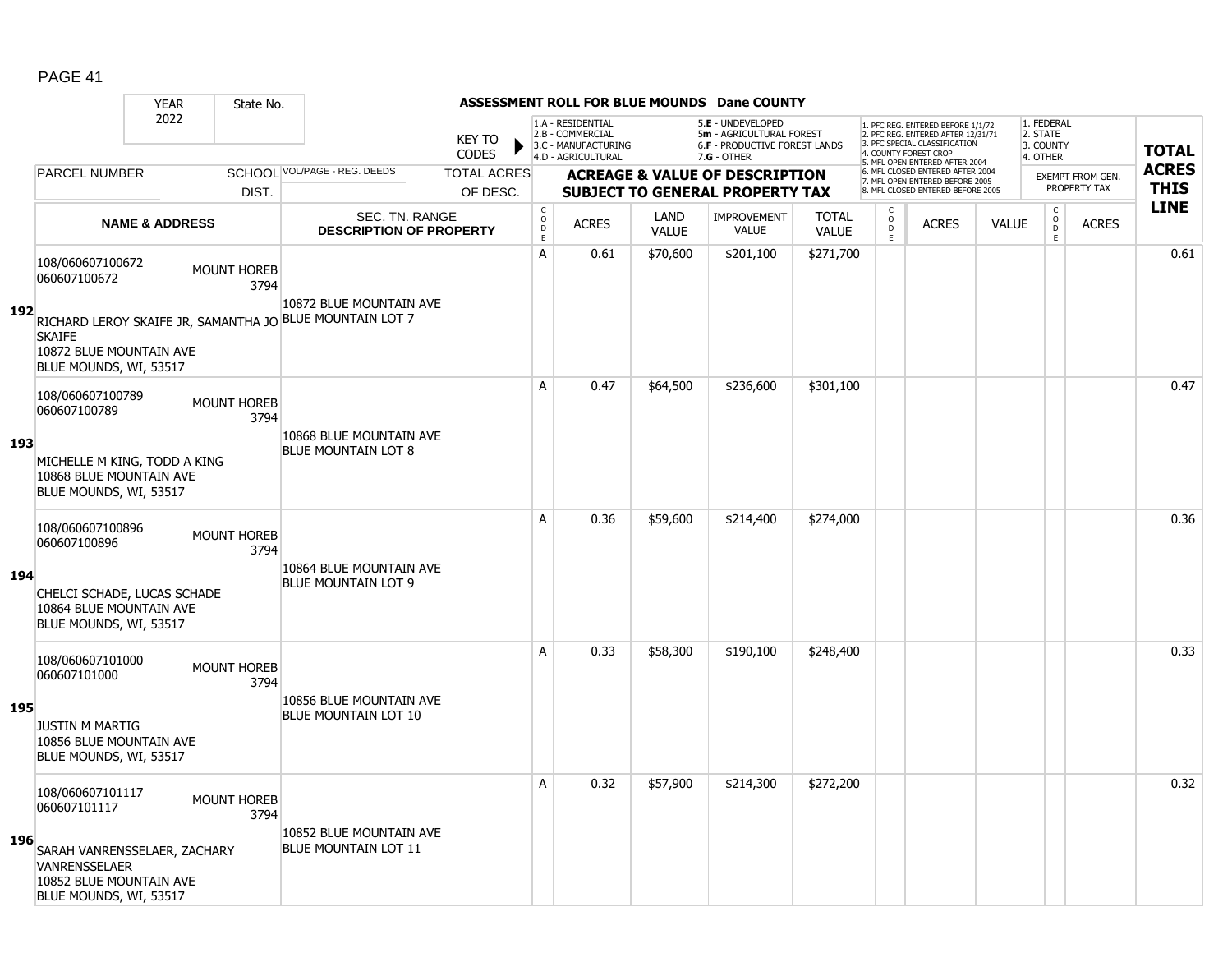|            |                                                                                                   | <b>YEAR</b>               | State No.                  |                                                          |                               |                                       |                                                                                    |                             | <b>ASSESSMENT ROLL FOR BLUE MOUNDS Dane COUNTY</b>                                                     |                              |                                                 |                                                                                                                                                                     |              |                                                 |                         |              |
|------------|---------------------------------------------------------------------------------------------------|---------------------------|----------------------------|----------------------------------------------------------|-------------------------------|---------------------------------------|------------------------------------------------------------------------------------|-----------------------------|--------------------------------------------------------------------------------------------------------|------------------------------|-------------------------------------------------|---------------------------------------------------------------------------------------------------------------------------------------------------------------------|--------------|-------------------------------------------------|-------------------------|--------------|
|            |                                                                                                   | 2022                      |                            |                                                          | <b>KEY TO</b><br><b>CODES</b> |                                       | 1.A - RESIDENTIAL<br>2.B - COMMERCIAL<br>3.C - MANUFACTURING<br>4.D - AGRICULTURAL |                             | 5.E - UNDEVELOPED<br>5m - AGRICULTURAL FOREST<br><b>6.F - PRODUCTIVE FOREST LANDS</b><br>$7.G - OTHER$ |                              |                                                 | 1. PFC REG. ENTERED BEFORE 1/1/72<br>2. PFC REG. ENTERED AFTER 12/31/71<br>3. PFC SPECIAL CLASSIFICATION<br>4. COUNTY FOREST CROP<br>5. MFL OPEN ENTERED AFTER 2004 |              | 1. FEDERAL<br>2. STATE<br>3. COUNTY<br>4. OTHER |                         | <b>TOTAL</b> |
|            | <b>PARCEL NUMBER</b>                                                                              |                           |                            | SCHOOL VOL/PAGE - REG. DEEDS                             | <b>TOTAL ACRES</b>            |                                       |                                                                                    |                             | <b>ACREAGE &amp; VALUE OF DESCRIPTION</b>                                                              |                              |                                                 | 6. MFL CLOSED ENTERED AFTER 2004<br>7. MFL OPEN ENTERED BEFORE 2005                                                                                                 |              |                                                 | <b>EXEMPT FROM GEN.</b> | <b>ACRES</b> |
|            |                                                                                                   |                           | DIST.                      |                                                          | OF DESC.                      |                                       |                                                                                    |                             | <b>SUBJECT TO GENERAL PROPERTY TAX</b>                                                                 |                              |                                                 | 8. MFL CLOSED ENTERED BEFORE 2005                                                                                                                                   |              |                                                 | PROPERTY TAX            | <b>THIS</b>  |
|            |                                                                                                   | <b>NAME &amp; ADDRESS</b> |                            | <b>SEC. TN. RANGE</b><br><b>DESCRIPTION OF PROPERTY</b>  |                               | C<br>$\mathsf{O}$<br>$\mathsf D$<br>E | <b>ACRES</b>                                                                       | <b>LAND</b><br><b>VALUE</b> | <b>IMPROVEMENT</b><br>VALUE                                                                            | <b>TOTAL</b><br><b>VALUE</b> | $\begin{matrix} 0 \\ 0 \\ D \end{matrix}$<br>E. | <b>ACRES</b>                                                                                                                                                        | <b>VALUE</b> | $\begin{matrix} 0 \\ 0 \\ 0 \end{matrix}$<br>E  | <b>ACRES</b>            | <b>LINE</b>  |
| 197        | 108/060607101224<br>060607101224<br>JASON E DORGAN, LYSIANNE M UNRUH                              |                           | MOUNT HOREB<br>3794        | 10848 BLUE MOUNTAIN AVE<br><b>BLUE MOUNTAIN LOT 12</b>   |                               | A                                     | 0.32                                                                               | \$58,100                    | \$226,800                                                                                              | \$284,900                    |                                                 |                                                                                                                                                                     |              |                                                 |                         | 0.32         |
|            | 10848 BLUE MOUNTAIN AVE<br>BLUE MOUNDS, WI, 53517                                                 |                           |                            |                                                          |                               |                                       |                                                                                    |                             |                                                                                                        |                              |                                                 |                                                                                                                                                                     |              |                                                 |                         |              |
|            | 108/060607101331<br>060607101331                                                                  |                           | <b>MOUNT HOREB</b><br>3794 |                                                          |                               | A                                     | 0.34                                                                               | \$58,800                    | \$76,000                                                                                               | \$134,800                    |                                                 |                                                                                                                                                                     |              |                                                 |                         | 0.34         |
| 198        | LOMIE M GONZALEZ, BRIAN L PEDERSON<br>1920 FOX RUN<br>MOUNT HOREB, WI, 53572                      |                           |                            | 10844 BLUE MOUNTAIN AVE<br><b>BLUE MOUNTAIN LOT 13</b>   |                               |                                       |                                                                                    |                             |                                                                                                        |                              |                                                 |                                                                                                                                                                     |              |                                                 |                         |              |
|            | 108/060607101448<br>060607101448                                                                  |                           | MOUNT HOREB<br>3794        | 10840 BLUE MOUNTAIN AVE                                  |                               | A                                     | 0.30                                                                               | \$56,900                    | \$241,000                                                                                              | \$297,900                    |                                                 |                                                                                                                                                                     |              |                                                 |                         | 0.30         |
| 199        | DARIN HASKINS, SHERRI HASKINS<br>10840 BLUE MOUNTAIN AVE<br>BLUE MOUNDS, WI, 53517                |                           |                            | <b>BLUE MOUNTAIN LOT 14</b>                              |                               |                                       |                                                                                    |                             |                                                                                                        |                              |                                                 |                                                                                                                                                                     |              |                                                 |                         |              |
|            | 108/060607101555<br>060607101555                                                                  |                           | <b>MOUNT HOREB</b><br>3794 |                                                          |                               | A                                     | 0.37                                                                               | \$60,100                    | \$232,200                                                                                              | \$292,300                    |                                                 |                                                                                                                                                                     |              |                                                 |                         | 0.37         |
| <b>200</b> | LYDIA N CROOK, MICHAEL J CROOK<br>10841 SMOKEY MOUNTAIN TRL<br>BLUE MOUNDS, WI, 53517             |                           |                            | 10841 SMOKEY MOUNTAIN TRL<br><b>BLUE MOUNTAIN LOT 15</b> |                               |                                       |                                                                                    |                             |                                                                                                        |                              |                                                 |                                                                                                                                                                     |              |                                                 |                         |              |
|            | 108/060607101662<br>060607101662                                                                  |                           | <b>MOUNT HOREB</b><br>3794 |                                                          |                               | A                                     | 0.31                                                                               | \$57,700                    | \$229,900                                                                                              | \$287,600                    |                                                 |                                                                                                                                                                     |              |                                                 |                         | 0.31         |
| 201        | KAY LOFKVIST LOFTIN, ROGER ALLEN<br>LOFTIN<br>10845 SMOKEY MOUNTAIN TRL<br>BLUE MOUNDS, WI, 53517 |                           |                            | 10845 SMOKEY MOUNTAIN TRL<br><b>BLUE MOUNTAIN LOT 16</b> |                               |                                       |                                                                                    |                             |                                                                                                        |                              |                                                 |                                                                                                                                                                     |              |                                                 |                         |              |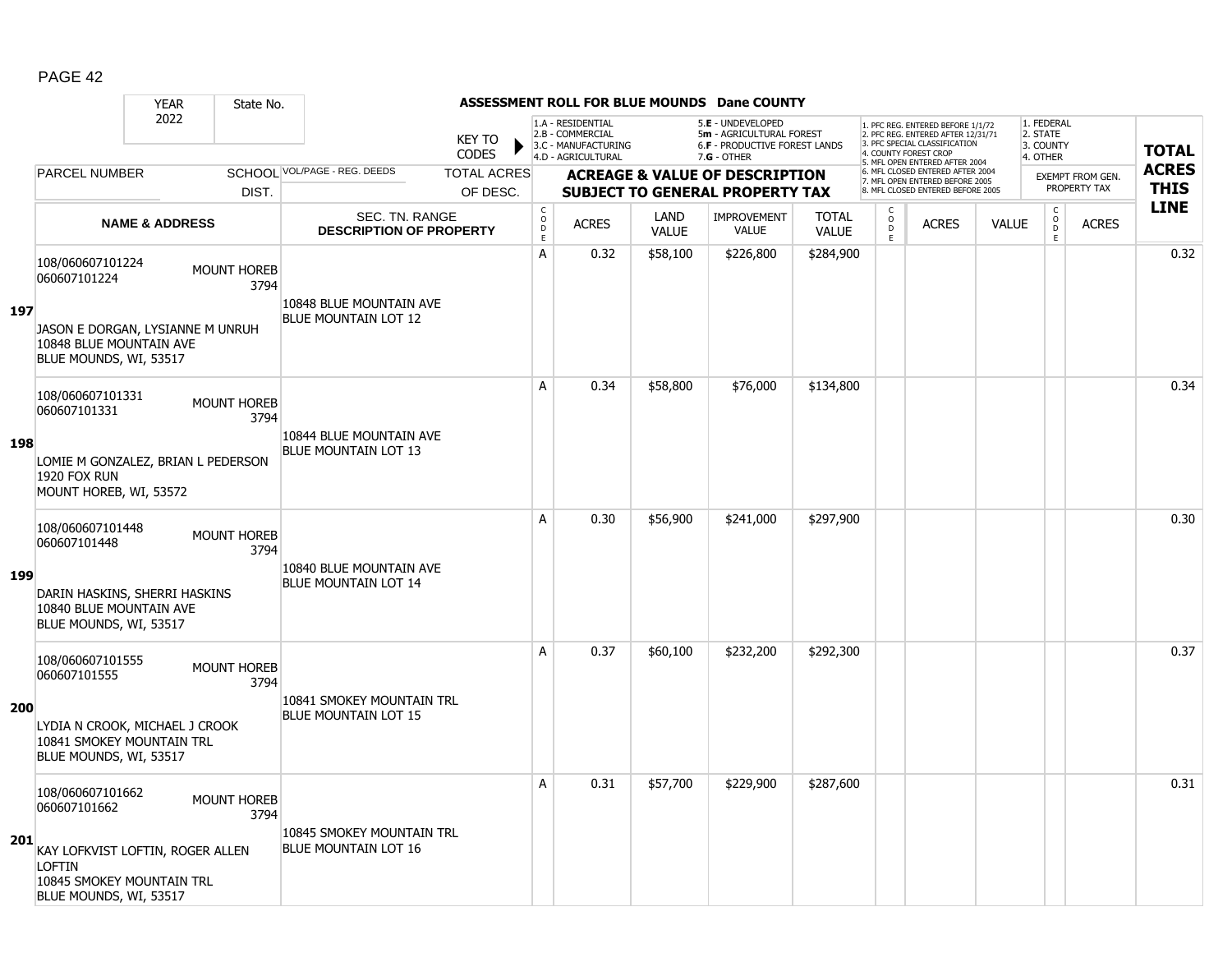|     |                                                                                                                                                                      | <b>YEAR</b>               | State No.                  |                                                          |                               |                                |                                                                                    |                             | ASSESSMENT ROLL FOR BLUE MOUNDS Dane COUNTY                                         |                              |                                                 |                                                                                                                                   |              |                                                          |                                  |              |
|-----|----------------------------------------------------------------------------------------------------------------------------------------------------------------------|---------------------------|----------------------------|----------------------------------------------------------|-------------------------------|--------------------------------|------------------------------------------------------------------------------------|-----------------------------|-------------------------------------------------------------------------------------|------------------------------|-------------------------------------------------|-----------------------------------------------------------------------------------------------------------------------------------|--------------|----------------------------------------------------------|----------------------------------|--------------|
|     |                                                                                                                                                                      | 2022                      |                            |                                                          | <b>KEY TO</b><br><b>CODES</b> |                                | 1.A - RESIDENTIAL<br>2.B - COMMERCIAL<br>3.C - MANUFACTURING<br>4.D - AGRICULTURAL |                             | 5.E - UNDEVELOPED<br>5m - AGRICULTURAL FOREST<br>6.F - PRODUCTIVE FOREST LANDS      |                              |                                                 | 1. PFC REG. ENTERED BEFORE 1/1/72<br>2. PFC REG. ENTERED AFTER 12/31/71<br>3. PFC SPECIAL CLASSIFICATION<br>4. COUNTY FOREST CROP |              | 1. FEDERAL<br>2. STATE<br>3. COUNTY                      |                                  | <b>TOTAL</b> |
|     | <b>PARCEL NUMBER</b>                                                                                                                                                 |                           |                            | SCHOOL VOL/PAGE - REG. DEEDS                             | <b>TOTAL ACRES</b>            |                                |                                                                                    |                             | $7.G - OTHER$                                                                       |                              |                                                 | 5. MFL OPEN ENTERED AFTER 2004<br>6. MFL CLOSED ENTERED AFTER 2004                                                                |              | 4. OTHER                                                 |                                  | <b>ACRES</b> |
|     |                                                                                                                                                                      |                           | DIST.                      |                                                          | OF DESC.                      |                                |                                                                                    |                             | <b>ACREAGE &amp; VALUE OF DESCRIPTION</b><br><b>SUBJECT TO GENERAL PROPERTY TAX</b> |                              |                                                 | 7. MFL OPEN ENTERED BEFORE 2005<br>8. MFL CLOSED ENTERED BEFORE 2005                                                              |              |                                                          | EXEMPT FROM GEN.<br>PROPERTY TAX | <b>THIS</b>  |
|     |                                                                                                                                                                      | <b>NAME &amp; ADDRESS</b> |                            | SEC. TN. RANGE<br><b>DESCRIPTION OF PROPERTY</b>         |                               | $\frac{c}{0}$<br>$\frac{D}{E}$ | <b>ACRES</b>                                                                       | <b>LAND</b><br><b>VALUE</b> | <b>IMPROVEMENT</b><br><b>VALUE</b>                                                  | <b>TOTAL</b><br><b>VALUE</b> | $\begin{matrix} 0 \\ 0 \\ D \end{matrix}$<br>E. | <b>ACRES</b>                                                                                                                      | <b>VALUE</b> | $\begin{matrix} 0 \\ 0 \\ 0 \end{matrix}$<br>$\mathsf E$ | <b>ACRES</b>                     | <b>LINE</b>  |
| 202 | 108/060607101779<br>060607101779<br><b>JO E KJELLAND</b><br>10849 SMOKEY MOUNTAIN TRL                                                                                |                           | <b>MOUNT HOREB</b><br>3794 | 10849 SMOKEY MOUNTAIN TRL<br><b>BLUE MOUNTAIN LOT 17</b> |                               | A                              | 0.31                                                                               | \$57,500                    | \$210,400                                                                           | \$267,900                    |                                                 |                                                                                                                                   |              |                                                          |                                  | 0.31         |
| 203 | Blue Mounds, WI, 53517<br>108/060607101886<br>060607101886<br>LAURI ANN MARSHALL, MIKEAL F<br><b>MARSHALL</b><br>10853 SMOKEY MOUNTAIN TRL<br>BLUE MOUNDS, WI, 53517 |                           | <b>MOUNT HOREB</b><br>3794 | 10853 SMOKEY MOUNTAIN TRL<br><b>BLUE MOUNTAIN LOT 18</b> |                               | A                              | 0.31                                                                               | \$57,500                    | \$172,700                                                                           | \$230,200                    |                                                 |                                                                                                                                   |              |                                                          |                                  | 0.31         |
| 204 | 108/060607101993<br>060607101993<br>BRITTANY A TOMJANOVICH, TYLER JOHN<br><b>TOMJANOVICH</b><br>10857 SMOKEY MOUNTAIN TRL<br>BLUE MOUNDS, WI, 53517                  |                           | <b>MOUNT HOREB</b><br>3794 | 10857 SMOKEY MOUNTAIN TRL<br><b>BLUE MOUNTAIN LOT 19</b> |                               | A                              | 0.33                                                                               | \$58,400                    | \$161,600                                                                           | \$220,000                    |                                                 |                                                                                                                                   |              |                                                          |                                  | 0.33         |
| 205 | 108/060607102107<br>060607102107<br>JADA N HOOKS, JONATHAN N HOOKS<br>10861 SMOKEY MOUNTAIN TRL<br>BLUE MOUNDS, WI, 53517                                            |                           | <b>MOUNT HOREB</b><br>3794 | 10861 SMOKEY MOUNTAIN TRL<br>BLUE MOUNTAIN LOT 20        |                               | A                              | 0.36                                                                               | \$59,800                    | \$211,800                                                                           | \$271,600                    |                                                 |                                                                                                                                   |              |                                                          |                                  | 0.36         |
| 206 | 108/060607102214<br>060607102214<br>MICHAEL R GRAY JR, TRACY L GRAY<br>10865 SMOKEY MOUNTAIN TRL<br>BLUE MOUNDS, WI, 53517                                           |                           | <b>MOUNT HOREB</b><br>3794 | 10865 SMOKEY MOUNTAIN TRL<br><b>BLUE MOUNTAIN LOT 21</b> |                               | Α                              | 0.35                                                                               | \$59,300                    | \$122,300                                                                           | \$181,600                    |                                                 |                                                                                                                                   |              |                                                          |                                  | 0.35         |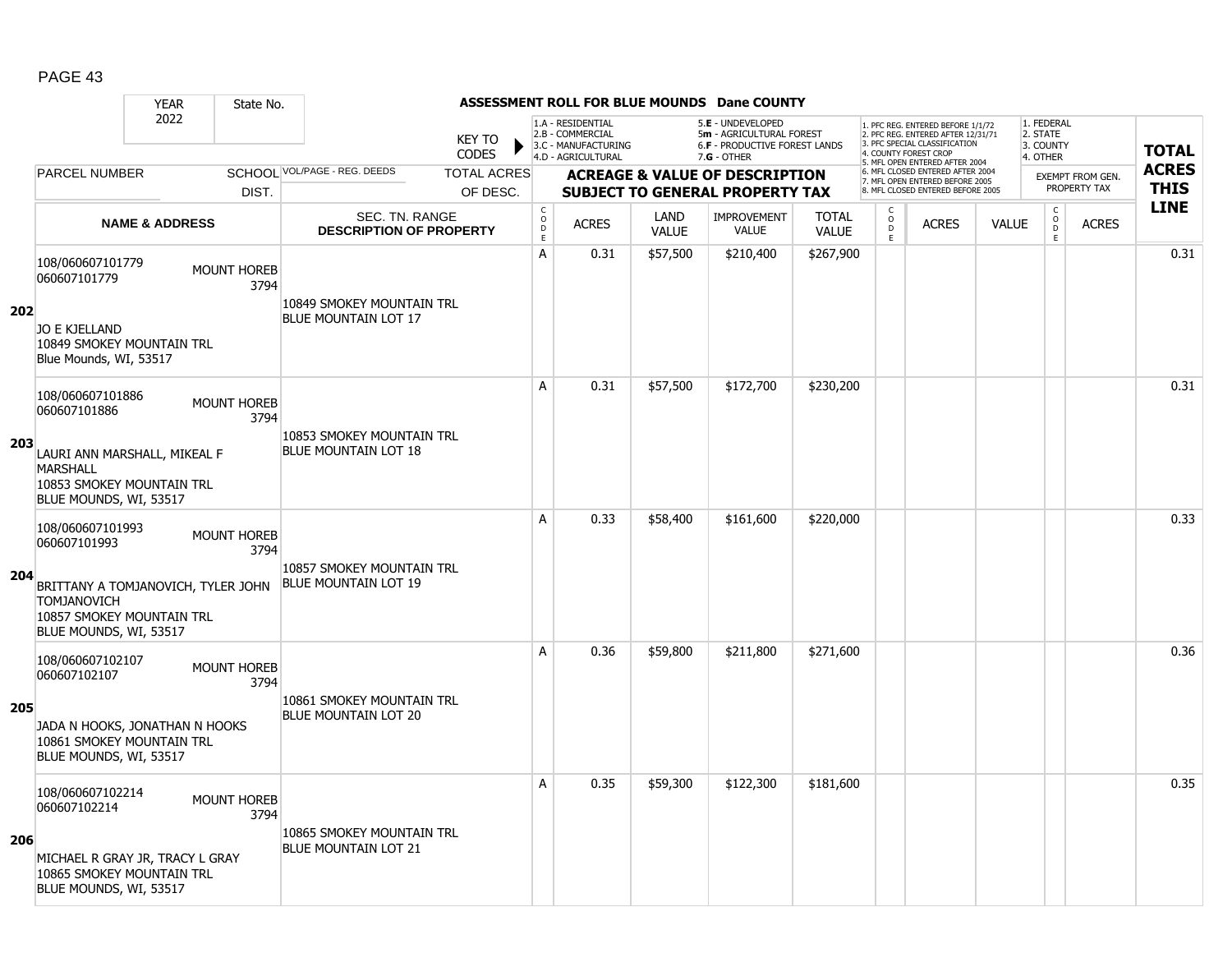|     |                                                                                                      | <b>YEAR</b>               | State No.                  |                                                          |                               |                                        |                                                                                    |                      | ASSESSMENT ROLL FOR BLUE MOUNDS Dane COUNTY                                                            |                              |                                                          |                                                                                                                                   |              |                                                 |                         |              |
|-----|------------------------------------------------------------------------------------------------------|---------------------------|----------------------------|----------------------------------------------------------|-------------------------------|----------------------------------------|------------------------------------------------------------------------------------|----------------------|--------------------------------------------------------------------------------------------------------|------------------------------|----------------------------------------------------------|-----------------------------------------------------------------------------------------------------------------------------------|--------------|-------------------------------------------------|-------------------------|--------------|
|     |                                                                                                      | 2022                      |                            |                                                          | <b>KEY TO</b><br><b>CODES</b> |                                        | 1.A - RESIDENTIAL<br>2.B - COMMERCIAL<br>3.C - MANUFACTURING<br>4.D - AGRICULTURAL |                      | 5.E - UNDEVELOPED<br>5m - AGRICULTURAL FOREST<br><b>6.F - PRODUCTIVE FOREST LANDS</b><br>$7.G - OTHER$ |                              |                                                          | 1. PFC REG. ENTERED BEFORE 1/1/72<br>2. PFC REG. ENTERED AFTER 12/31/71<br>3. PFC SPECIAL CLASSIFICATION<br>4. COUNTY FOREST CROP |              | 1. FEDERAL<br>2. STATE<br>3. COUNTY<br>4. OTHER |                         | <b>TOTAL</b> |
|     | <b>PARCEL NUMBER</b>                                                                                 |                           |                            | SCHOOL VOL/PAGE - REG. DEEDS                             | <b>TOTAL ACRES</b>            |                                        |                                                                                    |                      | <b>ACREAGE &amp; VALUE OF DESCRIPTION</b>                                                              |                              |                                                          | 5. MFL OPEN ENTERED AFTER 2004<br>6. MFL CLOSED ENTERED AFTER 2004                                                                |              |                                                 | <b>EXEMPT FROM GEN.</b> | <b>ACRES</b> |
|     |                                                                                                      |                           | DIST.                      |                                                          | OF DESC.                      |                                        |                                                                                    |                      | <b>SUBJECT TO GENERAL PROPERTY TAX</b>                                                                 |                              |                                                          | 7. MFL OPEN ENTERED BEFORE 2005<br>8. MFL CLOSED ENTERED BEFORE 2005                                                              |              |                                                 | PROPERTY TAX            | <b>THIS</b>  |
|     |                                                                                                      | <b>NAME &amp; ADDRESS</b> |                            | <b>SEC. TN. RANGE</b><br><b>DESCRIPTION OF PROPERTY</b>  |                               | $_{\rm o}^{\rm c}$<br>$\mathsf D$<br>E | <b>ACRES</b>                                                                       | LAND<br><b>VALUE</b> | <b>IMPROVEMENT</b><br><b>VALUE</b>                                                                     | <b>TOTAL</b><br><b>VALUE</b> | $\begin{matrix} 0 \\ 0 \\ 0 \end{matrix}$<br>$\mathsf E$ | <b>ACRES</b>                                                                                                                      | <b>VALUE</b> | $\begin{matrix} 0 \\ 0 \\ D \end{matrix}$<br>E. | <b>ACRES</b>            | <b>LINE</b>  |
| 207 | 108/060607102321<br>060607102321                                                                     |                           | <b>MOUNT HOREB</b><br>3794 | 10869 SMOKEY MOUNTAIN TRL<br><b>BLUE MOUNTAIN LOT 22</b> |                               | A                                      | 0.36                                                                               | \$59,800             | \$200,800                                                                                              | \$260,600                    |                                                          |                                                                                                                                   |              |                                                 |                         | 0.36         |
|     | JOSHUA M MAIER, POLLY R MAIER<br>10869 SMOKEY MOUNTAIN TRL<br>BLUE MOUNDS, WI, 53517                 |                           |                            |                                                          |                               |                                        |                                                                                    |                      |                                                                                                        |                              |                                                          |                                                                                                                                   |              |                                                 |                         |              |
|     | 108/060607102438<br>060607102438                                                                     |                           | <b>MOUNT HOREB</b><br>3794 |                                                          |                               | A                                      | 0.30                                                                               | \$57,000             | \$199,700                                                                                              | \$256,700                    |                                                          |                                                                                                                                   |              |                                                 |                         | 0.30         |
| 208 | BARBARA A SCHMIDT, DUMONT K<br><b>SCHMIDT</b><br>10873 SMOKEY MOUNTAIN TRL<br>BLUE MOUNDS, WI, 53517 |                           |                            | 10873 SMOKEY MOUNTAIN TRL<br><b>BLUE MOUNTAIN LOT 23</b> |                               |                                        |                                                                                    |                      |                                                                                                        |                              |                                                          |                                                                                                                                   |              |                                                 |                         |              |
|     | 108/060607102545<br>060607102545                                                                     |                           | <b>MOUNT HOREB</b><br>3794 | 10877 SMOKEY MOUNTAIN TRL                                |                               | A                                      | 0.35                                                                               | \$59,400             | \$213,000                                                                                              | \$272,400                    |                                                          |                                                                                                                                   |              |                                                 |                         | 0.35         |
| 209 | MICHAEL J LARSON<br>10877 SMOKEY MOUNTAIN TRL<br>Blue Mounds, WI, 53517                              |                           |                            | BLUE MOUNTAIN LOT 24                                     |                               |                                        |                                                                                    |                      |                                                                                                        |                              |                                                          |                                                                                                                                   |              |                                                 |                         |              |
|     | 108/060607102652<br>060607102652                                                                     |                           | <b>MOUNT HOREB</b><br>3794 |                                                          |                               | A                                      | 0.38                                                                               | \$60,300             | \$227,300                                                                                              | \$287,600                    |                                                          |                                                                                                                                   |              |                                                 |                         | 0.38         |
| 210 | ROBERT W PROCHASKA<br>10881 SMOKEY MOUNTAIN TRL<br>BLUE MOUNDS, WI, 53517                            |                           |                            | 10881 SMOKEY MOUNTAIN TRL<br><b>BLUE MOUNTAIN LOT 25</b> |                               |                                        |                                                                                    |                      |                                                                                                        |                              |                                                          |                                                                                                                                   |              |                                                 |                         |              |
|     | 108/060607102769<br>060607102769                                                                     |                           | <b>MOUNT HOREB</b><br>3794 | 10885 SMOKEY MOUNTAIN TRL                                |                               | A                                      | 0.30                                                                               | \$57,100             | \$150,000                                                                                              | \$207,100                    |                                                          |                                                                                                                                   |              |                                                 |                         | 0.30         |
| 211 | <b>WASHBURN</b><br>10885 SMOKEY MOUNTAIN TRL<br>BLUE MOUNDS, WI, 53517                               |                           |                            | CHRISTOPHER D WASHBURN, KIMBERLY K BLUE MOUNTAIN LOT 26  |                               |                                        |                                                                                    |                      |                                                                                                        |                              |                                                          |                                                                                                                                   |              |                                                 |                         |              |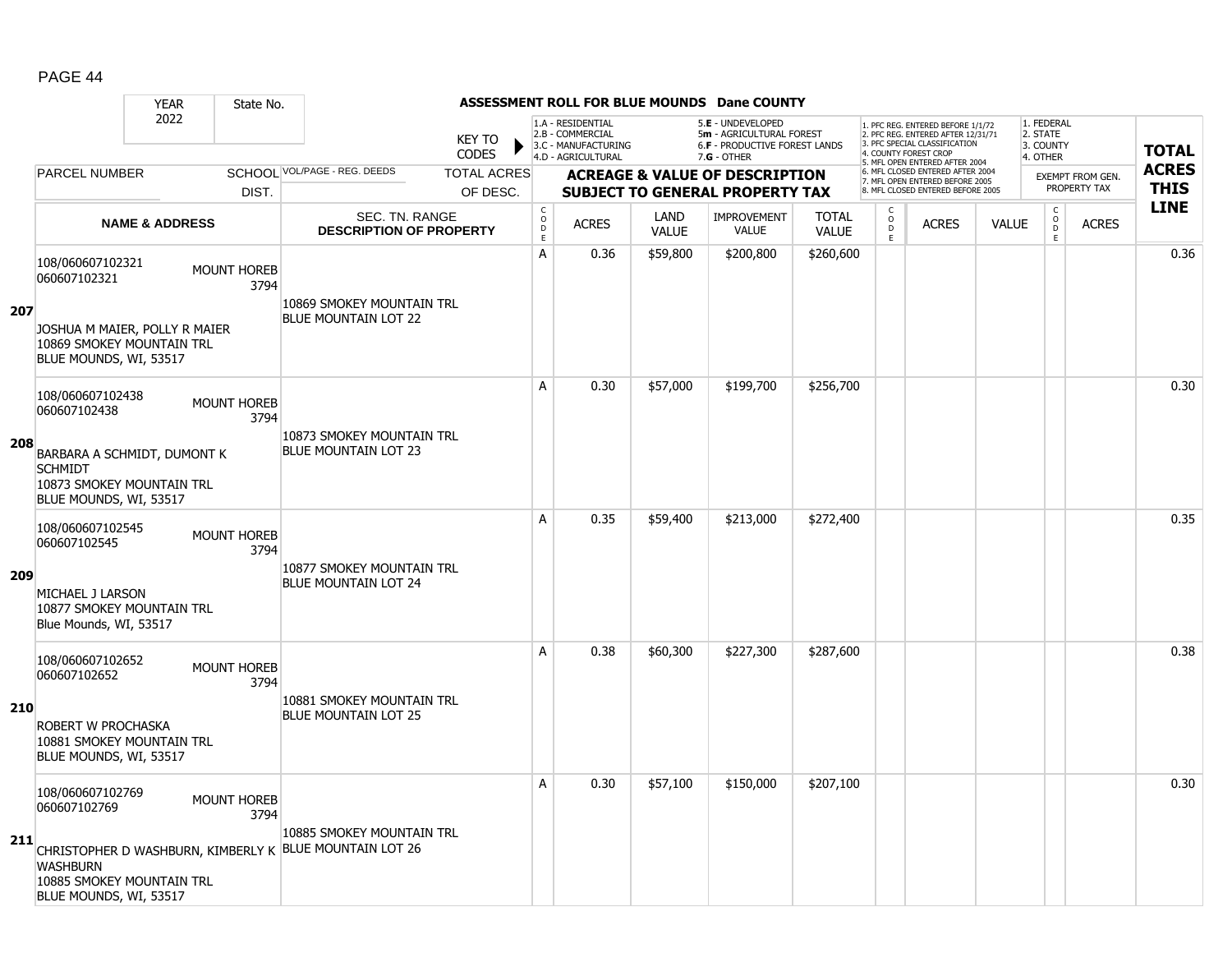|     | <b>YEAR</b>                                                                                               | State No.                  |                                                          |                                                          |                                                                                    |                      | ASSESSMENT ROLL FOR BLUE MOUNDS Dane COUNTY                                                            |                              |                          |                                                                                                                                   |              |                                                        |                  |              |
|-----|-----------------------------------------------------------------------------------------------------------|----------------------------|----------------------------------------------------------|----------------------------------------------------------|------------------------------------------------------------------------------------|----------------------|--------------------------------------------------------------------------------------------------------|------------------------------|--------------------------|-----------------------------------------------------------------------------------------------------------------------------------|--------------|--------------------------------------------------------|------------------|--------------|
|     | 2022                                                                                                      |                            | <b>KEY TO</b><br><b>CODES</b>                            |                                                          | 1.A - RESIDENTIAL<br>2.B - COMMERCIAL<br>3.C - MANUFACTURING<br>4.D - AGRICULTURAL |                      | 5.E - UNDEVELOPED<br>5m - AGRICULTURAL FOREST<br><b>6.F - PRODUCTIVE FOREST LANDS</b><br>$7.G - OTHER$ |                              |                          | 1. PFC REG. ENTERED BEFORE 1/1/72<br>2. PFC REG. ENTERED AFTER 12/31/71<br>3. PFC SPECIAL CLASSIFICATION<br>4. COUNTY FOREST CROP |              | 1. FEDERAL<br>2. STATE<br>3. COUNTY<br>4. OTHER        |                  | <b>TOTAL</b> |
|     | <b>PARCEL NUMBER</b>                                                                                      |                            | SCHOOL VOL/PAGE - REG. DEEDS<br><b>TOTAL ACRES</b>       |                                                          |                                                                                    |                      | <b>ACREAGE &amp; VALUE OF DESCRIPTION</b>                                                              |                              |                          | 5. MFL OPEN ENTERED AFTER 2004<br>6. MFL CLOSED ENTERED AFTER 2004<br>7. MFL OPEN ENTERED BEFORE 2005                             |              |                                                        | EXEMPT FROM GEN. | <b>ACRES</b> |
|     |                                                                                                           | DIST.                      | OF DESC.                                                 |                                                          |                                                                                    |                      | <b>SUBJECT TO GENERAL PROPERTY TAX</b>                                                                 |                              |                          | 8. MFL CLOSED ENTERED BEFORE 2005                                                                                                 |              |                                                        | PROPERTY TAX     | <b>THIS</b>  |
|     | <b>NAME &amp; ADDRESS</b>                                                                                 |                            | SEC. TN. RANGE<br><b>DESCRIPTION OF PROPERTY</b>         | $\begin{matrix} 0 \\ 0 \\ 0 \end{matrix}$<br>$\mathsf E$ | <b>ACRES</b>                                                                       | LAND<br><b>VALUE</b> | <b>IMPROVEMENT</b><br><b>VALUE</b>                                                                     | <b>TOTAL</b><br><b>VALUE</b> | C<br>$\overline{0}$<br>E | <b>ACRES</b>                                                                                                                      | <b>VALUE</b> | $\mathsf C$<br>$\overset{\mathsf{O}}{\mathsf{D}}$<br>E | <b>ACRES</b>     | <b>LINE</b>  |
|     | 108/060607102876<br>060607102876                                                                          | <b>MOUNT HOREB</b><br>3794 | 10889 SMOKEY MOUNTAIN TRL                                | A                                                        | 0.30                                                                               | \$57,200             | \$152,900                                                                                              | \$210,100                    |                          |                                                                                                                                   |              |                                                        |                  | 0.30         |
| 212 | HEATHER L SCHOONOVER, TROY A<br><b>SCHOONOVER</b><br>10889 SMOKEY MOUNTAIN TRL<br>BLUE MOUNDS, WI, 53517  |                            | <b>BLUE MOUNTAIN LOT 27</b>                              |                                                          |                                                                                    |                      |                                                                                                        |                              |                          |                                                                                                                                   |              |                                                        |                  |              |
|     | 108/060607102983<br>060607102983                                                                          | <b>MOUNT HOREB</b><br>3794 |                                                          | A                                                        | 0.32                                                                               | \$58,000             | \$167,300                                                                                              | \$225,300                    |                          |                                                                                                                                   |              |                                                        |                  | 0.32         |
| 213 | CHELSEA L MARQUARDT, WILLIAM E<br><b>MARQUARDT</b><br>10893 SMOKEY MOUNTAIN TRL<br>BLUE MOUNDS, WI, 53517 |                            | 10893 SMOKEY MOUNTAIN TRL<br><b>BLUE MOUNTAIN LOT 28</b> |                                                          |                                                                                    |                      |                                                                                                        |                              |                          |                                                                                                                                   |              |                                                        |                  |              |
|     | 108/060607103099<br>060607103099                                                                          | <b>MOUNT HOREB</b><br>3794 |                                                          | A                                                        | 0.40                                                                               | \$61,500             | \$187,700                                                                                              | \$249,200                    |                          |                                                                                                                                   |              |                                                        |                  | 0.40         |
| 214 | <b>JEROME E KRANTZ</b><br>10895 BLUE MOUNTAIN AVE<br>BLUE MOUNDS, WI, 53517                               |                            | 10895 BLUE MOUNTAIN AVE<br><b>BLUE MOUNTAIN LOT 29</b>   |                                                          |                                                                                    |                      |                                                                                                        |                              |                          |                                                                                                                                   |              |                                                        |                  |              |
|     | 108/060607103204<br>060607103204                                                                          | <b>MOUNT HOREB</b><br>3794 |                                                          | A                                                        | 0.32                                                                               | \$57,800             | \$167,800                                                                                              | \$225,600                    |                          |                                                                                                                                   |              |                                                        |                  | 0.32         |
| 215 | JOHN R RICKARD, REBECCA L RICKARD<br>10891 BLUE MOUNTAIN AVE<br>BLUE MOUNDS, WI, 53517                    |                            | 10891 BLUE MOUNTAIN AVE<br><b>BLUE MOUNTAIN LOT 30</b>   |                                                          |                                                                                    |                      |                                                                                                        |                              |                          |                                                                                                                                   |              |                                                        |                  |              |
|     | 108/060607103311<br>060607103311                                                                          | <b>MOUNT HOREB</b><br>3794 |                                                          | A                                                        | 0.40                                                                               | \$61,300             | \$166,900                                                                                              | \$228,200                    |                          |                                                                                                                                   |              |                                                        |                  | 0.40         |
| 216 | LISA R MINDHAM, TYSON R MINDHAM<br>10883 BLUE MOUNTAIN AVE<br>BLUE MOUNDS, WI, 53517                      |                            | 10883 BLUE MOUNTAIN AVE<br><b>BLUE MOUNTAIN LOT 31</b>   |                                                          |                                                                                    |                      |                                                                                                        |                              |                          |                                                                                                                                   |              |                                                        |                  |              |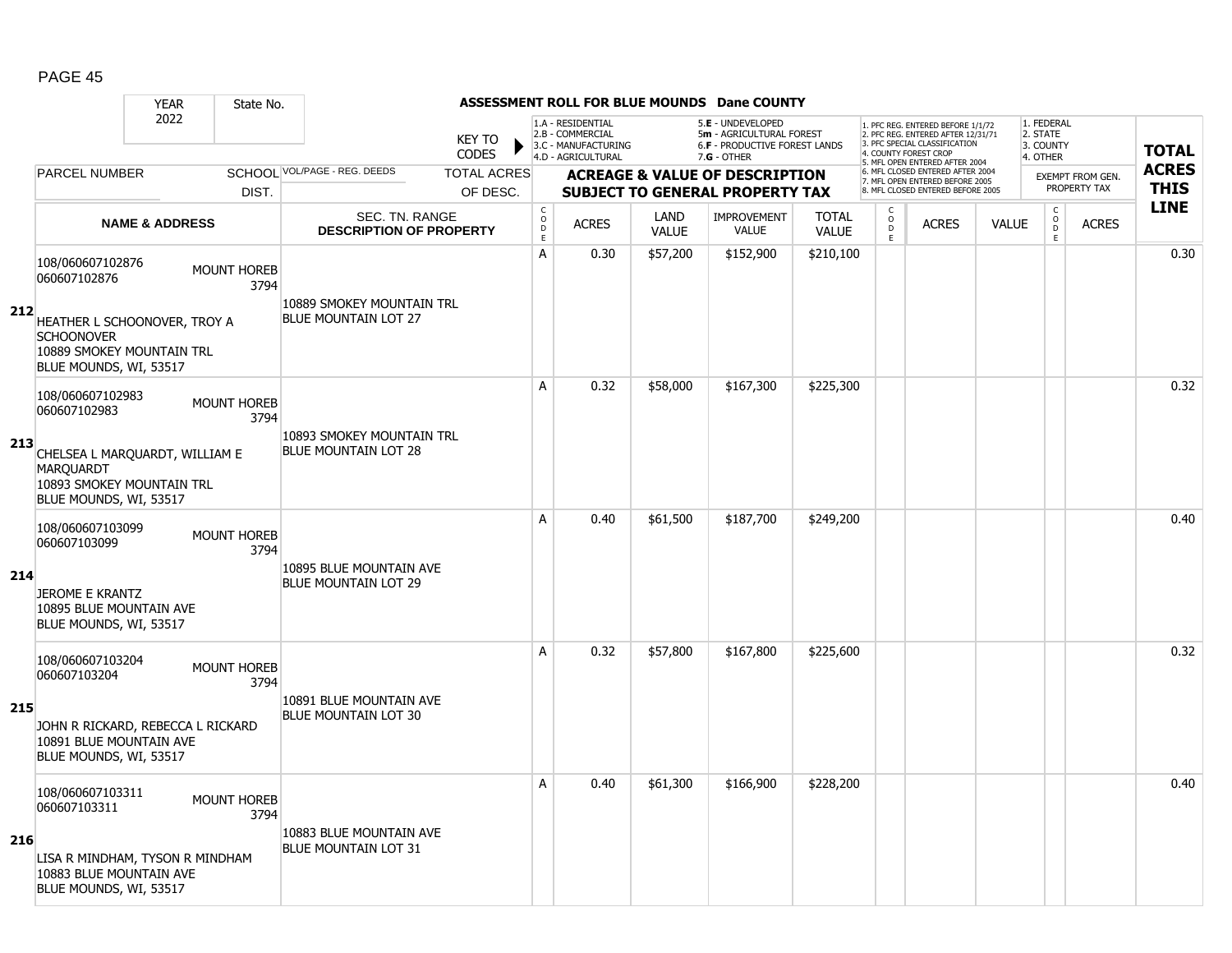|     |                                                                                                                       | <b>YEAR</b>               | State No.                  |                                                        |                               |                                                   |                                                                                    |                      | <b>ASSESSMENT ROLL FOR BLUE MOUNDS Dane COUNTY</b>                                                     |                              |                                                          |                                                                                                                                   |              |                                                 |                                         |              |
|-----|-----------------------------------------------------------------------------------------------------------------------|---------------------------|----------------------------|--------------------------------------------------------|-------------------------------|---------------------------------------------------|------------------------------------------------------------------------------------|----------------------|--------------------------------------------------------------------------------------------------------|------------------------------|----------------------------------------------------------|-----------------------------------------------------------------------------------------------------------------------------------|--------------|-------------------------------------------------|-----------------------------------------|--------------|
|     |                                                                                                                       | 2022                      |                            |                                                        | <b>KEY TO</b><br><b>CODES</b> |                                                   | 1.A - RESIDENTIAL<br>2.B - COMMERCIAL<br>3.C - MANUFACTURING<br>4.D - AGRICULTURAL |                      | 5.E - UNDEVELOPED<br>5m - AGRICULTURAL FOREST<br><b>6.F - PRODUCTIVE FOREST LANDS</b><br>$7.G - OTHER$ |                              |                                                          | 1. PFC REG. ENTERED BEFORE 1/1/72<br>2. PFC REG. ENTERED AFTER 12/31/71<br>3. PFC SPECIAL CLASSIFICATION<br>4. COUNTY FOREST CROP |              | 1. FEDERAL<br>2. STATE<br>3. COUNTY<br>4. OTHER |                                         | <b>TOTAL</b> |
|     | <b>PARCEL NUMBER</b>                                                                                                  |                           |                            | SCHOOL VOL/PAGE - REG. DEEDS                           | <b>TOTAL ACRES</b>            |                                                   |                                                                                    |                      | <b>ACREAGE &amp; VALUE OF DESCRIPTION</b>                                                              |                              |                                                          | 5. MFL OPEN ENTERED AFTER 2004<br>6. MFL CLOSED ENTERED AFTER 2004                                                                |              |                                                 |                                         | <b>ACRES</b> |
|     |                                                                                                                       |                           | DIST.                      |                                                        | OF DESC.                      |                                                   |                                                                                    |                      | <b>SUBJECT TO GENERAL PROPERTY TAX</b>                                                                 |                              |                                                          | 7. MFL OPEN ENTERED BEFORE 2005<br>8. MFL CLOSED ENTERED BEFORE 2005                                                              |              |                                                 | <b>EXEMPT FROM GEN.</b><br>PROPERTY TAX | <b>THIS</b>  |
|     |                                                                                                                       | <b>NAME &amp; ADDRESS</b> |                            | SEC. TN. RANGE<br><b>DESCRIPTION OF PROPERTY</b>       |                               | $\rm _o^C$<br>$\mathrel{\mathsf{D}}_{\mathsf{E}}$ | <b>ACRES</b>                                                                       | LAND<br><b>VALUE</b> | <b>IMPROVEMENT</b><br>VALUE                                                                            | <b>TOTAL</b><br><b>VALUE</b> | $\begin{matrix} 0 \\ 0 \\ D \end{matrix}$<br>$\mathsf E$ | <b>ACRES</b>                                                                                                                      | <b>VALUE</b> | $\begin{matrix} C \\ O \\ D \end{matrix}$<br>E  | <b>ACRES</b>                            | <b>LINE</b>  |
|     | 108/060607103428<br>060607103428                                                                                      |                           | <b>MOUNT HOREB</b><br>3794 | 10871 BLUE MOUNTAIN AVE                                |                               | Α                                                 | 0.38                                                                               | \$60,700             | \$262,500                                                                                              | \$323,200                    |                                                          |                                                                                                                                   |              |                                                 |                                         | 0.38         |
| 217 | BRIAN HARDYMAN, JEANNA HARDYMAN<br>10871 BLUE MOUNTAIN AVE<br>BLUE MOUNDS, WI, 53517                                  |                           |                            | <b>BLUE MOUNTAIN LOT 32</b>                            |                               |                                                   |                                                                                    |                      |                                                                                                        |                              |                                                          |                                                                                                                                   |              |                                                 |                                         |              |
|     | 108/060607103535<br>060607103535                                                                                      |                           | <b>MOUNT HOREB</b><br>3794 |                                                        |                               | A                                                 | 0.42                                                                               | \$62,400             | \$207,700                                                                                              | \$270,100                    |                                                          |                                                                                                                                   |              |                                                 |                                         | 0.42         |
| 218 | NATHAN D QUICK<br>10863 BLUE MOUNTAIN AVE<br>BLUE MOUNDS, WI, 53517                                                   |                           |                            | 10863 BLUE MOUNTAIN AVE<br><b>BLUE MOUNTAIN LOT 33</b> |                               |                                                   |                                                                                    |                      |                                                                                                        |                              |                                                          |                                                                                                                                   |              |                                                 |                                         |              |
| 219 | 108/060607103642<br>060607103642<br>CARRIE L PULVERMACHER, JEREMY J<br><b>PULVERMACHER</b><br>10859 BLUE MOUNTAIN AVE |                           | <b>MOUNT HOREB</b><br>3794 | 10859 BLUE MOUNTAIN AVE<br><b>BLUE MOUNTAIN LOT 34</b> |                               | A                                                 | 0.32                                                                               | \$57,900             | \$181,000                                                                                              | \$238,900                    |                                                          |                                                                                                                                   |              |                                                 |                                         | 0.32         |
|     | BLUE MOUNDS, WI, 53517                                                                                                |                           |                            |                                                        |                               |                                                   |                                                                                    |                      |                                                                                                        |                              |                                                          |                                                                                                                                   |              |                                                 |                                         |              |
|     | 108/060607103759<br>060607103759                                                                                      |                           | <b>MOUNT HOREB</b><br>3794 | 10855 BLUE MOUNTAIN AVE                                |                               | A                                                 | 0.34                                                                               | \$58,700             | \$234,500                                                                                              | \$293,200                    |                                                          |                                                                                                                                   |              |                                                 |                                         | 0.34         |
| 220 | JESSE J DRAGER, SHAWNA L DRAGER<br>10855 BLUE MOUNTAIN AVE<br>BLUE MOUNDS, WI, 53517                                  |                           |                            | <b>BLUE MOUNTAIN LOT 35</b>                            |                               |                                                   |                                                                                    |                      |                                                                                                        |                              |                                                          |                                                                                                                                   |              |                                                 |                                         |              |
|     | 108/060607103866<br>060607103866                                                                                      |                           | <b>MOUNT HOREB</b><br>3794 |                                                        |                               | A                                                 | 0.35                                                                               | \$59,400             | \$183,200                                                                                              | \$242,600                    |                                                          |                                                                                                                                   |              |                                                 |                                         | 0.35         |
| 221 | RONALD W HAAG<br>10851 BLUE MOUNTAIN AVE<br>BLUE MOUNDS, WI, 53517                                                    |                           |                            | 10851 BLUE MOUNTAIN AVE<br><b>BLUE MOUNTAIN LOT 36</b> |                               |                                                   |                                                                                    |                      |                                                                                                        |                              |                                                          |                                                                                                                                   |              |                                                 |                                         |              |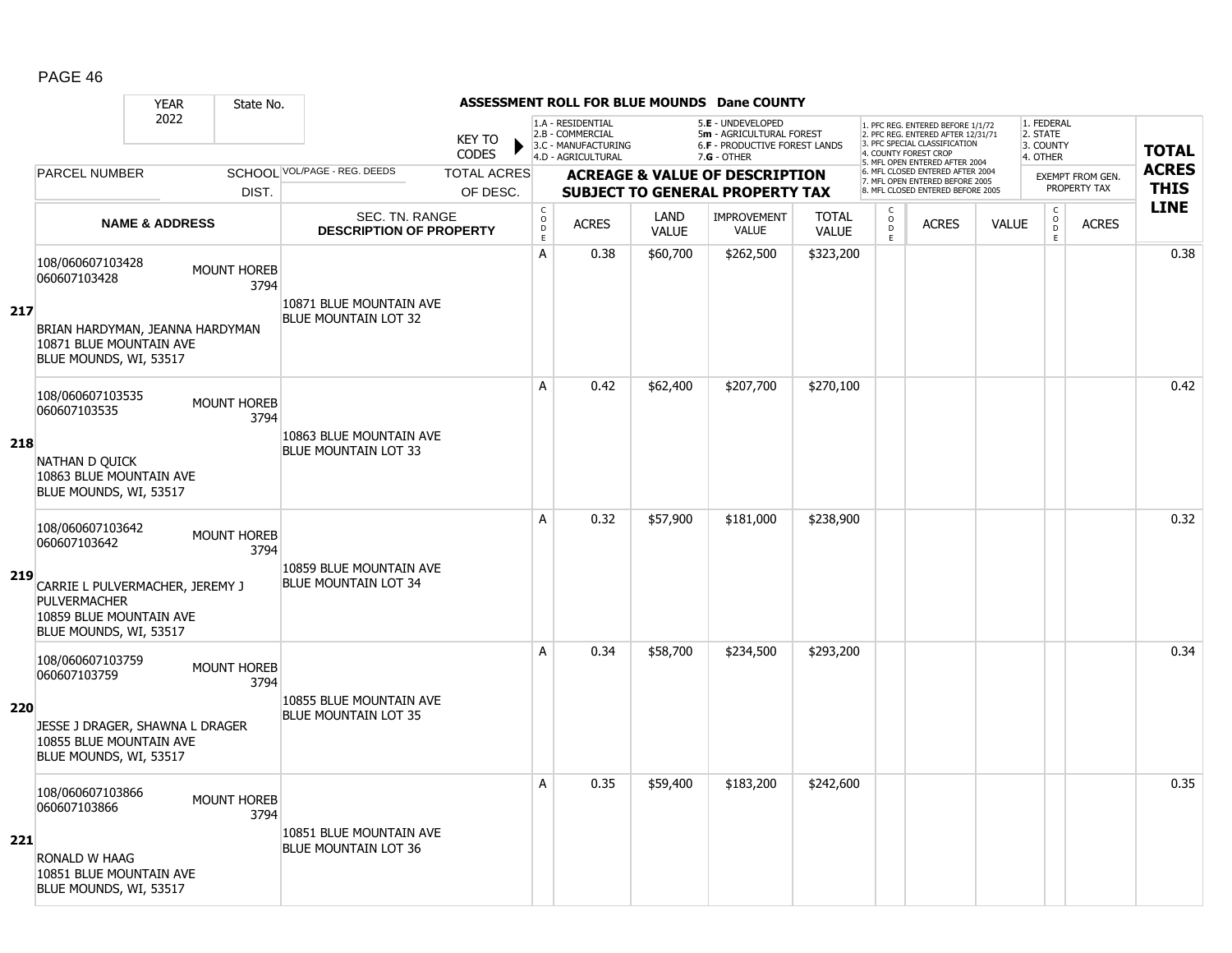|     |                                                                                         | <b>YEAR</b>               | State No.                  |                                                        |                               |                                                   |                                                              |                      | <b>ASSESSMENT ROLL FOR BLUE MOUNDS Dane COUNTY</b>                                    |                              |                                                |                                                                                                                                   |              |                                                |                                         |              |
|-----|-----------------------------------------------------------------------------------------|---------------------------|----------------------------|--------------------------------------------------------|-------------------------------|---------------------------------------------------|--------------------------------------------------------------|----------------------|---------------------------------------------------------------------------------------|------------------------------|------------------------------------------------|-----------------------------------------------------------------------------------------------------------------------------------|--------------|------------------------------------------------|-----------------------------------------|--------------|
|     |                                                                                         | 2022                      |                            |                                                        | <b>KEY TO</b><br><b>CODES</b> |                                                   | 1.A - RESIDENTIAL<br>2.B - COMMERCIAL<br>3.C - MANUFACTURING |                      | 5.E - UNDEVELOPED<br>5m - AGRICULTURAL FOREST<br><b>6.F - PRODUCTIVE FOREST LANDS</b> |                              |                                                | 1. PFC REG. ENTERED BEFORE 1/1/72<br>2. PFC REG. ENTERED AFTER 12/31/71<br>3. PFC SPECIAL CLASSIFICATION<br>4. COUNTY FOREST CROP |              | 1. FEDERAL<br>2. STATE<br>3. COUNTY            |                                         | <b>TOTAL</b> |
|     | <b>PARCEL NUMBER</b>                                                                    |                           |                            | SCHOOL VOL/PAGE - REG. DEEDS                           | <b>TOTAL ACRES</b>            |                                                   | 4.D - AGRICULTURAL                                           |                      | $7.G - OTHER$                                                                         |                              |                                                | 5. MFL OPEN ENTERED AFTER 2004<br>6. MFL CLOSED ENTERED AFTER 2004                                                                |              | 4. OTHER                                       |                                         | <b>ACRES</b> |
|     |                                                                                         |                           | DIST.                      |                                                        | OF DESC.                      |                                                   |                                                              |                      | <b>ACREAGE &amp; VALUE OF DESCRIPTION</b><br><b>SUBJECT TO GENERAL PROPERTY TAX</b>   |                              |                                                | 7. MFL OPEN ENTERED BEFORE 2005<br>8. MFL CLOSED ENTERED BEFORE 2005                                                              |              |                                                | <b>EXEMPT FROM GEN.</b><br>PROPERTY TAX | <b>THIS</b>  |
|     |                                                                                         | <b>NAME &amp; ADDRESS</b> |                            | SEC. TN. RANGE<br><b>DESCRIPTION OF PROPERTY</b>       |                               | $\rm _o^C$<br>$\mathrel{\mathsf{D}}_{\mathsf{E}}$ | <b>ACRES</b>                                                 | LAND<br><b>VALUE</b> | <b>IMPROVEMENT</b><br>VALUE                                                           | <b>TOTAL</b><br><b>VALUE</b> | $\begin{matrix} 0 \\ 0 \\ D \end{matrix}$<br>E | <b>ACRES</b>                                                                                                                      | <b>VALUE</b> | $\begin{matrix} C \\ O \\ D \end{matrix}$<br>E | <b>ACRES</b>                            | <b>LINE</b>  |
| 222 | 108/060607103973<br>060607103973                                                        |                           | <b>MOUNT HOREB</b><br>3794 | 10847 BLUE MOUNTAIN AVE<br><b>BLUE MOUNTAIN LOT 37</b> |                               | Α                                                 | 0.35                                                         | \$59,100             | \$189,800                                                                             | \$248,900                    |                                                |                                                                                                                                   |              |                                                |                                         | 0.35         |
|     | JENELLE M GIERHART, KEVIN L SUTTER<br>10847 BLUE MOUNTAIN AVE<br>BLUE MOUNDS, WI, 53517 |                           |                            |                                                        |                               |                                                   |                                                              |                      |                                                                                       |                              |                                                |                                                                                                                                   |              |                                                |                                         |              |
|     | 108/060607104089<br>060607104089                                                        |                           | <b>MOUNT HOREB</b><br>3794 | 10843 BLUE MOUNTAIN AVE                                |                               | A                                                 | 0.46                                                         | \$64,000             | \$236,100                                                                             | \$300,100                    |                                                |                                                                                                                                   |              |                                                |                                         | 0.46         |
| 223 | JESSICA R NOETHE, ROBERT W NOETHE<br>10843 BLUE MOUNTAIN AVE<br>BLUE MOUNDS, WI, 53517  |                           |                            | <b>BLUE MOUNTAIN LOT 38</b>                            |                               |                                                   |                                                              |                      |                                                                                       |                              |                                                |                                                                                                                                   |              |                                                |                                         |              |
|     | 108/060607104196<br>060607104196                                                        |                           | <b>MOUNT HOREB</b><br>3794 | 10856 SMOKEY MOUNTAIN TRL                              |                               | A                                                 | 0.41                                                         | \$61,700             | \$216,800                                                                             | \$278,500                    |                                                |                                                                                                                                   |              |                                                |                                         | 0.41         |
| 224 | JOHN K ARNOLD, MARY M ARNOLD<br>10856 SMOKEY MOUNTAIN TRL<br>BLUE MOUNDS, WI, 53572     |                           |                            | <b>BLUE MOUNTAIN LOT 39</b>                            |                               |                                                   |                                                              |                      |                                                                                       |                              |                                                |                                                                                                                                   |              |                                                |                                         |              |
|     | 108/060607104301<br>060607104301                                                        |                           | <b>MOUNT HOREB</b><br>3794 | 10866 SMOKEY MOUNTAIN TRL                              |                               | A                                                 | 0.35                                                         | \$59,100             | \$208,700                                                                             | \$267,800                    |                                                |                                                                                                                                   |              |                                                |                                         | 0.35         |
| 225 | <b>JASON E SCHRANK</b><br>10866 SMOKEY MOUNTAIN TRL<br>BLUE MOUNDS, WI, 53517           |                           |                            | BLUE MOUNTAIN LOT 40                                   |                               |                                                   |                                                              |                      |                                                                                       |                              |                                                |                                                                                                                                   |              |                                                |                                         |              |
|     | 108/060607104418<br>060607104418                                                        |                           | <b>MOUNT HOREB</b><br>3794 | 10872 SMOKEY MOUNTAIN TRL                              |                               | A                                                 | 0.35                                                         | \$59,300             | \$143,700                                                                             | \$203,000                    |                                                |                                                                                                                                   |              |                                                |                                         | 0.35         |
| 226 | <b>DOUGLAS BJELDE</b><br>10872 SMOKEY MOUNTAIN TRL<br>BLUE MOUNDS, WI, 53517            |                           |                            | <b>BLUE MOUNTAIN LOT 41</b>                            |                               |                                                   |                                                              |                      |                                                                                       |                              |                                                |                                                                                                                                   |              |                                                |                                         |              |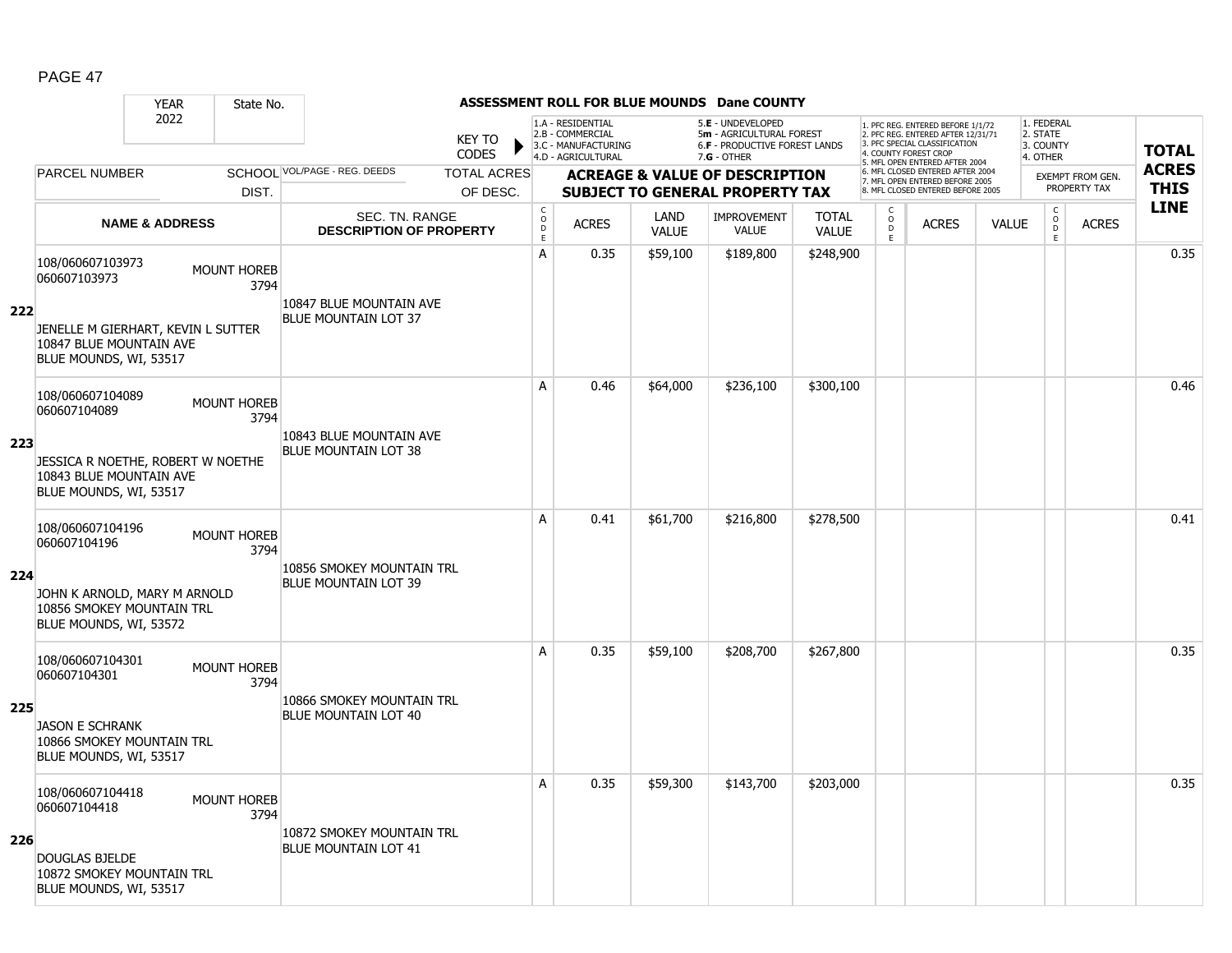|            |                                                                                                 | <b>YEAR</b>               | State No.                  |                                                    |                                            |                                                                                    |                             | ASSESSMENT ROLL FOR BLUE MOUNDS Dane COUNTY                                                   |                              |                                    |                                                                                                                                   |              |                                                          |                         |              |
|------------|-------------------------------------------------------------------------------------------------|---------------------------|----------------------------|----------------------------------------------------|--------------------------------------------|------------------------------------------------------------------------------------|-----------------------------|-----------------------------------------------------------------------------------------------|------------------------------|------------------------------------|-----------------------------------------------------------------------------------------------------------------------------------|--------------|----------------------------------------------------------|-------------------------|--------------|
|            |                                                                                                 | 2022                      |                            | <b>KEY TO</b><br><b>CODES</b>                      |                                            | 1.A - RESIDENTIAL<br>2.B - COMMERCIAL<br>3.C - MANUFACTURING<br>4.D - AGRICULTURAL |                             | 5.E - UNDEVELOPED<br>5m - AGRICULTURAL FOREST<br>6.F - PRODUCTIVE FOREST LANDS<br>7.G - OTHER |                              |                                    | 1. PFC REG. ENTERED BEFORE 1/1/72<br>2. PFC REG. ENTERED AFTER 12/31/71<br>3. PFC SPECIAL CLASSIFICATION<br>4. COUNTY FOREST CROP |              | 1. FEDERAL<br>2. STATE<br>3. COUNTY<br>4. OTHER          |                         | <b>TOTAL</b> |
|            | <b>PARCEL NUMBER</b>                                                                            |                           |                            | SCHOOL VOL/PAGE - REG. DEEDS<br><b>TOTAL ACRES</b> |                                            |                                                                                    |                             | <b>ACREAGE &amp; VALUE OF DESCRIPTION</b>                                                     |                              |                                    | 5. MFL OPEN ENTERED AFTER 2004<br>6. MFL CLOSED ENTERED AFTER 2004                                                                |              |                                                          | <b>EXEMPT FROM GEN.</b> | <b>ACRES</b> |
|            |                                                                                                 |                           | DIST.                      | OF DESC.                                           |                                            |                                                                                    |                             | <b>SUBJECT TO GENERAL PROPERTY TAX</b>                                                        |                              |                                    | 7. MFL OPEN ENTERED BEFORE 2005<br>8. MFL CLOSED ENTERED BEFORE 2005                                                              |              |                                                          | PROPERTY TAX            | <b>THIS</b>  |
|            |                                                                                                 | <b>NAME &amp; ADDRESS</b> |                            | SEC. TN. RANGE<br><b>DESCRIPTION OF PROPERTY</b>   | $\frac{c}{0}$<br>$\mathsf{D}_{\mathsf{E}}$ | <b>ACRES</b>                                                                       | <b>LAND</b><br><b>VALUE</b> | <b>IMPROVEMENT</b><br><b>VALUE</b>                                                            | <b>TOTAL</b><br><b>VALUE</b> | $\int_{0}^{c}$<br>$\ddot{D}$<br>E. | <b>ACRES</b>                                                                                                                      | <b>VALUE</b> | $\begin{matrix} 0 \\ 0 \\ 0 \end{matrix}$<br>$\mathsf E$ | <b>ACRES</b>            | <b>LINE</b>  |
| 227        | 108/060607104525<br>060607104525                                                                |                           | <b>MOUNT HOREB</b><br>3794 | 10876 SMOKEY MOUNTAIN TRL                          | А                                          | 0.34                                                                               | \$58,800                    | \$196,300                                                                                     | \$255,100                    |                                    |                                                                                                                                   |              |                                                          |                         | 0.34         |
|            | CURTIS M WINTER, MARY J WINTER<br>10876 SMOKEY MOUNTAIN TRL<br>BLUE MOUNDS, WI, 53517           |                           |                            | <b>BLUE MOUNTAIN LOT 42</b>                        |                                            |                                                                                    |                             |                                                                                               |                              |                                    |                                                                                                                                   |              |                                                          |                         |              |
|            | 108/060607104632<br>060607104632                                                                |                           | MOUNT HOREB<br>3794        | 10880 SMOKEY MOUNTAIN TRL                          | A                                          | 0.36                                                                               | \$59,700                    | \$142,900                                                                                     | \$202,600                    |                                    |                                                                                                                                   |              |                                                          |                         | 0.36         |
| 228        | LUKE A CECIL, TAMI D CECIL<br>10880 SMOKEY MOUNTAIN TRL<br>BLUE MOUNDS, WI, 53517               |                           |                            | <b>BLUE MOUNTAIN LOT 43</b>                        |                                            |                                                                                    |                             |                                                                                               |                              |                                    |                                                                                                                                   |              |                                                          |                         |              |
|            | 108/060607104749<br>060607104749                                                                |                           | <b>MOUNT HOREB</b><br>3794 | 10884 SMOKEY MOUNTAIN TRL                          | A                                          | 0.44                                                                               | \$63,300                    | \$184,500                                                                                     | \$247,800                    |                                    |                                                                                                                                   |              |                                                          |                         | 0.44         |
| 229        | TENA M CLINE, THOMAS D CLINE<br>10884 SMOKEY MOUNTAIN TRL<br>BLUE MOUNDS, WI, 53517             |                           |                            | <b>BLUE MOUNTAIN LOT 44</b>                        |                                            |                                                                                    |                             |                                                                                               |                              |                                    |                                                                                                                                   |              |                                                          |                         |              |
|            | 108/060607104909<br>060607104909                                                                |                           | <b>MOUNT HOREB</b><br>3794 | 10879 SMOKEY MOUNTAIN TRL                          |                                            |                                                                                    |                             |                                                                                               |                              |                                    |                                                                                                                                   |              | X4                                                       | 0.00                    | 0.00         |
| <b>230</b> | BLUE MOUNDS, VILLAGE OF<br><b>PO BOX 189</b><br>BLUE MOUNDS, WI, 53517                          |                           |                            | BLUE MOUNTAIN LOT PARK                             |                                            |                                                                                    |                             |                                                                                               |                              |                                    |                                                                                                                                   |              |                                                          |                         |              |
|            | 108/060607112111<br>060607112111                                                                |                           | <b>MOUNT HOREB</b><br>3794 | 10836 BLUE MOUNTAIN AVE                            | A                                          | 0.50                                                                               | \$65,700                    | \$389,100                                                                                     | \$454,800                    |                                    |                                                                                                                                   |              |                                                          |                         | 0.50         |
| 231        | PLEVA REV LIVING TR, RICHARD W &<br><b>RUBY E</b><br>2945 RED WOLF CT<br>BLUE MOUNDS, WI, 53517 |                           |                            | BLUE MOUNTAIN 1ST ADDITION LOTS 45 &<br>46         |                                            |                                                                                    |                             |                                                                                               |                              |                                    |                                                                                                                                   |              |                                                          |                         |              |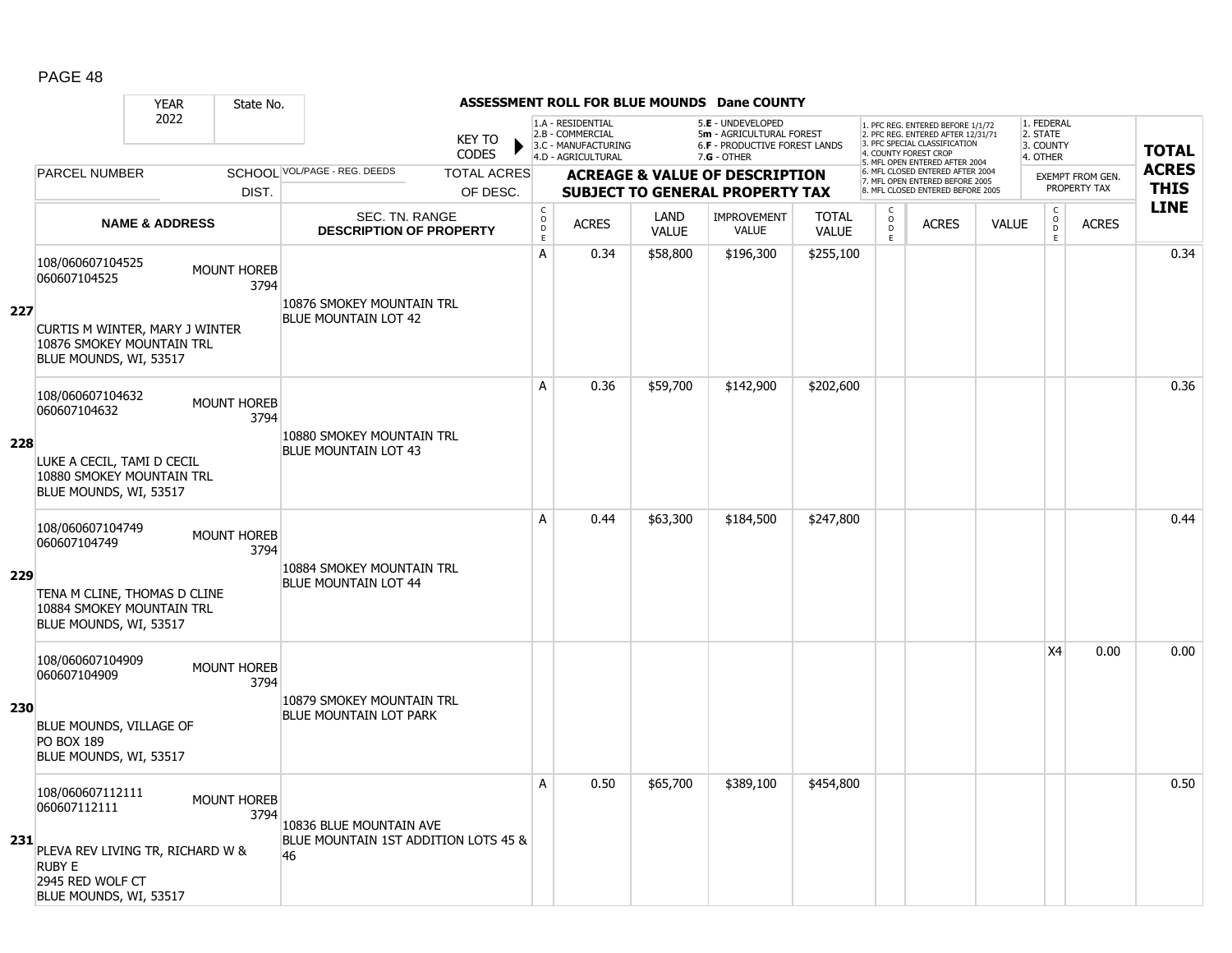|     |                                                                                                             | <b>YEAR</b>               | State No.                  |                                                        |                               |                                        |                                                              |                      | <b>ASSESSMENT ROLL FOR BLUE MOUNDS Dane COUNTY</b>                                  |                              |                                                |                                                                                                                                   |              |                                                |                                         |              |
|-----|-------------------------------------------------------------------------------------------------------------|---------------------------|----------------------------|--------------------------------------------------------|-------------------------------|----------------------------------------|--------------------------------------------------------------|----------------------|-------------------------------------------------------------------------------------|------------------------------|------------------------------------------------|-----------------------------------------------------------------------------------------------------------------------------------|--------------|------------------------------------------------|-----------------------------------------|--------------|
|     |                                                                                                             | 2022                      |                            |                                                        | <b>KEY TO</b><br><b>CODES</b> |                                        | 1.A - RESIDENTIAL<br>2.B - COMMERCIAL<br>3.C - MANUFACTURING |                      | 5.E - UNDEVELOPED<br>5m - AGRICULTURAL FOREST<br>6.F - PRODUCTIVE FOREST LANDS      |                              |                                                | 1. PFC REG. ENTERED BEFORE 1/1/72<br>2. PFC REG. ENTERED AFTER 12/31/71<br>3. PFC SPECIAL CLASSIFICATION<br>4. COUNTY FOREST CROP |              | 1. FEDERAL<br>2. STATE<br>3. COUNTY            |                                         | <b>TOTAL</b> |
|     | <b>PARCEL NUMBER</b>                                                                                        |                           |                            | SCHOOL VOL/PAGE - REG. DEEDS                           | <b>TOTAL ACRES</b>            |                                        | 4.D - AGRICULTURAL                                           |                      | $7.G - OTHER$                                                                       |                              |                                                | 5. MFL OPEN ENTERED AFTER 2004<br>6. MFL CLOSED ENTERED AFTER 2004                                                                |              | 4. OTHER                                       |                                         | <b>ACRES</b> |
|     |                                                                                                             |                           | DIST.                      |                                                        | OF DESC.                      |                                        |                                                              |                      | <b>ACREAGE &amp; VALUE OF DESCRIPTION</b><br><b>SUBJECT TO GENERAL PROPERTY TAX</b> |                              |                                                | 7. MFL OPEN ENTERED BEFORE 2005<br>8. MFL CLOSED ENTERED BEFORE 2005                                                              |              |                                                | <b>EXEMPT FROM GEN.</b><br>PROPERTY TAX | <b>THIS</b>  |
|     |                                                                                                             | <b>NAME &amp; ADDRESS</b> |                            | SEC. TN. RANGE<br><b>DESCRIPTION OF PROPERTY</b>       |                               | $_{\rm o}^{\rm c}$<br>$\mathsf D$<br>E | <b>ACRES</b>                                                 | LAND<br><b>VALUE</b> | <b>IMPROVEMENT</b><br>VALUE                                                         | <b>TOTAL</b><br><b>VALUE</b> | $\begin{matrix} 0 \\ 0 \\ 0 \end{matrix}$<br>E | <b>ACRES</b>                                                                                                                      | <b>VALUE</b> | $\begin{matrix} 0 \\ 0 \\ D \end{matrix}$<br>E | <b>ACRES</b>                            | <b>LINE</b>  |
| 232 | 108/060607112271<br>060607112271<br>MICHAEL EVANS, LINDSAY RADLOFF                                          |                           | MOUNT HOREB<br>3794        | 2947 RED WOLF CT<br>BLUE MOUNTAIN 1ST ADDITION LOT 47  |                               | A                                      | 0.39                                                         | \$60,900             | \$238,200                                                                           | \$299,100                    |                                                |                                                                                                                                   |              |                                                |                                         | 0.39         |
|     | 2947 RED WOLF CT<br>BLUE MOUNDS, WI, 53517                                                                  |                           |                            |                                                        |                               |                                        |                                                              |                      |                                                                                     |                              |                                                |                                                                                                                                   |              |                                                |                                         |              |
|     | 108/060607112381<br>060607112381                                                                            |                           | <b>MOUNT HOREB</b><br>3794 |                                                        |                               | A                                      | 0.45                                                         | \$63,400             | \$0                                                                                 | \$63,400                     |                                                |                                                                                                                                   |              |                                                |                                         | 0.45         |
| 233 | JENNIFER RIDLEY HANSON, RANDALL S<br><b>HANSON</b><br>10837 CAVE OF THE MOUNDS RD<br>BLUE MOUNDS, WI, 53517 |                           |                            | 2951 RED WOLF CT<br>BLUE MOUNTAIN 1ST ADDITION LOT 48  |                               |                                        |                                                              |                      |                                                                                     |                              |                                                |                                                                                                                                   |              |                                                |                                         |              |
|     | 108/060607112521<br>060607112521                                                                            |                           | MOUNT HOREB<br>3794        | 10831 HANNAH LN                                        |                               | A                                      | 0.31                                                         | \$57,500             | \$267,000                                                                           | \$324,500                    |                                                |                                                                                                                                   |              |                                                |                                         | 0.31         |
| 234 | KARL LEE FELS, PAMELA SUE FELS<br>10831 HANNAH LN<br>BLUE MOUNDS, WI, 53517                                 |                           |                            | BLUE MOUNTAIN 1ST ADDITION LOT 72                      |                               |                                        |                                                              |                      |                                                                                     |                              |                                                |                                                                                                                                   |              |                                                |                                         |              |
|     | 108/060607112711<br>060607112711                                                                            |                           | <b>MOUNT HOREB</b><br>3794 |                                                        |                               | $\mathsf{A}$                           | 0.36                                                         | \$59,500             | \$219,900                                                                           | \$279,400                    |                                                |                                                                                                                                   |              |                                                |                                         | 0.36         |
| 235 | ELLIE GIFFORD, KYLE LYNE<br>2925 RED WOLF TRL<br>BLUE MOUNDS, WI, 53517                                     |                           |                            | 2925 Red Wolf Trl<br>BLUE MOUNTAIN 1ST ADDITION LOT 91 |                               |                                        |                                                              |                      |                                                                                     |                              |                                                |                                                                                                                                   |              |                                                |                                         |              |
|     | 108/060607112821<br>060607112821                                                                            |                           | <b>MOUNT HOREB</b><br>3794 |                                                        |                               | A                                      | 0.27                                                         | \$55,900             | \$261,700                                                                           | \$317,600                    |                                                |                                                                                                                                   |              |                                                |                                         | 0.27         |
| 236 | ARTHUR J ERRTHUM, TAMRA R ERRTHUM<br>2921 RED WOLF TRL<br>Blue Mounds, WI, 53517                            |                           |                            | 2921 RED WOLF TRL<br>BLUE MOUNTAIN 1ST ADDITION LOT 92 |                               |                                        |                                                              |                      |                                                                                     |                              |                                                |                                                                                                                                   |              |                                                |                                         |              |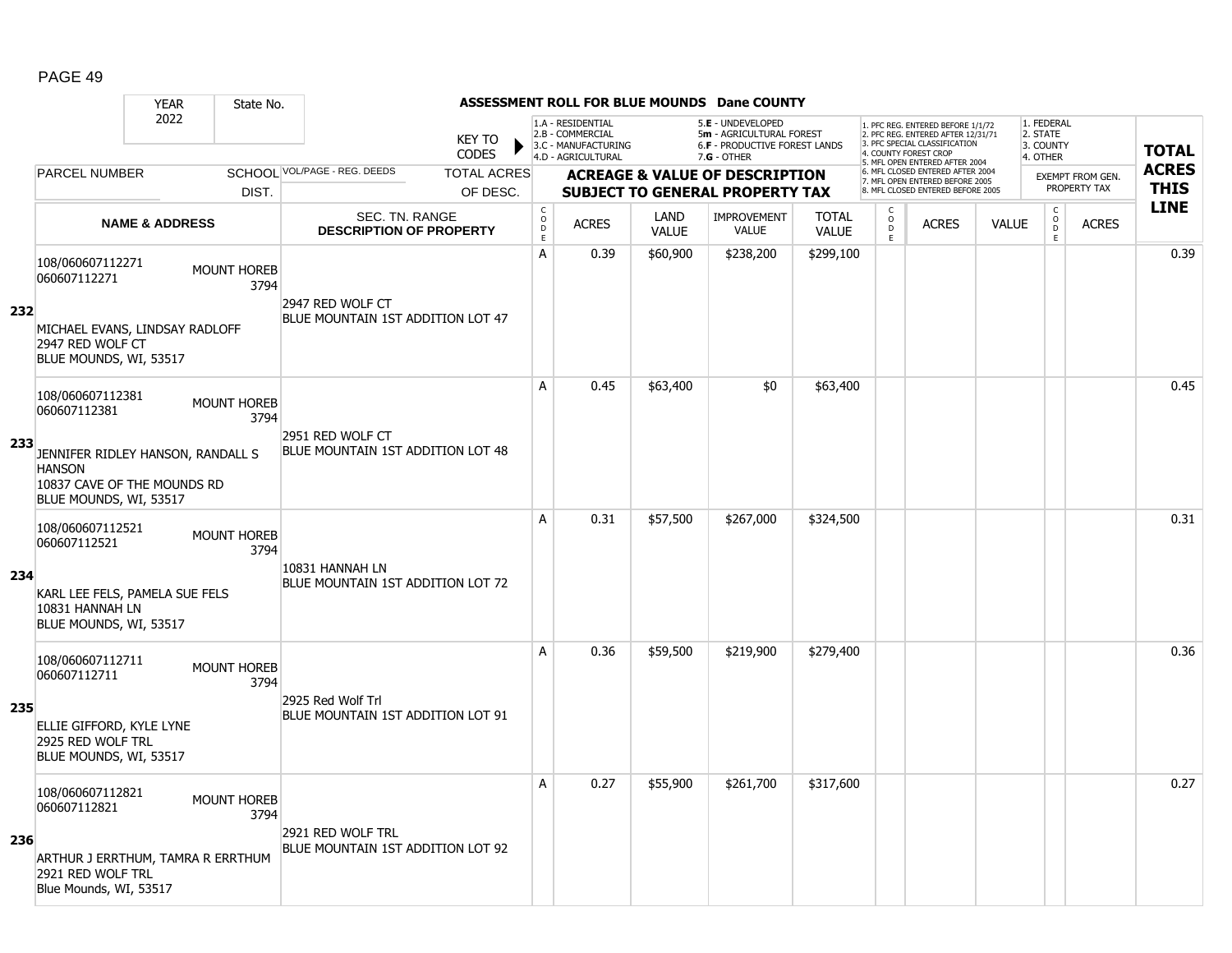|            |                                                                                                  | <b>YEAR</b>        | State No. |                                                  |                                |                                     |                                                              |                      | <b>ASSESSMENT ROLL FOR BLUE MOUNDS Dane COUNTY</b>                                    |                              |                                           |                                                                                                                                   |              |                                                          |                                         |              |
|------------|--------------------------------------------------------------------------------------------------|--------------------|-----------|--------------------------------------------------|--------------------------------|-------------------------------------|--------------------------------------------------------------|----------------------|---------------------------------------------------------------------------------------|------------------------------|-------------------------------------------|-----------------------------------------------------------------------------------------------------------------------------------|--------------|----------------------------------------------------------|-----------------------------------------|--------------|
|            |                                                                                                  | 2022               |           |                                                  | <b>KEY TO</b><br><b>CODES</b>  |                                     | 1.A - RESIDENTIAL<br>2.B - COMMERCIAL<br>3.C - MANUFACTURING |                      | 5.E - UNDEVELOPED<br>5m - AGRICULTURAL FOREST<br><b>6.F - PRODUCTIVE FOREST LANDS</b> |                              |                                           | 1. PFC REG. ENTERED BEFORE 1/1/72<br>2. PFC REG. ENTERED AFTER 12/31/71<br>3. PFC SPECIAL CLASSIFICATION<br>4. COUNTY FOREST CROP |              | 1. FEDERAL<br>2. STATE<br>3. COUNTY                      |                                         | <b>TOTAL</b> |
|            | <b>PARCEL NUMBER</b>                                                                             |                    |           | SCHOOL VOL/PAGE - REG. DEEDS                     |                                |                                     | 4.D - AGRICULTURAL                                           |                      | $7.G - OTHER$                                                                         |                              |                                           | 5. MFL OPEN ENTERED AFTER 2004<br>6. MFL CLOSED ENTERED AFTER 2004                                                                |              | 4. OTHER                                                 |                                         | <b>ACRES</b> |
|            |                                                                                                  |                    | DIST.     |                                                  | <b>TOTAL ACRES</b><br>OF DESC. |                                     |                                                              |                      | <b>ACREAGE &amp; VALUE OF DESCRIPTION</b><br><b>SUBJECT TO GENERAL PROPERTY TAX</b>   |                              |                                           | 7. MFL OPEN ENTERED BEFORE 2005<br>8. MFL CLOSED ENTERED BEFORE 2005                                                              |              |                                                          | <b>EXEMPT FROM GEN.</b><br>PROPERTY TAX | <b>THIS</b>  |
|            | <b>NAME &amp; ADDRESS</b>                                                                        |                    |           | SEC. TN. RANGE<br><b>DESCRIPTION OF PROPERTY</b> |                                | $_{\rm o}^{\rm c}$<br>$\frac{D}{E}$ | <b>ACRES</b>                                                 | LAND<br><b>VALUE</b> | <b>IMPROVEMENT</b><br><b>VALUE</b>                                                    | <b>TOTAL</b><br><b>VALUE</b> | $\begin{matrix} 0 \\ 0 \\ D \end{matrix}$ | <b>ACRES</b>                                                                                                                      | <b>VALUE</b> | $\begin{matrix} 0 \\ 0 \\ D \end{matrix}$<br>$\mathsf E$ | <b>ACRES</b>                            | <b>LINE</b>  |
|            | 108/060607112931<br>060607112931                                                                 | <b>MOUNT HOREB</b> | 3794      | 2917 RED WOLF TRL                                |                                | A                                   | 0.30                                                         | \$56,900             | \$203,800                                                                             | \$260,700                    | E                                         |                                                                                                                                   |              |                                                          |                                         | 0.30         |
| 237        | LUCAS R HENSON, SARAH M HENSON<br>2917 RED WOLF TRL<br>BLUE MOUNDS, WI, 53517                    |                    |           | BLUE MOUNTAIN 1ST ADDITION LOT 93                |                                |                                     |                                                              |                      |                                                                                       |                              |                                           |                                                                                                                                   |              |                                                          |                                         |              |
|            | 108/060607113041<br>060607113041                                                                 | <b>MOUNT HOREB</b> | 3794      | 2913 RED WOLF TRL                                |                                | A                                   | 0.28                                                         | \$56,300             | \$337,800                                                                             | \$394,100                    |                                           |                                                                                                                                   |              |                                                          |                                         | 0.28         |
| 238        | JAMES FREDERICK LARSON, SARA LYN<br><b>LARSON</b><br>2913 RED WOLF TRL<br>BLUE MOUNDS, WI, 53572 |                    |           | BLUE MOUNTAIN 1ST ADDITION LOT 94                |                                |                                     |                                                              |                      |                                                                                       |                              |                                           |                                                                                                                                   |              |                                                          |                                         |              |
|            | 108/060607113151<br>060607113151                                                                 | <b>MOUNT HOREB</b> | 3794      | 2909 RED WOLF TRL                                |                                | A                                   | 0.28                                                         | \$56,300             | \$252,000                                                                             | \$308,300                    |                                           |                                                                                                                                   |              |                                                          |                                         | 0.28         |
| 239        | <b>THOMAS G HAWES</b><br>2909 RED WOLF TRL<br>BLUE MOUNDS, WI, 53517                             |                    |           | BLUE MOUNTAIN 1ST ADDITION LOT 95                |                                |                                     |                                                              |                      |                                                                                       |                              |                                           |                                                                                                                                   |              |                                                          |                                         |              |
|            | 108/060607113311<br>060607113311                                                                 | <b>MOUNT HOREB</b> | 3794      | 2905 RED WOLF TRL                                |                                | A                                   | 0.57                                                         | \$68,800             | \$334,500                                                                             | \$403,300                    |                                           |                                                                                                                                   |              |                                                          |                                         | 0.57         |
| <b>240</b> | DAVID P CROSS, RENA CROSS<br>2905 RED WOLF TRL<br>BLUE MOUNDS, WI, 53517                         |                    |           | BLUE MOUNTAIN 1ST ADDITION LOTS 96 &<br>97       |                                |                                     |                                                              |                      |                                                                                       |                              |                                           |                                                                                                                                   |              |                                                          |                                         |              |
|            | 108/060607113751<br>060607113751                                                                 | <b>MOUNT HOREB</b> | 3794      |                                                  |                                |                                     |                                                              |                      |                                                                                       |                              |                                           |                                                                                                                                   |              | <b>X4</b>                                                | 2.09                                    | 2.09         |
| 241        | BLUE MOUNDS, VILLAGE OF<br><b>PO BOX 189</b><br>BLUE MOUNDS, WI, 53517-0189                      |                    |           | n<br>BLUE MOUNTAIN 1ST ADDITION OUTLOT 1         |                                |                                     |                                                              |                      |                                                                                       |                              |                                           |                                                                                                                                   |              |                                                          |                                         |              |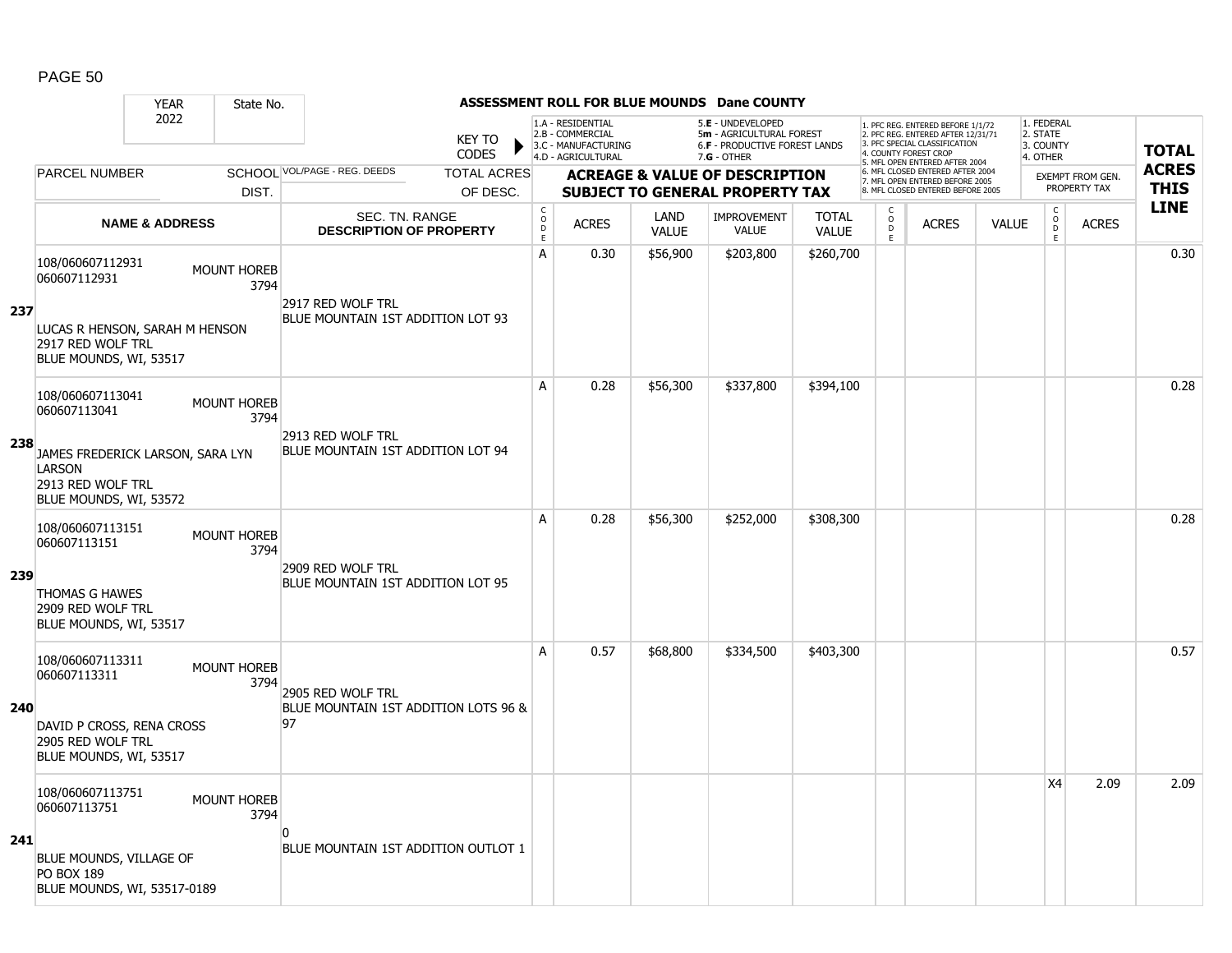|     |                                                                                                                          | <b>YEAR</b>               | State No.                  |                                                          |                               |                                                 |                                                                                    |                             | ASSESSMENT ROLL FOR BLUE MOUNDS Dane COUNTY                                                     |                              |                      |                                                                                                                                  |              |                                                 |                         |              |
|-----|--------------------------------------------------------------------------------------------------------------------------|---------------------------|----------------------------|----------------------------------------------------------|-------------------------------|-------------------------------------------------|------------------------------------------------------------------------------------|-----------------------------|-------------------------------------------------------------------------------------------------|------------------------------|----------------------|----------------------------------------------------------------------------------------------------------------------------------|--------------|-------------------------------------------------|-------------------------|--------------|
|     |                                                                                                                          | 2022                      |                            |                                                          | <b>KEY TO</b><br><b>CODES</b> |                                                 | 1.A - RESIDENTIAL<br>2.B - COMMERCIAL<br>3.C - MANUFACTURING<br>4.D - AGRICULTURAL |                             | 5.E - UNDEVELOPED<br>5m - AGRICULTURAL FOREST<br>6.F - PRODUCTIVE FOREST LANDS<br>$7.G - OTHER$ |                              |                      | 1. PFC REG. ENTERED BEFORE 1/1/72<br>2. PFC REG. ENTERED AFTER 12/31/71<br>3 PEC SPECIAL CLASSIFICATION<br>4. COUNTY FOREST CROP |              | 1. FEDERAL<br>2. STATE<br>3. COUNTY<br>4. OTHER |                         | <b>TOTAL</b> |
|     | PARCEL NUMBER                                                                                                            |                           |                            | SCHOOL VOL/PAGE - REG. DEEDS                             | <b>TOTAL ACRES</b>            |                                                 |                                                                                    |                             | <b>ACREAGE &amp; VALUE OF DESCRIPTION</b>                                                       |                              |                      | 5. MFL OPEN ENTERED AFTER 2004<br>6. MFL CLOSED ENTERED AFTER 2004<br>7. MFL OPEN ENTERED BEFORE 2005                            |              |                                                 | <b>EXEMPT FROM GEN.</b> | <b>ACRES</b> |
|     |                                                                                                                          |                           | DIST.                      |                                                          | OF DESC.                      |                                                 |                                                                                    |                             | <b>SUBJECT TO GENERAL PROPERTY TAX</b>                                                          |                              |                      | 8. MFL CLOSED ENTERED BEFORE 2005                                                                                                |              |                                                 | PROPERTY TAX            | <b>THIS</b>  |
|     |                                                                                                                          | <b>NAME &amp; ADDRESS</b> |                            | SEC. TN. RANGE<br><b>DESCRIPTION OF PROPERTY</b>         |                               | C<br>$\mathsf{o}$<br>$\mathsf D$<br>$\mathsf E$ | <b>ACRES</b>                                                                       | <b>LAND</b><br><b>VALUE</b> | IMPROVEMENT<br><b>VALUE</b>                                                                     | <b>TOTAL</b><br><b>VALUE</b> | $\overline{D}$<br>E. | <b>ACRES</b>                                                                                                                     | <b>VALUE</b> | $\begin{matrix} 0 \\ 0 \\ 0 \end{matrix}$<br>E  | <b>ACRES</b>            | <b>LINE</b>  |
| 242 | 108/060607120016<br>060607120016<br>Steve Olson<br>10924 SMOKEY MOUNTAIN TRL<br>Blue Mounds, WI, 53517                   |                           | <b>MOUNT HOREB</b><br>3794 | 10924 SMOKEY MOUNTAIN TRL<br>SMOKEY MOUNTAIN RIDGE LOT 1 |                               | Α                                               | 0.36                                                                               | \$59,700                    | \$177,200                                                                                       | \$236,900                    |                      |                                                                                                                                  |              |                                                 |                         | 0.36         |
| 243 | 108/060607120123<br>060607120123<br><b>CECILE M MCMANUS</b><br>10920 SMOKEY MOUNTAIN TRL<br>BLUE MOUNDS, WI, 53517       |                           | <b>MOUNT HOREB</b><br>3794 | 10920 SMOKEY MOUNTAIN TRL<br>SMOKEY MOUNTAIN RIDGE LOT 2 |                               | A                                               | 1.00                                                                               | \$87,600                    | \$162,100                                                                                       | \$249,700                    |                      |                                                                                                                                  |              |                                                 |                         | 1.00         |
| 244 | 108/060607120230<br>060607120230<br>LISA K BERGER, ERIC R CRITES<br>10916 SMOKEY MOUNTAIN TRL<br>BLUE MOUNDS, WI, 53517  |                           | <b>MOUNT HOREB</b><br>3794 | 10916 SMOKEY MOUNTAIN TRL<br>SMOKEY MOUNTAIN RIDGE LOT 3 |                               | A                                               | 0.28                                                                               | \$56,200                    | \$162,200                                                                                       | \$218,400                    |                      |                                                                                                                                  |              |                                                 |                         | 0.28         |
| 245 | 108/060607120347<br>060607120347<br>EDWARD T STRAUS, JUDITH A STRAUS<br>2943 LEADVILLE PASS<br>BLUE MOUNDS, WI, 53517    |                           | <b>MOUNT HOREB</b><br>3794 | 2943 LEADVILLE PASS<br>SMOKEY MOUNTAIN RIDGE LOT 4       |                               | A                                               | 0.36                                                                               | \$59,600                    | \$183,000                                                                                       | \$242,600                    |                      |                                                                                                                                  |              |                                                 |                         | 0.36         |
| 246 | 108/060607120454<br>060607120454<br>JESSICA A PEDERSON, JOHN T PEDERSON<br>2947 LEADVILLE PASS<br>BLUE MOUNDS, WI, 53517 |                           | <b>MOUNT HOREB</b><br>3794 | 2947 LEADVILLE PASS<br>SMOKEY MOUNTAIN RIDGE LOT 5       |                               | A                                               | 0.39                                                                               | \$61,200                    | \$261,800                                                                                       | \$323,000                    |                      |                                                                                                                                  |              |                                                 |                         | 0.39         |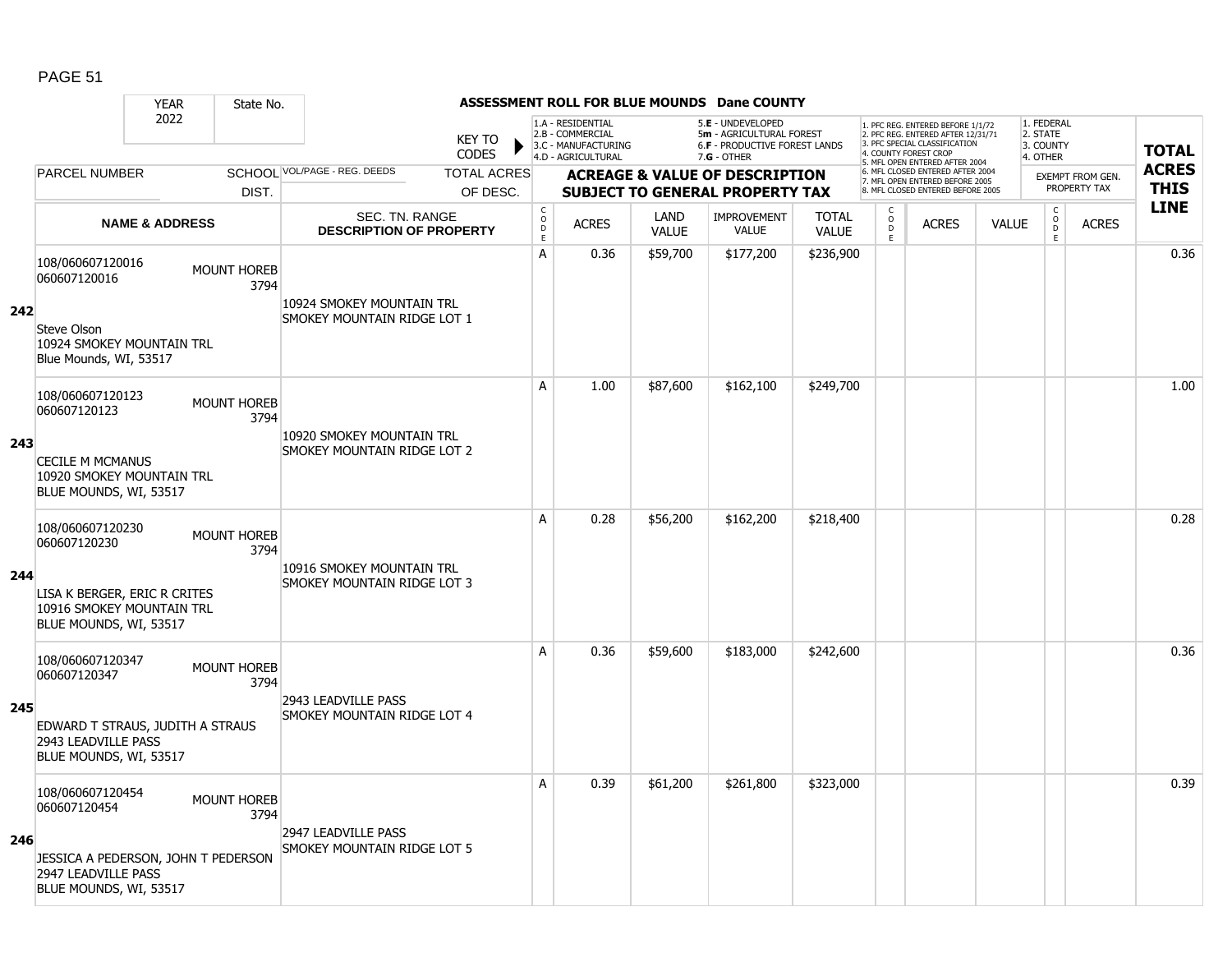|     |                                                                                                                                      | <b>YEAR</b>               | State No.                  |                                                                                                                                                                                                                                                                                                                                                                                                            |                               |                          |                                                              |                      | ASSESSMENT ROLL FOR BLUE MOUNDS Dane COUNTY                                           |                              |                                         |                                                                                                                                   |              |                                         |                                         |              |
|-----|--------------------------------------------------------------------------------------------------------------------------------------|---------------------------|----------------------------|------------------------------------------------------------------------------------------------------------------------------------------------------------------------------------------------------------------------------------------------------------------------------------------------------------------------------------------------------------------------------------------------------------|-------------------------------|--------------------------|--------------------------------------------------------------|----------------------|---------------------------------------------------------------------------------------|------------------------------|-----------------------------------------|-----------------------------------------------------------------------------------------------------------------------------------|--------------|-----------------------------------------|-----------------------------------------|--------------|
|     |                                                                                                                                      | 2022                      |                            |                                                                                                                                                                                                                                                                                                                                                                                                            | <b>KEY TO</b><br><b>CODES</b> |                          | 1.A - RESIDENTIAL<br>2.B - COMMERCIAL<br>3.C - MANUFACTURING |                      | 5.E - UNDEVELOPED<br>5m - AGRICULTURAL FOREST<br><b>6.F - PRODUCTIVE FOREST LANDS</b> |                              |                                         | 1. PFC REG. ENTERED BEFORE 1/1/72<br>2. PFC REG. ENTERED AFTER 12/31/71<br>3. PFC SPECIAL CLASSIFICATION<br>4. COUNTY FOREST CROP |              | 1. FEDERAL<br>2. STATE<br>3. COUNTY     |                                         | <b>TOTAL</b> |
|     | <b>PARCEL NUMBER</b>                                                                                                                 |                           |                            | SCHOOL VOL/PAGE - REG. DEEDS                                                                                                                                                                                                                                                                                                                                                                               | <b>TOTAL ACRES</b>            |                          | 4.D - AGRICULTURAL                                           |                      | $7.G - OTHER$<br><b>ACREAGE &amp; VALUE OF DESCRIPTION</b>                            |                              |                                         | 5. MFL OPEN ENTERED AFTER 2004<br>6. MFL CLOSED ENTERED AFTER 2004                                                                |              | 4. OTHER                                |                                         | <b>ACRES</b> |
|     |                                                                                                                                      |                           | DIST.                      |                                                                                                                                                                                                                                                                                                                                                                                                            | OF DESC.                      |                          |                                                              |                      | <b>SUBJECT TO GENERAL PROPERTY TAX</b>                                                |                              |                                         | 7. MFL OPEN ENTERED BEFORE 2005<br>8. MFL CLOSED ENTERED BEFORE 2005                                                              |              |                                         | <b>EXEMPT FROM GEN.</b><br>PROPERTY TAX | <b>THIS</b>  |
|     |                                                                                                                                      | <b>NAME &amp; ADDRESS</b> |                            | SEC. TN. RANGE<br><b>DESCRIPTION OF PROPERTY</b>                                                                                                                                                                                                                                                                                                                                                           |                               | $\int_{0}^{c}$<br>D<br>E | <b>ACRES</b>                                                 | LAND<br><b>VALUE</b> | <b>IMPROVEMENT</b><br><b>VALUE</b>                                                    | <b>TOTAL</b><br><b>VALUE</b> | $\mathsf{C}$<br>$_{\rm D}^{\rm O}$<br>E | <b>ACRES</b>                                                                                                                      | <b>VALUE</b> | $\mathsf{C}$<br>$_{\rm D}^{\rm O}$<br>E | <b>ACRES</b>                            | <b>LINE</b>  |
|     | 108/060607120570<br>060607120570<br><b>247 SUZANNE M PIRKEL</b><br>2951 LEADVILLE PASS<br>BLUE MOUNDS, WI, 53517                     |                           |                            | 2951 LEADVILLE PASS<br>MOUNT HOREB SMOKEY MOUNTAIN RIDGE LOT 6 & ALSO<br>3794 SEC 6-6-6 PRT SW1/4SE1/4 DESCR AS THE<br>FOLLOWING STRIP OF PROPERTY<br>ADJOINING THE NLY LOT LINE LOT 6<br>SMOKEY MOUNTAIN RIDGE PLAT DESCR AS<br>FROM NE COR SD LOT DIRECTLY N ALG<br>EXT ELY LN SD LOT TO R/W CAVE OF THE<br>MOUNDS RD TH WLY ALG R/W SD RD TO A<br>PT OF EXT WLY LOT LN SD LOT TH S ALG<br><b>EXT WL</b> |                               | Α                        | 0.46                                                         | \$64,200             | \$201,800                                                                             | \$266,000                    |                                         |                                                                                                                                   |              |                                         |                                         | 0.46         |
| 248 | 108/060607120678<br>060607120678<br>ALYSSA TUCKER, HUNTER WHITISH<br><b>2955 LEADVILLE PASS</b><br>BLUE MOUNDS, WI, 53517            |                           | <b>MOUNT HOREB</b><br>3794 | 2955 LEADVILLE PASS<br>SMOKEY MOUNTAIN RIDGE LOT 7                                                                                                                                                                                                                                                                                                                                                         |                               | A                        | 0.28                                                         | \$56,200             | \$182,900                                                                             | \$239,100                    |                                         |                                                                                                                                   |              |                                         |                                         | 0.28         |
| 249 | 108/060607120785<br>060607120785<br>BRANDON LAUFENBERG, MACKENZIE<br><b>SMELZER</b><br>2956 LEADVILLE PASS<br>BLUE MOUNDS, WI, 53517 |                           | <b>MOUNT HOREB</b><br>3794 | 2956 LEADVILLE PASS<br>SMOKEY MOUNTAIN RIDGE LOT 8                                                                                                                                                                                                                                                                                                                                                         |                               | A                        | 0.37                                                         | \$59,900             | \$208,100                                                                             | \$268,000                    |                                         |                                                                                                                                   |              |                                         |                                         | 0.37         |
| 250 | 108/060607120892<br>060607120892<br>ANDREW J MURRAY, ASHLEY MURRAY<br>2952 LEADVILLE PASS<br>BLUE MOUNDS, WI, 53517                  |                           | <b>MOUNT HOREB</b><br>3794 | 2952 LEADVILLE PASS<br>SMOKEY MOUNTAIN RIDGE LOT 9                                                                                                                                                                                                                                                                                                                                                         |                               | A                        | 0.40                                                         | \$61,500             | \$174,900                                                                             | \$236,400                    |                                         |                                                                                                                                   |              |                                         |                                         | 0.40         |
| 251 | 108/060607121006<br>060607121006<br>DENISE M JOHNSON, TODD A JOHNSON<br>2948 LEADVILLE PASS<br>BLUE MOUNDS, WI, 53517                |                           | MOUNT HOREB<br>3794        | 2948 LEADVILLE PASS<br>SMOKEY MOUNTAIN RIDGE LOT 10                                                                                                                                                                                                                                                                                                                                                        |                               | Α                        | 0.37                                                         | \$60,200             | \$161,600                                                                             | \$221,800                    |                                         |                                                                                                                                   |              |                                         |                                         | 0.37         |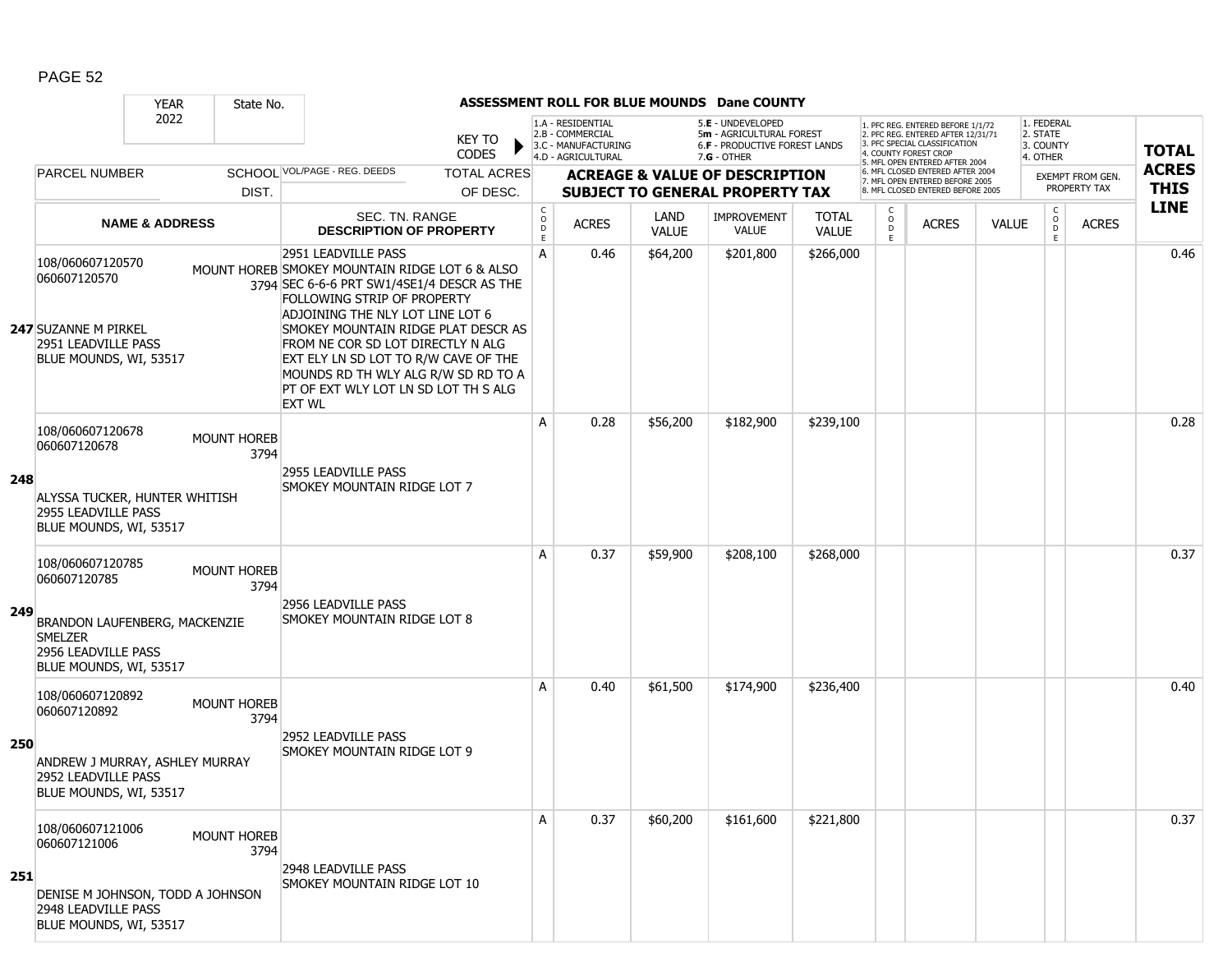|     |                                                                                                        | <b>YEAR</b>               | State No.                  |                                                                   |                                       |                                                                                    |                             | <b>ASSESSMENT ROLL FOR BLUE MOUNDS Dane COUNTY</b>                                              |                              |                                               |                                                                                                                                                                     |              |                                                 |                  |                            |
|-----|--------------------------------------------------------------------------------------------------------|---------------------------|----------------------------|-------------------------------------------------------------------|---------------------------------------|------------------------------------------------------------------------------------|-----------------------------|-------------------------------------------------------------------------------------------------|------------------------------|-----------------------------------------------|---------------------------------------------------------------------------------------------------------------------------------------------------------------------|--------------|-------------------------------------------------|------------------|----------------------------|
|     |                                                                                                        | 2022                      |                            | <b>KEY TO</b><br><b>CODES</b>                                     |                                       | 1.A - RESIDENTIAL<br>2.B - COMMERCIAL<br>3.C - MANUFACTURING<br>4.D - AGRICULTURAL |                             | 5.E - UNDEVELOPED<br>5m - AGRICULTURAL FOREST<br>6.F - PRODUCTIVE FOREST LANDS<br>$7.G - OTHER$ |                              |                                               | 1. PFC REG. ENTERED BEFORE 1/1/72<br>2. PFC REG. ENTERED AFTER 12/31/71<br>3. PFC SPECIAL CLASSIFICATION<br>4. COUNTY FOREST CROP<br>5. MFL OPEN ENTERED AFTER 2004 |              | 1. FEDERAL<br>2. STATE<br>3. COUNTY<br>4. OTHER |                  | <b>TOTAL</b>               |
|     | <b>PARCEL NUMBER</b>                                                                                   |                           |                            | SCHOOL VOL/PAGE - REG. DEEDS<br><b>TOTAL ACRES</b>                |                                       |                                                                                    |                             | <b>ACREAGE &amp; VALUE OF DESCRIPTION</b>                                                       |                              |                                               | 6. MFL CLOSED ENTERED AFTER 2004<br>7. MFL OPEN ENTERED BEFORE 2005                                                                                                 |              |                                                 | EXEMPT FROM GEN. | <b>ACRES</b>               |
|     |                                                                                                        |                           | DIST.                      | OF DESC.                                                          |                                       |                                                                                    |                             | <b>SUBJECT TO GENERAL PROPERTY TAX</b>                                                          |                              |                                               | 8. MFL CLOSED ENTERED BEFORE 2005                                                                                                                                   |              |                                                 | PROPERTY TAX     | <b>THIS</b><br><b>LINE</b> |
|     |                                                                                                        | <b>NAME &amp; ADDRESS</b> |                            | SEC. TN. RANGE<br><b>DESCRIPTION OF PROPERTY</b>                  | C<br>$\mathsf{o}$<br>$\mathsf D$<br>E | <b>ACRES</b>                                                                       | <b>LAND</b><br><b>VALUE</b> | <b>IMPROVEMENT</b><br><b>VALUE</b>                                                              | <b>TOTAL</b><br><b>VALUE</b> | C<br>$\overset{\circ}{\phantom{\circ}}$<br>E. | <b>ACRES</b>                                                                                                                                                        | <b>VALUE</b> | $\begin{matrix} 0 \\ 0 \\ 0 \end{matrix}$<br>E  | <b>ACRES</b>     |                            |
| 252 | 108/060607121113<br>060607121113                                                                       |                           | MOUNT HOREB<br>3794        | 10904 SMOKEY MOUNTAIN TRL                                         | A                                     | 0.31                                                                               | \$57,400                    | \$178,100                                                                                       | \$235,500                    |                                               |                                                                                                                                                                     |              |                                                 |                  | 0.31                       |
|     | CULLEN TR, LYNN G & CAROL J<br>10904 SMOKEY MOUNTAIN TRL<br>BLUE MOUNDS, WI, 53517                     |                           |                            | SMOKEY MOUNTAIN RIDGE LOT 11                                      |                                       |                                                                                    |                             |                                                                                                 |                              |                                               |                                                                                                                                                                     |              |                                                 |                  |                            |
|     | 108/060607121220<br>060607121220                                                                       |                           | MOUNT HOREB<br>3794        | 10900 SMOKEY MOUNTAIN TRL                                         | A                                     | 0.32                                                                               | \$58,100                    | \$154,400                                                                                       | \$212,500                    |                                               |                                                                                                                                                                     |              |                                                 |                  | 0.32                       |
| 253 | DONNA F SEFTON, WILLIAM A SEFTON<br>10900 SMOKEY MOUNTAIN TRL<br>BLUE MOUNDS, WI, 53517                |                           |                            | SMOKEY MOUNTAIN RIDGE LOT 12                                      |                                       |                                                                                    |                             |                                                                                                 |                              |                                               |                                                                                                                                                                     |              |                                                 |                  |                            |
| 254 | 108/060607121337<br>060607121337                                                                       |                           | <b>MOUNT HOREB</b><br>3794 | 2926 DOLOMITE SPRINGS CIR<br>SMOKEY MOUNTAIN RIDGE LOT 13 SUBJ TO | A                                     | 0.27                                                                               | \$55,800                    | \$157,200                                                                                       | \$213,000                    |                                               |                                                                                                                                                                     |              |                                                 |                  | 0.27                       |
|     | LYNNE M SKRAM, PHILIP M SKRAM<br>2926 DOLOMITE SPRINGS CIR<br>BLUE MOUNDS, WI, 53517                   |                           |                            | <b>ACCESS ESMT</b>                                                |                                       |                                                                                    |                             |                                                                                                 |                              |                                               |                                                                                                                                                                     |              |                                                 |                  |                            |
| 255 | 108/060607121444<br>060607121444                                                                       |                           | <b>MOUNT HOREB</b><br>3794 | 2922 DOLOMITE SPRINGS CIR<br>SMOKEY MOUNTAIN RIDGE LOT 14 SUBJ TO | A                                     | 0.27                                                                               | \$55,700                    | \$184,700                                                                                       | \$240,400                    |                                               |                                                                                                                                                                     |              |                                                 |                  | 0.27                       |
|     | <b>EVELYN J LEVERENZ</b><br>2922 DOLOMITE SPRINGS CIR<br>BLUE MOUNDS, WI, 53517                        |                           |                            | <b>ACCESS ESMT</b>                                                |                                       |                                                                                    |                             |                                                                                                 |                              |                                               |                                                                                                                                                                     |              |                                                 |                  |                            |
|     | 108/060607121551<br>060607121551                                                                       |                           | <b>MOUNT HOREB</b><br>3794 |                                                                   | A                                     | 0.26                                                                               | \$55,200                    | \$187,300                                                                                       | \$242,500                    |                                               |                                                                                                                                                                     |              |                                                 |                  | 0.26                       |
| 256 | INGRID C ERICKSON, MICHAEL H<br><b>ERICKSON</b><br>2918 DOLOMITE SPRINGS CIR<br>Blue Mounds, WI, 53517 |                           |                            | 2918 DOLOMITE SPRINGS CIR<br>SMOKEY MOUNTAIN RIDGE LOT 15         |                                       |                                                                                    |                             |                                                                                                 |                              |                                               |                                                                                                                                                                     |              |                                                 |                  |                            |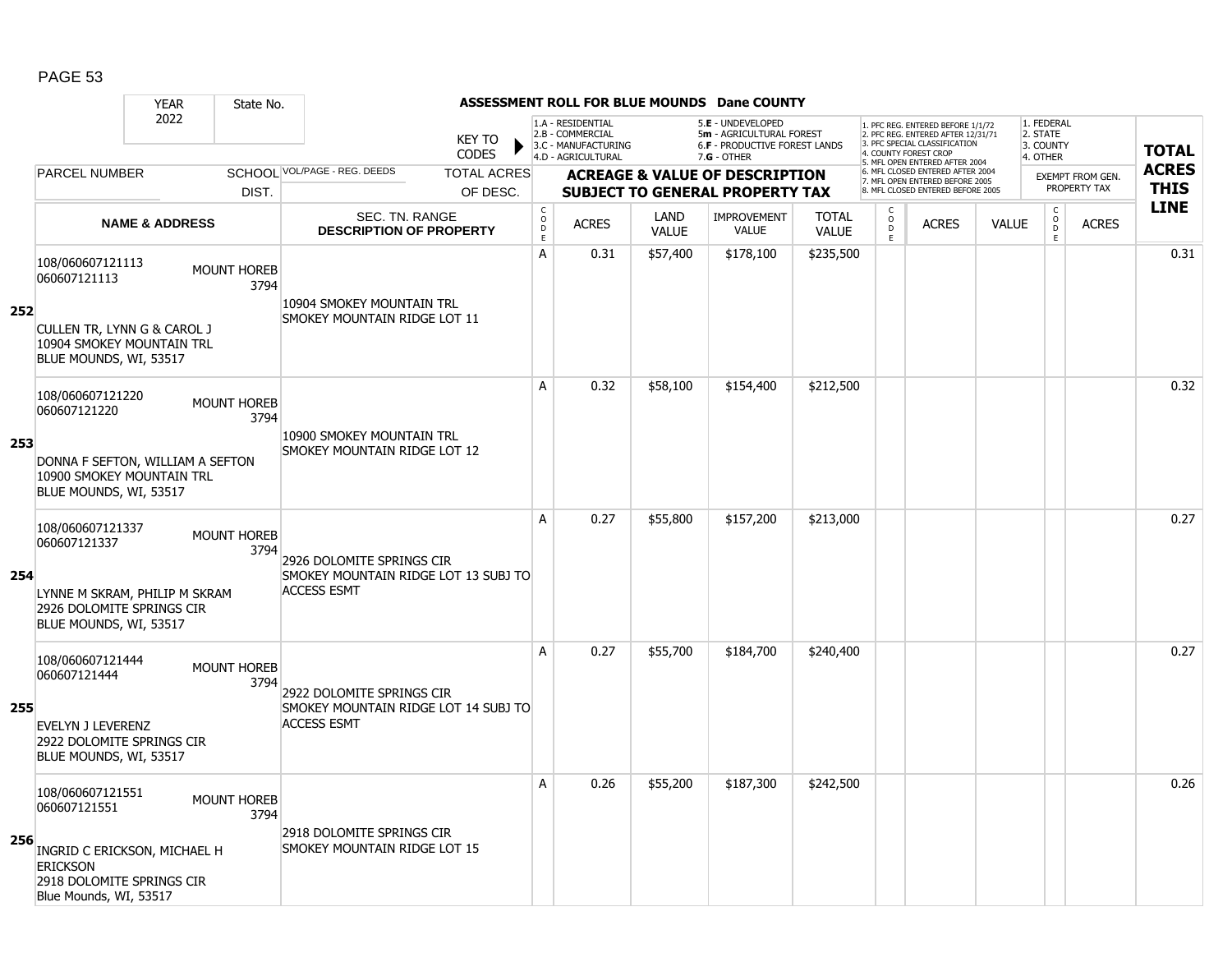|     | <b>YEAR</b>                                                                                                                        | State No.                  |                                                                                                        |                                     |                                                                                    |                      | ASSESSMENT ROLL FOR BLUE MOUNDS Dane COUNTY                                                            |                              |                                        |                                                                                                                                   |              |                                                 |                         |              |
|-----|------------------------------------------------------------------------------------------------------------------------------------|----------------------------|--------------------------------------------------------------------------------------------------------|-------------------------------------|------------------------------------------------------------------------------------|----------------------|--------------------------------------------------------------------------------------------------------|------------------------------|----------------------------------------|-----------------------------------------------------------------------------------------------------------------------------------|--------------|-------------------------------------------------|-------------------------|--------------|
|     | 2022                                                                                                                               |                            | <b>KEY TO</b><br><b>CODES</b>                                                                          |                                     | 1.A - RESIDENTIAL<br>2.B - COMMERCIAL<br>3.C - MANUFACTURING<br>4.D - AGRICULTURAL |                      | 5.E - UNDEVELOPED<br>5m - AGRICULTURAL FOREST<br><b>6.F - PRODUCTIVE FOREST LANDS</b><br>$7.G - OTHER$ |                              |                                        | 1. PFC REG. ENTERED BEFORE 1/1/72<br>2. PFC REG. ENTERED AFTER 12/31/71<br>3. PFC SPECIAL CLASSIFICATION<br>4. COUNTY FOREST CROP |              | 1. FEDERAL<br>2. STATE<br>3. COUNTY<br>4. OTHER |                         | <b>TOTAL</b> |
|     | <b>PARCEL NUMBER</b>                                                                                                               |                            | SCHOOL VOL/PAGE - REG. DEEDS<br><b>TOTAL ACRES</b>                                                     |                                     |                                                                                    |                      | <b>ACREAGE &amp; VALUE OF DESCRIPTION</b>                                                              |                              |                                        | 5. MFL OPEN ENTERED AFTER 2004<br>6. MFL CLOSED ENTERED AFTER 2004                                                                |              |                                                 | <b>EXEMPT FROM GEN.</b> | <b>ACRES</b> |
|     |                                                                                                                                    | DIST.                      | OF DESC.                                                                                               |                                     |                                                                                    |                      | <b>SUBJECT TO GENERAL PROPERTY TAX</b>                                                                 |                              |                                        | 7. MFL OPEN ENTERED BEFORE 2005<br>8. MFL CLOSED ENTERED BEFORE 2005                                                              |              |                                                 | PROPERTY TAX            | <b>THIS</b>  |
|     | <b>NAME &amp; ADDRESS</b>                                                                                                          |                            | <b>SEC. TN. RANGE</b><br><b>DESCRIPTION OF PROPERTY</b>                                                | $_{\rm o}^{\rm c}$<br>$\frac{D}{E}$ | <b>ACRES</b>                                                                       | LAND<br><b>VALUE</b> | <b>IMPROVEMENT</b><br><b>VALUE</b>                                                                     | <b>TOTAL</b><br><b>VALUE</b> | C<br>$_{\rm D}^{\rm O}$<br>$\mathsf E$ | <b>ACRES</b>                                                                                                                      | <b>VALUE</b> | $\begin{matrix} C \\ O \\ D \end{matrix}$<br>E  | <b>ACRES</b>            | <b>LINE</b>  |
| 257 | 108/060607121668<br>060607121668<br>ADRIENNE B STAUFFACHER, ERIC R<br><b>STAUFFACHER</b><br>2915 DOLOMITE SPRINGS CIR              | <b>MOUNT HOREB</b><br>3794 | 2915 DOLOMITE SPRINGS CIR<br>SMOKEY MOUNTAIN RIDGE LOT 16                                              | $\mathsf{A}$                        | 0.34                                                                               | \$58,900             | \$240,200                                                                                              | \$299,100                    |                                        |                                                                                                                                   |              |                                                 |                         | 0.34         |
|     | BLUE MOUNDS, WI, 53517<br>108/060607121775<br>060607121775                                                                         | <b>MOUNT HOREB</b><br>3794 |                                                                                                        | A                                   | 0.37                                                                               | \$60,000             | \$200,000                                                                                              | \$260,000                    |                                        |                                                                                                                                   |              |                                                 |                         | 0.37         |
| 258 | MICHAEL LEGRAND, AMANDA PALZKILL<br>2919 DOLOMITE SPRINGS CIR<br>BLUE MOUNDS, WI, 53517                                            |                            | 2919 DOLOMITE SPRINGS CIR<br>SMOKEY MOUNTAIN RIDGE LOT 17 TOG<br>W/JT DRIVEWAY AGRMT IN DOC #3130612   |                                     |                                                                                    |                      |                                                                                                        |                              |                                        |                                                                                                                                   |              |                                                 |                         |              |
| 259 | 108/060607121882<br>060607121882<br>JAMES D GOLDSMITH<br>2923 DOLOMITE SPRINGS CIR<br>BLUE MOUNDS, WI, 53517                       | <b>MOUNT HOREB</b><br>3794 | 2923 DOLOMITE SPRINGS CIR<br>SMOKEY MOUNTAIN RIDGE LOT 18 SUBJ TO<br>JT DRIVEWAY AGRMT IN DOC #3130612 | A                                   | 0.27                                                                               | \$55,500             | \$132,900                                                                                              | \$188,400                    |                                        |                                                                                                                                   |              |                                                 |                         | 0.27         |
| 260 | 108/060607121999<br>060607121999<br><b>GLENN R IGNATIUS, JULIE L WRIGHT</b><br>2927 DOLOMITE SPRINGS CIR<br>BLUE MOUNDS, WI, 53517 | <b>MOUNT HOREB</b><br>3794 | 2927 DOLOMITE SPRINGS CIR<br>SMOKEY MOUNTAIN RIDGE LOT 19                                              | $\mathsf{A}$                        | 0.27                                                                               | \$55,700             | \$147,900                                                                                              | \$203,600                    |                                        |                                                                                                                                   |              |                                                 |                         | 0.27         |
| 261 | 108/060607122103<br>060607122103<br><b>ARBUTUS LUCILLE CAPEL</b><br>10909 SMOKEY MOUNTAIN TRL<br>BLUE MOUNDS, WI, 53717            | <b>MOUNT HOREB</b><br>3794 | 10909 SMOKEY MOUNTAIN TRL<br>SMOKEY MOUNTAIN RIDGE LOT 20                                              | A                                   | 0.25                                                                               | \$54,700             | \$177,700                                                                                              | \$232,400                    |                                        |                                                                                                                                   |              |                                                 |                         | 0.25         |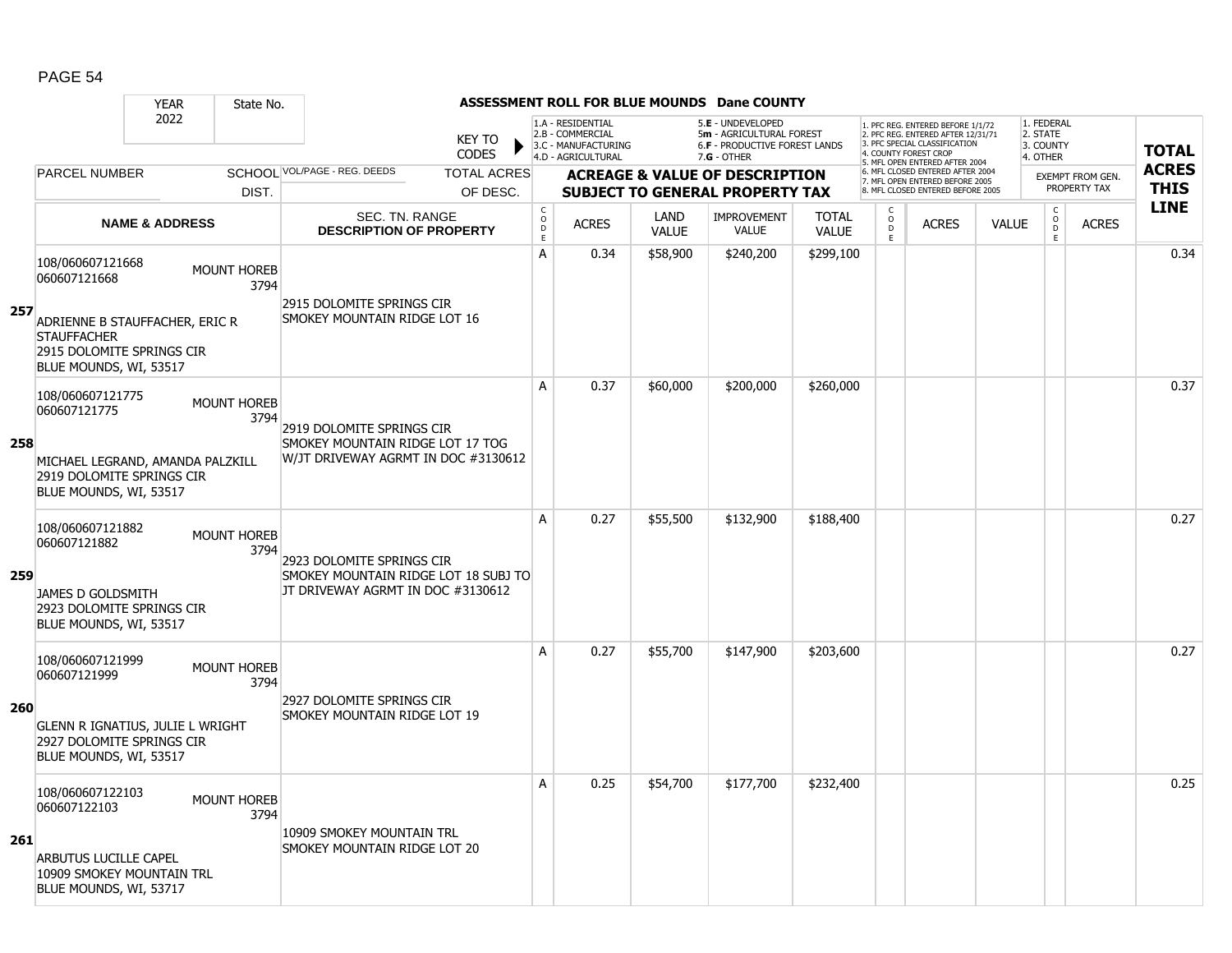|     |                                                                                 | <b>YEAR</b>               | State No.                  |                                                           |                               |                                                  |                                                                                    |                             | <b>ASSESSMENT ROLL FOR BLUE MOUNDS Dane COUNTY</b>                                              |                              |                                                 |                                                                                                                                   |              |                                                 |                  |              |
|-----|---------------------------------------------------------------------------------|---------------------------|----------------------------|-----------------------------------------------------------|-------------------------------|--------------------------------------------------|------------------------------------------------------------------------------------|-----------------------------|-------------------------------------------------------------------------------------------------|------------------------------|-------------------------------------------------|-----------------------------------------------------------------------------------------------------------------------------------|--------------|-------------------------------------------------|------------------|--------------|
|     |                                                                                 | 2022                      |                            |                                                           | <b>KEY TO</b><br><b>CODES</b> |                                                  | 1.A - RESIDENTIAL<br>2.B - COMMERCIAL<br>3.C - MANUFACTURING<br>4.D - AGRICULTURAL |                             | 5.E - UNDEVELOPED<br>5m - AGRICULTURAL FOREST<br>6.F - PRODUCTIVE FOREST LANDS<br>$7.G - OTHER$ |                              |                                                 | 1. PFC REG. ENTERED BEFORE 1/1/72<br>2. PFC REG. ENTERED AFTER 12/31/71<br>3. PFC SPECIAL CLASSIFICATION<br>4. COUNTY FOREST CROP |              | 1. FEDERAL<br>2. STATE<br>3. COUNTY<br>4. OTHER |                  | <b>TOTAL</b> |
|     | <b>PARCEL NUMBER</b>                                                            |                           |                            | SCHOOL VOL/PAGE - REG. DEEDS                              | <b>TOTAL ACRES</b>            |                                                  |                                                                                    |                             | <b>ACREAGE &amp; VALUE OF DESCRIPTION</b>                                                       |                              |                                                 | 5. MFL OPEN ENTERED AFTER 2004<br>6. MFL CLOSED ENTERED AFTER 2004                                                                |              |                                                 | EXEMPT FROM GEN. | <b>ACRES</b> |
|     |                                                                                 |                           | DIST.                      |                                                           | OF DESC.                      |                                                  |                                                                                    |                             | <b>SUBJECT TO GENERAL PROPERTY TAX</b>                                                          |                              |                                                 | 7. MFL OPEN ENTERED BEFORE 2005<br>8. MFL CLOSED ENTERED BEFORE 2005                                                              |              |                                                 | PROPERTY TAX     | <b>THIS</b>  |
|     |                                                                                 | <b>NAME &amp; ADDRESS</b> |                            | <b>SEC. TN. RANGE</b><br><b>DESCRIPTION OF PROPERTY</b>   |                               | $\mathsf{C}$<br>$\mathsf{O}$<br>$\mathsf D$<br>E | <b>ACRES</b>                                                                       | <b>LAND</b><br><b>VALUE</b> | <b>IMPROVEMENT</b><br>VALUE                                                                     | <b>TOTAL</b><br><b>VALUE</b> | $\begin{matrix} 0 \\ 0 \\ D \end{matrix}$<br>E. | <b>ACRES</b>                                                                                                                      | <b>VALUE</b> | $\begin{matrix} 0 \\ 0 \end{matrix}$<br>E       | <b>ACRES</b>     | <b>LINE</b>  |
| 262 | 108/060607122210<br>060607122210<br>ANNA R LOGER, MICHAEL J LOGER               |                           | MOUNT HOREB<br>3794        | 10913 SMOKEY MOUNTAIN TRL<br>SMOKEY MOUNTAIN RIDGE LOT 21 |                               | A                                                | 0.27                                                                               | \$55,900                    | \$185,900                                                                                       | \$241,800                    |                                                 |                                                                                                                                   |              |                                                 |                  | 0.27         |
|     | 10913 SMOKEY MOUNTAIN TRL<br>BLUE MOUNDS, WI, 53517                             |                           |                            |                                                           |                               |                                                  |                                                                                    |                             |                                                                                                 |                              |                                                 |                                                                                                                                   |              |                                                 |                  |              |
| 263 | 108/060607122327<br>060607122327                                                |                           | <b>MOUNT HOREB</b><br>3794 | 2924 SAND HILL CT                                         |                               | A                                                | 0.36                                                                               | \$59,600                    | \$169,600                                                                                       | \$229,200                    |                                                 |                                                                                                                                   |              |                                                 |                  | 0.36         |
|     | BRIAN E LICHTE, SHELLEY K LICHTE<br>2924 SAND HILL CT<br>BLUE MOUNDS, WI, 53517 |                           |                            | SMOKEY MOUNTAIN RIDGE LOT 22                              |                               |                                                  |                                                                                    |                             |                                                                                                 |                              |                                                 |                                                                                                                                   |              |                                                 |                  |              |
|     | 108/060607122434<br>060607122434                                                |                           | <b>MOUNT HOREB</b><br>3794 | 2921 SAND HILL CT                                         |                               | A                                                | 0.28                                                                               | \$56,200                    | \$187,800                                                                                       | \$244,000                    |                                                 |                                                                                                                                   |              |                                                 |                  | 0.28         |
| 264 | CONSTANCE E BAUM, PAUL G BAUM<br>2921 SAND HILL CT<br>BLUE MOUNDS, WI, 53517    |                           |                            | SMOKEY MOUNTAIN RIDGE LOT 23                              |                               |                                                  |                                                                                    |                             |                                                                                                 |                              |                                                 |                                                                                                                                   |              |                                                 |                  |              |
|     | 108/060607122541<br>060607122541                                                |                           | <b>MOUNT HOREB</b><br>3794 |                                                           |                               | A                                                | 0.24                                                                               | \$54,300                    | \$141,600                                                                                       | \$195,900                    |                                                 |                                                                                                                                   |              |                                                 |                  | 0.24         |
| 265 | <b>BRIAN J KOPP</b><br>7110 LINDFIELD RD<br>MADISON, WI, 53719                  |                           |                            | 2925 SAND HILL CT<br>SMOKEY MOUNTAIN RIDGE LOT 24         |                               |                                                  |                                                                                    |                             |                                                                                                 |                              |                                                 |                                                                                                                                   |              |                                                 |                  |              |
|     | 108/060607122658<br>060607122658                                                |                           | <b>MOUNT HOREB</b><br>3794 | 2929 SAND HILL CT                                         |                               | A                                                | 0.30                                                                               | \$56,900                    | \$146,500                                                                                       | \$203,400                    |                                                 |                                                                                                                                   |              |                                                 |                  | 0.30         |
| 266 | <b>KENNETH GREEN</b><br>2929 SAND HILL CT<br>BLUE MOUNDS, WI, 53517             |                           |                            | SMOKEY MOUNTAIN RIDGE LOT 25                              |                               |                                                  |                                                                                    |                             |                                                                                                 |                              |                                                 |                                                                                                                                   |              |                                                 |                  |              |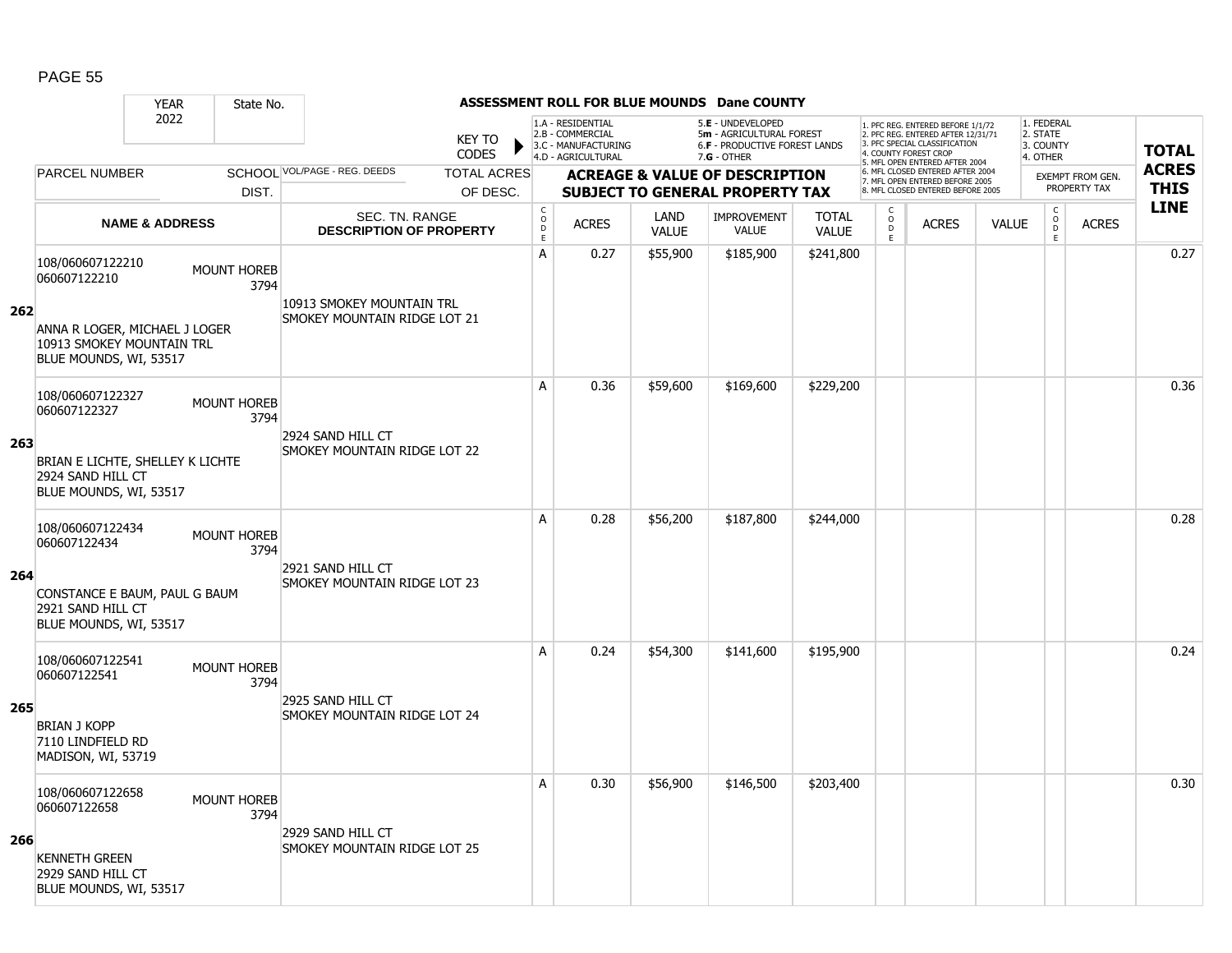|     |                                                                                     | <b>YEAR</b><br>State No.   |                                                                                                                          |                                         |                                                                                    |                             | <b>ASSESSMENT ROLL FOR BLUE MOUNDS Dane COUNTY</b>                                            |                              |                              |                                                                                                          |              |                                                 |                                  |                             |
|-----|-------------------------------------------------------------------------------------|----------------------------|--------------------------------------------------------------------------------------------------------------------------|-----------------------------------------|------------------------------------------------------------------------------------|-----------------------------|-----------------------------------------------------------------------------------------------|------------------------------|------------------------------|----------------------------------------------------------------------------------------------------------|--------------|-------------------------------------------------|----------------------------------|-----------------------------|
|     |                                                                                     | 2022                       | <b>KEY TO</b><br><b>CODES</b>                                                                                            |                                         | 1.A - RESIDENTIAL<br>2.B - COMMERCIAL<br>3.C - MANUFACTURING<br>4.D - AGRICULTURAL |                             | 5.E - UNDEVELOPED<br>5m - AGRICULTURAL FOREST<br>6.F - PRODUCTIVE FOREST LANDS<br>7.G - OTHER |                              | 4. COUNTY FOREST CROP        | 1. PFC REG. ENTERED BEFORE 1/1/72<br>2. PFC REG. ENTERED AFTER 12/31/71<br>3. PFC SPECIAL CLASSIFICATION |              | 1. FEDERAL<br>2. STATE<br>3. COUNTY<br>4. OTHER |                                  | <b>TOTAL</b>                |
|     | <b>PARCEL NUMBER</b>                                                                |                            | SCHOOL VOL/PAGE - REG. DEEDS<br><b>TOTAL ACRES</b>                                                                       |                                         |                                                                                    |                             | <b>ACREAGE &amp; VALUE OF DESCRIPTION</b>                                                     |                              |                              | 5. MFL OPEN ENTERED AFTER 2004<br>6. MFL CLOSED ENTERED AFTER 2004<br>7. MFL OPEN ENTERED BEFORE 2005    |              |                                                 | EXEMPT FROM GEN.<br>PROPERTY TAX | <b>ACRES</b><br><b>THIS</b> |
|     |                                                                                     | DIST.                      | OF DESC.                                                                                                                 |                                         |                                                                                    |                             | <b>SUBJECT TO GENERAL PROPERTY TAX</b>                                                        |                              |                              | 8. MFL CLOSED ENTERED BEFORE 2005                                                                        |              |                                                 |                                  | <b>LINE</b>                 |
|     | <b>NAME &amp; ADDRESS</b>                                                           |                            | SEC. TN. RANGE<br><b>DESCRIPTION OF PROPERTY</b>                                                                         | $_{\rm o}^{\rm c}$<br>$\mathsf{D}$<br>E | <b>ACRES</b>                                                                       | <b>LAND</b><br><b>VALUE</b> | <b>IMPROVEMENT</b><br><b>VALUE</b>                                                            | <b>TOTAL</b><br><b>VALUE</b> | C<br>$_{\rm D}^{\rm O}$<br>E | <b>ACRES</b>                                                                                             | <b>VALUE</b> | $\mathsf C$<br>$_{\rm D}^{\rm O}$<br>E          | <b>ACRES</b>                     |                             |
|     | 108/060607122818<br>060607122818                                                    | <b>MOUNT HOREB</b><br>3794 | n                                                                                                                        |                                         |                                                                                    |                             |                                                                                               |                              |                              |                                                                                                          |              | X <sub>4</sub>                                  | 0.86                             | 0.86                        |
| 267 | BLUE MOUNDS, VILLAGE OF<br><b>PO BOX 189</b><br>BLUE MOUNDS, WI, 53517              |                            | SMOKEY MOUNTAIN RIDGE OUTLOT 1                                                                                           |                                         |                                                                                    |                             |                                                                                               |                              |                              |                                                                                                          |              |                                                 |                                  |                             |
|     | 108/060607160141<br>060607160141                                                    |                            | MOUNT HOREB 10836 VILLAGE CIR<br>3794 LOT 1 CSM 15023 CS106/84&85-1/10/2019<br>F/K/A BLUE MOUNTAIN 1ST ADDITION          | B                                       | 1.87                                                                               | \$150,000                   |                                                                                               | \$150,000                    |                              |                                                                                                          |              |                                                 |                                  | 1.87                        |
| 268 | <b>CASEYS MARKETING COMPANY</b><br>PO BOX 54288<br>LEXINGTON, KY, 40555             |                            | LOTS 98 & 99 DESCR AS SEC 7-6-6 PRT<br>NE1/4NE1/4 & PRT SE1/4NE1/4 EXC PRT<br>NOT IN TIF                                 |                                         |                                                                                    |                             |                                                                                               |                              |                              |                                                                                                          |              |                                                 |                                  |                             |
|     | 108/060607160151<br>060607160151                                                    | MOUNT HOREB<br>3794        | 10836 VILLAGE CIR<br>LOT 1 CSM 15023 CS106/84&85-1/10/2019                                                               | B                                       | 1.00                                                                               | \$72,000                    | \$605,000                                                                                     | \$677,000                    |                              |                                                                                                          |              |                                                 |                                  | 1.00                        |
| 269 | <b>CASEYS MARKETING COMPANY</b><br>PO BOX 54288<br>LEXINGTON, KY, 40555             |                            | F/K/A BLUE MOUNTAIN 1ST ADDITION<br>LOTS 98 & 99 DESCR AS SEC 7-6-6 PRT<br>NE1/4NE1/4 & PRT SE1/4NE1/4 EXC PRT IN<br>TIF |                                         |                                                                                    |                             |                                                                                               |                              |                              |                                                                                                          |              |                                                 |                                  |                             |
|     | 108/060607160301<br>060607160301                                                    | <b>MOUNT HOREB</b><br>3794 | 10824 VILLAGE CIR                                                                                                        | B                                       | 0.94                                                                               | \$23,700                    | \$152,700                                                                                     | \$176,400                    |                              |                                                                                                          |              |                                                 |                                  | 0.94                        |
| 270 | <b>BLUE MOUNDS STORAGE LLC</b><br>10843 Blue Mountain Ave<br>Blue Mounds, WI, 53517 |                            | BLUE MOUNTAIN 1ST ADDITION LOT 100<br>EXC PRT NOT IN TIF                                                                 |                                         |                                                                                    |                             |                                                                                               |                              |                              |                                                                                                          |              |                                                 |                                  |                             |
|     | 108/060607160311<br>060607160311                                                    | <b>MOUNT HOREB</b><br>3794 | 10824 VILLAGE CIR                                                                                                        | B                                       | 0.41                                                                               | \$23,700                    | \$174,600                                                                                     | \$198,300                    |                              |                                                                                                          |              |                                                 |                                  | 0.41                        |
| 271 | BLUE MOUNDS STORAGE LLC<br>10843 Blue Mountain Ave<br>Blue Mounds, WI, 53517        |                            | BLUE MOUNTAIN 1ST ADDITION LOT 100<br>EXC PRT IN TIF                                                                     |                                         |                                                                                    |                             |                                                                                               |                              |                              |                                                                                                          |              |                                                 |                                  |                             |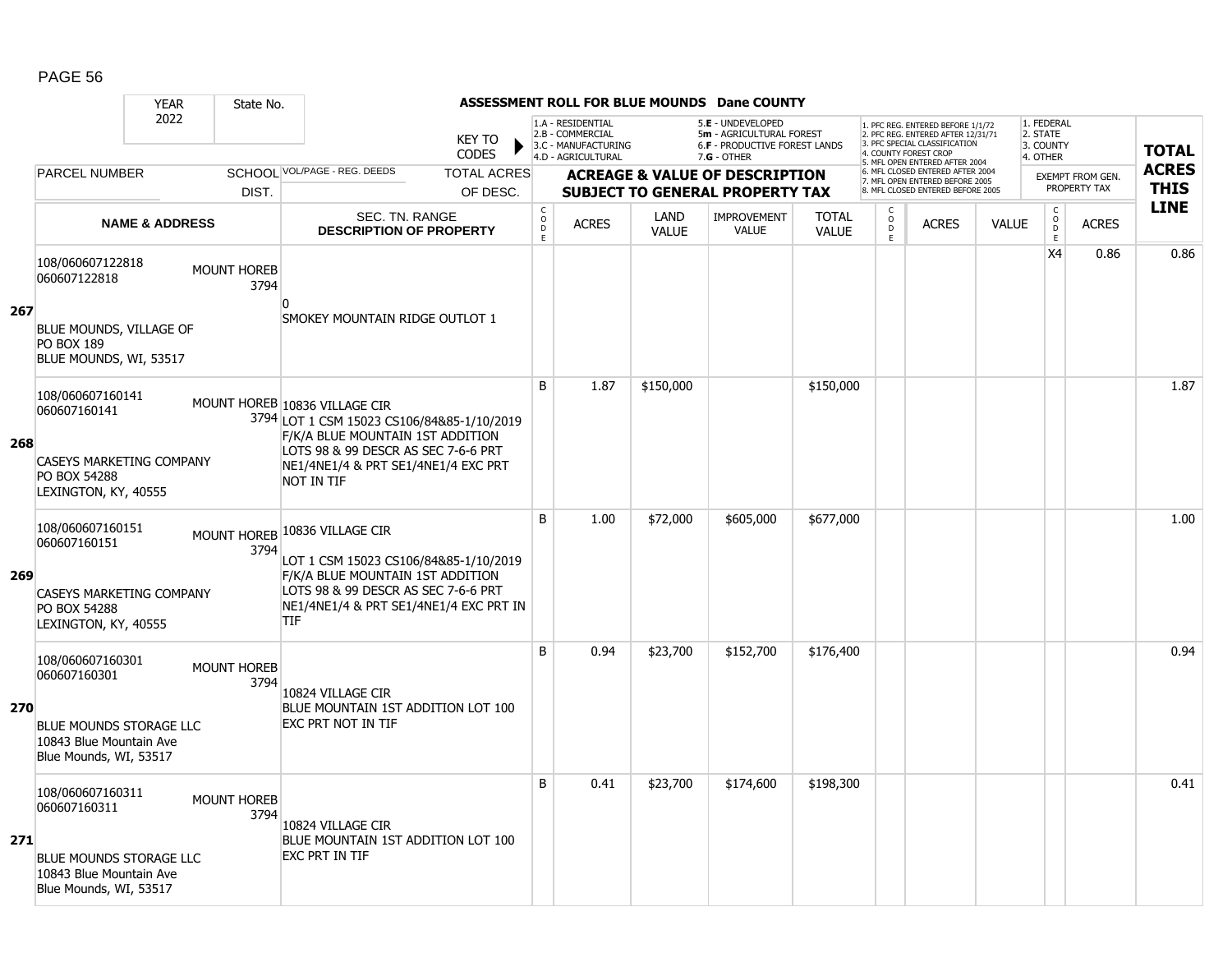|     |                                                                                       | <b>YEAR</b>               | State No.                  |                                                                           |                               |                             |                                                                                    |                             | <b>ASSESSMENT ROLL FOR BLUE MOUNDS Dane COUNTY</b>                                            |                              |                                                 |                                                                                                                                   |              |                                                          |                         |              |
|-----|---------------------------------------------------------------------------------------|---------------------------|----------------------------|---------------------------------------------------------------------------|-------------------------------|-----------------------------|------------------------------------------------------------------------------------|-----------------------------|-----------------------------------------------------------------------------------------------|------------------------------|-------------------------------------------------|-----------------------------------------------------------------------------------------------------------------------------------|--------------|----------------------------------------------------------|-------------------------|--------------|
|     |                                                                                       | 2022                      |                            |                                                                           | <b>KEY TO</b><br><b>CODES</b> |                             | 1.A - RESIDENTIAL<br>2.B - COMMERCIAL<br>3.C - MANUFACTURING<br>4.D - AGRICULTURAL |                             | 5.E - UNDEVELOPED<br>5m - AGRICULTURAL FOREST<br>6.F - PRODUCTIVE FOREST LANDS<br>7.G - OTHER |                              |                                                 | 1. PFC REG. ENTERED BEFORE 1/1/72<br>2. PFC REG. ENTERED AFTER 12/31/71<br>3. PFC SPECIAL CLASSIFICATION<br>4. COUNTY FOREST CROP |              | 1. FEDERAL<br>2. STATE<br>3. COUNTY<br>4. OTHER          |                         | <b>TOTAL</b> |
|     | <b>PARCEL NUMBER</b>                                                                  |                           |                            | SCHOOL VOL/PAGE - REG. DEEDS                                              | <b>TOTAL ACRES</b>            |                             |                                                                                    |                             | <b>ACREAGE &amp; VALUE OF DESCRIPTION</b>                                                     |                              |                                                 | 5. MFL OPEN ENTERED AFTER 2004<br>6. MFL CLOSED ENTERED AFTER 2004                                                                |              |                                                          | <b>EXEMPT FROM GEN.</b> | <b>ACRES</b> |
|     |                                                                                       |                           | DIST.                      |                                                                           | OF DESC.                      |                             |                                                                                    |                             | <b>SUBJECT TO GENERAL PROPERTY TAX</b>                                                        |                              |                                                 | 7. MFL OPEN ENTERED BEFORE 2005<br>8. MFL CLOSED ENTERED BEFORE 2005                                                              |              |                                                          | PROPERTY TAX            | <b>THIS</b>  |
|     |                                                                                       | <b>NAME &amp; ADDRESS</b> |                            | SEC. TN. RANGE<br><b>DESCRIPTION OF PROPERTY</b>                          |                               | $\rm _c^C$<br>$\frac{D}{E}$ | <b>ACRES</b>                                                                       | <b>LAND</b><br><b>VALUE</b> | <b>IMPROVEMENT</b><br><b>VALUE</b>                                                            | <b>TOTAL</b><br><b>VALUE</b> | $\begin{matrix} 0 \\ 0 \\ D \end{matrix}$<br>E. | <b>ACRES</b>                                                                                                                      | <b>VALUE</b> | $\begin{matrix} 0 \\ 0 \\ 0 \end{matrix}$<br>$\mathsf E$ | <b>ACRES</b>            | <b>LINE</b>  |
|     | 108/060607160411<br>060607160411                                                      |                           | <b>MOUNT HOREB</b><br>3794 | n                                                                         |                               | B                           | 1.14                                                                               | \$42,000                    |                                                                                               | \$42,000                     |                                                 |                                                                                                                                   |              |                                                          |                         | 1.14         |
| 272 | <b>BLUE MOUNTAIN DEVELOPMENT INC</b><br>5440 WILLOW RD STE 101<br>WAUNAKEE, WI, 53597 |                           |                            | BLUE MOUNTAIN 1ST ADDITION LOT 101<br>SUBJ TO ACCESS ESMT IN DOC #4222606 |                               |                             |                                                                                    |                             |                                                                                               |                              |                                                 |                                                                                                                                   |              |                                                          |                         |              |
|     | 108/060607160521<br>060607160521                                                      |                           | <b>MOUNT HOREB</b><br>3794 | $\overline{0}$                                                            |                               | B                           | 1.21                                                                               | \$42,400                    |                                                                                               | \$42,400                     |                                                 |                                                                                                                                   |              |                                                          |                         | 1.21         |
| 273 | BLUE MOUNTAIN DEVELOPMENT INC<br>5440 WILLOW RD STE 101<br>WAUNAKEE, WI, 53597        |                           |                            | BLUE MOUNTAIN 1ST ADDITION LOT 102<br>SUBJ TO ACCESS ESMT IN DOC #4222606 |                               |                             |                                                                                    |                             |                                                                                               |                              |                                                 |                                                                                                                                   |              |                                                          |                         |              |
|     | 108/060607160631<br>060607160631                                                      |                           | <b>MOUNT HOREB</b><br>3794 | n                                                                         |                               | B                           | 1.08                                                                               | \$41,700                    |                                                                                               | \$41,700                     |                                                 |                                                                                                                                   |              |                                                          |                         | 1.08         |
| 274 | BLUE MOUNTAIN DEVELOPMENT INC<br>5440 WILLOW RD STE 101<br>WAUNAKEE, WI, 53597        |                           |                            | BLUE MOUNTAIN 1ST ADDITION LOT 103                                        |                               |                             |                                                                                    |                             |                                                                                               |                              |                                                 |                                                                                                                                   |              |                                                          |                         |              |
|     | 108/060607160741<br>060607160741                                                      |                           | <b>MOUNT HOREB</b><br>3794 | n                                                                         |                               | B                           | 1.18                                                                               | \$42,300                    |                                                                                               | \$42,300                     |                                                 |                                                                                                                                   |              |                                                          |                         | 1.18         |
| 275 | BLUE MOUNTAIN DEVELOPMENT INC<br>5440 WILLOW RD STE 101<br>WAUNAKEE, WI, 53597        |                           |                            | BLUE MOUNTAIN 1ST ADDITION LOT 104                                        |                               |                             |                                                                                    |                             |                                                                                               |                              |                                                 |                                                                                                                                   |              |                                                          |                         |              |
|     | 108/060607160851<br>060607160851                                                      |                           | <b>MOUNT HOREB</b><br>3794 |                                                                           |                               | B                           | 1.32                                                                               | \$43,100                    |                                                                                               | \$43,100                     |                                                 |                                                                                                                                   |              |                                                          |                         | 1.32         |
| 276 | BLUE MOUNTAIN DEVELOPMENT INC<br>5440 WILLOW RD STE 101<br>WAUNAKEE, WI, 53597        |                           |                            | n<br>BLUE MOUNTAIN 1ST ADDITION LOT 105                                   |                               |                             |                                                                                    |                             |                                                                                               |                              |                                                 |                                                                                                                                   |              |                                                          |                         |              |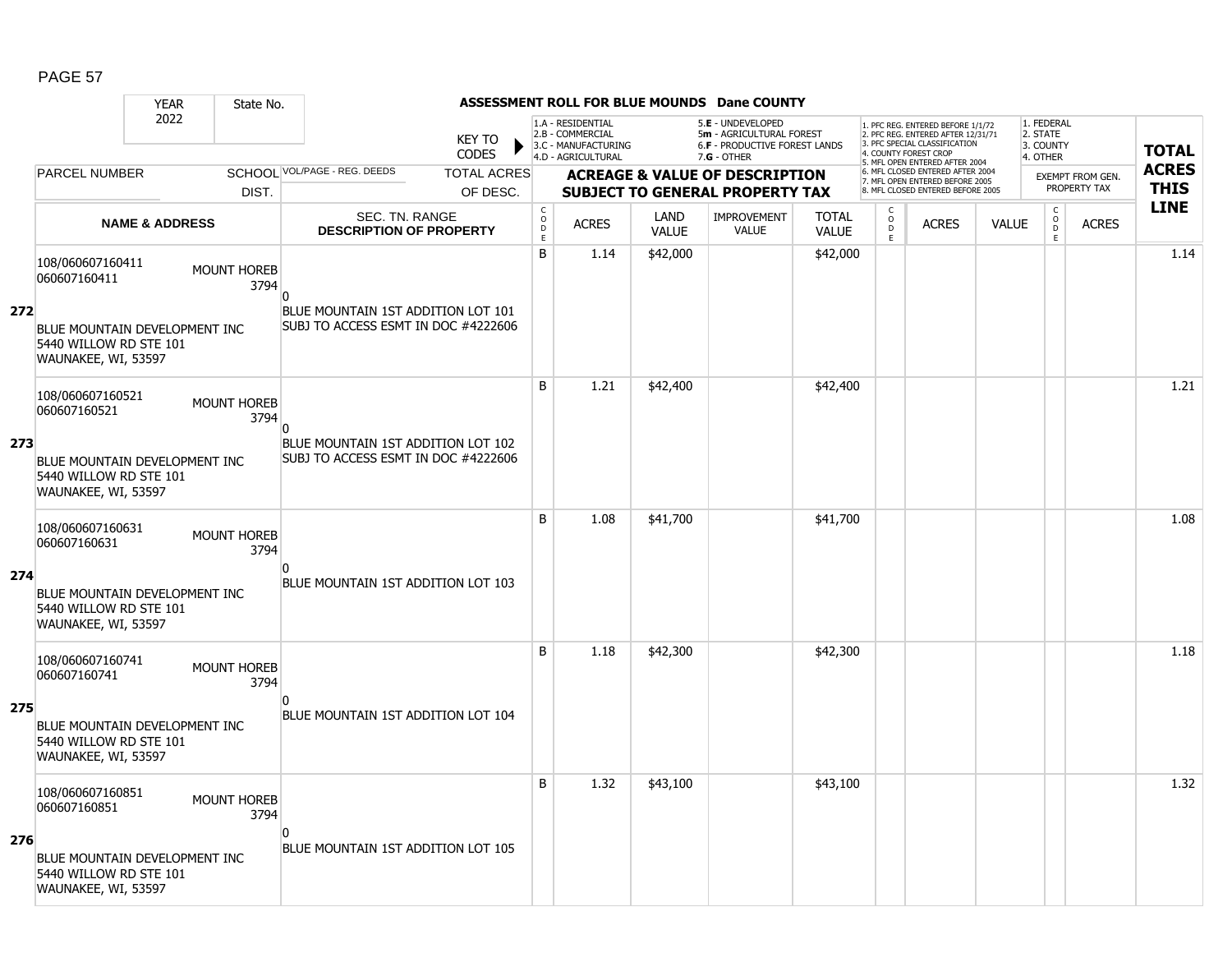|     |                                                                                                                                   | <b>YEAR</b>               | State No.                  |                                                                                                                                                                                                                                                                                                                                                                                             |                               |                        |                                                                                    |                             | <b>ASSESSMENT ROLL FOR BLUE MOUNDS Dane COUNTY</b>                                                     |                              |                                    |                                                                                                                                   |              |                                                 |                         |              |
|-----|-----------------------------------------------------------------------------------------------------------------------------------|---------------------------|----------------------------|---------------------------------------------------------------------------------------------------------------------------------------------------------------------------------------------------------------------------------------------------------------------------------------------------------------------------------------------------------------------------------------------|-------------------------------|------------------------|------------------------------------------------------------------------------------|-----------------------------|--------------------------------------------------------------------------------------------------------|------------------------------|------------------------------------|-----------------------------------------------------------------------------------------------------------------------------------|--------------|-------------------------------------------------|-------------------------|--------------|
|     |                                                                                                                                   | 2022                      |                            |                                                                                                                                                                                                                                                                                                                                                                                             | <b>KEY TO</b><br><b>CODES</b> |                        | 1.A - RESIDENTIAL<br>2.B - COMMERCIAL<br>3.C - MANUFACTURING<br>4.D - AGRICULTURAL |                             | 5.E - UNDEVELOPED<br>5m - AGRICULTURAL FOREST<br><b>6.F - PRODUCTIVE FOREST LANDS</b><br>$7.G - OTHER$ |                              |                                    | 1. PFC REG. ENTERED BEFORE 1/1/72<br>2. PFC REG. ENTERED AFTER 12/31/71<br>3. PFC SPECIAL CLASSIFICATION<br>4. COUNTY FOREST CROP |              | 1. FEDERAL<br>2. STATE<br>3. COUNTY<br>4. OTHER |                         | <b>TOTAL</b> |
|     | <b>PARCEL NUMBER</b>                                                                                                              |                           |                            | SCHOOL VOL/PAGE - REG. DEEDS                                                                                                                                                                                                                                                                                                                                                                | <b>TOTAL ACRES</b>            |                        |                                                                                    |                             | <b>ACREAGE &amp; VALUE OF DESCRIPTION</b>                                                              |                              |                                    | 5. MFL OPEN ENTERED AFTER 2004<br>6. MFL CLOSED ENTERED AFTER 2004<br>7. MFL OPEN ENTERED BEFORE 2005                             |              |                                                 | <b>EXEMPT FROM GEN.</b> | <b>ACRES</b> |
|     |                                                                                                                                   |                           | DIST.                      |                                                                                                                                                                                                                                                                                                                                                                                             | OF DESC.                      |                        |                                                                                    |                             | <b>SUBJECT TO GENERAL PROPERTY TAX</b>                                                                 |                              |                                    | 8. MFL CLOSED ENTERED BEFORE 2005                                                                                                 |              |                                                 | PROPERTY TAX            | <b>THIS</b>  |
|     |                                                                                                                                   | <b>NAME &amp; ADDRESS</b> |                            | SEC. TN. RANGE<br><b>DESCRIPTION OF PROPERTY</b>                                                                                                                                                                                                                                                                                                                                            |                               | C<br>$\circ$<br>D<br>E | <b>ACRES</b>                                                                       | <b>LAND</b><br><b>VALUE</b> | <b>IMPROVEMENT</b><br><b>VALUE</b>                                                                     | <b>TOTAL</b><br><b>VALUE</b> | $\mathsf{C}$<br>$\circ$<br>D<br>E. | <b>ACRES</b>                                                                                                                      | <b>VALUE</b> | $\mathsf{C}$<br>$_{\rm D}^{\rm O}$<br>Ε         | <b>ACRES</b>            | <b>LINE</b>  |
| 277 | 108/060607160961<br>060607160961<br>BLUE MOUNTAIN DEVELOPMENT INC                                                                 |                           | <b>MOUNT HOREB</b><br>3794 | BLUE MOUNTAIN 1ST ADDITION LOT 106                                                                                                                                                                                                                                                                                                                                                          |                               | B                      | 1.31                                                                               | \$43,000                    |                                                                                                        | \$43,000                     |                                    |                                                                                                                                   |              |                                                 |                         | 1.31         |
|     | 5440 WILLOW RD STE 101<br>WAUNAKEE, WI, 53597                                                                                     |                           |                            |                                                                                                                                                                                                                                                                                                                                                                                             |                               |                        |                                                                                    |                             |                                                                                                        |                              |                                    |                                                                                                                                   |              |                                                 |                         |              |
| 278 | 108/060607161071<br>060607161071<br><b>TAKE ROOT REALTY LLC</b><br>10861 SMOKEY MOUNTAIN TRL<br>BLUE MOUNDS, WI, 53517            |                           | <b>MOUNT HOREB</b><br>3794 | 10849 VILLAGE CIR<br>BLUE MOUNTAIN 1ST ADDITION LOT 107                                                                                                                                                                                                                                                                                                                                     |                               | B                      | 1.45                                                                               | \$90,000                    | \$406,600                                                                                              | \$496,600                    |                                    |                                                                                                                                   |              |                                                 |                         | 1.45         |
|     | 108/060607161501<br>060607161501                                                                                                  |                           | MOUNT HOREB<br>3794        |                                                                                                                                                                                                                                                                                                                                                                                             |                               |                        |                                                                                    |                             |                                                                                                        |                              |                                    |                                                                                                                                   |              | X4                                              | 2.27                    | 2.27         |
| 279 | BLUE MOUNDS, VILLAGE OF<br><b>PO BOX 189</b><br>BLUE MOUNDS, WI, 53517-0189                                                       |                           |                            | BLUE MOUNTAIN 1ST ADDITION OUTLOT 2<br>TOG W/ACCESS ESMT IN DOC #4222606                                                                                                                                                                                                                                                                                                                    |                               |                        |                                                                                    |                             |                                                                                                        |                              |                                    |                                                                                                                                   |              |                                                 |                         |              |
| 280 | 108/060607161751<br>060607161751                                                                                                  |                           | MOUNT HOREB<br>3794        |                                                                                                                                                                                                                                                                                                                                                                                             |                               |                        |                                                                                    |                             |                                                                                                        |                              |                                    |                                                                                                                                   |              | X4                                              | 0.69                    | 0.69         |
|     | BLUE MOUNDS, VILLAGE OF<br><b>PO BOX 189</b><br>BLUE MOUNDS, WI, 53517-0189                                                       |                           |                            | BLUE MOUNTAIN 1ST ADDITION OUTLOT 3                                                                                                                                                                                                                                                                                                                                                         |                               |                        |                                                                                    |                             |                                                                                                        |                              |                                    |                                                                                                                                   |              |                                                 |                         |              |
|     | 108/060607181004<br>060607181004<br>281 DAVID J ANDERSON, THEA T SKLENAR<br>10855 CAVE OF THE MOUNDS RD<br>BLUE MOUNDS, WI, 53517 |                           |                            | 10855 CAVE OF THE MOUNDS RD<br>MOUNT HOREB LOT 1 CSM 5636 CS26/137 R11959/58-<br>3794 9/15/88 SEC 6-6-6 PRT SE1/ 4SE1/4 & SEC<br>7-6-6 PRT NE1/4NE1/4 (1.094 ACRES) &<br>ALSO LANDS DESCR AS SEC 7-6-6 PRT<br>NE1/4NE1/4 BEG SW COR CSM 5636 ALG N<br>LY LN SD SEC 7 TH S70DEG19'5"E 253.67<br>FT TH S81DEGE 213 FT T H S 190.27 FT TH<br>N81DEGW 454.83 FT TH N 237.87 FT TO<br><b>POB</b> |                               | А                      | 3.03                                                                               | \$107,900                   | \$206,400                                                                                              | \$314,300                    |                                    |                                                                                                                                   |              |                                                 |                         | 3.03         |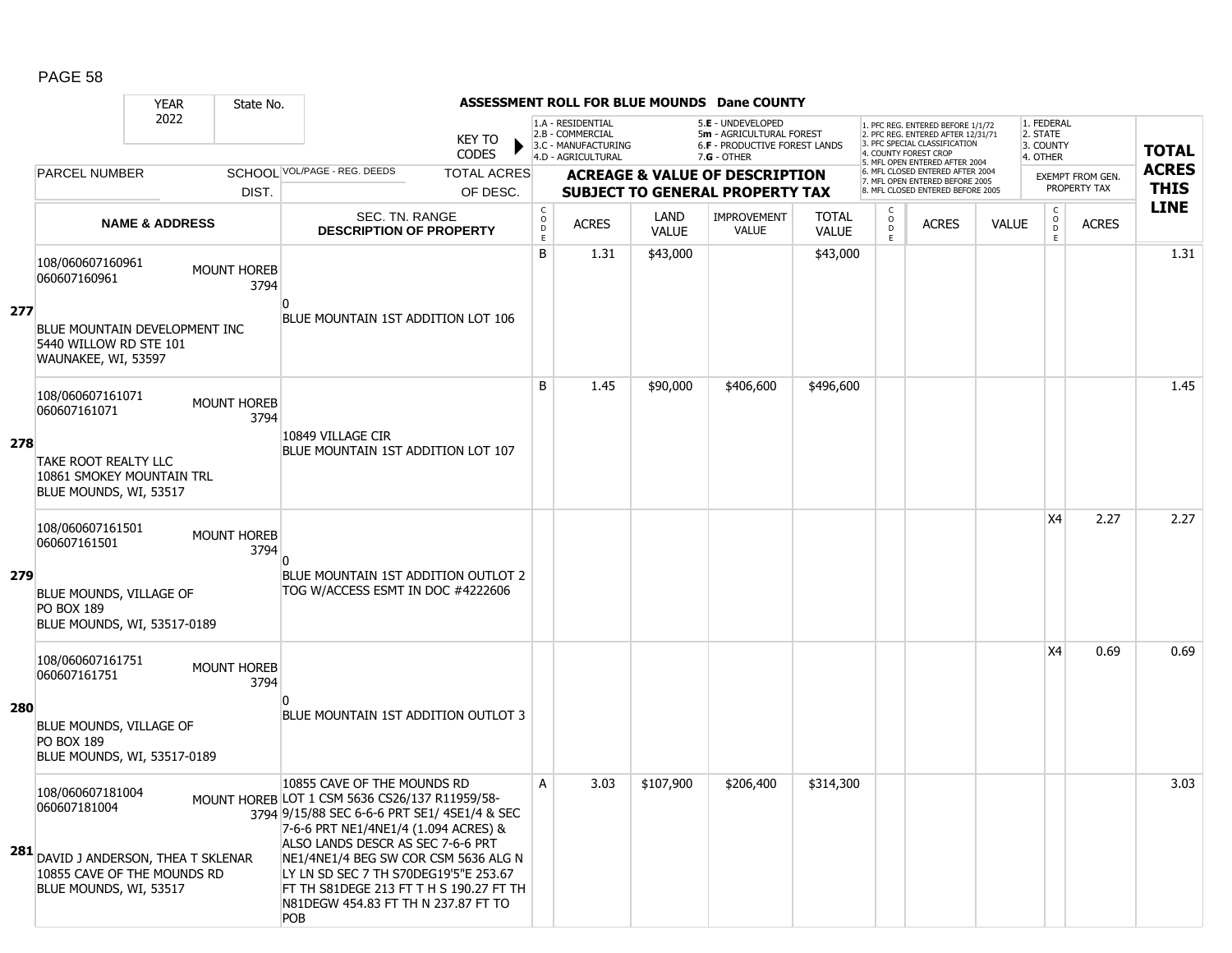|     |                                                                                                                           | <b>YEAR</b>               | State No.                  |                                                                                                                                                                                                                                                                                                                                                                                                |                        |                                                 |                                                                                    |                      | ASSESSMENT ROLL FOR BLUE MOUNDS Dane COUNTY                                                     |                              |                               |                                                                                                                                   |              |                                                         |                         |              |
|-----|---------------------------------------------------------------------------------------------------------------------------|---------------------------|----------------------------|------------------------------------------------------------------------------------------------------------------------------------------------------------------------------------------------------------------------------------------------------------------------------------------------------------------------------------------------------------------------------------------------|------------------------|-------------------------------------------------|------------------------------------------------------------------------------------|----------------------|-------------------------------------------------------------------------------------------------|------------------------------|-------------------------------|-----------------------------------------------------------------------------------------------------------------------------------|--------------|---------------------------------------------------------|-------------------------|--------------|
|     |                                                                                                                           | 2022                      |                            |                                                                                                                                                                                                                                                                                                                                                                                                | KEY TO<br><b>CODES</b> |                                                 | 1.A - RESIDENTIAL<br>2.B - COMMERCIAL<br>3.C - MANUFACTURING<br>4.D - AGRICULTURAL |                      | 5.E - UNDEVELOPED<br>5m - AGRICULTURAL FOREST<br>6.F - PRODUCTIVE FOREST LANDS<br>$7.G - OTHER$ |                              |                               | 1. PFC REG. ENTERED BEFORE 1/1/72<br>2. PFC REG. ENTERED AFTER 12/31/71<br>3. PFC SPECIAL CLASSIFICATION<br>4. COUNTY FOREST CROP |              | 1. FEDERAL<br>2. STATE<br>3. COUNTY<br>4. OTHER         |                         | <b>TOTAL</b> |
|     | <b>PARCEL NUMBER</b>                                                                                                      |                           |                            | SCHOOL VOL/PAGE - REG. DEEDS                                                                                                                                                                                                                                                                                                                                                                   | <b>TOTAL ACRES</b>     |                                                 |                                                                                    |                      | <b>ACREAGE &amp; VALUE OF DESCRIPTION</b>                                                       |                              |                               | 5. MFL OPEN ENTERED AFTER 2004<br>6. MFL CLOSED ENTERED AFTER 2004                                                                |              |                                                         | <b>EXEMPT FROM GEN.</b> | <b>ACRES</b> |
|     |                                                                                                                           |                           | DIST.                      |                                                                                                                                                                                                                                                                                                                                                                                                | OF DESC.               |                                                 |                                                                                    |                      | <b>SUBJECT TO GENERAL PROPERTY TAX</b>                                                          |                              |                               | 7. MFL OPEN ENTERED BEFORE 2005<br>8. MFL CLOSED ENTERED BEFORE 2005                                                              |              |                                                         | PROPERTY TAX            | <b>THIS</b>  |
|     |                                                                                                                           | <b>NAME &amp; ADDRESS</b> |                            | SEC. TN. RANGE<br><b>DESCRIPTION OF PROPERTY</b>                                                                                                                                                                                                                                                                                                                                               |                        | $\begin{matrix} 0 \\ 0 \\ 0 \end{matrix}$<br>E. | <b>ACRES</b>                                                                       | LAND<br><b>VALUE</b> | <b>IMPROVEMENT</b><br><b>VALUE</b>                                                              | <b>TOTAL</b><br><b>VALUE</b> | C<br>$_{\rm D}^{\rm O}$<br>E. | <b>ACRES</b>                                                                                                                      | <b>VALUE</b> | $\begin{smallmatrix} C\\O\\O\\D \end{smallmatrix}$<br>E | <b>ACRES</b>            | <b>LINE</b>  |
| 282 | 108/060607182209<br>060607182209<br><b>WI DNR</b><br>PO BOX 7921<br>MADISON, WI, 53701-7921                               |                           | MOUNT HOREB <sup>0</sup>   | 3794 SEC 7-6-6 100 FT WIDE STRIP LAND LYG 50<br>FT EITHER SIDE OF C/L RR LANDS RNG<br>SELY ON CRV TO L THRU N1/2 NE1/4 &<br>SE1/4NE1/4 TO PT ON SEC E LN 1287 FT<br>M/L S OF SEC NE COR SUBJ TO ROADWAY<br>ESMT IN DOC #4176763                                                                                                                                                                |                        |                                                 |                                                                                    |                      |                                                                                                 |                              |                               |                                                                                                                                   |              | X <sub>2</sub>                                          | 0.00                    | 0.00         |
| 283 | 108/060607185733<br>060607185733<br><b>ROBERT RHYNER</b><br>10935 CAVE OF THE MOUNDS RD<br>BLUE MOUNDS, WI, 53517         |                           | <b>MOUNT HOREB</b><br>3794 | 10935 CAVE OF THE MOUNDS RD<br>LOT 1 CSM 5819 SEC 7-6-6 PRT<br>NW1/4NE1/4 CONT 51,783 SQ FT                                                                                                                                                                                                                                                                                                    |                        | A                                               | 1.19                                                                               | \$89,500             | \$184,000                                                                                       | \$273,500                    |                               |                                                                                                                                   |              |                                                         |                         | 1.19         |
| 284 | 108/060607185822<br>060607185822<br>FAY A SKEWS, WILLIAM H SKEWS<br>10933 CAVE OF THE MOUNDS RD<br>BLUE MOUNDS, WI, 53517 |                           | <b>MOUNT HOREB</b><br>3794 | 10933 CAVE OF THE MOUNDS RD<br>LOT 2 CSM 5819 SEC 7-6-6 PRT<br>NW1/4NE1/4 CONT 36,421 SQ FT                                                                                                                                                                                                                                                                                                    |                        | A                                               | 0.84                                                                               | \$80,400             | \$119,500                                                                                       | \$199,900                    |                               |                                                                                                                                   |              |                                                         |                         | 0.84         |
| 285 | 108/060607186018<br>060607186018<br>MELANIE J CATHMAN<br>10931 CAVE OF THE MOUNDS RD<br>BLUE MOUNDS, WI, 53517            |                           | MOUNT HOREB<br>3794        | 10931 CAVE OF THE MOUNDS RD<br>LOT 3 CSM 5819 SEC 7-6-6 PRT<br>NW1/4NE1/4 CONT 45,846 SQ FT                                                                                                                                                                                                                                                                                                    |                        | A                                               | 1.05                                                                               | \$88,100             | \$151,500                                                                                       | \$239,600                    |                               |                                                                                                                                   |              |                                                         |                         | 1.05         |
|     | 108/060607186401<br>060607186401<br>286 SMD PROPERTY HOLDINGS LLC<br>1869 LUDDEN DR<br>CROSS PLAINS, WI, 53528            |                           |                            | 10945 division St<br>MOUNT HOREB SEC 7-6-6 PRT N1/4 COM SEC N1/4 COR TH<br>3794 S 25 FT TH W 117.5 FT TH S50DEGE 449.4<br>FT TH S63DEGW 54.3 FT TO W R/W LN CTH<br>F & POB TH S63DEGW 206.4 FT TH<br>S20DEGW 25 FT TH NWLY ALG N R/W LN<br>USH 151 160 FT TH NELY 270 FT TO<br>INTERS SD CTH F & S R/W LN SOUTH ST<br>TH S50DEGE 270 FT TO POB SUBJ TO R/W<br>ESMT OVER SW 25 FT OF SE 92.4 FT |                        | B                                               | 2.00                                                                               | \$62,500             | \$237,200                                                                                       | \$299,700                    |                               |                                                                                                                                   |              |                                                         |                         | 2.00         |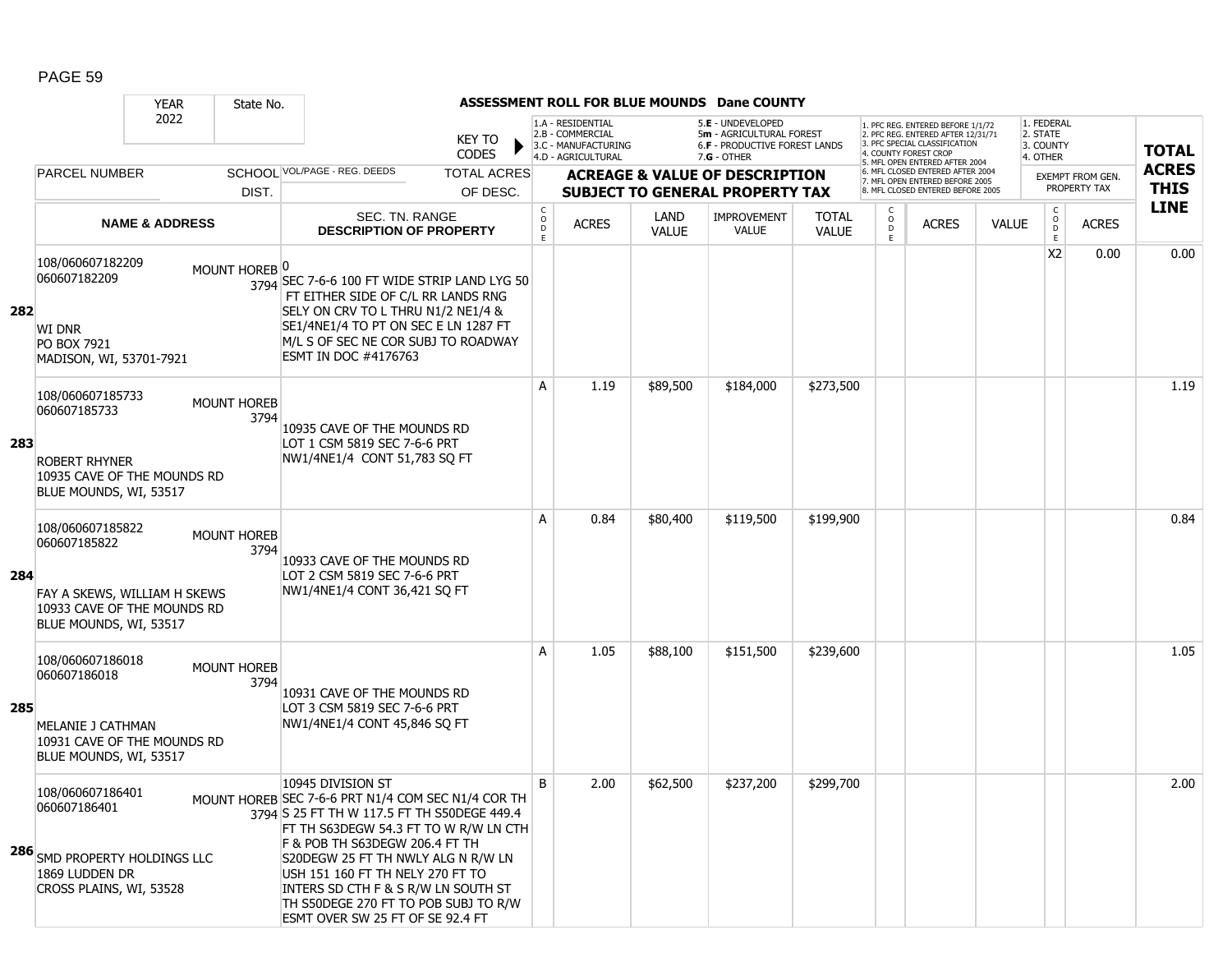|            |                                                                                                                          | <b>YEAR</b>               | State No.                    |                                                                                                                                                                                                                                                                                                                                                                                 |                                |                                             |                                                                                    |                      | <b>ASSESSMENT ROLL FOR BLUE MOUNDS Dane COUNTY</b>                                                     |                              |                    |                                                                                                                                                                     |              |                                                 |                                         |                             |
|------------|--------------------------------------------------------------------------------------------------------------------------|---------------------------|------------------------------|---------------------------------------------------------------------------------------------------------------------------------------------------------------------------------------------------------------------------------------------------------------------------------------------------------------------------------------------------------------------------------|--------------------------------|---------------------------------------------|------------------------------------------------------------------------------------|----------------------|--------------------------------------------------------------------------------------------------------|------------------------------|--------------------|---------------------------------------------------------------------------------------------------------------------------------------------------------------------|--------------|-------------------------------------------------|-----------------------------------------|-----------------------------|
|            |                                                                                                                          | 2022                      |                              |                                                                                                                                                                                                                                                                                                                                                                                 | <b>KEY TO</b><br><b>CODES</b>  |                                             | 1.A - RESIDENTIAL<br>2.B - COMMERCIAL<br>3.C - MANUFACTURING<br>4.D - AGRICULTURAL |                      | 5.E - UNDEVELOPED<br>5m - AGRICULTURAL FOREST<br><b>6.F - PRODUCTIVE FOREST LANDS</b><br>$7.G - OTHER$ |                              |                    | 1. PFC REG. ENTERED BEFORE 1/1/72<br>2. PFC REG. ENTERED AFTER 12/31/71<br>3. PFC SPECIAL CLASSIFICATION<br>4. COUNTY FOREST CROP<br>5. MFL OPEN ENTERED AFTER 2004 |              | 1. FEDERAL<br>2. STATE<br>3. COUNTY<br>4. OTHER |                                         | <b>TOTAL</b>                |
|            | <b>PARCEL NUMBER</b>                                                                                                     |                           | DIST.                        | SCHOOL VOL/PAGE - REG. DEEDS                                                                                                                                                                                                                                                                                                                                                    | <b>TOTAL ACRES</b><br>OF DESC. |                                             |                                                                                    |                      | <b>ACREAGE &amp; VALUE OF DESCRIPTION</b><br><b>SUBJECT TO GENERAL PROPERTY TAX</b>                    |                              |                    | 6. MFL CLOSED ENTERED AFTER 2004<br>7. MFL OPEN ENTERED BEFORE 2005<br>8. MFL CLOSED ENTERED BEFORE 2005                                                            |              |                                                 | <b>EXEMPT FROM GEN.</b><br>PROPERTY TAX | <b>ACRES</b><br><b>THIS</b> |
|            |                                                                                                                          | <b>NAME &amp; ADDRESS</b> |                              | <b>SEC. TN. RANGE</b><br><b>DESCRIPTION OF PROPERTY</b>                                                                                                                                                                                                                                                                                                                         |                                | $\mathsf{C}$<br>$\circ$<br>$\mathsf D$<br>E | <b>ACRES</b>                                                                       | LAND<br><b>VALUE</b> | <b>IMPROVEMENT</b><br><b>VALUE</b>                                                                     | <b>TOTAL</b><br><b>VALUE</b> | $\circ$<br>D<br>F. | <b>ACRES</b>                                                                                                                                                        | <b>VALUE</b> | C<br>$\mathsf{O}$<br>D<br>E                     | <b>ACRES</b>                            | <b>LINE</b>                 |
| 287        | 108/060607186705<br>060607186705<br>STARLIGHT PROPERTIES LLC<br>809 E MAIN ST<br>MOUNT HOREB, WI, 53572                  |                           |                              | 10935 DIVISION ST<br>MOUNT HOREB SEC 7-6-6 PRT N1/2 COM SEC N1/4 COR TH<br>3794 S 25 FT TH W 117.5 FT TH S50DEG24'E<br>449.4 FT TO POB TH CON S50DEG24'E 400<br>FT TH S 26DEG7'W 157.1 FT TH<br>N69DEG26'W 539 FT ALG USH 151 CL TH<br>N20 DEG34'E 95 FT TH N63DEG2'E 260.7 FT<br>TO POB ALSO ESMT FOR HWY PURP &<br><b>ACCESS</b>                                              |                                | B                                           | 2.70                                                                               | \$67,800             | \$172,200                                                                                              | \$240,000                    |                    |                                                                                                                                                                     |              |                                                 |                                         | 2.70                        |
|            | 108/060607186910<br>060607186910<br>288 HELMEID IRREV TR<br>5742 TAFT ST<br>MIDDLETON, WI, 53562                         |                           |                              | 10945 CTY HWY ID<br>MOUNT HOREB SEC 7-6-6 NW1/4NE1/4 EXC RR ROW EXC E G<br>3794 15 ACRES OF SD NW1/4NE1/4 LYG N OF SD<br>ROW EXC D179/79 EXC D201/349 EXC<br>D747/281 EXC R1076/221 EXC 4651/67<br>SUBJ TO EXISTING HWY ALSO NE1/4NW1/4<br>EXC COM INT DIVISION & EVER ST TH S<br>200 FT TH W 160 FT TH E 160 FT TO POB<br>EXC HALSTEIN ADD EXC R1076/221 & EXC<br>DOC #3059602 |                                | D                                           | 37.50<br>0.50                                                                      | \$6,800<br>\$32,400  | \$0<br>\$11,300                                                                                        | \$6,800<br>\$43,700          |                    |                                                                                                                                                                     |              |                                                 |                                         | 38.00                       |
|            |                                                                                                                          |                           |                              |                                                                                                                                                                                                                                                                                                                                                                                 | <b>Parcel Total</b>            |                                             | 38.00                                                                              | \$39,200             | \$11,300                                                                                               | \$50,500                     |                    | 0.00                                                                                                                                                                | \$0          | X4                                              | 0.00<br>1.00                            |                             |
| 289        | 108/060607188411<br>060607188411<br>WEST BLUE MOUNDS NOR LUTH<br><b>CEMETERY</b><br>503 SWISS LN<br>BARNEVELD, WI, 53507 |                           | <b>MOUNT HOREB</b><br>3794 0 | SEC 7-6-6 PRT NW1/4NE1/4 COM INT CTH F<br>& USH 18 TH N69DEG20'W 230.2 FT<br>S1DEG30'E TO S LN E TO C/L CTH F<br>NODEG05'W TO POB 1 A M/L                                                                                                                                                                                                                                       |                                |                                             |                                                                                    |                      |                                                                                                        |                              |                    |                                                                                                                                                                     |              |                                                 |                                         | 1.00                        |
| <b>290</b> | 108/060607188552<br>060607188552<br><b>BLUE MOUNDS CEMETERY</b><br><b>PO BOX 189</b><br>BLUE MOUNDS, WI, 53517           |                           | MOUNT HOREB 0                | 3794 SEC 7-6-6 PRT NW1/4NE1/4 COM<br>N69DEG20'W 230.2 FT & S1DEG30'E 40.9 FT<br>FROM INT CTH F & USH 18 TH S1DEG30'E<br>214.1 FT N70DEG30'W 202.5 FT N1DEG30'E<br>240 FT SELY TO POB 1 A M/L                                                                                                                                                                                    |                                |                                             |                                                                                    |                      |                                                                                                        |                              |                    |                                                                                                                                                                     |              | X <sub>4</sub>                                  | 1.00                                    | 1.00                        |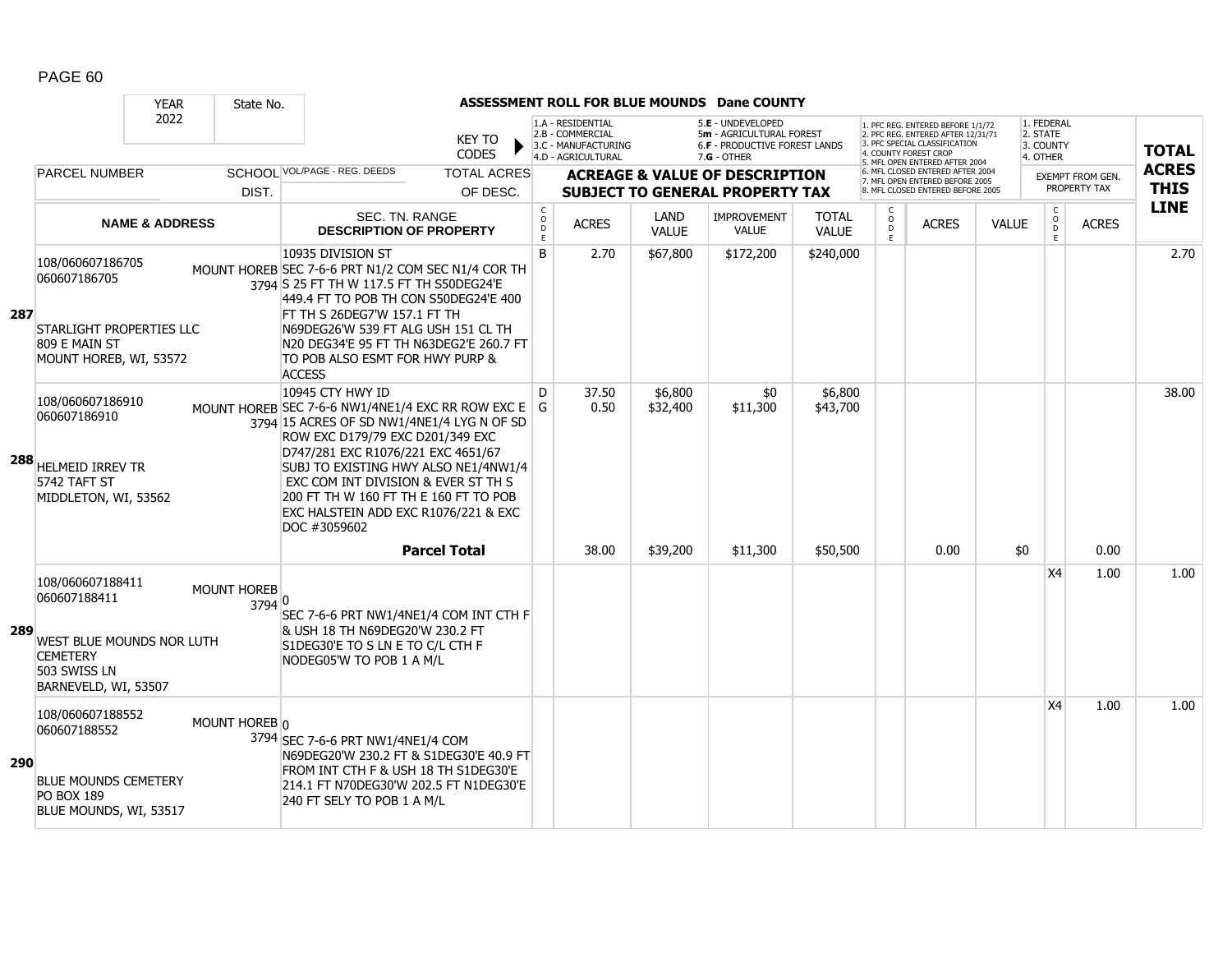|      |                                                                                                                                                      | <b>YEAR</b>               | State No.                               |                                                                                                                                                                                                                                                                                                                                                                                           |                                        |                                                                                    |                             | ASSESSMENT ROLL FOR BLUE MOUNDS Dane COUNTY                                                            |                              |                                         |                                                                                                                                   |              |                                                          |                  |              |
|------|------------------------------------------------------------------------------------------------------------------------------------------------------|---------------------------|-----------------------------------------|-------------------------------------------------------------------------------------------------------------------------------------------------------------------------------------------------------------------------------------------------------------------------------------------------------------------------------------------------------------------------------------------|----------------------------------------|------------------------------------------------------------------------------------|-----------------------------|--------------------------------------------------------------------------------------------------------|------------------------------|-----------------------------------------|-----------------------------------------------------------------------------------------------------------------------------------|--------------|----------------------------------------------------------|------------------|--------------|
|      |                                                                                                                                                      | 2022                      |                                         | <b>KEY TO</b><br><b>CODES</b>                                                                                                                                                                                                                                                                                                                                                             |                                        | 1.A - RESIDENTIAL<br>2.B - COMMERCIAL<br>3.C - MANUFACTURING<br>4.D - AGRICULTURAL |                             | 5.E - UNDEVELOPED<br>5m - AGRICULTURAL FOREST<br><b>6.F - PRODUCTIVE FOREST LANDS</b><br>$7.G - OTHER$ |                              |                                         | 1. PFC REG. ENTERED BEFORE 1/1/72<br>2. PFC REG. ENTERED AFTER 12/31/71<br>3. PFC SPECIAL CLASSIFICATION<br>4. COUNTY FOREST CROP |              | 1. FEDERAL<br>2. STATE<br>3. COUNTY<br>4. OTHER          |                  | <b>TOTAL</b> |
|      | <b>PARCEL NUMBER</b>                                                                                                                                 |                           |                                         | SCHOOL VOL/PAGE - REG. DEEDS<br><b>TOTAL ACRES</b>                                                                                                                                                                                                                                                                                                                                        |                                        |                                                                                    |                             | <b>ACREAGE &amp; VALUE OF DESCRIPTION</b>                                                              |                              |                                         | 5. MFL OPEN ENTERED AFTER 2004<br>6. MFL CLOSED ENTERED AFTER 2004<br>7. MFL OPEN ENTERED BEFORE 2005                             |              |                                                          | EXEMPT FROM GEN. | <b>ACRES</b> |
|      |                                                                                                                                                      |                           | DIST.                                   | OF DESC.                                                                                                                                                                                                                                                                                                                                                                                  |                                        |                                                                                    |                             | <b>SUBJECT TO GENERAL PROPERTY TAX</b>                                                                 |                              |                                         | 8. MFL CLOSED ENTERED BEFORE 2005                                                                                                 |              |                                                          | PROPERTY TAX     | <b>THIS</b>  |
|      |                                                                                                                                                      | <b>NAME &amp; ADDRESS</b> |                                         | SEC. TN. RANGE<br><b>DESCRIPTION OF PROPERTY</b>                                                                                                                                                                                                                                                                                                                                          | $\mathsf{C}$<br>$\mathsf O$<br>D<br>E. | <b>ACRES</b>                                                                       | <b>LAND</b><br><b>VALUE</b> | <b>IMPROVEMENT</b><br><b>VALUE</b>                                                                     | <b>TOTAL</b><br><b>VALUE</b> | $\mathsf{C}$<br>$_{\rm D}^{\rm O}$<br>F | <b>ACRES</b>                                                                                                                      | <b>VALUE</b> | $\begin{smallmatrix} C \\ O \\ D \end{smallmatrix}$<br>E | <b>ACRES</b>     | <b>LINE</b>  |
| -291 | 108/060607190003<br>060607190003<br>WEST BLUE MOUNDS NORWEGIAN<br>LUTHERAN CEMETERY ASSN<br>503 SWISS LN<br>BARNEVELD, WI, 53507                     |                           | <b>MOUNT HOREB</b><br>3794 <sub>0</sub> | SEC 7-6-6 PRT SW1/4NE1/4 COM NE COR<br>TH W 202 FT TH S 117.1 FT TH E 202 FT TH<br>N 117.1 FT TO POB EXC HWY                                                                                                                                                                                                                                                                              |                                        |                                                                                    |                             |                                                                                                        |                              |                                         |                                                                                                                                   |              | X4                                                       | 0.00             | 0.00         |
|      | 108/060607190211<br>060607190211<br>292 WEST BLUE MOUNDS NORWEGIAN<br>LUTHERAN CEMETERY ASSOCIATION<br><b>NOT PROVIDED</b><br>BLUE MOUNDS, WI, 53517 |                           |                                         | <sup>0</sup><br>MOUNT HOREB SEC 7-6-6 PRT SW1/4NE1/4 SEC 7-6-6 COM<br>3794 SEC N1/4 COR TH S0DEG09'40"E 822.60 FT<br>TH S70DEG48'20"E 973.02 FT TO SW COR<br>OF BL MDS CEM BEING POB TH CONT<br>S70DEG48'20"E 202.50 FT TO SE COR BL<br>MDS CEM TH S1DEG11'40"W 139.60 FT ALG<br>WLY LN WEST BL MDS NORW LUTH CEM TO<br>SW COR OF SAME TH S88DEG53'20"E 65.86<br>FT ALG SLY LN OF WEST BL |                                        |                                                                                    |                             |                                                                                                        |                              |                                         |                                                                                                                                   |              | X4                                                       | 0.68             | 0.68         |
| 293  | 108/060607194401<br>060607194401<br><b>HELMEID IRREV TR</b><br>5742 TAFT ST<br>MIDDLETON, WI, 53562                                                  |                           | <b>MOUNT HOREB</b><br>3794 <sub>0</sub> | SEC 7-6-6 PRT SW1/4NE1/4 E 200.02 FT OF<br>SD 1/41/4 MEAS TO C/L CTH F EXC<br><b>CEMETERY</b>                                                                                                                                                                                                                                                                                             | D                                      | 1.83                                                                               | \$500                       | \$0                                                                                                    | \$500                        |                                         |                                                                                                                                   |              |                                                          |                  | 1.83         |
| 294  | 108/060607200019<br>060607200019<br><b>KURT W LIFKA</b><br>2241 RYAN RD<br>DODGEVILLE, WI, 53533                                                     |                           | <b>MOUNT HOREB</b><br>3794              | 10967 DIVISION ST<br>HALSTEINS ADD LOTS 1, 2, 7, 8, 9 & 10 BLK                                                                                                                                                                                                                                                                                                                            | B                                      | 0.54                                                                               | \$44,200                    | \$154,700                                                                                              | \$198,900                    |                                         |                                                                                                                                   |              |                                                          |                  | 0.54         |
| 295  | 108/060607200233<br>060607200233<br><b>AMY S ANDERSON</b><br>10975 DIVISION ST<br>BLUE MOUNDS, WI, 53517                                             |                           | MOUNT HOREB<br>3794                     | 10975 division St<br>HALSTEIN'S ADDN BLOCK 1 LOTS 3 & 4                                                                                                                                                                                                                                                                                                                                   | A                                      | 0.23                                                                               | \$48,000                    | \$85,400                                                                                               | \$133,400                    |                                         |                                                                                                                                   |              |                                                          |                  | 0.23         |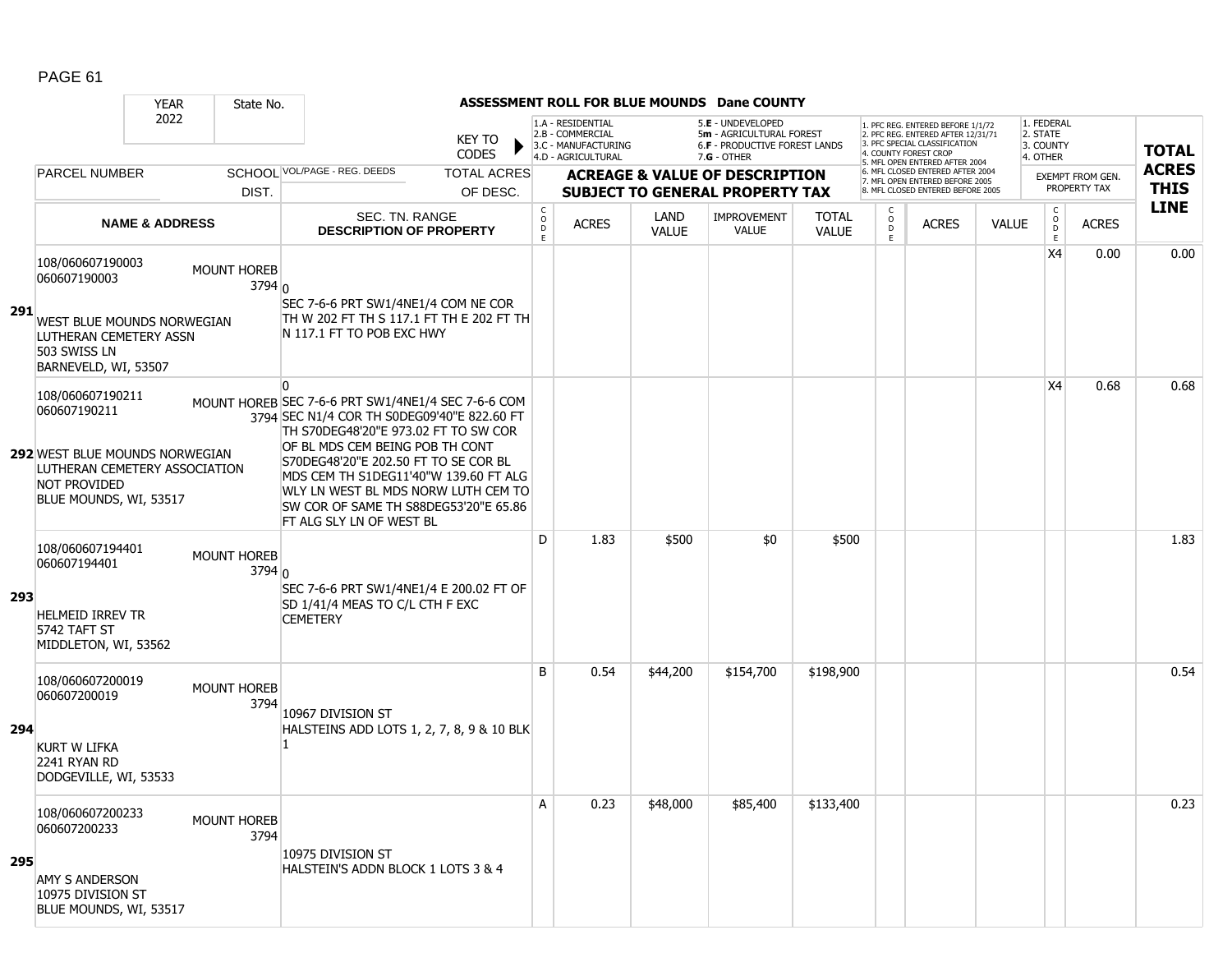|     |                                                                                         | <b>YEAR</b>               | State No.                  |                                                             |                               |                                     |                                                                                    |                      | <b>ASSESSMENT ROLL FOR BLUE MOUNDS Dane COUNTY</b>                                            |                              |                         |                                                                                                          |              |                                                 |                                  |              |
|-----|-----------------------------------------------------------------------------------------|---------------------------|----------------------------|-------------------------------------------------------------|-------------------------------|-------------------------------------|------------------------------------------------------------------------------------|----------------------|-----------------------------------------------------------------------------------------------|------------------------------|-------------------------|----------------------------------------------------------------------------------------------------------|--------------|-------------------------------------------------|----------------------------------|--------------|
|     |                                                                                         | 2022                      |                            |                                                             | <b>KEY TO</b><br><b>CODES</b> |                                     | 1.A - RESIDENTIAL<br>2.B - COMMERCIAL<br>3.C - MANUFACTURING<br>4.D - AGRICULTURAL |                      | 5.E - UNDEVELOPED<br>5m - AGRICULTURAL FOREST<br>6.F - PRODUCTIVE FOREST LANDS<br>7.G - OTHER |                              | 4. COUNTY FOREST CROP   | 1. PFC REG. ENTERED BEFORE 1/1/72<br>2. PFC REG. ENTERED AFTER 12/31/71<br>3. PFC SPECIAL CLASSIFICATION |              | 1. FEDERAL<br>2. STATE<br>3. COUNTY<br>4. OTHER |                                  | <b>TOTAL</b> |
|     | <b>PARCEL NUMBER</b>                                                                    |                           |                            | SCHOOL VOL/PAGE - REG. DEEDS                                | <b>TOTAL ACRES</b>            |                                     |                                                                                    |                      | <b>ACREAGE &amp; VALUE OF DESCRIPTION</b>                                                     |                              |                         | 5. MFL OPEN ENTERED AFTER 2004<br>6. MFL CLOSED ENTERED AFTER 2004                                       |              |                                                 |                                  | <b>ACRES</b> |
|     |                                                                                         |                           | DIST.                      |                                                             | OF DESC.                      |                                     |                                                                                    |                      | <b>SUBJECT TO GENERAL PROPERTY TAX</b>                                                        |                              |                         | 7. MFL OPEN ENTERED BEFORE 2005<br>8. MFL CLOSED ENTERED BEFORE 2005                                     |              |                                                 | EXEMPT FROM GEN.<br>PROPERTY TAX | <b>THIS</b>  |
|     |                                                                                         | <b>NAME &amp; ADDRESS</b> |                            | SEC. TN. RANGE<br><b>DESCRIPTION OF PROPERTY</b>            |                               | $_{\rm o}^{\rm c}$<br>$\frac{D}{E}$ | <b>ACRES</b>                                                                       | LAND<br><b>VALUE</b> | <b>IMPROVEMENT</b><br><b>VALUE</b>                                                            | <b>TOTAL</b><br><b>VALUE</b> | $\frac{c}{0}$<br>D<br>E | <b>ACRES</b>                                                                                             | <b>VALUE</b> | $_{\rm o}^{\rm c}$<br>D<br>E.                   | <b>ACRES</b>                     | <b>LINE</b>  |
| 296 | 108/060607200457<br>060607200457                                                        |                           | <b>MOUNT HOREB</b><br>3794 | 10976 SOUTH ST                                              |                               | A                                   | 0.21                                                                               | \$44,100             | \$127,300                                                                                     | \$171,400                    |                         |                                                                                                          |              |                                                 |                                  | 0.21         |
|     | JULIE M DAVIES, WYNN E DAVIES<br>4809 MIDMOOR DR<br>MONONA, WI, 53716                   |                           |                            | HALSTEIN'S ADDN LOTS 5 & 6 BLOCK 1                          |                               |                                     |                                                                                    |                      |                                                                                               |                              |                         |                                                                                                          |              |                                                 |                                  |              |
|     | 108/060607200813<br>060607200813                                                        |                           | <b>MOUNT HOREB</b><br>3794 | 10997 DIVISION ST                                           |                               | B                                   | 0.15                                                                               | \$29,300             | \$157,900                                                                                     | \$187,200                    |                         |                                                                                                          |              |                                                 |                                  | 0.15         |
| 297 | AMERICAN WINDOW REAL ESTATE LLC<br>247 W FRESHWATER WAY STE 300<br>MILWAUKEE, WI, 53204 |                           |                            | HALSTEINS ADD BLOCK 2 LOTS 1 & 2                            |                               |                                     |                                                                                    |                      |                                                                                               |                              |                         |                                                                                                          |              |                                                 |                                  |              |
|     | 108/060607201036<br>060607201036                                                        |                           | <b>MOUNT HOREB</b><br>3794 | 10995 DIVISION ST                                           |                               | A                                   | 0.12                                                                               | \$24,000             | \$131,000                                                                                     | \$155,000                    |                         |                                                                                                          |              |                                                 |                                  | 0.12         |
| 298 | JOHN N HANSEN, SUSAN R HANSEN<br><b>PO BOX 126</b><br>Blue Mounds, WI, 53517            |                           |                            | EVER HALSTEINS ADD LOT 3 BLOCK 2                            |                               |                                     |                                                                                    |                      |                                                                                               |                              |                         |                                                                                                          |              |                                                 |                                  |              |
| 299 | 108/060607201143<br>060607201143                                                        |                           | <b>MOUNT HOREB</b>         | 3794 10991 DIVISION ST<br>EVER HALSTEINS ADDN BLOCK 2 LOT 4 |                               | Α                                   | 0.12                                                                               | \$24,000             | \$103,100                                                                                     | \$127,100                    |                         |                                                                                                          |              |                                                 |                                  | 0.12         |
|     | JOAN B PALMER LLC<br>4718 ODANA RD<br>MADISON, WI, 53711                                |                           |                            | TOG W/ENCROACHMENT ESMT IN<br>R29404/50                     |                               |                                     |                                                                                    |                      |                                                                                               |                              |                         |                                                                                                          |              |                                                 |                                  |              |
| 300 | 108/060607201250<br>060607201250                                                        |                           | <b>MOUNT HOREB</b><br>3794 | 10985 DIVISION ST<br>EVER HALSTEINS ADD LOT 5 BLOCK 2 SUBJ  |                               | B                                   | 0.11                                                                               | \$22,500             | \$46,000                                                                                      | \$68,500                     |                         |                                                                                                          |              |                                                 |                                  | 0.11         |
|     | JOAN B PALMER LLC<br>4718 ODANA RD<br>MADISON, WI, 53711                                |                           |                            | TO ENCROACHMENT ESMT IN R29404/50                           |                               |                                     |                                                                                    |                      |                                                                                               |                              |                         |                                                                                                          |              |                                                 |                                  |              |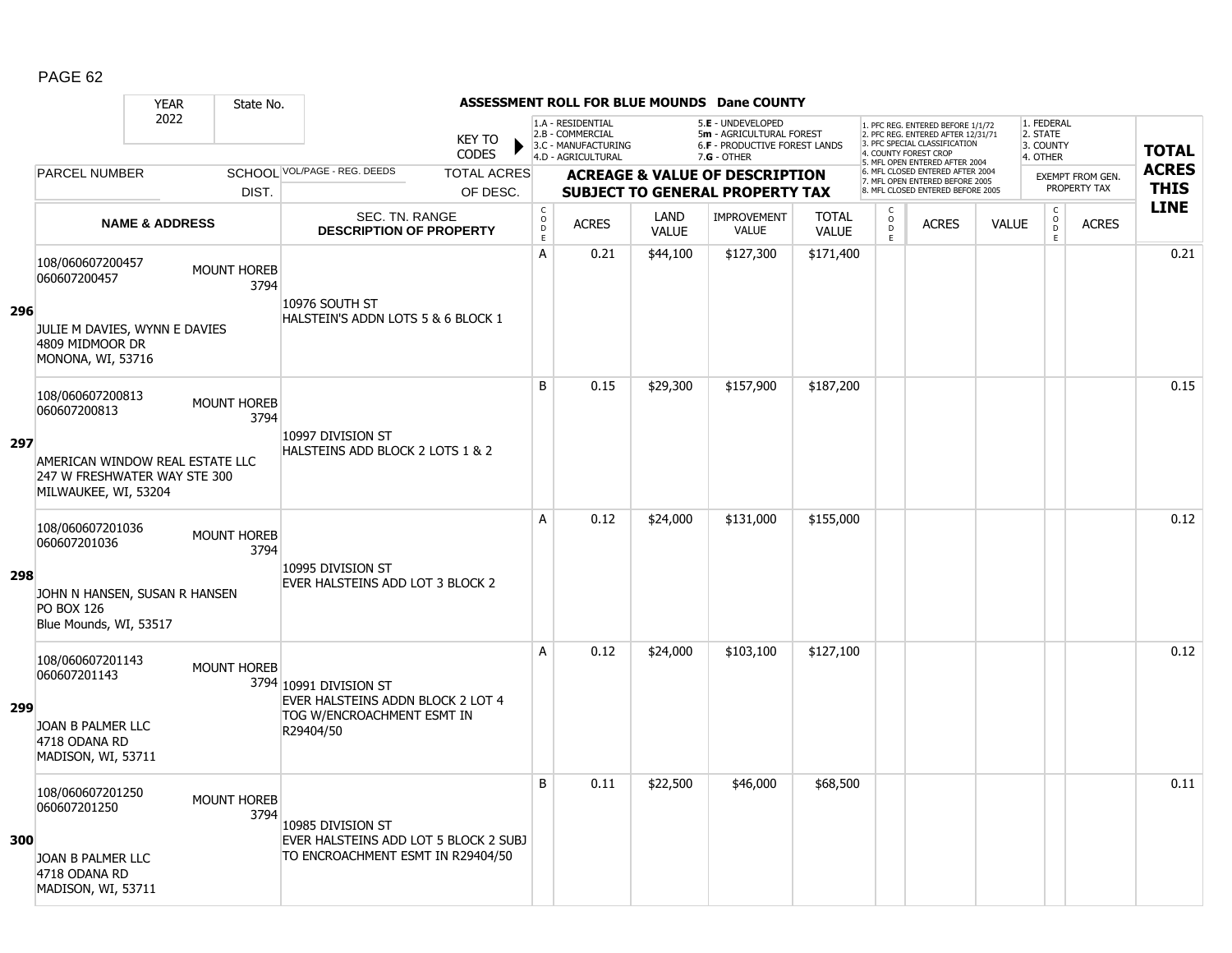|     |                                                                           | <b>YEAR</b>               | State No.                  |                                                           |                               |                                       |                                                                                    |                             | <b>ASSESSMENT ROLL FOR BLUE MOUNDS Dane COUNTY</b>                                                     |                              |                              |                                                                                                                                   |              |                                                 |                         |                             |
|-----|---------------------------------------------------------------------------|---------------------------|----------------------------|-----------------------------------------------------------|-------------------------------|---------------------------------------|------------------------------------------------------------------------------------|-----------------------------|--------------------------------------------------------------------------------------------------------|------------------------------|------------------------------|-----------------------------------------------------------------------------------------------------------------------------------|--------------|-------------------------------------------------|-------------------------|-----------------------------|
|     |                                                                           | 2022                      |                            |                                                           | <b>KEY TO</b><br><b>CODES</b> |                                       | 1.A - RESIDENTIAL<br>2.B - COMMERCIAL<br>3.C - MANUFACTURING<br>4.D - AGRICULTURAL |                             | 5.E - UNDEVELOPED<br>5m - AGRICULTURAL FOREST<br><b>6.F - PRODUCTIVE FOREST LANDS</b><br>$7.G - OTHER$ |                              |                              | 1. PFC REG. ENTERED BEFORE 1/1/72<br>2. PFC REG. ENTERED AFTER 12/31/71<br>3. PFC SPECIAL CLASSIFICATION<br>4. COUNTY FOREST CROP |              | 1. FEDERAL<br>2. STATE<br>3. COUNTY<br>4. OTHER |                         | <b>TOTAL</b>                |
|     | <b>PARCEL NUMBER</b>                                                      |                           |                            | SCHOOL VOL/PAGE - REG. DEEDS                              | <b>TOTAL ACRES</b>            |                                       |                                                                                    |                             | <b>ACREAGE &amp; VALUE OF DESCRIPTION</b>                                                              |                              |                              | 5. MFL OPEN ENTERED AFTER 2004<br>6. MFL CLOSED ENTERED AFTER 2004<br>7. MFL OPEN ENTERED BEFORE 2005                             |              |                                                 | <b>EXEMPT FROM GEN.</b> | <b>ACRES</b><br><b>THIS</b> |
|     |                                                                           |                           | DIST.                      |                                                           | OF DESC.                      |                                       |                                                                                    |                             | <b>SUBJECT TO GENERAL PROPERTY TAX</b>                                                                 |                              |                              | 8. MFL CLOSED ENTERED BEFORE 2005                                                                                                 |              |                                                 | PROPERTY TAX            | <b>LINE</b>                 |
|     |                                                                           | <b>NAME &amp; ADDRESS</b> |                            | SEC. TN. RANGE<br><b>DESCRIPTION OF PROPERTY</b>          |                               | C<br>$\mathsf{O}$<br>$\mathsf D$<br>E | <b>ACRES</b>                                                                       | <b>LAND</b><br><b>VALUE</b> | <b>IMPROVEMENT</b><br>VALUE                                                                            | <b>TOTAL</b><br><b>VALUE</b> | C<br>$_{\rm D}^{\rm O}$<br>E | <b>ACRES</b>                                                                                                                      | <b>VALUE</b> | $\mathsf{C}$<br>$_{\rm D}^{\rm O}$<br>E         | <b>ACRES</b>            |                             |
|     | 108/060607201367<br>060607201367                                          |                           | <b>MOUNT HOREB</b><br>3794 | 10983 division St                                         |                               | A                                     | 0.14                                                                               | \$29,900                    | \$112,100                                                                                              | \$142,000                    |                              |                                                                                                                                   |              |                                                 |                         | 0.14                        |
| 301 | ADAM BURROW, RACHEL SINGER<br>10983 Division st<br>Blue Mounds, WI, 53517 |                           |                            | EVER HALSTEIN'S ADDN BLOCK 2 LOT 6                        |                               |                                       |                                                                                    |                             |                                                                                                        |                              |                              |                                                                                                                                   |              |                                                 |                         |                             |
|     | 108/060607201474<br>060607201474                                          |                           | <b>MOUNT HOREB</b><br>3794 | 10979 DIVISION ST                                         |                               | A                                     | 0.14                                                                               | \$22,400                    | \$3,800                                                                                                | \$26,200                     |                              |                                                                                                                                   |              |                                                 |                         | 0.14                        |
| 302 | <b>AMY S ANDERSON</b><br>10975 DIVISION ST<br>BLUE MOUNDS, WI, 53517      |                           |                            | EVER HALSTEIN'S ADDN BLOCK 2 LOT 7 &<br>N 25 FT LOT 8     |                               |                                       |                                                                                    |                             |                                                                                                        |                              |                              |                                                                                                                                   |              |                                                 |                         |                             |
|     | 108/060607201581<br>060607201581                                          |                           | <b>MOUNT HOREB</b><br>3794 | 10980 SOUTH ST                                            |                               | A                                     | 0.17                                                                               | \$36,000                    | \$117,100                                                                                              | \$153,100                    |                              |                                                                                                                                   |              |                                                 |                         | 0.17                        |
| 303 | <b>SARA DEMIEN</b><br>10980 SOUTH ST<br>BLUE MOUNDS, WI, 53517            |                           |                            | EVER HALSTEIN'S ADDN BLOCK 2 S 75 FT<br>LOT 8 & ALL LOT 9 |                               |                                       |                                                                                    |                             |                                                                                                        |                              |                              |                                                                                                                                   |              |                                                 |                         |                             |
|     | 108/060607201803<br>060607201803                                          |                           | <b>MOUNT HOREB</b><br>3794 |                                                           |                               | Α                                     | 0.12                                                                               | \$24,000                    | \$213,200                                                                                              | \$237,200                    |                              |                                                                                                                                   |              |                                                 |                         | 0.12                        |
| 304 | <b>RDLL LLC</b><br>3419 CTY HWY F<br>BLUE MOUNDS, WI, 53517-9616          |                           |                            | 10986 SOUTH ST<br>EVER HALSTEINS ADD LOT 10 BLOCK 2       |                               |                                       |                                                                                    |                             |                                                                                                        |                              |                              |                                                                                                                                   |              |                                                 |                         |                             |
|     | 108/060607201910<br>060607201910                                          |                           | <b>MOUNT HOREB</b><br>3794 |                                                           |                               | A                                     | 0.12                                                                               | \$24,000                    | \$65,100                                                                                               | \$89,100                     |                              |                                                                                                                                   |              |                                                 |                         | 0.12                        |
| 305 | SAMUEL TAYLOR<br>10990 SOUTH ST<br>BLUE MOUNDS, WI, 53517                 |                           |                            | 10990 SOUTH ST<br>EVER HALSTEINS ADDN BLOCK 2 LOT 11      |                               |                                       |                                                                                    |                             |                                                                                                        |                              |                              |                                                                                                                                   |              |                                                 |                         |                             |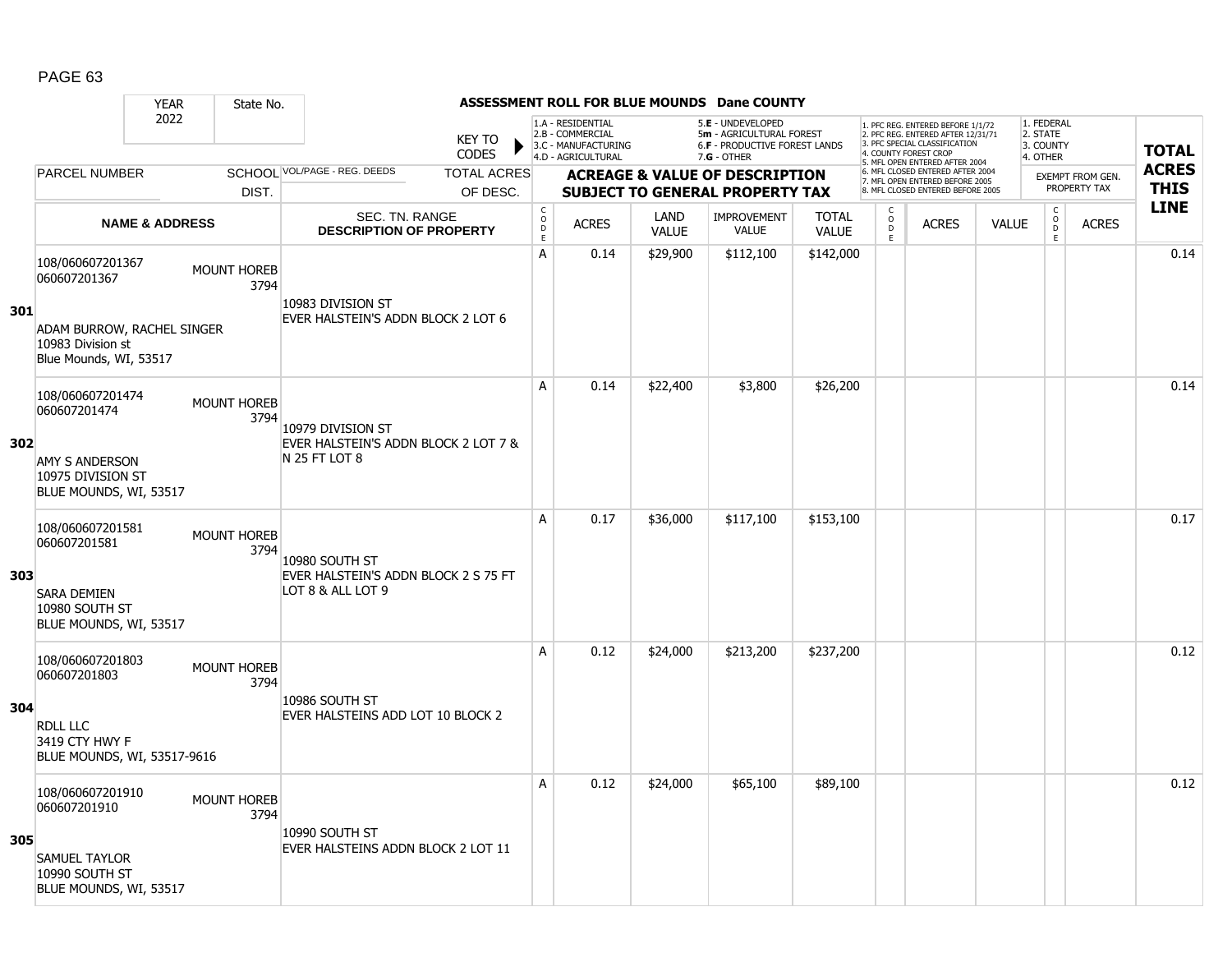|     |                                                                                                                        | <b>YEAR</b>               | State No.                  |                                                                                                                                                                                                                                                                                                                                                   |                                                      |                                                                                    |                      | ASSESSMENT ROLL FOR BLUE MOUNDS Dane COUNTY                                                     |                              |                                                   |                                                                                                                                  |              |                                                          |                         |              |
|-----|------------------------------------------------------------------------------------------------------------------------|---------------------------|----------------------------|---------------------------------------------------------------------------------------------------------------------------------------------------------------------------------------------------------------------------------------------------------------------------------------------------------------------------------------------------|------------------------------------------------------|------------------------------------------------------------------------------------|----------------------|-------------------------------------------------------------------------------------------------|------------------------------|---------------------------------------------------|----------------------------------------------------------------------------------------------------------------------------------|--------------|----------------------------------------------------------|-------------------------|--------------|
|     |                                                                                                                        | 2022                      |                            | <b>KEY TO</b><br><b>CODES</b>                                                                                                                                                                                                                                                                                                                     |                                                      | 1.A - RESIDENTIAL<br>2.B - COMMERCIAL<br>3.C - MANUFACTURING<br>4.D - AGRICULTURAL |                      | 5.E - UNDEVELOPED<br>5m - AGRICULTURAL FOREST<br>6.F - PRODUCTIVE FOREST LANDS<br>$7.G - OTHER$ |                              |                                                   | 1. PFC REG. ENTERED BEFORE 1/1/72<br>2. PFC REG. ENTERED AFTER 12/31/71<br>3. PFC SPECIAL CLASSIFICATION<br>4 COUNTY FOREST CROP |              | 1. FEDERAL<br>2. STATE<br>3. COUNTY<br>4. OTHER          |                         | <b>TOTAL</b> |
|     | <b>PARCEL NUMBER</b>                                                                                                   |                           |                            | SCHOOL VOL/PAGE - REG. DEEDS<br><b>TOTAL ACRES</b>                                                                                                                                                                                                                                                                                                |                                                      |                                                                                    |                      | <b>ACREAGE &amp; VALUE OF DESCRIPTION</b>                                                       |                              |                                                   | MFL OPEN ENTERED AFTER 2004<br>6. MFL CLOSED ENTERED AFTER 2004                                                                  |              |                                                          | <b>EXEMPT FROM GEN.</b> | <b>ACRES</b> |
|     |                                                                                                                        |                           | DIST.                      | OF DESC.                                                                                                                                                                                                                                                                                                                                          |                                                      |                                                                                    |                      | <b>SUBJECT TO GENERAL PROPERTY TAX</b>                                                          |                              |                                                   | 7. MFL OPEN ENTERED BEFORE 2005<br>8. MFL CLOSED ENTERED BEFORE 2005                                                             |              |                                                          | PROPERTY TAX            | <b>THIS</b>  |
|     |                                                                                                                        | <b>NAME &amp; ADDRESS</b> |                            | <b>SEC. TN. RANGE</b><br><b>DESCRIPTION OF PROPERTY</b>                                                                                                                                                                                                                                                                                           | $\mathsf{C}$<br>$\circ$<br>$\mathsf{D}_{\mathsf{E}}$ | <b>ACRES</b>                                                                       | LAND<br><b>VALUE</b> | <b>IMPROVEMENT</b><br><b>VALUE</b>                                                              | <b>TOTAL</b><br><b>VALUE</b> | C<br>$\overline{O}$<br>$\mathsf D$<br>$\mathsf E$ | <b>ACRES</b>                                                                                                                     | <b>VALUE</b> | $\begin{matrix} 0 \\ 0 \\ D \end{matrix}$<br>$\mathsf E$ | <b>ACRES</b>            | <b>LINE</b>  |
| 306 | 108/060607202026<br>060607202026                                                                                       |                           | <b>MOUNT HOREB</b><br>3794 | 10996 SOUTH ST<br>EVER HALSTEIN ADDN LOT 12 BLOCK 2<br><b>SUBJ TO WP&amp;L ESMT</b>                                                                                                                                                                                                                                                               | A                                                    | 0.12                                                                               | \$24,000             | \$79,200                                                                                        | \$103,200                    |                                                   |                                                                                                                                  |              |                                                          |                         | 0.12         |
|     | LARRY J THOMPSON, SUE C THOMPSON<br>2097 CTY HWY E<br>MOUNT HOREB, WI, 53572                                           |                           |                            |                                                                                                                                                                                                                                                                                                                                                   |                                                      |                                                                                    |                      |                                                                                                 |                              |                                                   |                                                                                                                                  |              |                                                          |                         |              |
|     | 108/060607202133<br>060607202133                                                                                       |                           | <b>MOUNT HOREB</b><br>3794 | 10998 SOUTH ST                                                                                                                                                                                                                                                                                                                                    | B                                                    | 0.08                                                                               | \$14,900             | \$121,600                                                                                       | \$136,500                    |                                                   |                                                                                                                                  |              |                                                          |                         | 0.08         |
| 307 | JANE A ANTONOVICH, ROBERT G<br><b>MESSINGER</b><br>10998 SOUTH ST<br>BLUE MOUNDS, WI, 53517                            |                           |                            | EVER HALSTEIN'S ADDN BLOCK 2 LOT 13<br><b>SUBJ TO WP&amp;L ESMT</b>                                                                                                                                                                                                                                                                               |                                                      |                                                                                    |                      |                                                                                                 |                              |                                                   |                                                                                                                                  |              |                                                          |                         |              |
| 308 | 108/060607202240<br>060607202240<br>MT HOREB TELEPHONE CO<br>PO BOX 65<br>MOUNT HOREB, WI, 53572                       |                           | <b>MOUNT HOREB</b><br>3794 | 2950 MAIN ST<br>EVER HALSTEIN'S ADDN BLOCK 2 LOT 14<br><b>SUBJ TO WP&amp;L ESMT</b>                                                                                                                                                                                                                                                               |                                                      |                                                                                    |                      |                                                                                                 |                              |                                                   |                                                                                                                                  |              | <b>X4</b>                                                | 0.00                    | 0.00         |
| 309 | 108/060607280710<br>060607280710<br>DANE COUNTY<br>210 MARTIN LUTHER KING JR BLVD RM<br>114<br>MADISON, WI, 53703-3342 |                           |                            | MOUNT HOREB SEC 7-6-6 PRT NE1/4 NW1/4 COM INTERS<br>3794 LN DIVISION ST & W LN EVER ST TH S<br>189.5 FT TO N LN HWY 151 TH NWLY ALG<br>SD N LN 165 FT TO PT 148 FT 10 IN. S OF S<br>LN DIVISION ST TH N 148 FT 10 IN. TO SD<br>S LN E 160 FT TO POB EXC DOC #4128490<br>(CTH ID R/W)                                                              |                                                      |                                                                                    |                      |                                                                                                 |                              |                                                   |                                                                                                                                  |              | X <sub>4</sub>                                           | 0.00                    | 0.00         |
| 310 | 108/060607280750<br>060607280750<br>EVER STREET LLC<br>116 N WASHINGTON ST<br>MOUNT HOREB, WI, 53572                   |                           |                            | 10940 CTY HWY ID<br>MOUNT HOREB SEC 7-6-6 PRT NE1/4 NW1/4 COM INTER S<br>3794 LN DIVISION & W LN EVER ST TH S 132.78<br>FT TO INTER EVER ST AND ROW OLD 151<br>N/K/A CO TR ID TH SWLY ALG SD ROW TO<br>PT ON N ROW OLD US 151 69.96 FT TH<br>NWLY ALG SD ROW 107.94 FT TH N 145.98<br>FT TO S ROW DIVISION ST TH E ALG SD<br>ROW 160.07 FT TO POB | Α                                                    | 0.58                                                                               | \$41,700             | \$20,200                                                                                        | \$61,900                     |                                                   |                                                                                                                                  |              |                                                          |                         | 0.58         |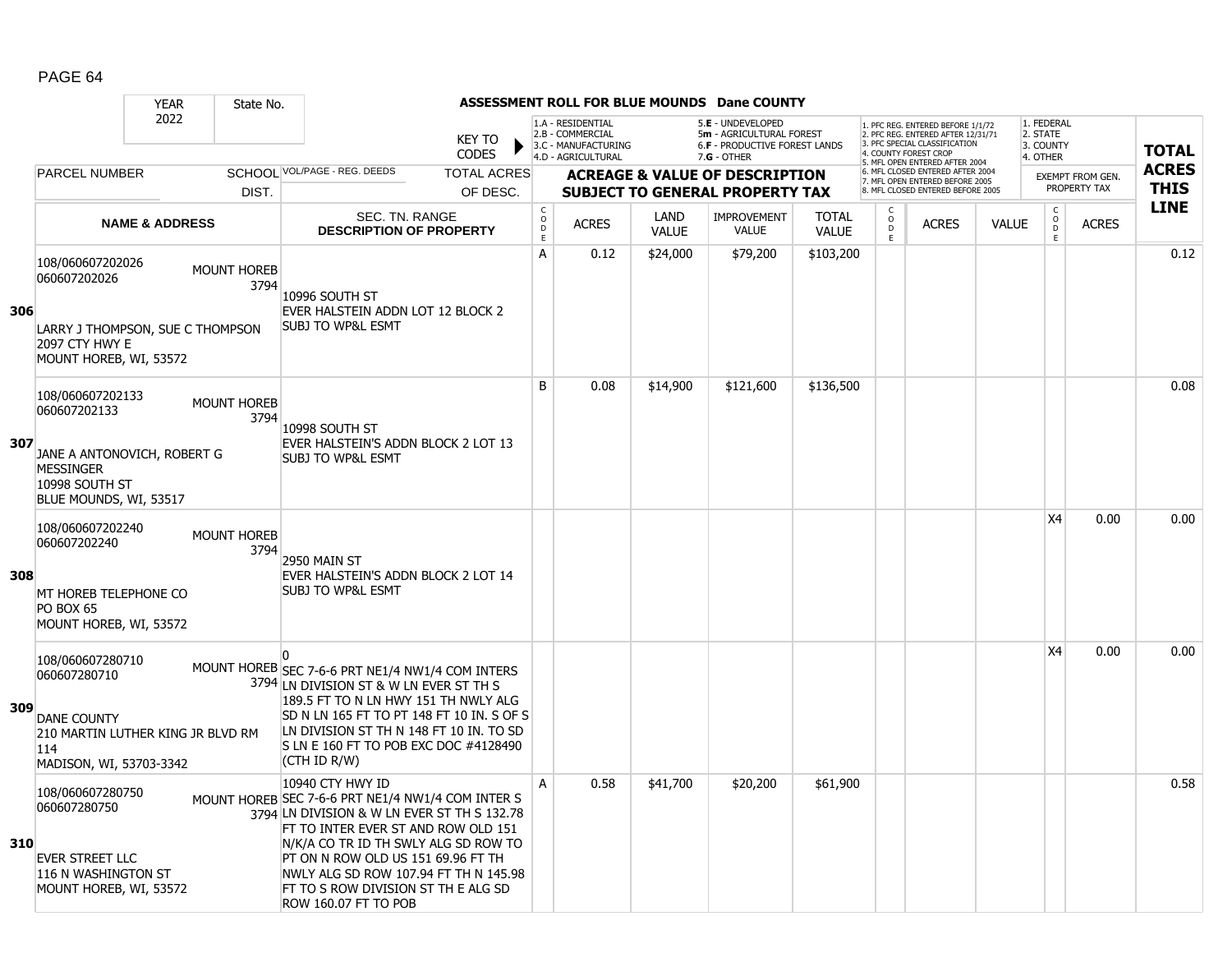|     |                                                                                                                   | <b>YEAR</b>               | State No.                  |                                                                                                                                                                                                                                                                                                                                                                                            |                        |                                                |                                                                                    |                             | ASSESSMENT ROLL FOR BLUE MOUNDS Dane COUNTY                                                     |                              |                              |                                                                                                                                   |              |                                                 |                                  |              |
|-----|-------------------------------------------------------------------------------------------------------------------|---------------------------|----------------------------|--------------------------------------------------------------------------------------------------------------------------------------------------------------------------------------------------------------------------------------------------------------------------------------------------------------------------------------------------------------------------------------------|------------------------|------------------------------------------------|------------------------------------------------------------------------------------|-----------------------------|-------------------------------------------------------------------------------------------------|------------------------------|------------------------------|-----------------------------------------------------------------------------------------------------------------------------------|--------------|-------------------------------------------------|----------------------------------|--------------|
|     |                                                                                                                   | 2022                      |                            |                                                                                                                                                                                                                                                                                                                                                                                            | KEY TO<br><b>CODES</b> |                                                | 1.A - RESIDENTIAL<br>2.B - COMMERCIAL<br>3.C - MANUFACTURING<br>4.D - AGRICULTURAL |                             | 5.E - UNDEVELOPED<br>5m - AGRICULTURAL FOREST<br>6.F - PRODUCTIVE FOREST LANDS<br>$7.G - OTHER$ |                              |                              | 1. PFC REG. ENTERED BEFORE 1/1/72<br>2. PFC REG. ENTERED AFTER 12/31/71<br>3. PFC SPECIAL CLASSIFICATION<br>4. COUNTY FOREST CROP |              | 1. FEDERAL<br>2. STATE<br>3. COUNTY<br>4. OTHER |                                  | <b>TOTAL</b> |
|     | <b>PARCEL NUMBER</b>                                                                                              |                           |                            | SCHOOL VOL/PAGE - REG. DEEDS                                                                                                                                                                                                                                                                                                                                                               | <b>TOTAL ACRES</b>     |                                                |                                                                                    |                             | <b>ACREAGE &amp; VALUE OF DESCRIPTION</b>                                                       |                              |                              | 5. MFL OPEN ENTERED AFTER 2004<br>6. MFL CLOSED ENTERED AFTER 2004                                                                |              |                                                 |                                  | <b>ACRES</b> |
|     |                                                                                                                   |                           | DIST.                      |                                                                                                                                                                                                                                                                                                                                                                                            | OF DESC.               |                                                |                                                                                    |                             | <b>SUBJECT TO GENERAL PROPERTY TAX</b>                                                          |                              |                              | 7. MFL OPEN ENTERED BEFORE 2005<br>8. MFL CLOSED ENTERED BEFORE 2005                                                              |              |                                                 | EXEMPT FROM GEN.<br>PROPERTY TAX | <b>THIS</b>  |
|     |                                                                                                                   | <b>NAME &amp; ADDRESS</b> |                            | SEC. TN. RANGE<br><b>DESCRIPTION OF PROPERTY</b>                                                                                                                                                                                                                                                                                                                                           |                        | $\begin{matrix} 0 \\ 0 \\ 0 \end{matrix}$<br>E | <b>ACRES</b>                                                                       | <b>LAND</b><br><b>VALUE</b> | <b>IMPROVEMENT</b><br><b>VALUE</b>                                                              | <b>TOTAL</b><br><b>VALUE</b> | C<br>$_{\rm D}^{\rm O}$<br>E | <b>ACRES</b>                                                                                                                      | <b>VALUE</b> | $\rm _o^C$<br>E                                 | <b>ACRES</b>                     | <b>LINE</b>  |
| 311 | 108/060607280906<br>060607280906<br><b>SARA J NORTHOUSE</b><br>11013 DIVISION ST<br>BLUE MOUNDS, WI, 53517        |                           |                            | MOUNT HOREB 11013 DIVISION ST<br>3794 SEC 7-6-6 PRT NE1/4NW1/4 LYG W OF<br>EVER ST (NKA MAIN ST) S OF DIVISION ST<br>& N & W OF OLD USH 18 NKA CTH ID<br>DESCR IN M461/6 EXC E 160 FT OF THAT<br>PRT OF SD NE1/4NW1/4 LYG W OF W LN<br>OF EVER ST & N OF USH 18                                                                                                                            |                        | A                                              | 0.45                                                                               | \$39,600                    | \$110,000                                                                                       | \$149,600                    |                              |                                                                                                                                   |              |                                                 |                                  | 0.45         |
|     | 108/060607284804<br>060607284804<br>312 GARY ROWLEY, LAURIE A ROWLEY<br>10696 ROWLEY RD<br>BLUE MOUNDS, WI, 53517 |                           |                            | 10979 SOUTH ST<br>MOUNT HOREB SEC 7-6-6 PRT NE1/4NW1/4 COM SEC N1/4<br>3794 COR TH S 25 FT TH W 117.5 FT TH<br>S50DEGE 449.4 FT TH S63DEGW 54.3 FT TH<br>N50DEGW 270 FT TO INTERS W R/W LN<br>CTH F & S R/W LN SOUTH ST & POB TH SW<br>270 FT TO N R/W LN USH 151 AT PT 160 FT<br>NWLY OF SW COR LAND S DESCR IN<br>R566/663-665 TH NWLY ALG USH 151 330<br>FT M/L TO S LN SOUTH ST TH ALG |                        | A                                              | 0.87                                                                               | \$30,900                    | \$0                                                                                             | \$30,900                     |                              |                                                                                                                                   |              |                                                 |                                  | 0.87         |
| 313 | 108/060607288113<br>060607288113<br>BLUE MOUNDS, VILLAGE OF<br><b>PO BOX 189</b><br>BLUE MOUNDS, WI, 53517        |                           | <b>MOUNT HOREB</b><br>3794 | 10961 CTY HWY ID<br>LOT 1 CSM 2288 CS9/118 DESCR AS SEC 7-<br>6-6 PRT NW1/4 CONT 3.2 5 ACRES M/L                                                                                                                                                                                                                                                                                           |                        |                                                |                                                                                    |                             |                                                                                                 |                              |                              |                                                                                                                                   |              | X4                                              | 3.25                             | 3.25         |
| 314 | 108/060607305011<br>060607305011<br>AARON P WHALEY, BECKY J WHALEY<br>1926 SYVRUD RD<br>MOUNT HOREB, WI, 53572    |                           | <b>MOUNT HOREB</b><br>3794 | 11014 BLACKHAWK DR 1<br>E & P WAREHOUSE CONDOMINIUM UNIT 1                                                                                                                                                                                                                                                                                                                                 |                        | B                                              | 0.00                                                                               | \$10,000                    | \$120,000                                                                                       | \$130,000                    |                              |                                                                                                                                   |              |                                                 |                                  | 0.00         |
| 315 | 108/060607305041<br>060607305041<br>114 BLACKHAWK LLC<br>11014 BLACKHAWK DR UNIT 2<br>BLUE MOUNDS, WI, 53517      |                           | <b>MOUNT HOREB</b><br>3794 | 11014 BLACKHAWK DR UNIT 2<br>E & P WAREHOUSE CONDOMINIUM UNIT 2                                                                                                                                                                                                                                                                                                                            |                        | B                                              | 1.50                                                                               | \$41,000                    | \$210,000                                                                                       | \$251,000                    |                              |                                                                                                                                   |              |                                                 |                                  | 1.50         |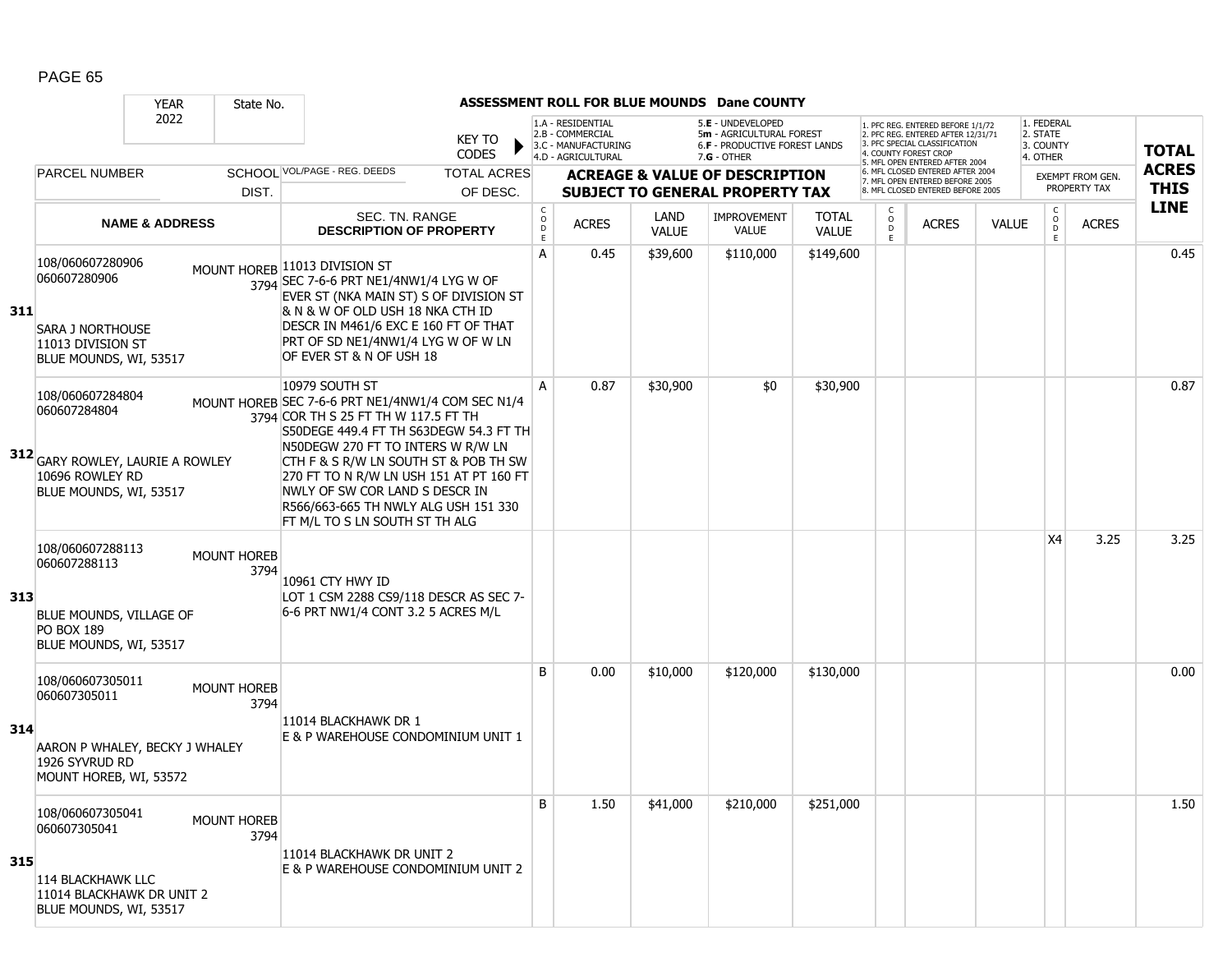|     |                                                                                                                         | <b>YEAR</b>               | State No.                  |                                                                                                                                                                                                    |                                |                                               |                                                                                    |                      | <b>ASSESSMENT ROLL FOR BLUE MOUNDS Dane COUNTY</b>                                            |                              |                              |                                                                                                                                                                     |              |                                                 |                                         |                             |
|-----|-------------------------------------------------------------------------------------------------------------------------|---------------------------|----------------------------|----------------------------------------------------------------------------------------------------------------------------------------------------------------------------------------------------|--------------------------------|-----------------------------------------------|------------------------------------------------------------------------------------|----------------------|-----------------------------------------------------------------------------------------------|------------------------------|------------------------------|---------------------------------------------------------------------------------------------------------------------------------------------------------------------|--------------|-------------------------------------------------|-----------------------------------------|-----------------------------|
|     |                                                                                                                         | 2022                      |                            |                                                                                                                                                                                                    | <b>KEY TO</b><br>CODES         |                                               | 1.A - RESIDENTIAL<br>2.B - COMMERCIAL<br>3.C - MANUFACTURING<br>4.D - AGRICULTURAL |                      | 5.E - UNDEVELOPED<br>5m - AGRICULTURAL FOREST<br>6.F - PRODUCTIVE FOREST LANDS<br>7.G - OTHER |                              |                              | 1. PFC REG. ENTERED BEFORE 1/1/72<br>2. PFC REG. ENTERED AFTER 12/31/71<br>3. PFC SPECIAL CLASSIFICATION<br>4. COUNTY FOREST CROP<br>5. MFL OPEN ENTERED AFTER 2004 |              | 1. FEDERAL<br>2. STATE<br>3. COUNTY<br>4. OTHER |                                         | <b>TOTAL</b>                |
|     | <b>PARCEL NUMBER</b>                                                                                                    |                           | DIST.                      | SCHOOL VOL/PAGE - REG. DEEDS                                                                                                                                                                       | <b>TOTAL ACRES</b><br>OF DESC. |                                               |                                                                                    |                      | <b>ACREAGE &amp; VALUE OF DESCRIPTION</b><br><b>SUBJECT TO GENERAL PROPERTY TAX</b>           |                              |                              | 6. MFL CLOSED ENTERED AFTER 2004<br>7. MFL OPEN ENTERED BEFORE 2005<br>8. MFL CLOSED ENTERED BEFORE 2005                                                            |              |                                                 | <b>EXEMPT FROM GEN.</b><br>PROPERTY TAX | <b>ACRES</b><br><b>THIS</b> |
|     |                                                                                                                         | <b>NAME &amp; ADDRESS</b> |                            | <b>SEC. TN. RANGE</b><br><b>DESCRIPTION OF PROPERTY</b>                                                                                                                                            |                                | $_{\rm o}^{\rm c}$<br>$\bar{\mathsf{D}}$<br>E | <b>ACRES</b>                                                                       | LAND<br><b>VALUE</b> | <b>IMPROVEMENT</b><br><b>VALUE</b>                                                            | <b>TOTAL</b><br><b>VALUE</b> | C<br>$_{\rm D}^{\rm O}$<br>E | <b>ACRES</b>                                                                                                                                                        | <b>VALUE</b> | $\begin{matrix} 0 \\ 0 \\ D \end{matrix}$<br>E. | <b>ACRES</b>                            | <b>LINE</b>                 |
| 316 | 108/060607305071<br>060607305071<br>Douglas Kellogg<br>11014 BLACKHAWK DR 3<br>BLUE MOUNDS, WI, 53517                   |                           | <b>MOUNT HOREB</b><br>3794 | 11014 BLACKHAWK DR UNIT 3<br>E & P WAREHOUSE CONDOMINIUM UNIT 3                                                                                                                                    |                                | B                                             | 0.00                                                                               | \$10,000             | \$115,000                                                                                     | \$125,000                    |                              |                                                                                                                                                                     |              |                                                 |                                         | 0.00                        |
| 317 | 108/060607305101<br>060607305101<br>Douglas Kellogg<br>11014 BLACKHAWK DR UNIT 3<br>BLUE MOUNDS, WI, 53517              |                           | <b>MOUNT HOREB</b><br>3794 | 11014 BLACKHAWK DR UNIT 4<br>E & P WAREHOUSE CONDOMINIUM UNIT 4                                                                                                                                    |                                | B                                             | 0.00                                                                               | \$10,000             | \$105,000                                                                                     | \$115,000                    |                              |                                                                                                                                                                     |              |                                                 |                                         | 0.00                        |
| 318 | 108/060607305131<br>060607305131<br><b>EXECUTIVE CUSTOM HOMES LLC</b><br>1200 GREEN VALLEY RD<br>MOUNT HOREB, WI, 53572 |                           | <b>MOUNT HOREB</b><br>3794 | 11014 BLACKHAWK DR UNIT 5<br>E & P WAREHOUSE CONDOMINIUM UNIT 5                                                                                                                                    |                                | B                                             | 0.00                                                                               | \$10,000             | \$120,000                                                                                     | \$130,000                    |                              |                                                                                                                                                                     |              |                                                 |                                         | 0.00                        |
| 319 | 108/060607305161<br>060607305161<br><b>EXECUTIVE CUSTOM HOMES LLC</b><br>1200 GREEN VALLEY RD<br>MOUNT HOREB, WI, 53572 |                           | <b>MOUNT HOREB</b><br>3794 | 11014 BLACKHAWK DR UNIT 6<br>E & P WAREHOUSE CONDOMINIUM UNIT 6                                                                                                                                    |                                | B                                             | 0.00                                                                               | \$10,000             | \$105,000                                                                                     | \$115,000                    |                              |                                                                                                                                                                     |              |                                                 |                                         | 0.00                        |
| 320 | 108/060607380810<br>060607380810<br>E & P LLC<br>11014 BLACKHAWK DR<br>BLUE MOUNDS, WI, 53517                           |                           | MOUNT HOREB 0              | 3794 LOT 5 CSM 11553 CS70/223&224-10/6/2005<br>F/K/A LOT 1 CSM 7971 CS42/182&183<br>R30947/41&42-9/29/95 DESCR AS SEC 7-6-<br>6 PRT NE1/4SW1/4 & PRT NW1/4SE1/4 EXC<br>E & P WAREHOUSE CONDOMINIUM |                                | B                                             | 1.93                                                                               | \$42,200             |                                                                                               | \$42,200                     |                              |                                                                                                                                                                     |              |                                                 |                                         | 1.93                        |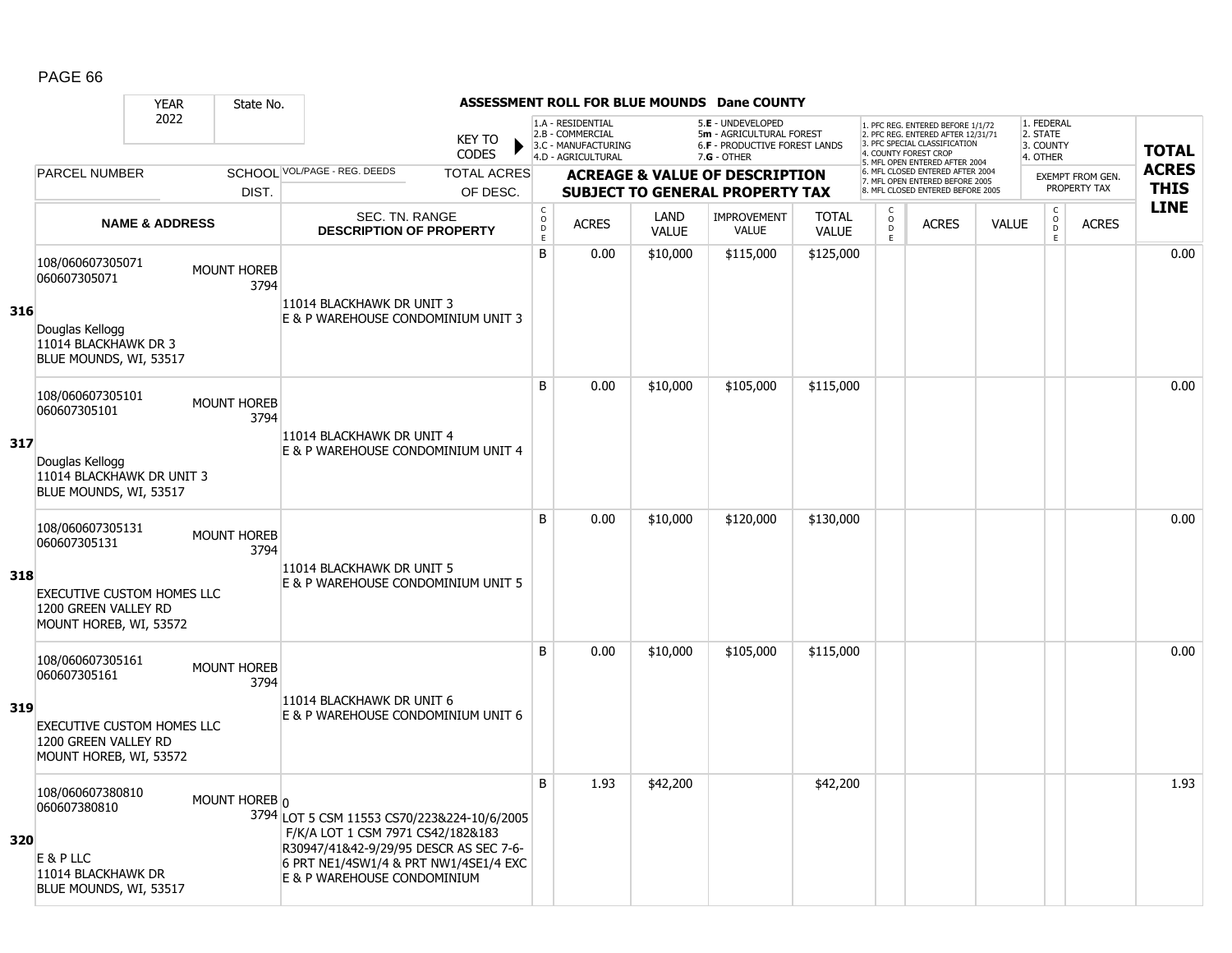|     |                                                                                                                    | <b>YEAR</b>               | State No.     |                                                                                                                                                                                                                                                      |                                |                                   |                                                                                    |                      | ASSESSMENT ROLL FOR BLUE MOUNDS Dane COUNTY                                                            |                              |                     |                                                                                                                                            |              |                                                   |                                         |                             |
|-----|--------------------------------------------------------------------------------------------------------------------|---------------------------|---------------|------------------------------------------------------------------------------------------------------------------------------------------------------------------------------------------------------------------------------------------------------|--------------------------------|-----------------------------------|------------------------------------------------------------------------------------|----------------------|--------------------------------------------------------------------------------------------------------|------------------------------|---------------------|--------------------------------------------------------------------------------------------------------------------------------------------|--------------|---------------------------------------------------|-----------------------------------------|-----------------------------|
|     |                                                                                                                    | 2022                      |               |                                                                                                                                                                                                                                                      | <b>KEY TO</b><br><b>CODES</b>  |                                   | 1.A - RESIDENTIAL<br>2.B - COMMERCIAL<br>3.C - MANUFACTURING<br>4.D - AGRICULTURAL |                      | 5.E - UNDEVELOPED<br>5m - AGRICULTURAL FOREST<br><b>6.F - PRODUCTIVE FOREST LANDS</b><br>$7.G - OTHER$ |                              |                     | PFC REG. ENTERED BEFORE 1/1/72<br>2. PFC REG. ENTERED AFTER 12/31/71<br>3 PEC SPECIAL CLASSIFICATION<br>. COUNTY FOREST CROP               |              | 1. FEDERAL<br>2. STATE<br>3. COUNTY<br>4. OTHER   |                                         | <b>TOTAL</b>                |
|     | <b>PARCEL NUMBER</b>                                                                                               |                           | DIST.         | SCHOOL VOL/PAGE - REG. DEEDS                                                                                                                                                                                                                         | <b>TOTAL ACRES</b><br>OF DESC. |                                   |                                                                                    |                      | <b>ACREAGE &amp; VALUE OF DESCRIPTION</b><br><b>SUBJECT TO GENERAL PROPERTY TAX</b>                    |                              |                     | 5. MFL OPEN ENTERED AFTER 2004<br>6. MFL CLOSED ENTERED AFTER 2004<br>7. MFL OPEN ENTERED BEFORE 2005<br>8. MFL CLOSED ENTERED BEFORE 2005 |              |                                                   | <b>EXEMPT FROM GEN.</b><br>PROPERTY TAX | <b>ACRES</b><br><b>THIS</b> |
|     |                                                                                                                    | <b>NAME &amp; ADDRESS</b> |               | <b>SEC. TN. RANGE</b><br><b>DESCRIPTION OF PROPERTY</b>                                                                                                                                                                                              |                                | $_{\rm o}^{\rm c}$<br>$\mathsf D$ | <b>ACRES</b>                                                                       | LAND<br><b>VALUE</b> | <b>IMPROVEMENT</b><br>VALUE                                                                            | <b>TOTAL</b><br><b>VALUE</b> | $\overline{0}$<br>E | <b>ACRES</b>                                                                                                                               | <b>VALUE</b> | $\mathsf C$<br>$\overset{\circ}{\phantom{\circ}}$ | <b>ACRES</b>                            | <b>LINE</b>                 |
| 321 | 108/060607380951<br>060607380951<br>JT PROPERTIES OF MT HOREB LLC<br>406 S FOURTH ST<br>MOUNT HOREB, WI, 53572     |                           |               | MOUNT HOREB 11000 BLACKHAWK DR<br>3794 LOT 9 CSM 14349 CS98/85&90-9/23/2016<br>F/K/A LOTS 6 & 7 CSM 11553<br>CS70/223&224-10/6/2005 F/K/A LOT 1 CSM<br>7971 CS42/182&183 R30947/41&42-9/29/95<br>DESCR AS SEC 7-6-6 PRT NE1/4SW1/4<br>(2.147 ACRES)  |                                | E<br>B                            | 2.15                                                                               | \$43,800             | \$291,700                                                                                              | \$335,500                    |                     |                                                                                                                                            |              | E                                                 |                                         | 2.15                        |
| 322 | 108/060607381451<br>060607381451<br>JT PROPERTIES OF MT HOREB LLC<br>406 S FOURTH ST<br>MOUNT HOREB, WI, 53572     |                           |               | MOUNT HOREB 11010 BLACKHAWK DR<br>3794 LOT 10 CSM 14349 CS98/85&90-9/23/2016<br>F/K/A LOTS 6 & 7 CSM 11553<br>CS70/223&224-10/6/2005 F/K/A LOT 1 CSM<br>7971 CS42/182&183 R30947/41&42-9/29/95<br>DESCR AS SEC 7-6-6 PRT NE1/4SW1/4<br>(2.738 ACRES) |                                | B                                 | 2.74                                                                               | \$52,700             | \$327,800                                                                                              | \$380,500                    |                     |                                                                                                                                            |              |                                                   |                                         | 2.74                        |
| 323 | 108/060607382001<br>060607382001<br>954 BLACKHAWK LLC<br>10949 BLACKHAWK DR<br>BLUE MOUNDS, WI, 53517              |                           |               | MOUNT HOREB 10954 BLACKHAWK DR<br>3794 LOT 8 CSM 11553 CS70/223&224-10/6/2005<br>F/K/A LOT 1 CSM 7971 CS42/182&183<br>R30947/41&42-9/29/95 DESCR AS SEC 7-6-<br>6 PRT NE1/4SW1/4 & PRT NW1/4SE1/4<br>(6.44 ACRES)                                    |                                | B                                 | 6.44                                                                               | \$54,900             | \$447,700                                                                                              | \$502,600                    |                     |                                                                                                                                            |              |                                                   |                                         | 6.44                        |
| 324 | 108/060607384311<br>060607384311<br><b>BLACK HAWK VENTURE LLC</b><br>PO Box 8025<br>Bend, OR, 97708                |                           |               | MOUNT HOREB 10955 BLACKHAWK DR<br>3794 LOT 3 CSM 11686 CS71/243-245 02-23-06<br>F/K/A LOTS 1 & 2 CSM 11551 & LOTS 3 & 4<br>CSM 11552 DESCR AS SEC 07-06-06 PRT<br>NW1/4SE1/4 & PRT NE1/4 SW1/4 (9.94<br>ACRES)                                       |                                | $\mathsf{C}$                      | 9.94                                                                               | \$0                  | \$0                                                                                                    | \$0                          |                     |                                                                                                                                            |              |                                                   |                                         | 9.94                        |
| 325 | 108/060607384711<br>060607384711<br>LJ Enterprises of Mount Horeb LLC<br>406 S FOURTH ST<br>Mount Horeb, WI, 53572 |                           | MOUNT HOREB 0 | 3794 LOT 4 CSM 11686 CS71/243-245 02-23-06<br>F/K/A LOTS 1 & 2 CSM 11551 & LOTS 3 & 4<br>CSM 11552 DESCR AS SEC 07-06-06 PRT<br>NW1/4SE1/4 & PRT NE1/4 SW1/4 (6.02<br>ACRES)                                                                         |                                | <sub>B</sub>                      | 6.02                                                                               | \$27,000             |                                                                                                        | \$27,000                     |                     |                                                                                                                                            |              |                                                   |                                         | 6.02                        |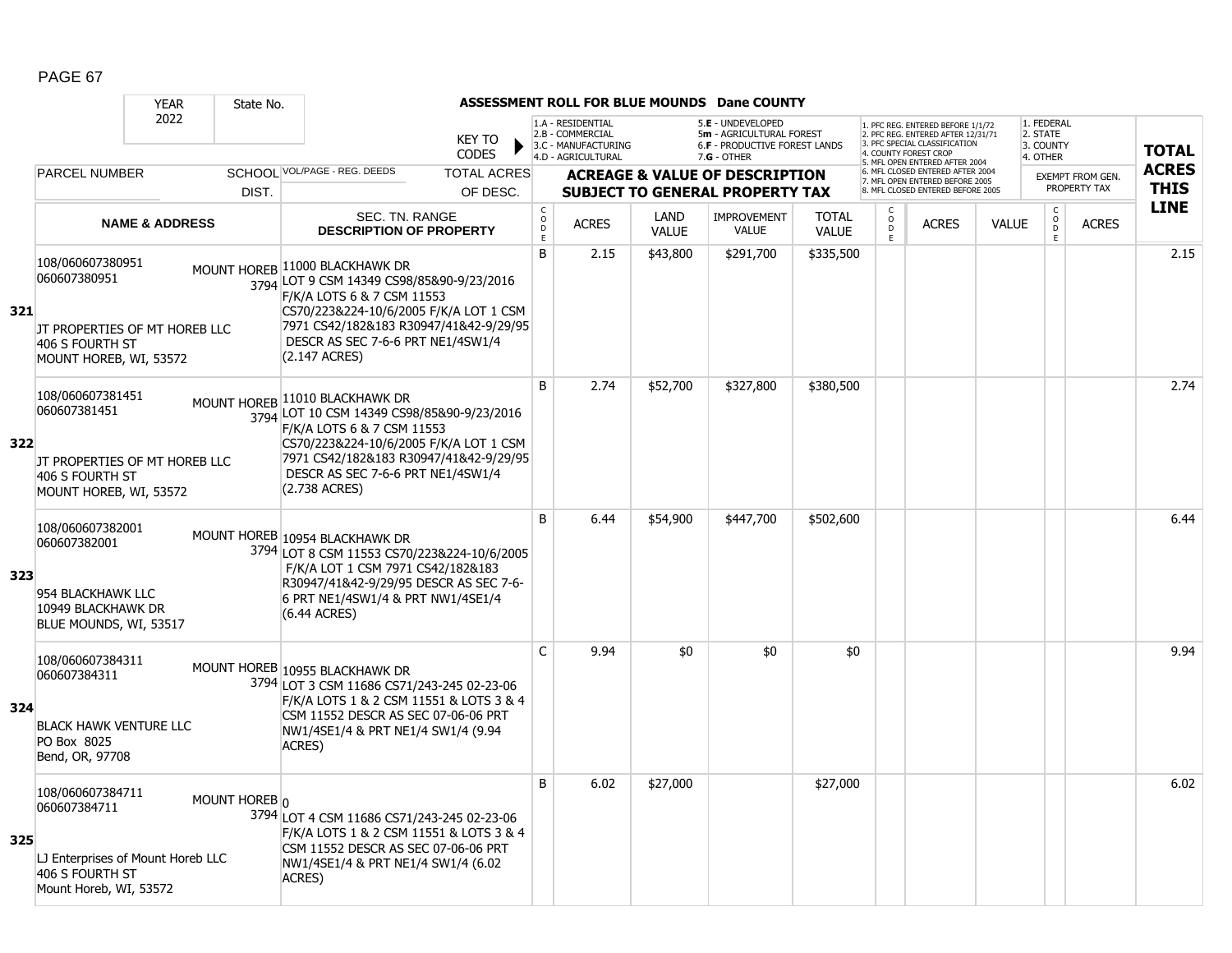|     |                                                                                                                                  | <b>YEAR</b>               | State No.                    |                                                                                                                                                                                                                                                                                                                                                                                           |                               |                               |                                                              |                             | <b>ASSESSMENT ROLL FOR BLUE MOUNDS Dane COUNTY</b>                             |                              |                         |                                                                                                                                   |              |                                                |                         |              |
|-----|----------------------------------------------------------------------------------------------------------------------------------|---------------------------|------------------------------|-------------------------------------------------------------------------------------------------------------------------------------------------------------------------------------------------------------------------------------------------------------------------------------------------------------------------------------------------------------------------------------------|-------------------------------|-------------------------------|--------------------------------------------------------------|-----------------------------|--------------------------------------------------------------------------------|------------------------------|-------------------------|-----------------------------------------------------------------------------------------------------------------------------------|--------------|------------------------------------------------|-------------------------|--------------|
|     |                                                                                                                                  | 2022                      |                              |                                                                                                                                                                                                                                                                                                                                                                                           | <b>KEY TO</b><br><b>CODES</b> |                               | 1.A - RESIDENTIAL<br>2.B - COMMERCIAL<br>3.C - MANUFACTURING |                             | 5.E - UNDEVELOPED<br>5m - AGRICULTURAL FOREST<br>6.F - PRODUCTIVE FOREST LANDS |                              |                         | 1. PFC REG. ENTERED BEFORE 1/1/72<br>2. PFC REG. ENTERED AFTER 12/31/71<br>3. PFC SPECIAL CLASSIFICATION<br>4. COUNTY FOREST CROP |              | 1. FEDERAL<br>2. STATE<br>3. COUNTY            |                         | <b>TOTAL</b> |
|     | <b>PARCEL NUMBER</b>                                                                                                             |                           |                              | SCHOOL VOL/PAGE - REG. DEEDS                                                                                                                                                                                                                                                                                                                                                              | <b>TOTAL ACRES</b>            |                               | 4.D - AGRICULTURAL                                           |                             | $7.G - OTHER$<br><b>ACREAGE &amp; VALUE OF DESCRIPTION</b>                     |                              |                         | 5. MFL OPEN ENTERED AFTER 2004<br>6. MFL CLOSED ENTERED AFTER 2004                                                                |              | 4. OTHER                                       | <b>EXEMPT FROM GEN.</b> | <b>ACRES</b> |
|     |                                                                                                                                  |                           | DIST.                        |                                                                                                                                                                                                                                                                                                                                                                                           | OF DESC.                      |                               |                                                              |                             | <b>SUBJECT TO GENERAL PROPERTY TAX</b>                                         |                              |                         | 7. MFL OPEN ENTERED BEFORE 2005<br>8. MFL CLOSED ENTERED BEFORE 2005                                                              |              |                                                | PROPERTY TAX            | <b>THIS</b>  |
|     |                                                                                                                                  | <b>NAME &amp; ADDRESS</b> |                              | SEC. TN. RANGE<br><b>DESCRIPTION OF PROPERTY</b>                                                                                                                                                                                                                                                                                                                                          |                               | $_{\rm o}^{\rm c}$<br>D<br>E. | <b>ACRES</b>                                                 | <b>LAND</b><br><b>VALUE</b> | <b>IMPROVEMENT</b><br><b>VALUE</b>                                             | <b>TOTAL</b><br><b>VALUE</b> | C<br>$_{\rm D}^{\rm O}$ | <b>ACRES</b>                                                                                                                      | <b>VALUE</b> | $\begin{matrix} 0 \\ 0 \\ D \end{matrix}$<br>E | <b>ACRES</b>            | <b>LINE</b>  |
|     | 108/060607485007<br>060607485007<br>326 DAIRYFOOD USA INC<br>2819 CTY HWY F<br>BLUE MOUNDS, WI, 53517                            |                           |                              | 2819 CTY HWY F<br>MOUNT HOREB 2, R3982/5&9-11/9/82 & R7872/85-3/11/86<br>3794 WD SEC 7-6-6 PRT NW1 /4SE1/4 COM SEC<br>E1/4 COR TH S86DEG48'W 1313.1 FT TH<br>S3DEG4'4 0"E 566.82 FT TH<br>S89DEG28'26"W 63.5 FT TO POB TH CON<br>S89DEG2 8'26"W 1097.4 FT TH<br>N5DEG47'8"W 513.18 FT TH N86DEG48'E<br>1184 FT TH S3DEG4'40"E 450 FT TH<br>S86DEG48'W 63.4 FT TH ALG CRV TO L<br>RAD 11,5 |                               | $\mathsf{C}$                  | 13.69                                                        | \$0                         |                                                                                | \$0                          |                         |                                                                                                                                   |              |                                                |                         | 13.69        |
| 327 | 108/060607486266<br>060607486266<br><b>VAN CAMP TR</b><br>873 NORDIC VIEW<br>MOUNT HOREB, WI, 53572                              |                           | <b>MOUNT HOREB</b><br>3794 0 | LOT 2 CSM 7971 CS42/182&183<br>R30947/41&42-9/29/95 DESCR AS SE C 7-6-<br>6 PRT NE1/4SW1/4 & PRT N1/2SE1/4 (1.655)<br>ACRES)                                                                                                                                                                                                                                                              |                               | D                             | 1.65                                                         | \$500                       | \$0                                                                            | \$500                        |                         |                                                                                                                                   |              |                                                |                         | 1.65         |
| 328 | 108/060607489211<br>060607489211<br><b>GRUNDAHL ENTERPRISE LLC</b><br>10949 BLACKHAWK DR<br>BLUE MOUNDS, WI, 53517               |                           | MOUNT HOREB 0                | 3794 LOT 1 CSM 11686 CS71/243-245 02-23-06<br>F/K/A LOTS 1 & 2 CSM 11551 & LOTS 3 & 4<br>CSM 11552 DESCR AS SEC 07-06-06 PRT<br>NW1/4SE1/4 & PRT NE1/4 SW1/4 (4.03<br>ACRES)                                                                                                                                                                                                              |                               | B                             | 4.03                                                         | \$68,400                    |                                                                                | \$68,400                     |                         |                                                                                                                                   |              |                                                |                         | 4.03         |
| 329 | 108/060607489511<br>060607489511<br><b>GRUNDAHL ENTERPRISES LLC</b><br>10949 BLACKHAWK DR<br>BLUE MOUNDS, WI, 53517              |                           |                              | MOUNT HOREB 10949 BLACKHAWK DR<br>3794 LOT 2 CSM 11686 CS71/243-245 02-23-06<br>F/K/A LOTS 1 & 2 CSM 11551 & LOTS 3 & 4<br>CSM 11552 DESCR AS SEC 07-06-06 PRT<br>NW1/4SE1/4 & PRT NE1/4 SW1/4 (5.75<br>ACRES)                                                                                                                                                                            |                               | C                             | 5.75                                                         | \$0                         |                                                                                | \$0                          |                         |                                                                                                                                   |              |                                                |                         | 5.75         |
| 330 | 108/060608225151<br>060608225151<br>CHRISTOPHER TRANEL, KARI LEE TRANEL<br>10825 CAVE OF THE MOUNDS RD<br>BLUE MOUNDS, WI, 53517 |                           |                              | MOUNT HOREB 10825 CAVE OF THE MOUNDS RD<br>3794 LOT 1 CSM 13211 CS85/79-80 12-14-11<br>F/K/A BLUE MOUNTAIN 1ST ADDITION LOT<br>49 & 50 DESCR AS SEC 05-06-06 PRT OF<br>SW1/4 SW1/4 & SEC 08-06-06 PRT NW1/4<br>NW1/4 (0.797 ACRE)                                                                                                                                                         |                               | A                             | 0.80                                                         | \$78,700                    | \$304,500                                                                      | \$383,200                    |                         |                                                                                                                                   |              |                                                |                         | 0.80         |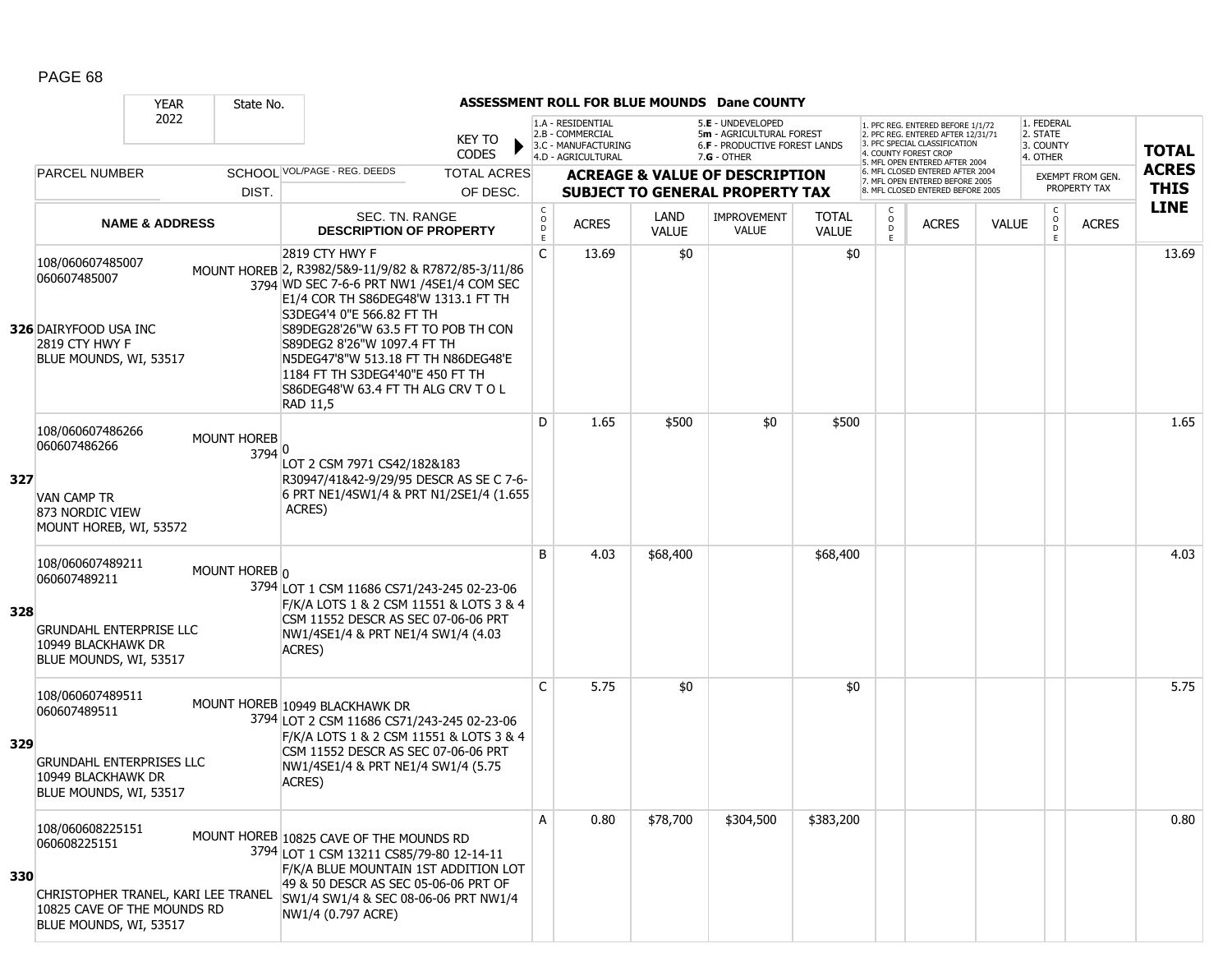|     |                                                                                                                               | <b>YEAR</b>               | State No.                  |                                                                                                                  |                               |                         |                                                                                    |                             | <b>ASSESSMENT ROLL FOR BLUE MOUNDS Dane COUNTY</b>                                            |                              |                                            |                                                                                                                                   |              |                                                 |                         |              |
|-----|-------------------------------------------------------------------------------------------------------------------------------|---------------------------|----------------------------|------------------------------------------------------------------------------------------------------------------|-------------------------------|-------------------------|------------------------------------------------------------------------------------|-----------------------------|-----------------------------------------------------------------------------------------------|------------------------------|--------------------------------------------|-----------------------------------------------------------------------------------------------------------------------------------|--------------|-------------------------------------------------|-------------------------|--------------|
|     |                                                                                                                               | 2022                      |                            |                                                                                                                  | <b>KEY TO</b><br><b>CODES</b> |                         | 1.A - RESIDENTIAL<br>2.B - COMMERCIAL<br>3.C - MANUFACTURING<br>4.D - AGRICULTURAL |                             | 5.E - UNDEVELOPED<br>5m - AGRICULTURAL FOREST<br>6.F - PRODUCTIVE FOREST LANDS<br>7.G - OTHER |                              |                                            | 1. PFC REG. ENTERED BEFORE 1/1/72<br>2. PFC REG. ENTERED AFTER 12/31/71<br>3. PFC SPECIAL CLASSIFICATION<br>4. COUNTY FOREST CROP |              | 1. FEDERAL<br>2. STATE<br>3. COUNTY<br>4. OTHER |                         | <b>TOTAL</b> |
|     | <b>PARCEL NUMBER</b>                                                                                                          |                           |                            | SCHOOL VOL/PAGE - REG. DEEDS                                                                                     | <b>TOTAL ACRES</b>            |                         |                                                                                    |                             | <b>ACREAGE &amp; VALUE OF DESCRIPTION</b>                                                     |                              |                                            | 5. MFL OPEN ENTERED AFTER 2004<br>6. MFL CLOSED ENTERED AFTER 2004                                                                |              |                                                 | <b>EXEMPT FROM GEN.</b> | <b>ACRES</b> |
|     |                                                                                                                               |                           | DIST.                      |                                                                                                                  | OF DESC.                      |                         |                                                                                    |                             | <b>SUBJECT TO GENERAL PROPERTY TAX</b>                                                        |                              |                                            | 7. MFL OPEN ENTERED BEFORE 2005<br>8. MFL CLOSED ENTERED BEFORE 2005                                                              |              |                                                 | PROPERTY TAX            | <b>THIS</b>  |
|     |                                                                                                                               | <b>NAME &amp; ADDRESS</b> |                            | SEC. TN. RANGE<br><b>DESCRIPTION OF PROPERTY</b>                                                                 |                               | $\frac{c}{0}$<br>D<br>Ē | <b>ACRES</b>                                                                       | <b>LAND</b><br><b>VALUE</b> | <b>IMPROVEMENT</b><br><b>VALUE</b>                                                            | <b>TOTAL</b><br><b>VALUE</b> | $\frac{c}{0}$<br>$\ddot{\mathsf{D}}$<br>E. | <b>ACRES</b>                                                                                                                      | <b>VALUE</b> | $_{\rm o}^{\rm c}$<br><b>D</b><br>$\mathsf E$   | <b>ACRES</b>            | <b>LINE</b>  |
| 331 | 108/060608225311<br>060608225311<br><b>BECKY ALLEN</b><br>2950 RED WOLF CT<br>BLUE MOUNDS, WI, 53517                          |                           | <b>MOUNT HOREB</b>         | 3794 2950 RED WOLF CT<br>BLUE MOUNTAIN 1ST ADDITION LOT 51<br>SUBJ TO PED INGRESS-EGRESS ESMT IN<br>DOC #4362594 |                               | A                       | 0.41                                                                               | \$61,900                    | \$361,500                                                                                     | \$423,400                    |                                            |                                                                                                                                   |              |                                                 |                         | 0.41         |
| 332 | 108/060608225421<br>060608225421<br>ETHAN PARR, SARAH PARR<br>2946 RED WOLF CT<br>BLUE MOUNDS, WI, 53517                      |                           | <b>MOUNT HOREB</b><br>3794 | 2946 RED WOLF CT<br>BLUE MOUNTAIN 1ST ADDITION LOT 52                                                            |                               | A                       | 0.51                                                                               | \$66,100                    | \$326,400                                                                                     | \$392,500                    |                                            |                                                                                                                                   |              |                                                 |                         | 0.51         |
| 333 | 108/060608225531<br>060608225531<br>MARC S GINSBERG, PEGGY L GINSBERG<br>3518 CTY HWY JG<br>BLUE MOUNDS, WI, 53517            |                           | <b>MOUNT HOREB</b><br>3794 | 10826 BLUE MOUNTAIN AVE<br>BLUE MOUNTAIN 1ST ADDITION LOT 53                                                     |                               | A                       | 0.30                                                                               | \$57,000                    | \$234,700                                                                                     | \$291,700                    |                                            |                                                                                                                                   |              |                                                 |                         | 0.30         |
| 334 | 108/060608225641<br>060608225641<br>LINDSAY J MARKLEIN, TYLER J MARKLEIN<br>10822 BLUE MOUNTAIN AVE<br>BLUE MOUNDS, WI, 53517 |                           | <b>MOUNT HOREB</b><br>3794 | 10822 BLUE MOUNTAIN AVE<br>BLUE MOUNTAIN 1ST ADDITION LOT 54                                                     |                               | A                       | 0.29                                                                               | \$56,700                    | \$266,200                                                                                     | \$322,900                    |                                            |                                                                                                                                   |              |                                                 |                         | 0.29         |
| 335 | 108/060608225751<br>060608225751<br>SARA H SUARDINI, ZACHARY J SUARDINI<br>10818 BLUE MOUNTAIN AVE<br>BLUE MOUNDS, WI, 53517  |                           | <b>MOUNT HOREB</b><br>3794 | 10818 BLUE MOUNTAIN AVE<br>BLUE MOUNTAIN 1ST ADDITION LOT 55                                                     |                               | Α                       | 0.26                                                                               | \$55,400                    | \$190,500                                                                                     | \$245,900                    |                                            |                                                                                                                                   |              |                                                 |                         | 0.26         |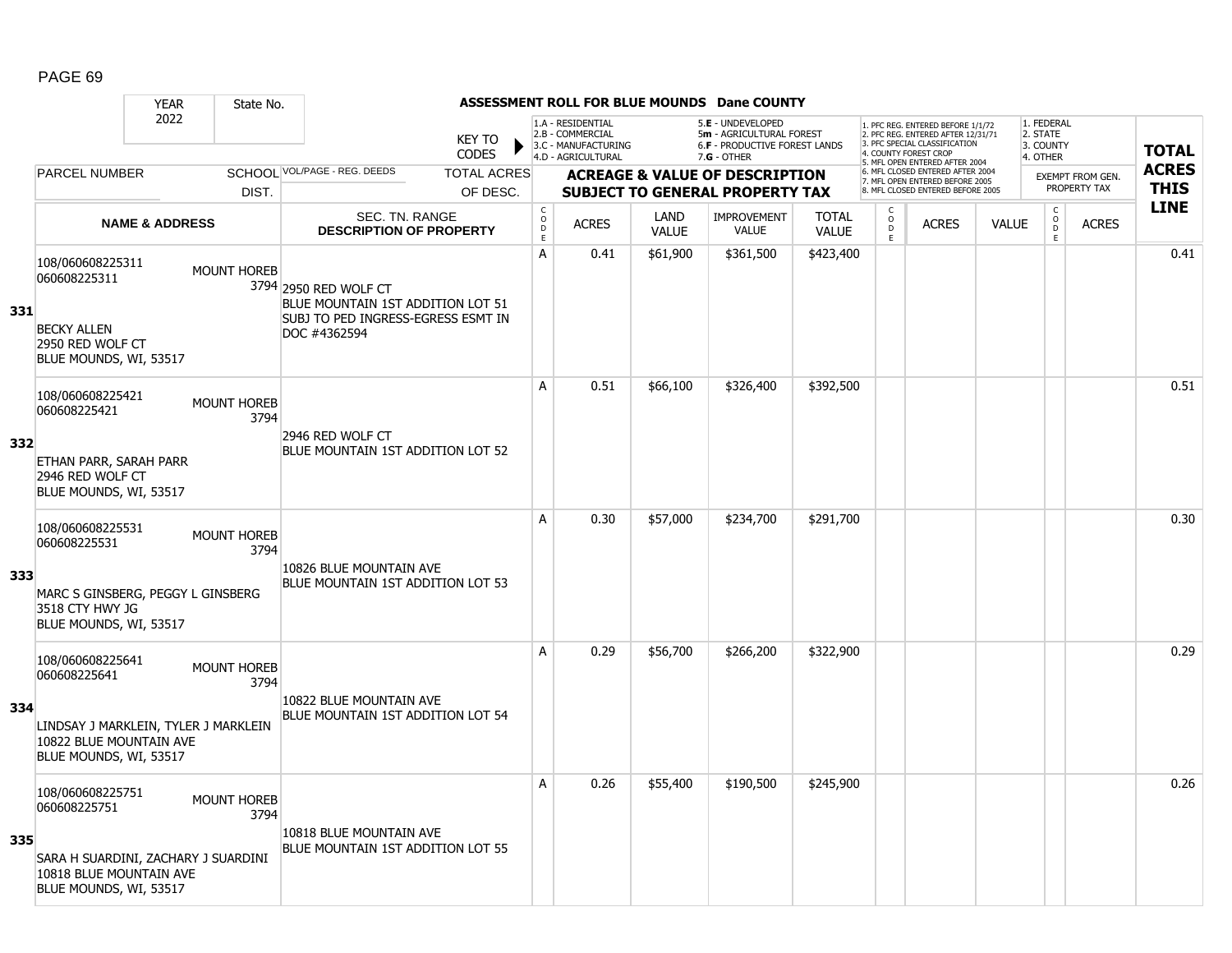|     |                                                                                                      | <b>YEAR</b>               | State No.                  |                                                              |                               |                                       |                                                                                    |                             | <b>ASSESSMENT ROLL FOR BLUE MOUNDS Dane COUNTY</b>                                                     |                              |                               |                                                                                                                                   |              |                                                 |                         |              |
|-----|------------------------------------------------------------------------------------------------------|---------------------------|----------------------------|--------------------------------------------------------------|-------------------------------|---------------------------------------|------------------------------------------------------------------------------------|-----------------------------|--------------------------------------------------------------------------------------------------------|------------------------------|-------------------------------|-----------------------------------------------------------------------------------------------------------------------------------|--------------|-------------------------------------------------|-------------------------|--------------|
|     |                                                                                                      | 2022                      |                            |                                                              | <b>KEY TO</b><br><b>CODES</b> |                                       | 1.A - RESIDENTIAL<br>2.B - COMMERCIAL<br>3.C - MANUFACTURING<br>4.D - AGRICULTURAL |                             | 5.E - UNDEVELOPED<br>5m - AGRICULTURAL FOREST<br><b>6.F - PRODUCTIVE FOREST LANDS</b><br>$7.G - OTHER$ |                              |                               | 1. PFC REG. ENTERED BEFORE 1/1/72<br>2. PFC REG. ENTERED AFTER 12/31/71<br>3. PFC SPECIAL CLASSIFICATION<br>4. COUNTY FOREST CROP |              | 1. FEDERAL<br>2. STATE<br>3. COUNTY<br>4. OTHER |                         | <b>TOTAL</b> |
|     | <b>PARCEL NUMBER</b>                                                                                 |                           |                            | SCHOOL VOL/PAGE - REG. DEEDS                                 | <b>TOTAL ACRES</b>            |                                       |                                                                                    |                             | <b>ACREAGE &amp; VALUE OF DESCRIPTION</b>                                                              |                              |                               | 5. MFL OPEN ENTERED AFTER 2004<br>6. MFL CLOSED ENTERED AFTER 2004<br>7. MFL OPEN ENTERED BEFORE 2005                             |              |                                                 | <b>EXEMPT FROM GEN.</b> | <b>ACRES</b> |
|     |                                                                                                      |                           | DIST.                      |                                                              | OF DESC.                      |                                       |                                                                                    |                             | <b>SUBJECT TO GENERAL PROPERTY TAX</b>                                                                 |                              |                               | 8. MFL CLOSED ENTERED BEFORE 2005                                                                                                 |              |                                                 | PROPERTY TAX            | <b>THIS</b>  |
|     |                                                                                                      | <b>NAME &amp; ADDRESS</b> |                            | SEC. TN. RANGE<br><b>DESCRIPTION OF PROPERTY</b>             |                               | C<br>$\mathsf{O}$<br>$\mathsf D$<br>E | <b>ACRES</b>                                                                       | <b>LAND</b><br><b>VALUE</b> | <b>IMPROVEMENT</b><br>VALUE                                                                            | <b>TOTAL</b><br><b>VALUE</b> | C<br>$_{\rm D}^{\rm O}$<br>E. | <b>ACRES</b>                                                                                                                      | <b>VALUE</b> | $\mathsf{C}$<br>$_{\rm D}^{\rm O}$<br>E         | <b>ACRES</b>            | <b>LINE</b>  |
| 336 | 108/060608225861<br>060608225861<br>MICKEY D FRIGGE, KATELYN M JONES                                 |                           | MOUNT HOREB<br>3794        | 10814 BLUE MOUNTAIN AVE<br>BLUE MOUNTAIN 1ST ADDITION LOT 56 |                               | А                                     | 0.27                                                                               | \$55,900                    | \$222,800                                                                                              | \$278,700                    |                               |                                                                                                                                   |              |                                                 |                         | 0.27         |
|     | 10814 BLUE MOUNTAIN AVE<br>Blue Mounds, WI, 53517                                                    |                           |                            |                                                              |                               |                                       |                                                                                    |                             |                                                                                                        |                              |                               |                                                                                                                                   |              |                                                 |                         |              |
|     | 108/060608225971<br>060608225971                                                                     |                           | <b>MOUNT HOREB</b><br>3794 |                                                              |                               | A                                     | 0.31                                                                               | \$57,600                    | \$263,000                                                                                              | \$320,600                    |                               |                                                                                                                                   |              |                                                 |                         | 0.31         |
| 337 | PATRICK A SHEA, STEPHANIE J SHEA<br>10810 BLUE MOUNTAIN AVE<br>BLUE MOUNDS, WI, 53517                |                           |                            | 10810 BLUE MOUNTAIN AVE<br>BLUE MOUNTAIN 1ST ADDITION LOT 57 |                               |                                       |                                                                                    |                             |                                                                                                        |                              |                               |                                                                                                                                   |              |                                                 |                         |              |
|     | 108/060608226081<br>060608226081                                                                     |                           | MOUNT HOREB<br>3794        | 10806 BLUE MOUNTAIN AVE                                      |                               | A                                     | 0.49                                                                               | \$65,500                    | \$311,000                                                                                              | \$376,500                    |                               |                                                                                                                                   |              |                                                 |                         | 0.49         |
| 338 | DOUGLAS M GOETZINGER, JULIE M<br><b>STRANDT</b><br>10806 BLUE MOUNTAIN AVE<br>BLUE MOUNDS, WI, 53517 |                           |                            | BLUE MOUNTAIN 1ST ADDITION LOT 58                            |                               |                                       |                                                                                    |                             |                                                                                                        |                              |                               |                                                                                                                                   |              |                                                 |                         |              |
|     | 108/060608226191<br>060608226191                                                                     |                           | <b>MOUNT HOREB</b><br>3794 |                                                              |                               | A                                     | 0.37                                                                               | \$59,900                    | \$190,700                                                                                              | \$250,600                    |                               |                                                                                                                                   |              |                                                 |                         | 0.37         |
| 339 | CRESSA L SERREYN, THEODORE A<br><b>SERREYN</b><br>2936 GREEN AVE<br>BLUE MOUNDS, WI, 53572           |                           |                            | 2936 GREEN AVE<br>BLUE MOUNTAIN 1ST ADDITION LOT 59          |                               |                                       |                                                                                    |                             |                                                                                                        |                              |                               |                                                                                                                                   |              |                                                 |                         |              |
|     | 108/060608226301<br>060608226301                                                                     |                           | <b>MOUNT HOREB</b><br>3794 | 2932 GREEN AVE                                               |                               | A                                     | 0.26                                                                               | \$55,500                    | \$261,300                                                                                              | \$316,800                    |                               |                                                                                                                                   |              |                                                 |                         | 0.26         |
| 340 | LAURIE L SEILER, TODD P SEILER<br>2932 GREEN AVE<br>BLUE MOUNDS, WI, 53517                           |                           |                            | BLUE MOUNTAIN 1ST ADDITION LOT 60                            |                               |                                       |                                                                                    |                             |                                                                                                        |                              |                               |                                                                                                                                   |              |                                                 |                         |              |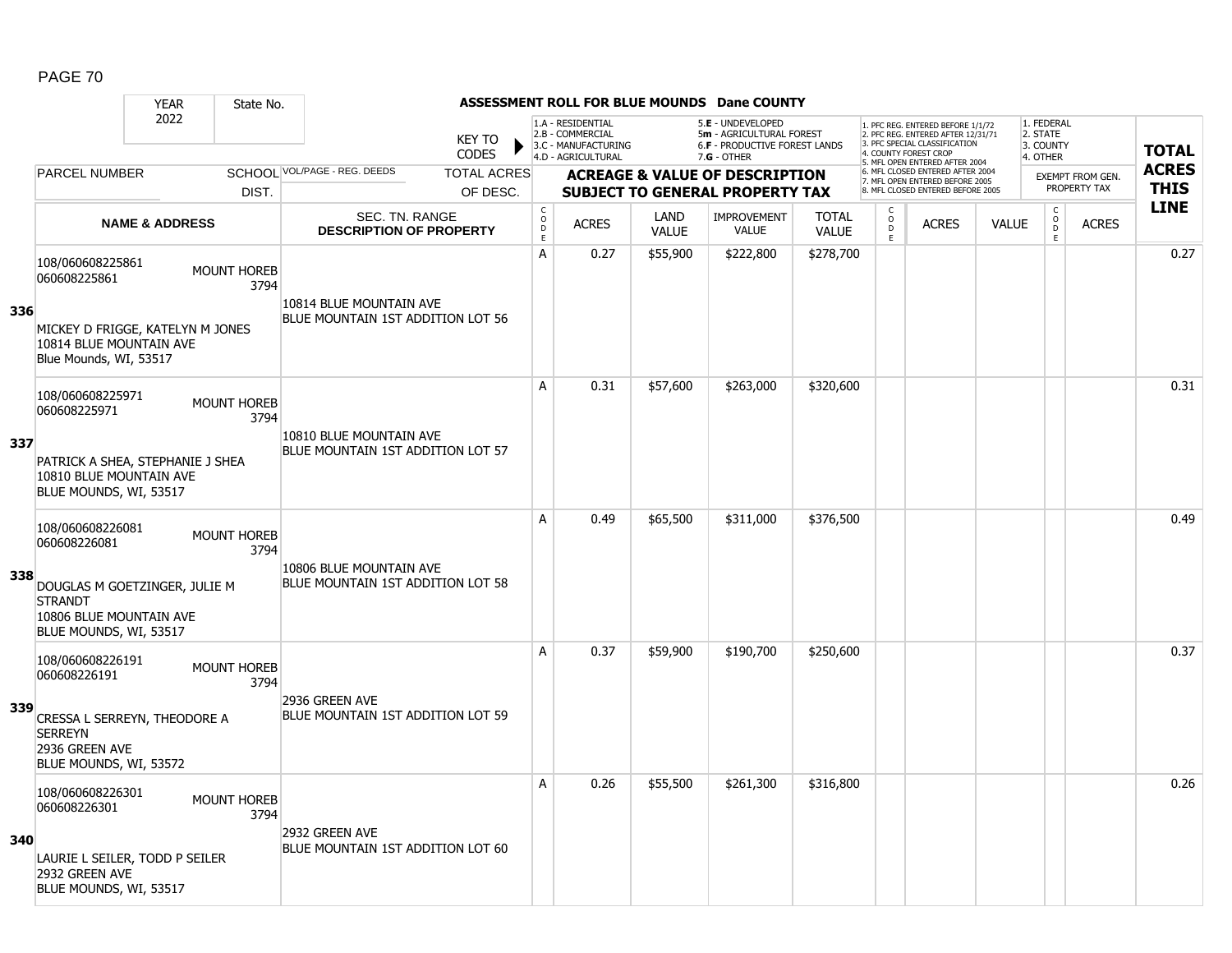|     |                                                                                 | <b>YEAR</b>               | State No.                  |                                                     |                               |                      |                                                                                    |                      | <b>ASSESSMENT ROLL FOR BLUE MOUNDS Dane COUNTY</b>                                            |                              |                                                |                                                                                                                                   |              |                                                 |                         |              |
|-----|---------------------------------------------------------------------------------|---------------------------|----------------------------|-----------------------------------------------------|-------------------------------|----------------------|------------------------------------------------------------------------------------|----------------------|-----------------------------------------------------------------------------------------------|------------------------------|------------------------------------------------|-----------------------------------------------------------------------------------------------------------------------------------|--------------|-------------------------------------------------|-------------------------|--------------|
|     |                                                                                 | 2022                      |                            |                                                     | <b>KEY TO</b><br><b>CODES</b> |                      | 1.A - RESIDENTIAL<br>2.B - COMMERCIAL<br>3.C - MANUFACTURING<br>4.D - AGRICULTURAL |                      | 5.E - UNDEVELOPED<br>5m - AGRICULTURAL FOREST<br>6.F - PRODUCTIVE FOREST LANDS<br>7.G - OTHER |                              |                                                | 1. PFC REG. ENTERED BEFORE 1/1/72<br>2. PFC REG. ENTERED AFTER 12/31/71<br>3. PFC SPECIAL CLASSIFICATION<br>4. COUNTY FOREST CROP |              | 1. FEDERAL<br>2. STATE<br>3. COUNTY<br>4. OTHER |                         | <b>TOTAL</b> |
|     | <b>PARCEL NUMBER</b>                                                            |                           |                            | SCHOOL VOL/PAGE - REG. DEEDS                        | <b>TOTAL ACRES</b>            |                      |                                                                                    |                      | <b>ACREAGE &amp; VALUE OF DESCRIPTION</b>                                                     |                              |                                                | 5. MFL OPEN ENTERED AFTER 2004<br>6. MFL CLOSED ENTERED AFTER 2004<br>7. MFL OPEN ENTERED BEFORE 2005                             |              |                                                 | <b>EXEMPT FROM GEN.</b> | <b>ACRES</b> |
|     |                                                                                 |                           | DIST.                      |                                                     | OF DESC.                      |                      |                                                                                    |                      | <b>SUBJECT TO GENERAL PROPERTY TAX</b>                                                        |                              |                                                | 8. MFL CLOSED ENTERED BEFORE 2005                                                                                                 |              |                                                 | PROPERTY TAX            | <b>THIS</b>  |
|     |                                                                                 | <b>NAME &amp; ADDRESS</b> |                            | SEC. TN. RANGE<br><b>DESCRIPTION OF PROPERTY</b>    |                               | $\rm _c^C$<br>D<br>Ē | <b>ACRES</b>                                                                       | LAND<br><b>VALUE</b> | <b>IMPROVEMENT</b><br><b>VALUE</b>                                                            | <b>TOTAL</b><br><b>VALUE</b> | $\begin{matrix} 0 \\ 0 \\ 0 \end{matrix}$<br>E | <b>ACRES</b>                                                                                                                      | <b>VALUE</b> | $\begin{matrix} 0 \\ 0 \\ D \end{matrix}$<br>E  | <b>ACRES</b>            | <b>LINE</b>  |
|     | 108/060608226411<br>060608226411                                                |                           | <b>MOUNT HOREB</b><br>3794 | 2928 GREEN AVE                                      |                               | A                    | 0.26                                                                               | \$55,400             | \$309,700                                                                                     | \$365,100                    |                                                |                                                                                                                                   |              |                                                 |                         | 0.26         |
| 341 | AARON C KLASSY, CARMEN L KLASSY<br>2928 GREEN AVE<br>BLUE MOUNDS, WI, 53517     |                           |                            | BLUE MOUNTAIN 1ST ADDITION LOT 61                   |                               |                      |                                                                                    |                      |                                                                                               |                              |                                                |                                                                                                                                   |              |                                                 |                         |              |
|     | 108/060608226521<br>060608226521                                                |                           | <b>MOUNT HOREB</b><br>3794 |                                                     |                               | A                    | 0.26                                                                               | \$55,400             | \$303,600                                                                                     | \$359,000                    |                                                |                                                                                                                                   |              |                                                 |                         | 0.26         |
| 342 | ANTOINETTE J LEWIS, TERRY B STAMPFL<br>2924 GREEN AVE<br>Blue Mounds, WI, 53517 |                           |                            | 2924 GREEN AVE<br>BLUE MOUNTAIN 1ST ADDITION LOT 62 |                               |                      |                                                                                    |                      |                                                                                               |                              |                                                |                                                                                                                                   |              |                                                 |                         |              |
|     | 108/060608226631<br>060608226631                                                |                           | <b>MOUNT HOREB</b><br>3794 |                                                     |                               | A                    | 0.26                                                                               | \$55,400             | \$258,100                                                                                     | \$313,500                    |                                                |                                                                                                                                   |              |                                                 |                         | 0.26         |
| 343 | BLAKE K BAXTER, NANCY M BAXTER<br>2920 GREEN AVE<br>BLUE MOUNDS, WI, 53517      |                           |                            | 2920 GREEN AVE<br>BLUE MOUNTAIN 1ST ADDITION LOT 63 |                               |                      |                                                                                    |                      |                                                                                               |                              |                                                |                                                                                                                                   |              |                                                 |                         |              |
|     | 108/060608226741<br>060608226741                                                |                           | <b>MOUNT HOREB</b><br>3794 |                                                     |                               | Α                    | 0.27                                                                               | \$55,900             | \$313,400                                                                                     | \$369,300                    |                                                |                                                                                                                                   |              |                                                 |                         | 0.27         |
| 344 | DETERDING LIVING TR<br>2916 GREEN AVE<br>BLUE MOUNDS, WI, 53517                 |                           |                            | 2916 GREEN AVE<br>BLUE MOUNTAIN 1ST ADDITION LOT 64 |                               |                      |                                                                                    |                      |                                                                                               |                              |                                                |                                                                                                                                   |              |                                                 |                         |              |
|     | 108/060608226851<br>060608226851                                                |                           | <b>MOUNT HOREB</b><br>3794 |                                                     |                               | Α                    | 0.31                                                                               | \$57,500             | \$260,300                                                                                     | \$317,800                    |                                                |                                                                                                                                   |              |                                                 |                         | 0.31         |
| 345 | DEBRA SEVERSON, KENNEDY SEVERSON<br>2912 GREEN AVE<br>BLUE MOUNDS, WI, 53517    |                           |                            | 2912 GREEN AVE<br>BLUE MOUNTAIN 1ST ADDITION LOT 65 |                               |                      |                                                                                    |                      |                                                                                               |                              |                                                |                                                                                                                                   |              |                                                 |                         |              |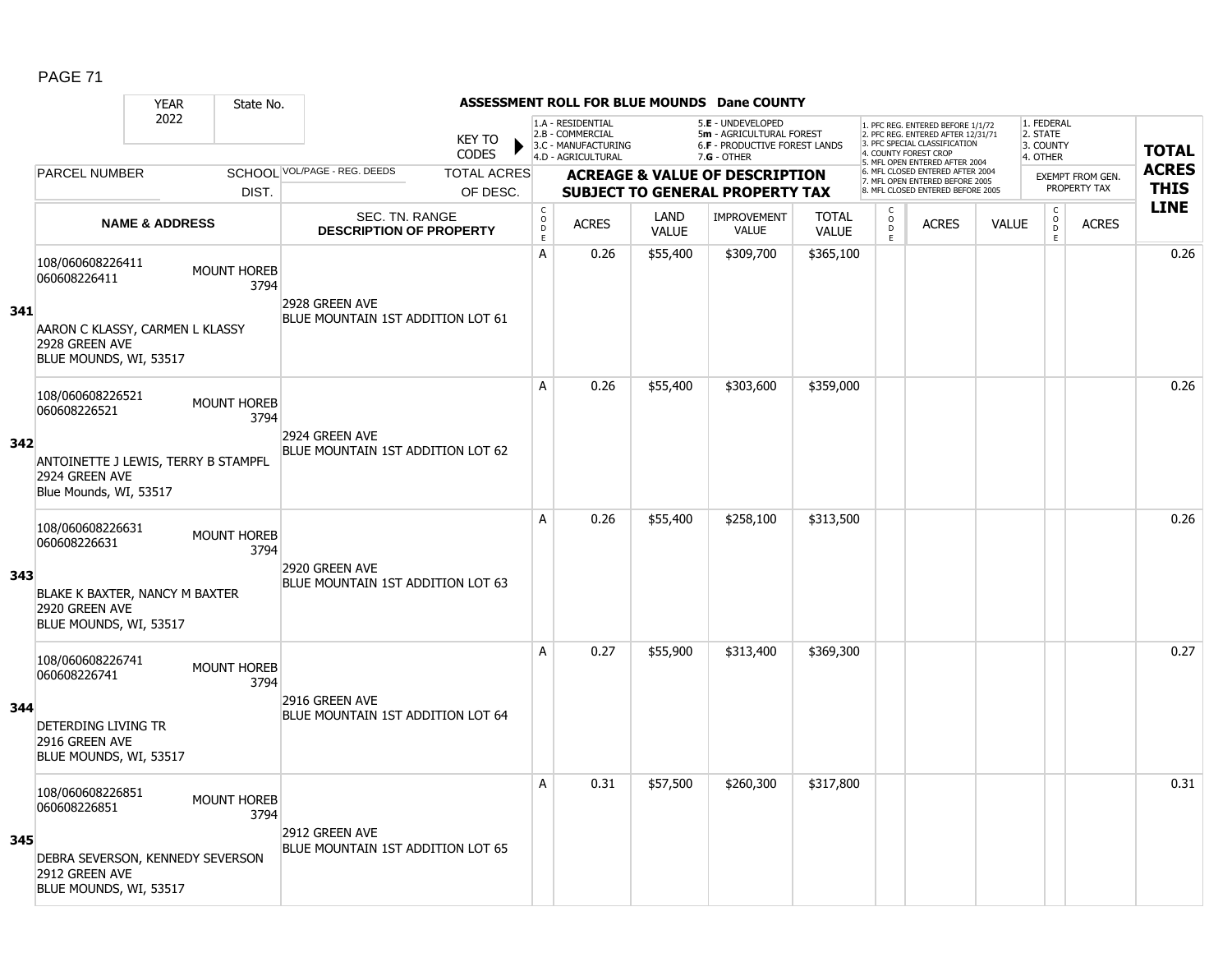|     |                                                                                                                                              | <b>YEAR</b>               | State No.                  |                                                      |                               |                                     |                                                              |                      | <b>ASSESSMENT ROLL FOR BLUE MOUNDS Dane COUNTY</b>                                    |                              |                                                |                                                                                                                                   |              |                                                |                                         |              |
|-----|----------------------------------------------------------------------------------------------------------------------------------------------|---------------------------|----------------------------|------------------------------------------------------|-------------------------------|-------------------------------------|--------------------------------------------------------------|----------------------|---------------------------------------------------------------------------------------|------------------------------|------------------------------------------------|-----------------------------------------------------------------------------------------------------------------------------------|--------------|------------------------------------------------|-----------------------------------------|--------------|
|     |                                                                                                                                              | 2022                      |                            |                                                      | <b>KEY TO</b><br><b>CODES</b> |                                     | 1.A - RESIDENTIAL<br>2.B - COMMERCIAL<br>3.C - MANUFACTURING |                      | 5.E - UNDEVELOPED<br>5m - AGRICULTURAL FOREST<br><b>6.F - PRODUCTIVE FOREST LANDS</b> |                              |                                                | 1. PFC REG. ENTERED BEFORE 1/1/72<br>2. PFC REG. ENTERED AFTER 12/31/71<br>3. PFC SPECIAL CLASSIFICATION<br>4. COUNTY FOREST CROP |              | 1. FEDERAL<br>2. STATE<br>3. COUNTY            |                                         | <b>TOTAL</b> |
|     | <b>PARCEL NUMBER</b>                                                                                                                         |                           |                            | SCHOOL VOL/PAGE - REG. DEEDS                         | <b>TOTAL ACRES</b>            |                                     | 4.D - AGRICULTURAL                                           |                      | $7.G - OTHER$                                                                         |                              |                                                | 5. MFL OPEN ENTERED AFTER 2004<br>6. MFL CLOSED ENTERED AFTER 2004                                                                |              | 4. OTHER                                       |                                         | <b>ACRES</b> |
|     |                                                                                                                                              |                           | DIST.                      |                                                      | OF DESC.                      |                                     |                                                              |                      | <b>ACREAGE &amp; VALUE OF DESCRIPTION</b><br><b>SUBJECT TO GENERAL PROPERTY TAX</b>   |                              |                                                | 7. MFL OPEN ENTERED BEFORE 2005<br>8. MFL CLOSED ENTERED BEFORE 2005                                                              |              |                                                | <b>EXEMPT FROM GEN.</b><br>PROPERTY TAX | <b>THIS</b>  |
|     |                                                                                                                                              | <b>NAME &amp; ADDRESS</b> |                            | SEC. TN. RANGE<br><b>DESCRIPTION OF PROPERTY</b>     |                               | $_{\rm o}^{\rm c}$<br>$\frac{D}{E}$ | <b>ACRES</b>                                                 | LAND<br><b>VALUE</b> | <b>IMPROVEMENT</b><br>VALUE                                                           | <b>TOTAL</b><br><b>VALUE</b> | $\begin{matrix} 0 \\ 0 \\ 0 \end{matrix}$<br>E | <b>ACRES</b>                                                                                                                      | <b>VALUE</b> | $\begin{matrix} 0 \\ 0 \\ D \end{matrix}$<br>E | <b>ACRES</b>                            | <b>LINE</b>  |
| 346 | 108/060608226961<br>060608226961<br>CHEYENNE J GOODWIN, WILLIAM L<br><b>GOODWIN</b><br>2908 GREEN AVE                                        |                           | <b>MOUNT HOREB</b><br>3794 | 2908 GREEN AVE<br>BLUE MOUNTAIN 1ST ADDITION LOT 66  |                               | $\mathsf{A}$                        | 0.40                                                         | \$61,200             | \$234,500                                                                             | \$295,700                    |                                                |                                                                                                                                   |              |                                                |                                         | 0.40         |
| 347 | BLUE MOUNDS, WI, 53517<br>108/060608227071<br>060608227071<br>JENELLE E POWERS, JORDAN P POWERS<br>10811 HANNAH LN<br>BLUE MOUNDS, WI, 53517 |                           | <b>MOUNT HOREB</b><br>3794 | 10811 HANNAH LN<br>BLUE MOUNTAIN 1ST ADDITION LOT 67 |                               | A                                   | 0.29                                                         | \$56,500             | \$218,300                                                                             | \$274,800                    |                                                |                                                                                                                                   |              |                                                |                                         | 0.29         |
| 348 | 108/060608227181<br>060608227181<br>CHARYL J UPTEGRAW, JASON R<br><b>UPTEGRAW</b><br>10815 HANNAH LN<br>BLUE MOUNDS, WI, 53517               |                           | <b>MOUNT HOREB</b><br>3794 | 10815 HANNAH LN<br>BLUE MOUNTAIN 1ST ADDITION LOT 68 |                               | A                                   | 0.27                                                         | \$55,900             | \$260,600                                                                             | \$316,500                    |                                                |                                                                                                                                   |              |                                                |                                         | 0.27         |
| 349 | 108/060608227291<br>060608227291<br>ERIC OLINGER, SALLY OLINGER<br>10819 HANNAH LN<br>BLUE MOUNDS, WI, 53517                                 |                           | <b>MOUNT HOREB</b><br>3794 | 10819 HANNAH LN<br>BLUE MOUNTAIN 1ST ADDITION LOT 69 |                               | A                                   | 0.27                                                         | \$55,500             | \$275,200                                                                             | \$330,700                    |                                                |                                                                                                                                   |              |                                                |                                         | 0.27         |
| 350 | 108/060608227401<br>060608227401<br>BENJAMIN M BUSCH, KIRK S NICHOLS<br>10823 HANNAH LN<br>BLUE MOUNDS, WI, 53517                            |                           | <b>MOUNT HOREB</b><br>3794 | 10823 HANNAH LN<br>BLUE MOUNTAIN 1ST ADDITION LOT 70 |                               | A                                   | 0.26                                                         | \$55,200             | \$307,500                                                                             | \$362,700                    |                                                |                                                                                                                                   |              |                                                |                                         | 0.26         |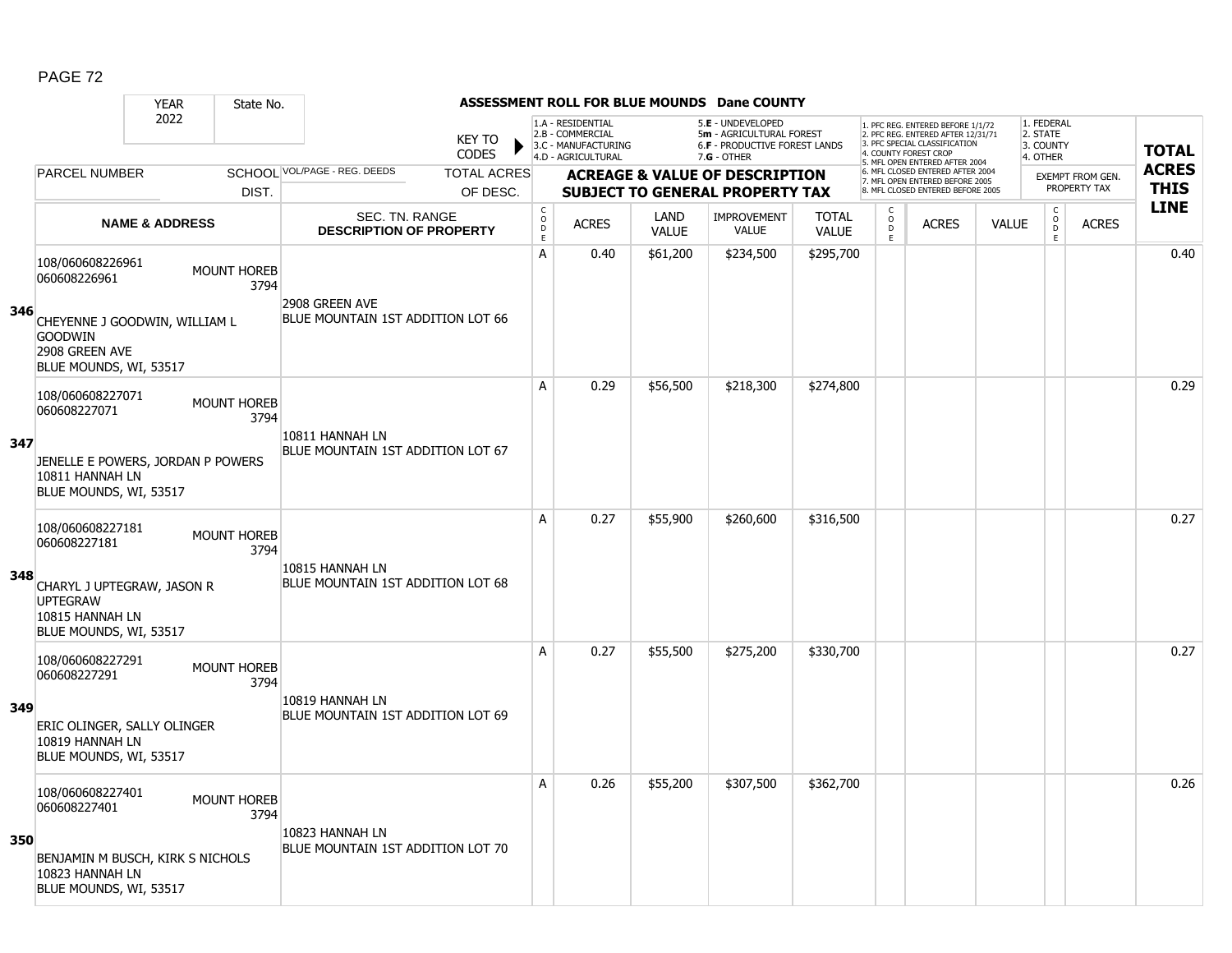|     |                                                                                    | <b>YEAR</b>               | State No.                  |                                                         |                               |                                       |                                                                                    |                      | <b>ASSESSMENT ROLL FOR BLUE MOUNDS Dane COUNTY</b>                                              |                              |                              |                                                                                                                                   |              |                                                 |                         |                             |
|-----|------------------------------------------------------------------------------------|---------------------------|----------------------------|---------------------------------------------------------|-------------------------------|---------------------------------------|------------------------------------------------------------------------------------|----------------------|-------------------------------------------------------------------------------------------------|------------------------------|------------------------------|-----------------------------------------------------------------------------------------------------------------------------------|--------------|-------------------------------------------------|-------------------------|-----------------------------|
|     |                                                                                    | 2022                      |                            |                                                         | <b>KEY TO</b><br><b>CODES</b> |                                       | 1.A - RESIDENTIAL<br>2.B - COMMERCIAL<br>3.C - MANUFACTURING<br>4.D - AGRICULTURAL |                      | 5.E - UNDEVELOPED<br>5m - AGRICULTURAL FOREST<br>6.F - PRODUCTIVE FOREST LANDS<br>$7.G - OTHER$ |                              |                              | 1. PFC REG. ENTERED BEFORE 1/1/72<br>2. PFC REG. ENTERED AFTER 12/31/71<br>3. PFC SPECIAL CLASSIFICATION<br>4. COUNTY FOREST CROP |              | 1. FEDERAL<br>2. STATE<br>3. COUNTY<br>4. OTHER |                         | <b>TOTAL</b>                |
|     | PARCEL NUMBER                                                                      |                           |                            | SCHOOL VOL/PAGE - REG. DEEDS                            | <b>TOTAL ACRES</b>            |                                       |                                                                                    |                      | <b>ACREAGE &amp; VALUE OF DESCRIPTION</b>                                                       |                              |                              | 5. MFL OPEN ENTERED AFTER 2004<br>6. MFL CLOSED ENTERED AFTER 2004<br>7. MFL OPEN ENTERED BEFORE 2005                             |              |                                                 | <b>EXEMPT FROM GEN.</b> | <b>ACRES</b><br><b>THIS</b> |
|     |                                                                                    |                           | DIST.                      |                                                         | OF DESC.                      |                                       |                                                                                    |                      | <b>SUBJECT TO GENERAL PROPERTY TAX</b>                                                          |                              |                              | 8. MFL CLOSED ENTERED BEFORE 2005                                                                                                 |              |                                                 | PROPERTY TAX            | <b>LINE</b>                 |
|     |                                                                                    | <b>NAME &amp; ADDRESS</b> |                            | <b>SEC. TN. RANGE</b><br><b>DESCRIPTION OF PROPERTY</b> |                               | C<br>$\mathsf{O}$<br>$\mathsf D$<br>E | <b>ACRES</b>                                                                       | LAND<br><b>VALUE</b> | IMPROVEMENT<br><b>VALUE</b>                                                                     | <b>TOTAL</b><br><b>VALUE</b> | C<br>$_{\rm D}^{\rm O}$<br>E | <b>ACRES</b>                                                                                                                      | <b>VALUE</b> | $\begin{matrix} 0 \\ 0 \\ D \end{matrix}$<br>E  | <b>ACRES</b>            |                             |
| 351 | 108/060608227511<br>060608227511                                                   |                           | <b>MOUNT HOREB</b><br>3794 | 10827 HANNAH LN                                         |                               | A                                     | 0.26                                                                               | \$55,100             | \$374,400                                                                                       | \$429,500                    |                              |                                                                                                                                   |              |                                                 |                         | 0.26                        |
|     | DARLA KRAMER, TROY R KRAMER<br>10827 HANNAH LN<br>Blue Mounds, WI, 53517           |                           |                            | BLUE MOUNTAIN 1ST ADDITION LOT 71                       |                               |                                       |                                                                                    |                      |                                                                                                 |                              |                              |                                                                                                                                   |              |                                                 |                         |                             |
|     | 108/060608227731<br>060608227731                                                   |                           | <b>MOUNT HOREB</b><br>3794 |                                                         |                               | A                                     | 0.34                                                                               | \$58,900             | \$240,600                                                                                       | \$299,500                    |                              |                                                                                                                                   |              |                                                 |                         | 0.34                        |
| 352 | CHRISTOPHER W MILLER, KARI K MILLER<br>2912 RED WOLF TRL<br>BLUE MOUNDS, WI, 53517 |                           |                            | 2912 RED WOLF TRL<br>BLUE MOUNTAIN 1ST ADDITION LOT 73  |                               |                                       |                                                                                    |                      |                                                                                                 |                              |                              |                                                                                                                                   |              |                                                 |                         |                             |
|     | 108/060608227841<br>060608227841                                                   |                           | <b>MOUNT HOREB</b><br>3794 |                                                         |                               | A                                     | 0.25                                                                               | \$55,100             | \$277,000                                                                                       | \$332,100                    |                              |                                                                                                                                   |              |                                                 |                         | 0.25                        |
| 353 | BETTY SMITH, TERRY SMITH<br>10826 HANNAH LN<br>BLUE MOUNDS, WI, 53517              |                           |                            | 10826 HANNAH LN<br>BLUE MOUNTAIN 1ST ADDITION LOT 74    |                               |                                       |                                                                                    |                      |                                                                                                 |                              |                              |                                                                                                                                   |              |                                                 |                         |                             |
|     | 108/060608227951<br>060608227951                                                   |                           | <b>MOUNT HOREB</b><br>3794 |                                                         |                               | A                                     | 0.26                                                                               | \$55,400             | \$268,700                                                                                       | \$324,100                    |                              |                                                                                                                                   |              |                                                 |                         | 0.26                        |
| 354 | DAVID O'BRIEN, TRACY O'BRIEN<br>1822 HANNAH LN<br>BLUE MOUNDS, WI, 53517           |                           |                            | 10822 HANNAH LN<br>BLUE MOUNTAIN 1ST ADDITION LOT 75    |                               |                                       |                                                                                    |                      |                                                                                                 |                              |                              |                                                                                                                                   |              |                                                 |                         |                             |
|     | 108/060608228061<br>060608228061                                                   |                           | <b>MOUNT HOREB</b><br>3794 |                                                         |                               | A                                     | 0.27                                                                               | \$55,900             | \$325,900                                                                                       | \$381,800                    |                              |                                                                                                                                   |              |                                                 |                         | 0.27                        |
| 355 | Scott Dahm<br>10818 HANNAH LN<br>BLUE MOUNDS, WI, 53517                            |                           |                            | 10818 HANNAH LN<br>BLUE MOUNTAIN 1ST ADDITION LOT 76    |                               |                                       |                                                                                    |                      |                                                                                                 |                              |                              |                                                                                                                                   |              |                                                 |                         |                             |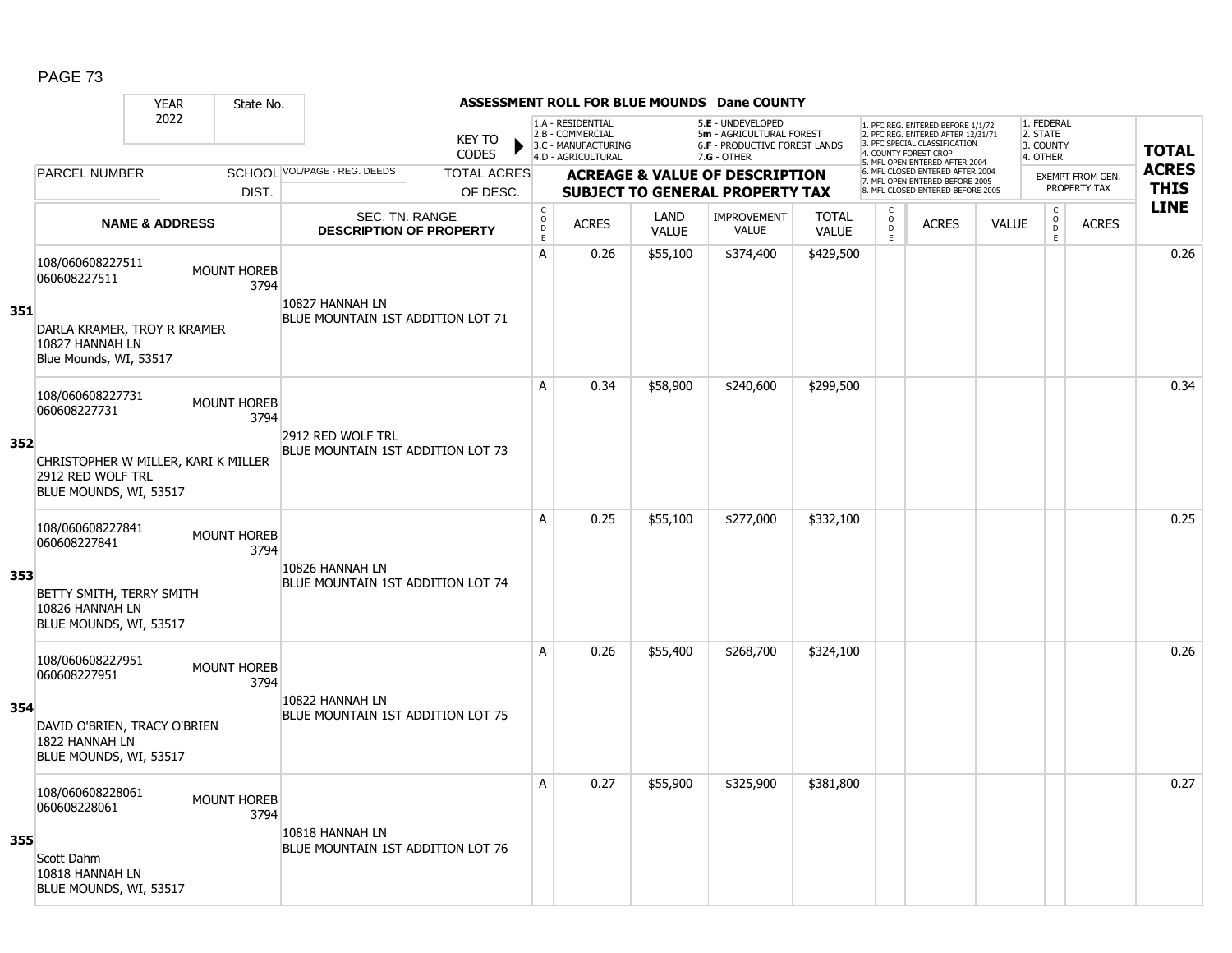|     |                                                                                                                                       | <b>YEAR</b>               | State No.                  |                                                         |                        |                                |                                                                                    |                      | <b>ASSESSMENT ROLL FOR BLUE MOUNDS Dane COUNTY</b>                                                     |                              |                                                          |                                                                                                                                                                     |              |                                                         |                         |              |
|-----|---------------------------------------------------------------------------------------------------------------------------------------|---------------------------|----------------------------|---------------------------------------------------------|------------------------|--------------------------------|------------------------------------------------------------------------------------|----------------------|--------------------------------------------------------------------------------------------------------|------------------------------|----------------------------------------------------------|---------------------------------------------------------------------------------------------------------------------------------------------------------------------|--------------|---------------------------------------------------------|-------------------------|--------------|
|     |                                                                                                                                       | 2022                      |                            |                                                         | <b>KEY TO</b><br>CODES |                                | 1.A - RESIDENTIAL<br>2.B - COMMERCIAL<br>3.C - MANUFACTURING<br>4.D - AGRICULTURAL |                      | 5.E - UNDEVELOPED<br>5m - AGRICULTURAL FOREST<br><b>6.F - PRODUCTIVE FOREST LANDS</b><br>$7.G - OTHER$ |                              |                                                          | 1. PFC REG. ENTERED BEFORE 1/1/72<br>2. PFC REG. ENTERED AFTER 12/31/71<br>3. PFC SPECIAL CLASSIFICATION<br>4. COUNTY FOREST CROP<br>5. MFL OPEN ENTERED AFTER 2004 |              | 1. FEDERAL<br>2. STATE<br>3. COUNTY<br>4. OTHER         |                         | <b>TOTAL</b> |
|     | <b>PARCEL NUMBER</b>                                                                                                                  |                           |                            | SCHOOL VOL/PAGE - REG. DEEDS                            | <b>TOTAL ACRES</b>     |                                |                                                                                    |                      | <b>ACREAGE &amp; VALUE OF DESCRIPTION</b>                                                              |                              |                                                          | 6. MFL CLOSED ENTERED AFTER 2004<br>7. MFL OPEN ENTERED BEFORE 2005                                                                                                 |              |                                                         | <b>EXEMPT FROM GEN.</b> | <b>ACRES</b> |
|     |                                                                                                                                       |                           | DIST.                      |                                                         | OF DESC.               |                                |                                                                                    |                      | <b>SUBJECT TO GENERAL PROPERTY TAX</b>                                                                 |                              |                                                          | 8. MFL CLOSED ENTERED BEFORE 2005                                                                                                                                   |              |                                                         | PROPERTY TAX            | <b>THIS</b>  |
|     |                                                                                                                                       | <b>NAME &amp; ADDRESS</b> |                            | <b>SEC. TN. RANGE</b><br><b>DESCRIPTION OF PROPERTY</b> |                        | $\rm _c^C$<br>D<br>$\mathsf E$ | <b>ACRES</b>                                                                       | LAND<br><b>VALUE</b> | <b>IMPROVEMENT</b><br><b>VALUE</b>                                                                     | <b>TOTAL</b><br><b>VALUE</b> | $\begin{matrix} 0 \\ 0 \\ D \end{matrix}$<br>$\mathsf E$ | <b>ACRES</b>                                                                                                                                                        | <b>VALUE</b> | $\begin{smallmatrix} C\\O\\O\\D \end{smallmatrix}$<br>E | <b>ACRES</b>            | <b>LINE</b>  |
| 356 | 108/060608228171<br>060608228171<br>ANTHONY BUNKLEMAN, MEGAN<br><b>BUNKLEMAN</b><br>2917 GREEN AVE                                    |                           | <b>MOUNT HOREB</b><br>3794 | 2917 GREEN AVE<br>BLUE MOUNTAIN 1ST ADDITION LOT 77     |                        | Α                              | 0.34                                                                               | \$58,600             | \$299,400                                                                                              | \$358,000                    |                                                          |                                                                                                                                                                     |              |                                                         |                         | 0.34         |
| 357 | BLUE MOUNDS, WI, 53517<br>108/060608228281<br>060608228281<br>DIANA M EITH, ROBERT J EITH<br>10813 SAUK TRL<br>BLUE MOUNDS, WI, 53517 |                           | <b>MOUNT HOREB</b><br>3794 | 10813 SAUK TRL<br>BLUE MOUNTAIN 1ST ADDITION LOT 78     |                        | A                              | 0.31                                                                               | \$57,300             | \$204,900                                                                                              | \$262,200                    |                                                          |                                                                                                                                                                     |              |                                                         |                         | 0.31         |
| 358 | 108/060608228391<br>060608228391<br>ERIC A ODGERS, MARAH M ODGERS<br>10817 SAUK TRL<br>BLUE MOUNDS, WI, 53517                         |                           | <b>MOUNT HOREB</b><br>3794 | 10817 SAUK TRL<br>BLUE MOUNTAIN 1ST ADDITION LOT 79     |                        | A                              | 0.26                                                                               | \$55,500             | \$261,900                                                                                              | \$317,400                    |                                                          |                                                                                                                                                                     |              |                                                         |                         | 0.26         |
| 359 | 108/060608228501<br>060608228501<br><b>KAREEN M STRAM</b><br>10821 SAUK TRL<br>BLUE MOUNDS, WI, 53517                                 |                           | <b>MOUNT HOREB</b><br>3794 | 10821 SAUK TRL<br>BLUE MOUNTAIN 1ST ADDITION LOT 80     |                        | A                              | 0.26                                                                               | \$55,500             | \$268,800                                                                                              | \$324,300                    |                                                          |                                                                                                                                                                     |              |                                                         |                         | 0.26         |
| 360 | 108/060608228611<br>060608228611<br>HEATHER L ZIMMERMAN, JARED M<br>ZIMMERMAN<br>10825 SAUK TRL<br>BLUE MOUNDS, WI, 53517             |                           | <b>MOUNT HOREB</b><br>3794 | 10825 SAUK TRL<br>BLUE MOUNTAIN 1ST ADDITION LOT 81     |                        | Α                              | 0.27                                                                               | \$55,500             | \$223,800                                                                                              | \$279,300                    |                                                          |                                                                                                                                                                     |              |                                                         |                         | 0.27         |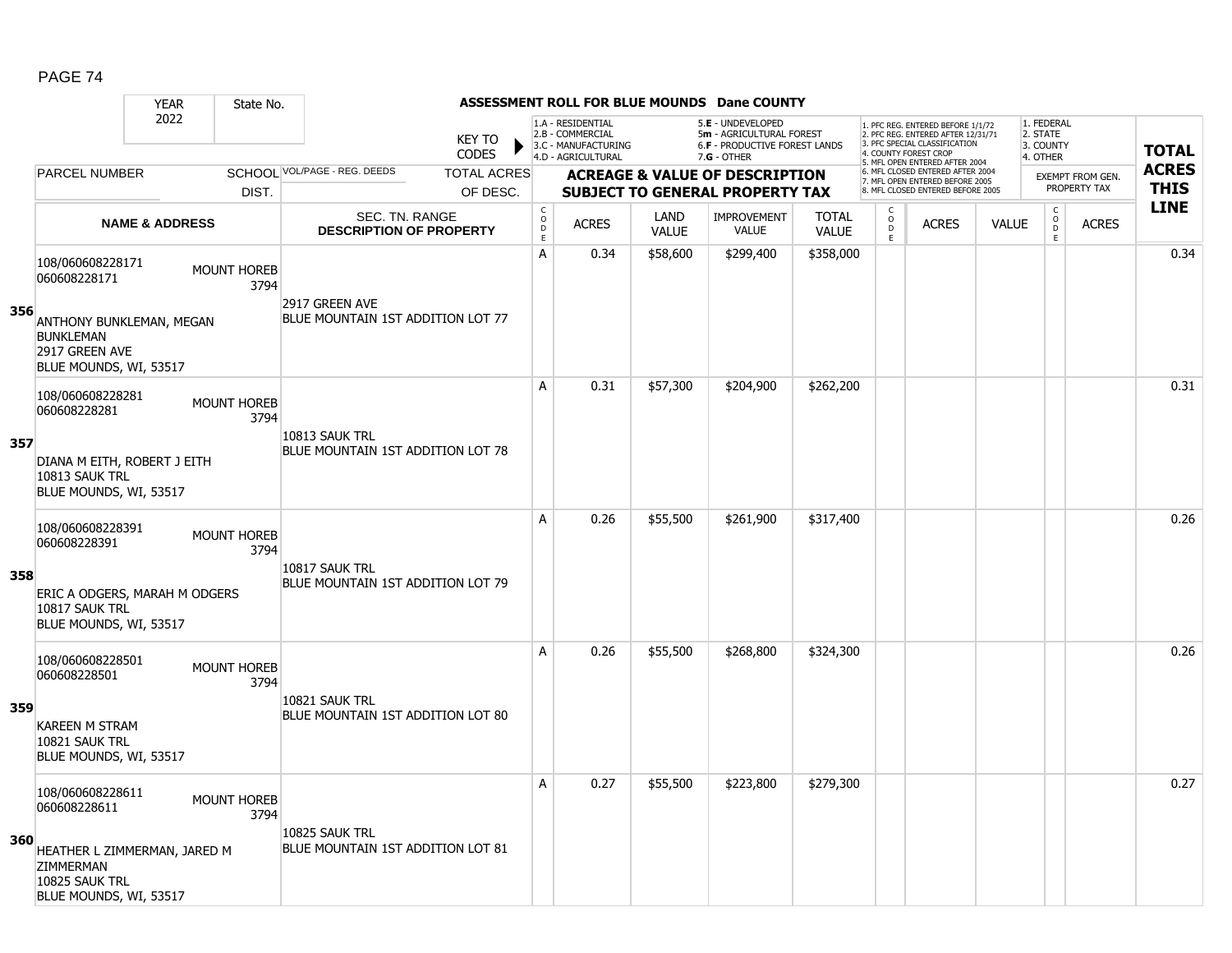|     |                                                                                 | <b>YEAR</b>               | State No.                  |                                                     |                               |                                        |                                                                                    |                      | <b>ASSESSMENT ROLL FOR BLUE MOUNDS Dane COUNTY</b>                                              |                              |                                              |                                                                                                                                   |              |                                                 |                  |              |
|-----|---------------------------------------------------------------------------------|---------------------------|----------------------------|-----------------------------------------------------|-------------------------------|----------------------------------------|------------------------------------------------------------------------------------|----------------------|-------------------------------------------------------------------------------------------------|------------------------------|----------------------------------------------|-----------------------------------------------------------------------------------------------------------------------------------|--------------|-------------------------------------------------|------------------|--------------|
|     |                                                                                 | 2022                      |                            |                                                     | <b>KEY TO</b><br><b>CODES</b> |                                        | 1.A - RESIDENTIAL<br>2.B - COMMERCIAL<br>3.C - MANUFACTURING<br>4.D - AGRICULTURAL |                      | 5.E - UNDEVELOPED<br>5m - AGRICULTURAL FOREST<br>6.F - PRODUCTIVE FOREST LANDS<br>$7.G - OTHER$ |                              |                                              | 1. PFC REG. ENTERED BEFORE 1/1/72<br>2. PFC REG. ENTERED AFTER 12/31/71<br>3. PFC SPECIAL CLASSIFICATION<br>4. COUNTY FOREST CROP |              | 1. FEDERAL<br>2. STATE<br>3. COUNTY<br>4. OTHER |                  | <b>TOTAL</b> |
|     | <b>PARCEL NUMBER</b>                                                            |                           |                            | SCHOOL VOL/PAGE - REG. DEEDS                        | <b>TOTAL ACRES</b>            |                                        |                                                                                    |                      | <b>ACREAGE &amp; VALUE OF DESCRIPTION</b>                                                       |                              |                                              | 5. MFL OPEN ENTERED AFTER 2004<br>6. MFL CLOSED ENTERED AFTER 2004<br>7. MFL OPEN ENTERED BEFORE 2005                             |              |                                                 | EXEMPT FROM GEN. | <b>ACRES</b> |
|     |                                                                                 |                           | DIST.                      |                                                     | OF DESC.                      |                                        |                                                                                    |                      | <b>SUBJECT TO GENERAL PROPERTY TAX</b>                                                          |                              |                                              | 8. MFL CLOSED ENTERED BEFORE 2005                                                                                                 |              |                                                 | PROPERTY TAX     | <b>THIS</b>  |
|     |                                                                                 | <b>NAME &amp; ADDRESS</b> |                            | SEC. TN. RANGE<br><b>DESCRIPTION OF PROPERTY</b>    |                               | $_{\rm o}^{\rm c}$<br>$\mathsf D$<br>E | <b>ACRES</b>                                                                       | LAND<br><b>VALUE</b> | <b>IMPROVEMENT</b><br><b>VALUE</b>                                                              | <b>TOTAL</b><br><b>VALUE</b> | C<br>$\overset{\circ}{\phantom{\circ}}$<br>E | <b>ACRES</b>                                                                                                                      | <b>VALUE</b> | $\begin{matrix} 0 \\ 0 \end{matrix}$<br>E       | <b>ACRES</b>     | <b>LINE</b>  |
| 361 | 108/060608228721<br>060608228721                                                |                           | <b>MOUNT HOREB</b><br>3794 | 10829 SAUK TRL<br>BLUE MOUNTAIN 1ST ADDITION LOT 82 |                               | A                                      | 0.31                                                                               | \$57,600             | \$221,700                                                                                       | \$279,300                    |                                              |                                                                                                                                   |              |                                                 |                  | 0.31         |
|     | ILSA A GAULKE, RYAN S GAULKE<br>10829 SAUK TRL<br>BLUE MOUNDS, WI, 53517        |                           |                            |                                                     |                               |                                        |                                                                                    |                      |                                                                                                 |                              |                                              |                                                                                                                                   |              |                                                 |                  |              |
|     | 108/060608228831<br>060608228831                                                |                           | <b>MOUNT HOREB</b><br>3794 |                                                     |                               | A                                      | 0.33                                                                               | \$58,200             | \$321,800                                                                                       | \$380,000                    |                                              |                                                                                                                                   |              |                                                 |                  | 0.33         |
| 362 | <b>GARY R TREE, JEANNINE K TREE</b><br>10828 SAUK TRL<br>BLUE MOUNDS, WI, 53517 |                           |                            | 10828 SAUK TRL<br>BLUE MOUNTAIN 1ST ADDITION LOT 83 |                               |                                        |                                                                                    |                      |                                                                                                 |                              |                                              |                                                                                                                                   |              |                                                 |                  |              |
|     | 108/060608228941<br>060608228941                                                |                           | <b>MOUNT HOREB</b><br>3794 |                                                     |                               | A                                      | 0.26                                                                               | \$55,500             | \$293,500                                                                                       | \$349,000                    |                                              |                                                                                                                                   |              |                                                 |                  | 0.26         |
| 363 | ANNETTE M MEUDT, DAVID D MEUDT<br>10824 SAUK TRL<br>BLUE MOUNDS, WI, 53517      |                           |                            | 10824 SAUK TRL<br>BLUE MOUNTAIN 1ST ADDITION LOT 84 |                               |                                        |                                                                                    |                      |                                                                                                 |                              |                                              |                                                                                                                                   |              |                                                 |                  |              |
|     | 108/060608229051<br>060608229051                                                |                           | <b>MOUNT HOREB</b><br>3794 |                                                     |                               | A                                      | 0.26                                                                               | \$55,500             | \$222,200                                                                                       | \$277,700                    |                                              |                                                                                                                                   |              |                                                 |                  | 0.26         |
| 364 | RYAN A BARNDT, KASARA C SINKULA<br>10820 SAUK TRL<br>BLUE MOUNDS, WI, 53517     |                           |                            | 10820 SAUK TRL<br>BLUE MOUNTAIN 1ST ADDITION LOT 85 |                               |                                        |                                                                                    |                      |                                                                                                 |                              |                                              |                                                                                                                                   |              |                                                 |                  |              |
|     | 108/060608229161<br>060608229161                                                |                           | <b>MOUNT HOREB</b><br>3794 | 2927 GREEN AVE                                      |                               | A                                      | 0.37                                                                               | \$60,000             | \$328,400                                                                                       | \$388,400                    |                                              |                                                                                                                                   |              |                                                 |                  | 0.37         |
| 365 | ALLISON BINDL, DANIEL BINDL<br>2927 GREEN AVE<br>BLUE MOUNDS, WI, 53517         |                           |                            | BLUE MOUNTAIN 1ST ADDITION LOT 86                   |                               |                                        |                                                                                    |                      |                                                                                                 |                              |                                              |                                                                                                                                   |              |                                                 |                  |              |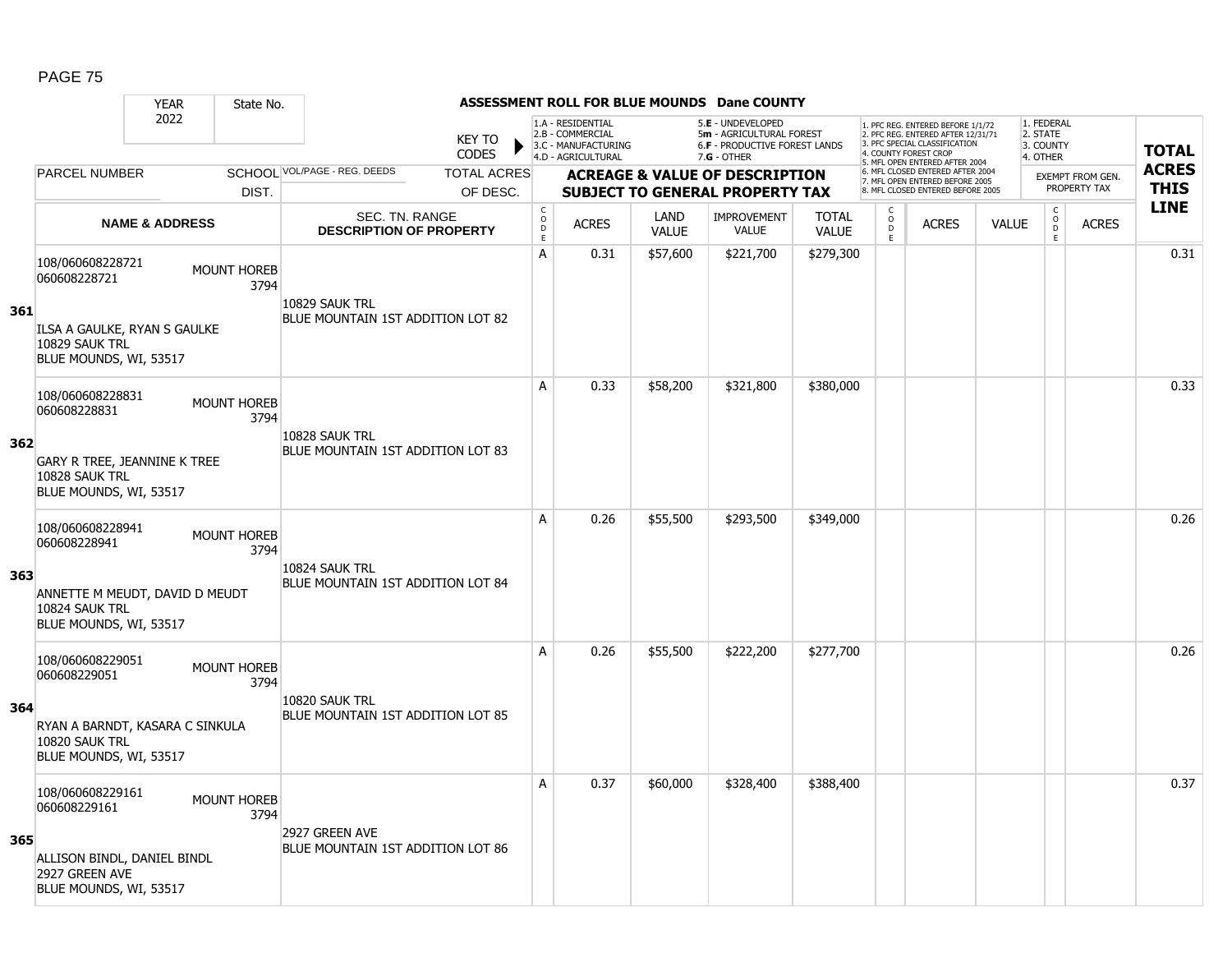|     |                                                                                                                                          | <b>YEAR</b> | State No.                  |                                                              |                                |                                                  |                                                                                    |                             | ASSESSMENT ROLL FOR BLUE MOUNDS Dane COUNTY                                                          |                              |                                   |                                                                                                                                                                     |              |                                                 |                                         |                             |
|-----|------------------------------------------------------------------------------------------------------------------------------------------|-------------|----------------------------|--------------------------------------------------------------|--------------------------------|--------------------------------------------------|------------------------------------------------------------------------------------|-----------------------------|------------------------------------------------------------------------------------------------------|------------------------------|-----------------------------------|---------------------------------------------------------------------------------------------------------------------------------------------------------------------|--------------|-------------------------------------------------|-----------------------------------------|-----------------------------|
|     |                                                                                                                                          | 2022        |                            |                                                              | <b>KEY TO</b><br><b>CODES</b>  |                                                  | 1.A - RESIDENTIAL<br>2.B - COMMERCIAL<br>3.C - MANUFACTURING<br>4.D - AGRICULTURAL |                             | 5.E - UNDEVELOPED<br>5m - AGRICULTURAL FOREST<br><b>6.F - PRODUCTIVE FOREST LANDS</b><br>7.G - OTHER |                              |                                   | 1. PFC REG. ENTERED BEFORE 1/1/72<br>2. PFC REG. ENTERED AFTER 12/31/71<br>3. PFC SPECIAL CLASSIFICATION<br>4. COUNTY FOREST CROP<br>5. MFL OPEN ENTERED AFTER 2004 |              | 1. FEDERAL<br>2. STATE<br>3. COUNTY<br>4. OTHER |                                         | <b>TOTAL</b>                |
|     | <b>PARCEL NUMBER</b>                                                                                                                     |             | DIST.                      | SCHOOL VOL/PAGE - REG. DEEDS                                 | <b>TOTAL ACRES</b><br>OF DESC. |                                                  |                                                                                    |                             | <b>ACREAGE &amp; VALUE OF DESCRIPTION</b><br><b>SUBJECT TO GENERAL PROPERTY TAX</b>                  |                              |                                   | 6. MFL CLOSED ENTERED AFTER 2004<br>7. MFL OPEN ENTERED BEFORE 2005<br>8. MFL CLOSED ENTERED BEFORE 2005                                                            |              |                                                 | <b>EXEMPT FROM GEN.</b><br>PROPERTY TAX | <b>ACRES</b><br><b>THIS</b> |
|     | <b>NAME &amp; ADDRESS</b>                                                                                                                |             |                            | <b>SEC. TN. RANGE</b><br><b>DESCRIPTION OF PROPERTY</b>      |                                | $\mathsf{C}$<br>$\mathsf{o}$<br>$\mathsf D$<br>E | <b>ACRES</b>                                                                       | <b>LAND</b><br><b>VALUE</b> | <b>IMPROVEMENT</b><br><b>VALUE</b>                                                                   | <b>TOTAL</b><br><b>VALUE</b> | $\mathsf{C}$<br>$\circ$<br>D<br>E | <b>ACRES</b>                                                                                                                                                        | <b>VALUE</b> | $\rm _c^C$<br>D<br>E                            | <b>ACRES</b>                            | <b>LINE</b>                 |
| 366 | 108/060608229271<br>060608229271<br>STACY A TERFRUCHTE, TONY J<br><b>TERFRUCHTE</b><br>10813 BLUE MOUNTAIN AVE<br>BLUE MOUNDS, WI, 53517 |             | <b>MOUNT HOREB</b><br>3794 | 10813 BLUE MOUNTAIN AVE<br>BLUE MOUNTAIN 1ST ADDITION LOT 87 |                                | A                                                | 0.33                                                                               | \$58,400                    | \$268,800                                                                                            | \$327,200                    |                                   |                                                                                                                                                                     |              |                                                 |                                         | 0.33                        |
| 367 | 108/060608229381<br>060608229381<br>JANET M SANDOR-TELLOCK<br>10817 BLUE MOUNTAIN AVE<br>BLUE MOUNDS, WI, 53517                          |             | <b>MOUNT HOREB</b><br>3794 | 10817 BLUE MOUNTAIN AVE<br>BLUE MOUNTAIN 1ST ADDITION LOT 88 |                                | A                                                | 0.26                                                                               | \$55,500                    | \$252,000                                                                                            | \$307,500                    |                                   |                                                                                                                                                                     |              |                                                 |                                         | 0.26                        |
| 368 | 108/060608229491<br>060608229491<br><b>MAUGER LIVING TR</b><br>10821 BLUE MOUNTAIN AVE<br>BLUE MOUNDS, WI, 53517                         |             | <b>MOUNT HOREB</b><br>3794 | 10821 BLUE MOUNTAIN AVE<br>BLUE MOUNTAIN 1ST ADDITION LOT 89 |                                | A                                                | 0.26                                                                               | \$55,500                    | \$287,700                                                                                            | \$343,200                    |                                   |                                                                                                                                                                     |              |                                                 |                                         | 0.26                        |
| 369 | 108/060608229601<br>060608229601<br><b>STEVEN W BURBANK</b><br>10825 BLUE MOUNTAIN AVE<br>BLUE MOUNDS, WI, 53517                         |             | <b>MOUNT HOREB</b><br>3794 | 10825 BLUE MOUNTAIN AVE<br>BLUE MOUNTAIN 1ST ADDITION LOT 90 |                                | A                                                | 0.31                                                                               | \$57,300                    | \$227,200                                                                                            | \$284,500                    |                                   |                                                                                                                                                                     |              |                                                 |                                         | 0.31                        |
|     | NO. OF PARCELS                                                                                                                           | 369         |                            |                                                              | <b>TOTALS</b>                  |                                                  |                                                                                    |                             | 412.85 \$17,926,500 \$58,086,400 \$76,012,900                                                        |                              |                                   |                                                                                                                                                                     |              |                                                 | 52.27                                   | 465.12                      |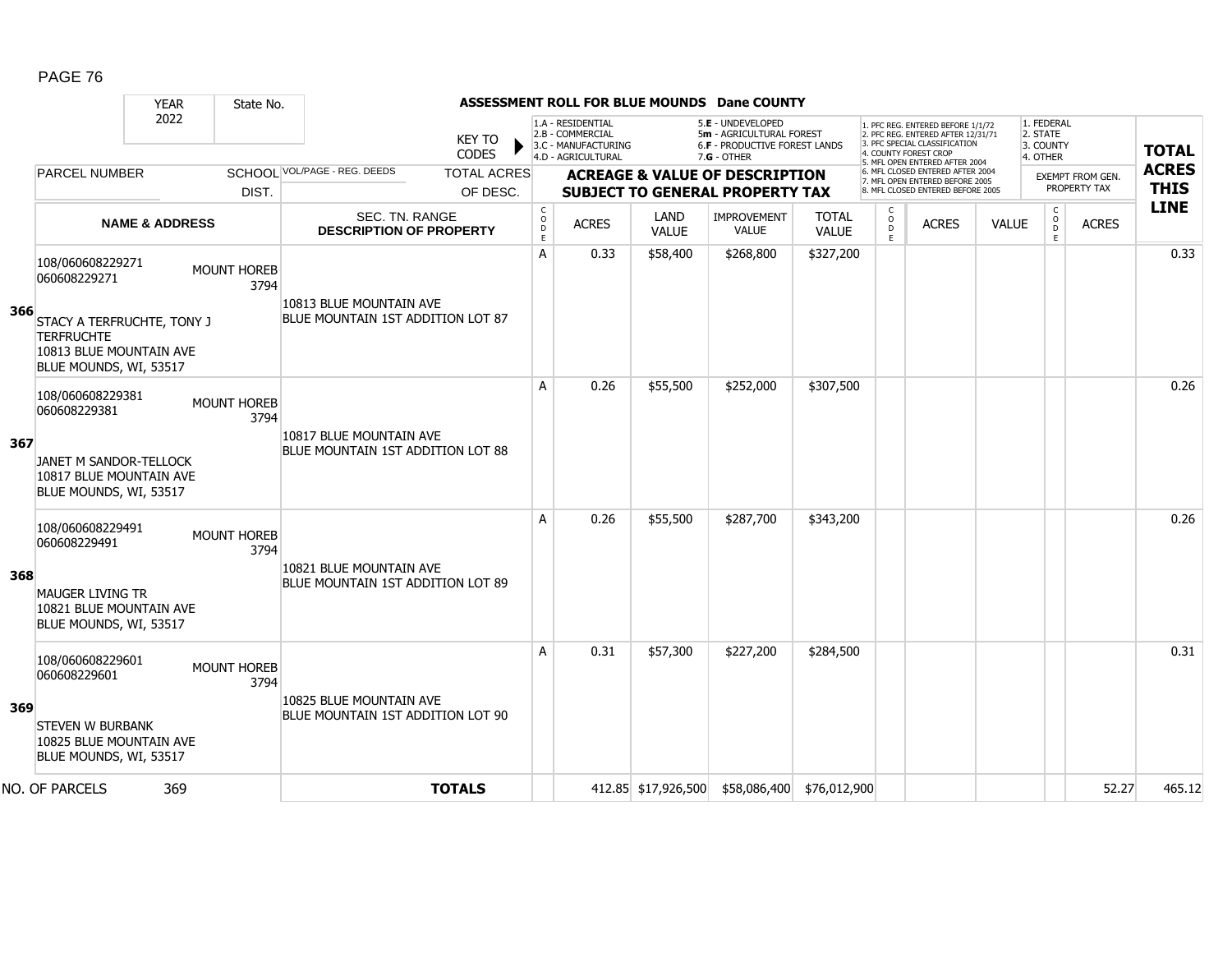## **Municipality Totals by Class**

| <b>Class</b> | Total Land Records   Total Imp Records |     | <b>Total Land</b> | <b>Total Improvement</b> | <b>Total Value</b> |
|--------------|----------------------------------------|-----|-------------------|--------------------------|--------------------|
| <b>5M</b>    | $\overline{2}$                         | 0   | \$44,000          |                          | \$44,000           |
| A            | 287                                    | 266 | \$15,823,100      | \$49,900,600             | \$65,723,700       |
| B            | 43                                     | 30  | \$1,933,600       | \$8,174,500              | \$10,108,100       |
| D            | 10                                     | 0   | \$28,600          | \$0                      | \$28,600           |
| E            | 6                                      | 0   | \$28,800          | \$0                      | \$28,800           |
| F            |                                        | 0   | \$36,000          |                          | \$36,000           |
| G            |                                        |     | \$32,400          | \$11,300                 | \$43,700           |
| <b>X2</b>    | 4                                      | 0   | \$0               |                          | \$0                |
| <b>X4</b>    | 24                                     | 0   | \$0               |                          | \$0                |

# **Municipality Totals - By County and Class**

| County | <b>Class</b> | <b>Sub Class</b>                               | <b>Total Land Records</b> | <b>Total Imp Records Acreage</b> |         | <b>Total Land</b> | <b>Total Improvement</b> | <b>Total Value</b> |
|--------|--------------|------------------------------------------------|---------------------------|----------------------------------|---------|-------------------|--------------------------|--------------------|
| Dane   | <b>5M</b>    | 5M2-<br>Agricultural<br>Forest                 | $\overline{2}$            | $\overline{0}$                   | 22.000  | \$44,000          |                          | \$44,000           |
|        | Α            | <b>Residential</b>                             | 287                       | 266                              | 128.478 | \$15,823,100      | \$49,900,600             | \$65,723,700       |
|        | в            | Commercial                                     | 43                        | 30                               | 65.786  | \$1,933,600       | \$8,174,500              | \$10,108,100       |
|        | D            | D11 1ST Grade<br>Tillable                      | $\overline{2}$            | 0                                | 7.601   | \$2,200           | \$0                      | \$2,200            |
|        |              | <b>D12 2ND</b><br><b>Grade Tillable</b>        | 5                         | 0                                | 54.814  | \$13,600          | \$0                      | \$13,600           |
|        |              | <b>D13 3RD</b><br><b>Grade Tillable</b>        | 3                         | $\overline{0}$                   | 70.500  | \$12,800          | \$0                      | \$12,800           |
|        | Е            | $E11 -$<br><b>Undeveloped</b><br><b>Fallow</b> | 3                         | $\overline{0}$                   | 5.460   | \$17,300          | \$0                      | \$17,300           |
|        |              | E13<br><b>Undeveloped</b><br>Low               | 3                         | 0                                | 19.328  | \$11,500          | \$0                      | \$11,500           |
|        | F            | F11 Forest<br>High                             |                           | $\pmb{0}$                        | 9.000   | \$36,000          |                          | \$36,000           |
|        | G            | Other                                          |                           |                                  | 0.500   | \$32,400          | \$11,300                 | \$43,700           |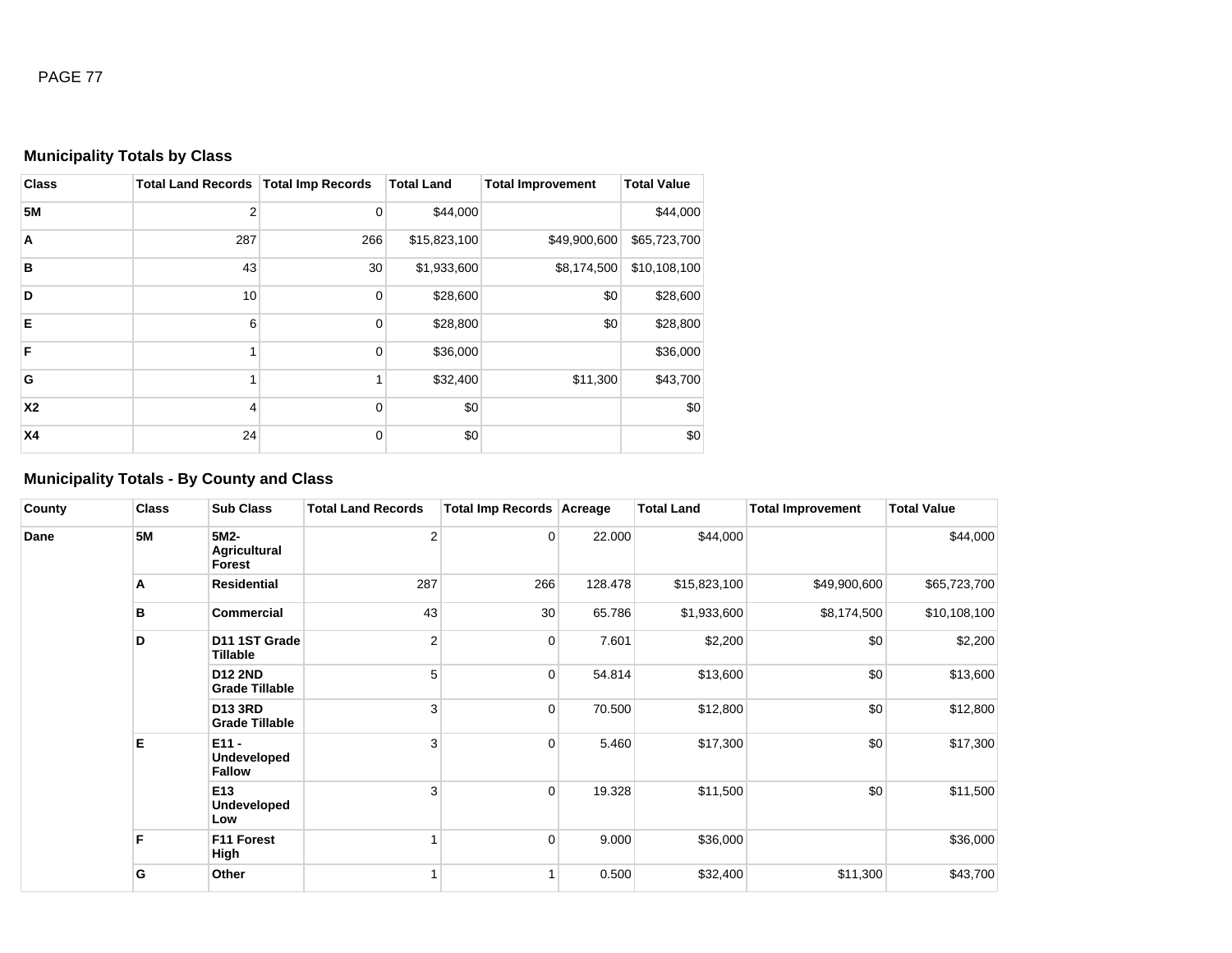| County  | <b>Class</b> | <b>Sub Class</b>           | <b>Total Land Records</b> | Total Imp Records   Acreage |         | <b>Total Land</b> | <b>Total Improvement</b> | <b>Total Value</b> |
|---------|--------------|----------------------------|---------------------------|-----------------------------|---------|-------------------|--------------------------|--------------------|
| Dane    | <b>X2</b>    | X2 Exempt-<br><b>State</b> |                           | 0                           | 27,600  | \$0               |                          | \$0                |
|         | <b>X4</b>    | X4 Exempt-<br>Local        | 24                        | 0                           | 24.670  | \$0               |                          | \$0                |
|         | Totals:      |                            | 381                       | 297                         | 465.117 | \$17,926,500      | \$58,086,400             | \$76,012,900       |
| Totals: |              |                            | 381                       | 297                         | 465.117 | \$17,926,500      | \$58,086,400             | \$76,012,900       |

## **Municipality Totals - By County, TIF, Class**

| County         | <b>TIF District</b>                       | <b>Class</b> | Total Land Records   Total Imp Records   Acreage |             |         | <b>Total Land</b> | <b>Total Improvement</b> | <b>Total Value</b> |
|----------------|-------------------------------------------|--------------|--------------------------------------------------|-------------|---------|-------------------|--------------------------|--------------------|
| Dane           | not in a tif district 5M<br>- Blue Mounds |              | 2                                                | 0           | 22.000  | \$44,000          |                          | \$44,000           |
|                | Village                                   | Α            | 287                                              | 266         | 128.478 | \$15,823,100      | \$49,900,600             | \$65,723,700       |
|                |                                           | в            | 43                                               | 30          | 65.786  | \$1,933,600       | \$8,174,500              | \$10,108,100       |
|                |                                           | D            | 10                                               | 0           | 132.915 | \$28,600          | \$0                      | \$28,600           |
|                |                                           | Е            | 6                                                | $\mathbf 0$ | 24.788  | \$28,800          | \$0                      | \$28,800           |
|                |                                           | F            |                                                  | 0           | 9.000   | \$36,000          |                          | \$36,000           |
|                |                                           | G            |                                                  |             | 0.500   | \$32,400          | \$11,300                 | \$43,700           |
|                |                                           | <b>X2</b>    | 4                                                | 0           | 27.600  | \$0               |                          | \$0                |
|                |                                           | <b>X4</b>    | 24                                               | 0           | 24.670  | \$0               |                          | \$0                |
|                |                                           | Totals:      | 381                                              | 297         | 465.117 | \$17,926,500      | \$58,086,400             | \$76,012,900       |
|                | Totals:                                   |              | 381                                              | 297         | 465.117 | \$17,926,500      | \$58,086,400             | \$76,012,900       |
| <b>Totals:</b> |                                           |              | 381                                              | 297         | 465.117 | \$17,926,500      | \$58,086,400             | \$76,012,900       |

### **Municipality Totals - By County, School District, Class**

| County | <b>School District</b> | <b>Class</b> | Total Land Records   Total Imp Records |     | Acreage | <b>Total Land</b> | <b>Total Improvement</b> | <b>Total Value</b> |
|--------|------------------------|--------------|----------------------------------------|-----|---------|-------------------|--------------------------|--------------------|
| Dane   | <b>MOUNT HOREB</b>     | <b>5M</b>    |                                        | 0   | 22,000  | \$44,000          |                          | \$44,000           |
|        |                        | A            | 287                                    | 266 | 128.478 | \$15,823,100      | \$49,900,600             | \$65,723,700       |
|        |                        | в            | 43                                     | 30  | 65.786  | \$1,933,600       | \$8,174,500              | \$10,108,100       |
|        |                        | D            | 10 <sub>1</sub>                        | 0   | 132.915 | \$28,600          | \$0                      | \$28,600           |
|        |                        | Е            |                                        | 0   | 24.788  | \$28,800          | \$0                      | \$28,800           |
|        |                        | F            |                                        | 0   | 9.000   | \$36,000          |                          | \$36,000           |
|        |                        | G            |                                        |     | 0.500   | \$32,400          | \$11,300                 | \$43,700           |